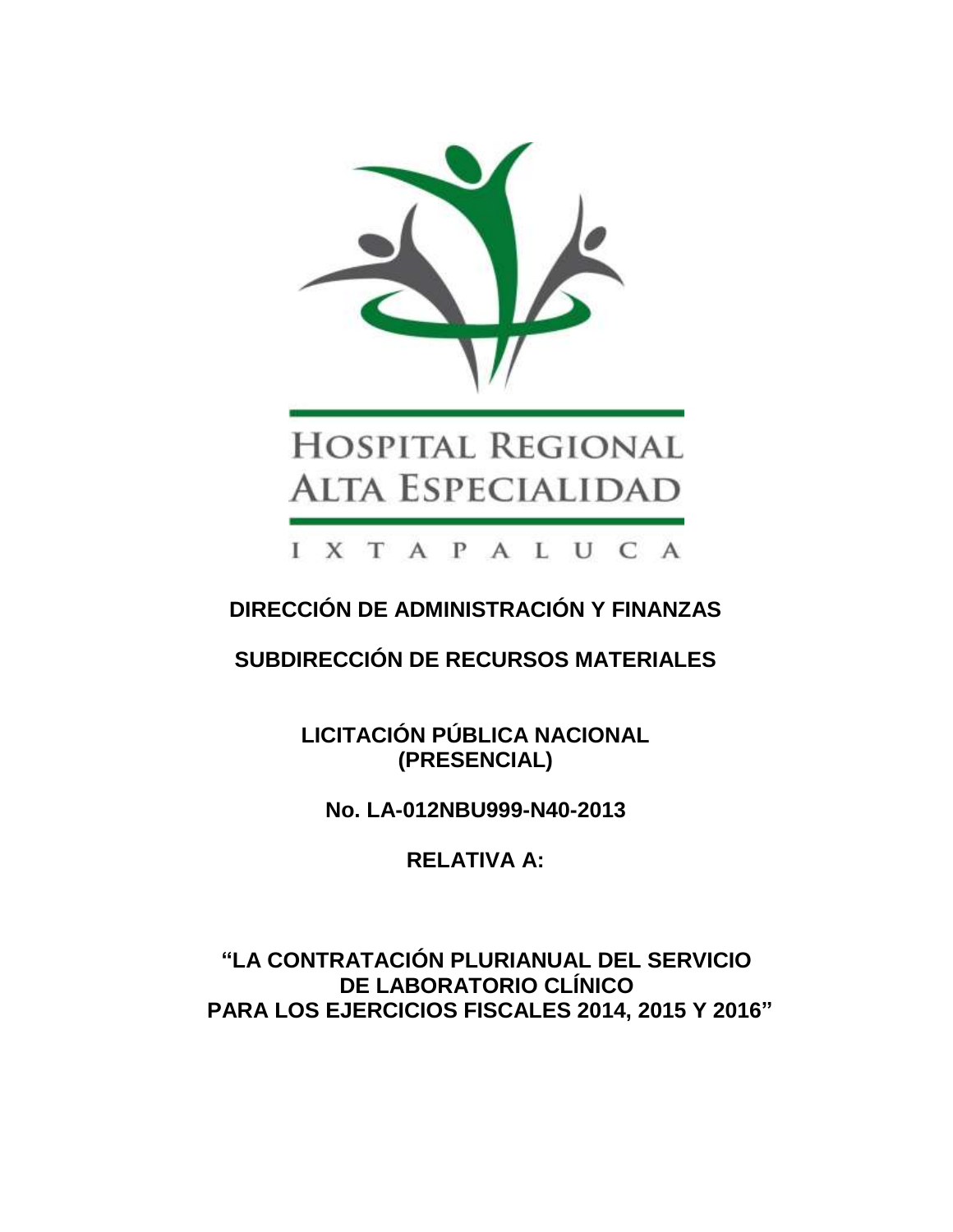



## **ÍNDICE PÁG**

| L.   | <b>GLOSARIO</b><br>DATOS GENERALES SOBRE LA LICITACIÓN                                                                            | 4<br>6   |
|------|-----------------------------------------------------------------------------------------------------------------------------------|----------|
|      | <b>I.1 NOMBRE DE LA ENTIDAD CONVOCANTE</b>                                                                                        | 6        |
|      | <u>I.2 MEDIO QUE SE UILIZARÁ EN LA PRESENTE LICITACIÓN</u>                                                                        | 6        |
|      | I.3 NÚMERO DE IDENTIFICACIÓN DE LA CONVOCATORIA                                                                                   | 6        |
|      | 1.4 EJERCICIO FISCAL QUE ABARCARÁ LA CONTRATACIÓN                                                                                 | 6        |
|      | <b>I.5 IDIOMA</b>                                                                                                                 | 6        |
|      | <b>1.6 DISPONIBILIDAD PRESUPUESTARIA</b>                                                                                          | 6        |
|      | I.7 DESCRIPCIÓN DEL SERVICIO                                                                                                      | 7        |
|      | <b>I.8 CARÁCTER DE LA LICITACIÓN</b>                                                                                              | 7        |
|      | <b>I.9 FINANCIAMIENTO</b>                                                                                                         | 7        |
| Ш.   | OBJETO Y ALCANCE DE LA LICITACIÓN                                                                                                 | 7        |
|      | II.1 OBJETO DE LA COMPRA                                                                                                          | 7        |
|      | II.2 ESPECIFICACIONES Y CARACTERÍSTICAS TÉCNICAS DEL SERVICIO A<br><b>CONTRATAR</b>                                               | 7        |
|      | <b>II.3 NACIONALIDAD DEL LICITANTE</b>                                                                                            | 7        |
|      | II.4 PRESTACIÓN DEL SERVICIO                                                                                                      | 7        |
|      | <b>II.5 NORMAS APLICABLES</b>                                                                                                     | 7        |
|      | <b>II.6 MUESTRAS</b>                                                                                                              | 7        |
|      | <b>II.7 PARTICIPACIÓN</b>                                                                                                         | 7        |
|      | <b>II.8 MODELO DE CONTRATO</b>                                                                                                    | 8        |
| Ш.   | FORMA Y TÉRMINOS DE LOS ACTOS DE PROCEDIMIENTO DE LA<br><b>PRESENTE LICITACIÓN</b>                                                | 8        |
|      | III.1 ACTOS DE LA LICITACIÓN                                                                                                      | 8        |
| IV.  | III.2 PRESENTACIÓN Y APERTURA DE PROPUESTAS<br>REQUISITOS QUE LOS LICITANTES DEBEN CUMPLIR PARA LA                                | 8<br>9   |
|      | EVALUACIÓN DE LA PROPUESTA                                                                                                        |          |
|      | IV.1.PROPUESTA TÉCNICA Y ECONÓMICA (SOBRE ÚNICO CERRADO)<br>IV.1.1.DOCUMENTACIÓN DE LA PROPUESTA TÉCNICA                          | 9        |
|      | IV.1.2. DOCUMENTACIÓN DE LA PROPUESTA ECONÓMICA                                                                                   | 10       |
|      |                                                                                                                                   | 12<br>12 |
| v.   | IV.2. CAUSAS EXPRESAS DE DESECHAMIENTO<br>CRITERIOS ESPECÍFICOS CONFORME A LOS CUALES SE EVALUARÁN                                |          |
|      | LAS PROPUESTAS Y SE ADJUDICARÁ EL CONTRATO RESPECTIVO<br>V.1. CRITERIOS DE EVALUACIÓN QUE SE APLICARÁN A LAS<br><b>PROPUESTAS</b> | 13<br>13 |
|      | V.2. CRITERIOS DE ADJUDICACIÓN                                                                                                    | 18       |
| VI.  | DOCUMENTOS DISTINTOS A SU PROPUESTA Y DATOS QUE DEBERÁN<br>PRESENTAR LOS LICITANTES                                               | 19       |
| VII. | DOMICILIO EN EL QUE LOS LICITANTES<br><b>PODRAN PRSENTAR</b><br>INCONFORMIDADES CONTRA LOS ACTOS DE LA LICITACIÓN                 | 20       |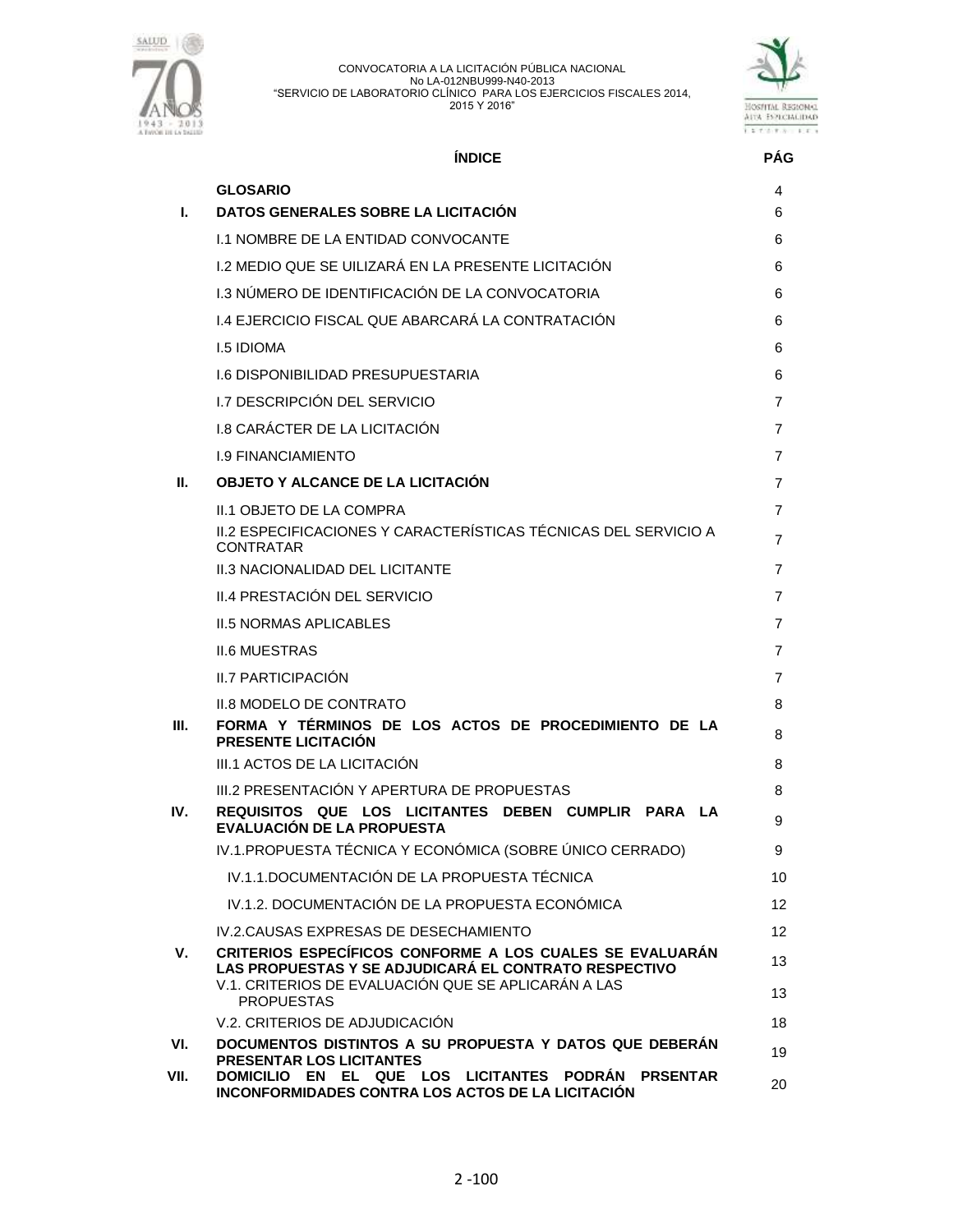



| 943 - 2013<br><b>FAVOR THE LA SALESD</b> |                                                                                                        | 12727. |
|------------------------------------------|--------------------------------------------------------------------------------------------------------|--------|
| VIII.                                    | <b>CONDICIONES DE LA CONVOCATORIA</b>                                                                  | 20     |
| IX.                                      | <b>REQUISITOS PARA PRESENTACIÓN CONJUNTA DE PROPUESTAS</b>                                             |        |
| Х.                                       | PLAZO, LUGAR Y CONDICIONES DE LA PRESTACIÓN DEL SERVICIO                                               | 22     |
| XI.                                      | CONDICIONES PARA LA VERIFICACIÓN Y ACEPTACIÓN DEL SERVICIO                                             | 22     |
| XII.                                     | <b>ANTICIPOS</b>                                                                                       | 22     |
| XIII.                                    | <b>PAGO</b>                                                                                            | 22     |
| XIV.                                     | <b>IMPUESTOS Y DERECHOS</b>                                                                            | 23     |
| XV.                                      | <b>GARANTÍA DEL SERVICIO</b>                                                                           | 23     |
| XVI.                                     | <b>GARANTÍA DE CUMPLIMIENTO DEL CONTRATO</b>                                                           | 23     |
| XVII.                                    | <b>GARANTÍA DE ANTICIPO</b>                                                                            | 24     |
| XVIII.                                   | <b>PENA CONVENCIONAL</b>                                                                               | 24     |
| XIX.                                     | <b>DEDUCCIONES</b>                                                                                     | 25     |
| XX.                                      | <b>LICITACIÓN</b><br><b>DECLARACIÓN</b><br>DE<br>DESIERTA, SUSPENSIÓN<br>Υ<br><b>CANCELACIÓN</b>       | 25     |
|                                          | XXI.1. DECLARACIÓN DE LA LICITACIÓN DESIERTA                                                           | 25     |
|                                          | XXI.2. SUSPENSIÓN DE LA LICITACIÓN                                                                     | 25     |
|                                          | XXI.3. CANCELACIÓN DE LA LICITACIÓN, PARTIDA O CONCEPTOS<br><b>INCLUIDOS EN ÉSTA</b>                   | 25     |
| XXI.                                     | DOCUMENTACIÓN PARA FORMALIZAR EL CONTRATO                                                              | 25     |
| XXII.                                    | ASPECTOS ADMINISTRATIVOS QUE<br><b>SE</b><br><b>CONSIDERAN</b><br>EN<br><b>LOS</b><br><b>CONTRATOS</b> | 26     |
|                                          | XXIII.1. MODIFICACIÓN AL CONTRATO                                                                      | 26     |
|                                          | XXIII.2. SANCIÓN POR INCUMPLIMIENTO EN LA FORMALIZACIÓN DEL<br><b>PEDIDO</b>                           | 26     |
|                                          | XXIII.3. RESCISIÓN DEL CONTRATO                                                                        | 27     |
|                                          | XXIII.4. RESTRICCIÓN DE CESIÓN DE DERECHOS Y OBLIGACIONES                                              | 27     |
|                                          | XXIII.5. TERMINACIÓN ANTICIPADA DEL CONTRATO                                                           | 27     |
|                                          | XXIII.6. SUSPENSIÓN TEMPORAL DE LA ENTREGA DEL SERVICIO                                                | 28     |
| XXIII.                                   | NULIDAD DE LOS ACTOS, PEDIDOS Y CONVENIOS                                                              | 28     |
| XXIV.                                    | <b>CONTROVERSIAS</b>                                                                                   | 28     |
| XXV.                                     | <b>ACTOS DE LA LICITACIÓN</b>                                                                          | 28     |
| XXVI.                                    | VISITA A LAS INSTALACIONES DE LA CONVOCANTE                                                            | 28     |
| XXVII.                                   | VISITA A LAS INSTALACIONES DEL LICITANTE                                                               | 28     |
| XXVIII.                                  | <b>JUNTA DE ACLARACIONES DE LA CONVOCATORIA</b>                                                        | 28     |
| XXIX.                                    | ACTO DE PRESENTACIÓN Y APERTURA DE PROPUESTAS                                                          | 30     |
| XXX.                                     | <b>FALLO</b>                                                                                           | 31     |
| XXXI.                                    | ACTAS DE LOS ACTOS Y SU NOTIFICACIÓN                                                                   | 31     |
| XXXII.                                   | FORMATOS Y ANEXOS PARA FACILITAR Y AGILIZAR LA PRESENTACIÓN<br>Y RECEPCIÓN DE LAS PROPUESTAS           | 31     |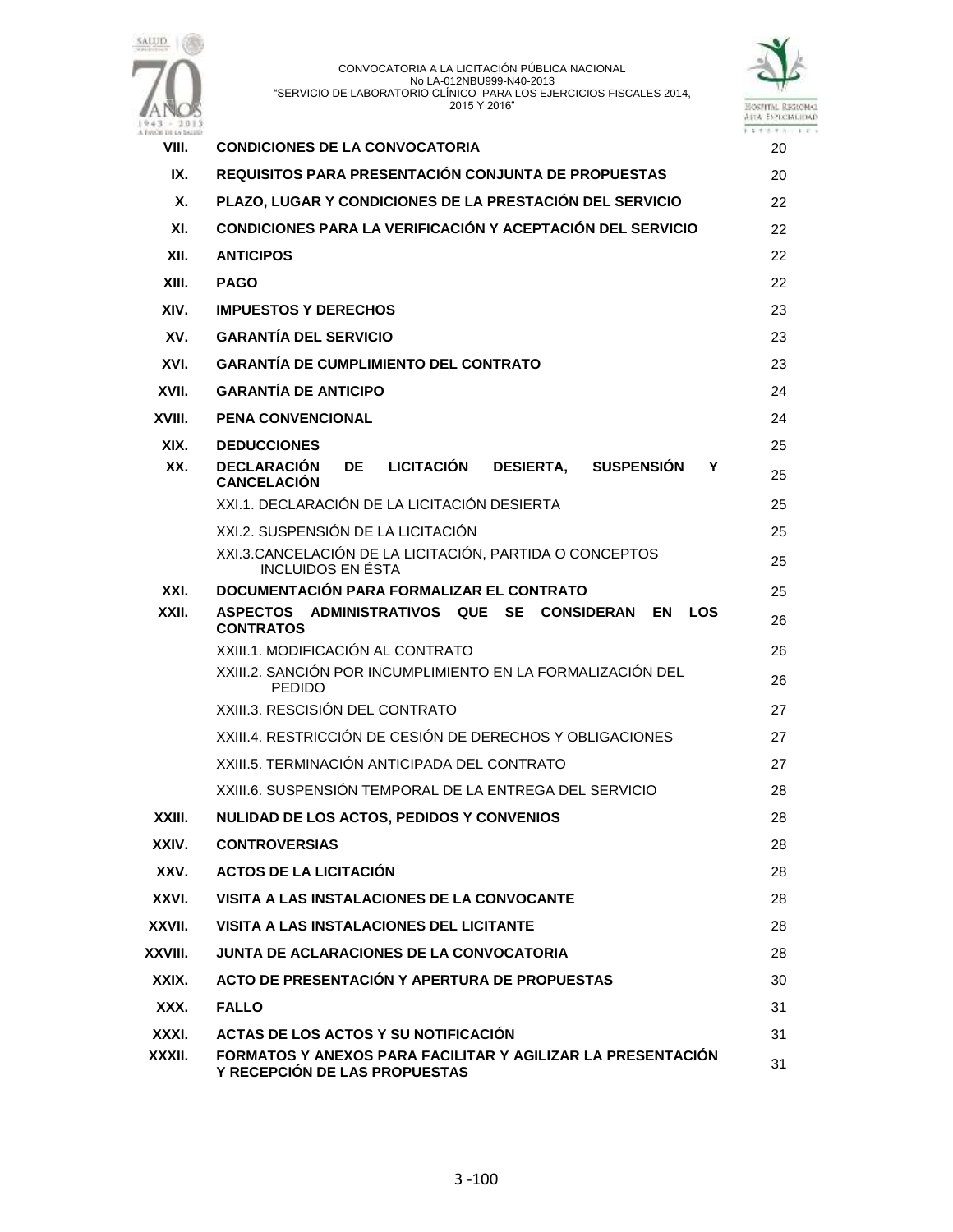

**ADMINISTRADOR** 

#### CONVOCATORIA A LA LICITACIÓN PÚBLICA NACIONAL No LA-012NBU999-N40-2013 "SERVICIO DE LABORATORIO CLÍNICO PARA LOS EJERCICIOS FISCALES 2014, 2015 Y 2016"



#### **GLOSARIO**

**LA DIRECION DE OPERACIONES CONJUNTAMENTE CON LA**

| <b>DEL PEDIDO:</b>             | COORDINACIÓN DE SERVICIOS AUXILIARES DE DIAGNÓSTICO Y<br><b>TRATAMIENTO SERAN QUIENES VIGILARÁN EL CUMPLIMIENTO DEL</b><br>CONTRATO.                                                                                                                                                                                                    |
|--------------------------------|-----------------------------------------------------------------------------------------------------------------------------------------------------------------------------------------------------------------------------------------------------------------------------------------------------------------------------------------|
| ÁREA<br><b>CONTRATANTE:</b>    | DIRECCIÓN DE ADMINISTRACIÓN Y FINANZAS, A TRAVÉS DE LA<br>SUBDIRECCIÓN DE RECURSOS MATERIALES, FACULTADA EN LA ENTIDAD<br>PARA REALIZAR PROCEDIMIENTOS DE CONTRATACIÓN A EFECTO DE<br>ADQUIRIR O ARRENDAR BIENES O CONTRATAR SERVICIOS QUE REQUIERA<br>LA ENTIDAD.                                                                      |
| ÁREA<br><b>REQUIRENTE:</b>     | DIRECCIÓN MÉDICA, QUIEN SOLICITA FORMALMENTE LA CONTRATACIÓN<br>DEL SERVICIO.                                                                                                                                                                                                                                                           |
| ÁREA TÉCNICA:                  | DIRECCIÓN DE OPERACIONES Y LA DIRECCIÓN MÉDICA, QUIENES<br>ELABORARÁN LAS ESPECIFICACIONES TÉCNICAS QUE SE INCLUYEN EN EL<br>PROCEDIMIENTO DE CONTRATACIÓN, EVALUARÁ LA PROPUESTA TÉCNICA<br>Y SERÁ RESPONSABLES DE RESPONDER EN LA JUNTA DE<br>ACLARACIONES, LAS PREGUNTAS QUE SOBRE ESTOS ASPECTOS<br><b>REALICEN LOS LICITANTES.</b> |
| <b>SERVICIOS:</b>              | LOS QUE SE SOLICITAN CON MOTIVO DE LA PRESENTE LICITACIÓN Y SE<br>ESPECIFICAN EN EL ANEXO 1 "ANEXO TÉCNICO" DE LA PRESENTE<br>CONVOCATORIA.                                                                                                                                                                                             |
| <b>COMPRANET</b>               | SISTEMA ELECTRÓNICO DE INFORMACIÓN PUBLICO GUBERNAMENTAL<br>SOBRE ADQUISICIONES, ARRENDAMIENTOS, BIENES, OBRAS PÚBLICAS Y<br>SERVICIOS RELACIONADOS CON LAS MISMAS.                                                                                                                                                                     |
| <b>CONVOCATORIA</b>            | DOCUMENTO QUE CONTIENE LOS CONCEPTOS Y CRITERIOS QUE REGIRÁN<br>Y SERÁN APLICADOS PARA EL SERVICIO OBJETO DE ESTA LICITACIÓN.                                                                                                                                                                                                           |
| <b>CONTRATO</b>                | EL DOCUMENTO QUE ESTABLECE LOS DERECHOS Y OBLIGACIONES<br>ENTRE LA CONVOCANTE Y EL PROVEEDOR.                                                                                                                                                                                                                                           |
| <b>CONVOCANTE:</b>             | EL HOSPITAL REGIONAL DE ALTA ESPECIALIDAD DE IXTAPALUCA. A<br>TRAVÉS DE LA DIRECCIÓN DE ADMINISTRACIÓN Y FINANZAS POR<br>CONDUCTO DE LA SUBDIRECCIÓN DE RECURSOS MATERIALES.                                                                                                                                                            |
| $\mathbf{1}$ in a $\mathbf{F}$ | FUJIOODITAL BEOIONAL BE ALTA FOBEOIALIBAD BE IVTABALUOA                                                                                                                                                                                                                                                                                 |

- **HRAEI** EL HOSPITAL REGIONAL DE ALTA ESPECIALIDAD DE IXTAPALUCA.
- **LEY:** LEY DE ADQUISICIONES, ARRENDAMIENTOS Y SERVICIOS DEL SECTOR PÚBLICO.
- **LICITACIÓN:** PROCEDIMIENTO ADMINISTRATIVO PARA LA ADQUISICIÓN, ARRENDAMIENTOS DE BIENES O CONTRATACIÓN DE, SERVICIOS QUE CELEBREN LOS ORGANISMOS Y ENTIDADES QUE FORMAN PARTE DEL SECTOR PÚBLICO.
- **LICITANTE:** LA PERSONA FÍSICA O MORAL QUE PARTICIPE EN ESTE PROCESO DE LICITACIÓN.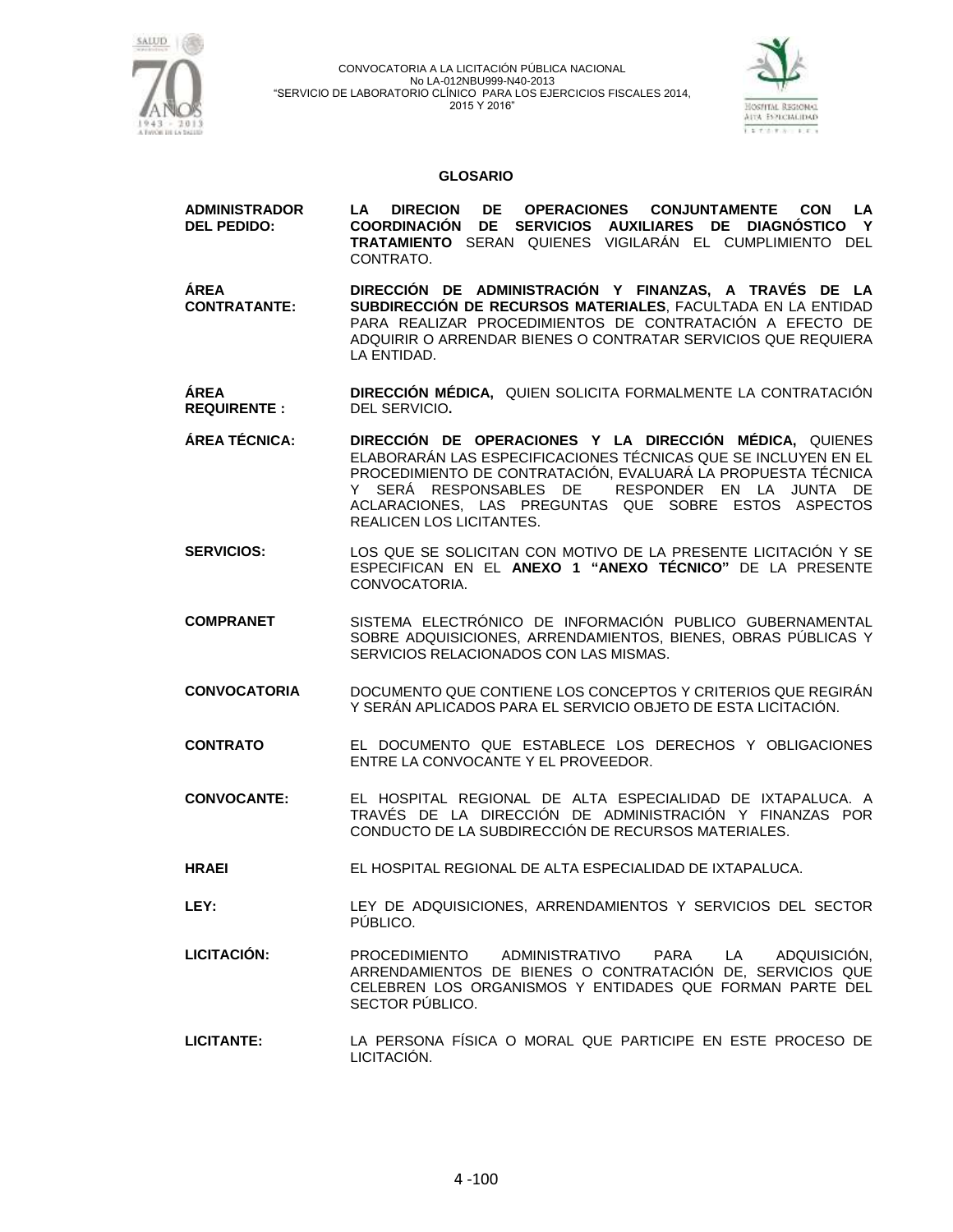



- **MIPYMES:** LAS MICRO, PEQUEÑAS Y MEDIANAS EMPRESAS DE NACIONALIDAD MEXICANA A QUE HACE REFERENCIA LA LEY PARA EL DESARROLLO DE LA COMPETITIVIDAD DE LA MICRO, PEQUEÑA Y MEDIANA EMPRESA.
- **PARTIDA O CONCEPTO:** LA DIVISIÓN O DESGLOSE DEL SERVICIO A CONTRATAR, CONTENIDOS EN UN PROCEDIMIENTO DE CONTRATACIÓN O EN UN PEDIDO, PARA DIFERENCIARLOS UNOS DE OTROS, CLASIFICARLOS O AGRUPARLOS.
- **PROPUESTAS:** LA OFERTA TÉCNICA Y ECONÓMICA.

**PROVEEDOR:** LA PERSONA CON LA QUE SE CELEBREN LOS CONTRATOS O PEDIDOS DE ADQUISICIONES, ARRENDAMIENTOS O SERVICIOS.

- **PUNTOS Y PORCENTAJES** EL CRITERIO DE EVALUACIÓN DE PROPOSICIONES A TRAVÉS DEL MECANISMO DE PUNTOS O PORCENTAJES A QUE SE REFIEREN LOS ARTÍCULOS 29 FRACCIÓN XIII, 36 PARRAFO SEGUNDO Y TERCERO Y 36 BIS FRACCIÓN I DE LA LEY DE ADQUISICIONES, ARRENDAMIENTOS Y SERVICIOS.
- **RANGO** SON LOS LÍMITES MÍNIMO Y MÁXIMO DE PUNTUACIÓN O UNIDADES PORCENTUALES QUE PUEDEN OTORGARSE A LOS RUBROS Y SUBRUBROS ESTABLECIDOS.
- **REGLAMENTO:** REGLAMENTO DE LA LEY DE ADQUISICIONES, ARRENDAMIENTOS Y SERVICIOS DEL SECTOR PÚBLICO.
- **SFP:** SECRETARÍA DE LA FUNCIÓN PÚBLICA.
- **SOBRE CERRADO:** CUALQUIER MEDIO QUE CONTENGA LA PROPUESTA DEL LICITANTE, CUYO CONTENIDO SÓLO PUEDE SER CONOCIDO EN EL ACTO DE PRESENTACIÓN Y APERTURA DE PROPUESTAS EN TÉRMINOS DE LA LEY.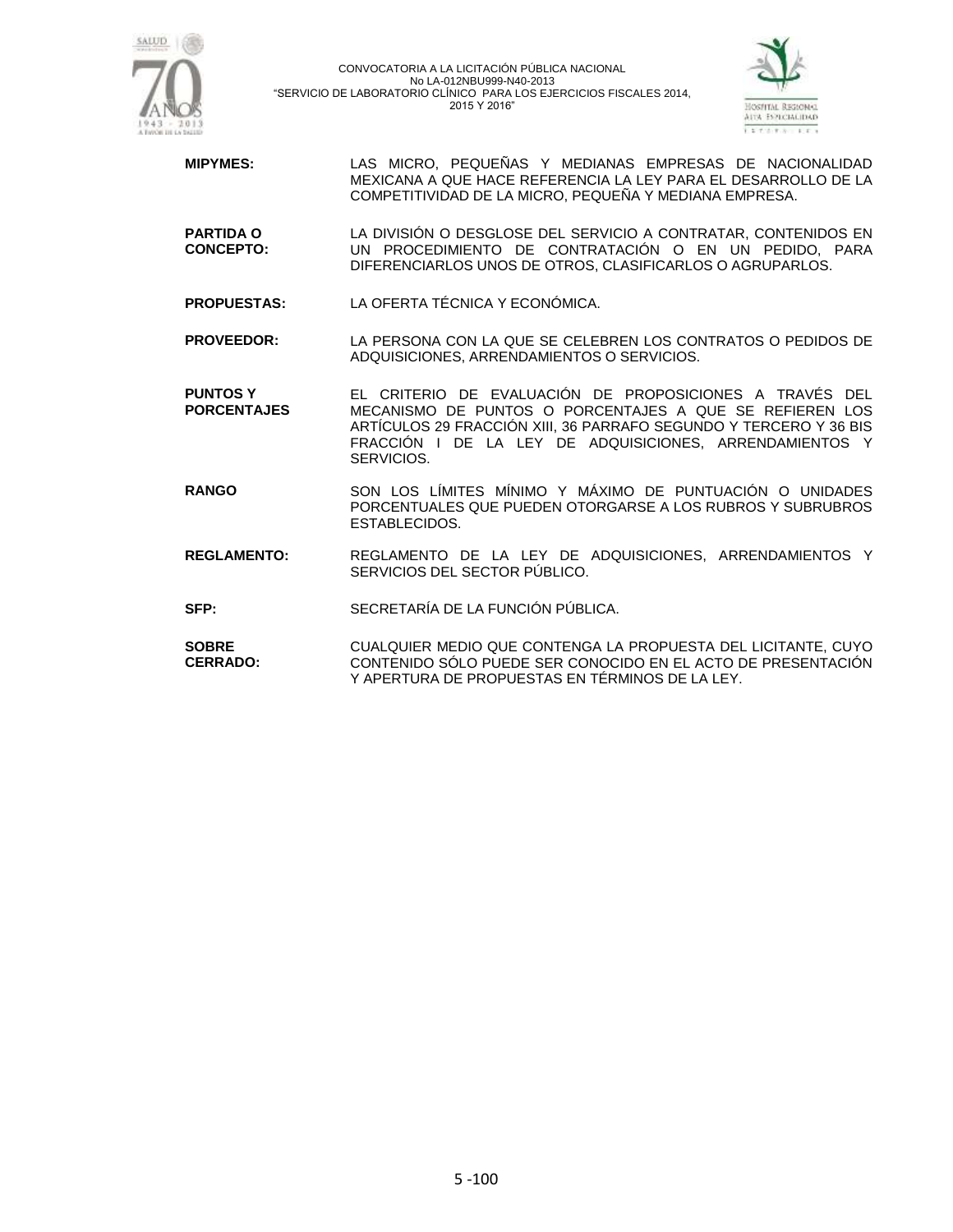



EL **HOSPITAL REGIONAL DE ALTA ESPECILIDAD DE IXTAPALUCA**, ORGANISMO PÚBLICO DESCENTRALIZADO DE LA ADMINISTRACIÓN PÚBLICA FEDERAL, SECTORIZADO A LA SECRETARÍA DE SALUD, EN ADELANTE "LA CONVOCANTE", POR CONDUCTO DE LA DIRECCIÓN DE ADMINISTRACIÓN Y FINANZAS Y POR MEDIO DE LA SUBDIRECCIÓN DE RECURSOS MATERIALES, ÁREA CONTRATANTE, EN CUMPLIMIENTO A LO DISPUESTO EN LOS ARTÍCULOS 25, 26 FRACCIÓN I, 26 BIS FRACCIÓN I, 28, FRACCIÓN I, 29, 36 TERCER PÁRRAFO Y 47 DE LA LEY DE ADQUISICIONES, ARRENDAMIENTOS Y SERVICIOS DEL SECTOR PÚBLICO, EN ADELANTE "LA LEY", ASÍ COMO LO DISPUESTO EN SU REGLAMENTO, ARTICULOS 50 DE LA LEY FEDERAL DE PRESUPUESTO Y RESPONSABILIDAD HACENDARIA Y 148 DE SU REGLAMENTO Y DEMÁS NORMATIVIDAD APLICABLE EN LA MATERIA; CONVOCA A PERSONAS FÍSICAS Y MORALES QUE NO SE ENCUENTREN EN LOS SUPUESTOS SEÑALADOS EN LOS ARTÍCULOS 50 Y 60 DE LA LEY, A PARTICIPAR EN **LA LICITACIÓN PÚBLICA NACIONAL PRESENCIAL** No LA-012NBU999-N40-2013 **PARA LA CONTRATACIÓN PLURIANUAL DEL SERVICIO DE LABORATORIO CLÍNICO PARA LOS EJERCICIOS FISCALES 2014, 2015 Y 2016,** CONFORME A LAS SIGUIENTES BASES:

### **I. DATOS GENERALES SOBRE LA LICITACIÓN.**

- **I.1. NOMBRE DE LA ENTIDAD CONVOCANTE:** "HOSPITAL REGIONAL DE ALTA ESPECIALIDAD DE IXTAPALUCA", POR CONDUCTO DE LA DIRECCIÓN DE ADMINISTRACIÓN Y FINANZAS, A TRAVÉS DE LA SUBDIRECCIÓN DE RECURSOS MATERIALES, CON DOMICILIO EN CARRETERA FEDERAL MÉXICO PUEBLA KM 34.5, COLONIA ZOQUIAPAN, IXTAPALUCA, ESTADO DE MÉXICO, C.P. 56530; TEL. 5972 9800 EXT. 1112; CORREO ELECTRÓNICO **[jaalcaraz@hraei.gob.mx](mailto:jaalcaraz@hraei.gob.mx) Y [hcampo@hraei.gob.mx.](mailto:hcampo@hraei.gob.mx)**
- I.2. **MEDIO QUE SE UTILIZARÁ EN LA PRESENTE LICITACIÓN:** ÚNICAMENTE SE UTILIZARÁ EL MEDIO PRESENCIAL, ASIMISMO, NO RESULTA APLICABLE EL ENVÍO DE PROPUESTAS A TRAVÉS DE SERVICIO POSTAL O MENSAJERÍA.
- **I.3. NÚMERO DE IDENTIFICACIÓN DE LA CONVOCATORIA:** Nº LA-012NBU999-N40-2013
- **I.4. EJERCICIO FISCAL QUE ABARCARÁ LA CONTRATACIÓN:** 2014, 2015 Y 2016.
- I.5. **IDIOMA:** TODOS Y CADA UNO DE LOS DOCUMENTOS, QUE INTEGRARÁN LAS PROPUESTAS DEL SERVICIO OFERTADO, DEBERÁN ESTAR EN EL IDIOMA ESPAÑOL O EN EL IDIOMA DE ORIGEN, ACOMPAÑADOS DE UNA TRADUCCIÓN SIMPLE AL ESPAÑOL.
- I.6. **DISPONIBILIDAD PRESUPUESTARIA:** SE CUENTA CON LA AUTORIZACIÓN PRESUPUESTARIA EN LA PARTIDA PRESUPUESTAL **33901 SUBCONTRATACIÓN DE SERVICIOS CON TERCEROS,** MISMA QUE SE ACREDITA MEDIANTE EL TRÁMITE DE ALTA DE SOLICITUDES DE AUTORIZACIÓN, REALIZADO ANTE EL MÓDULO DE ADMINISTRACIÓN Y SEGUIMIENTO DE CONTRATOS PLURIANUALES FOLIO: 2014-12NBU-187, DESAGREGADOS DE LA SIGUIENTE FORMA:

| <b>EJERCICIO FISCAL 2014</b>        | <b>EJERCICIO FISCAL 2015</b>    | <b>EJERCICIO FISCAL 2016</b>     |
|-------------------------------------|---------------------------------|----------------------------------|
| Monto mínimo                        | Monto mínimo                    | Monto mínimo                     |
| \$7´000,000.00                      | \$7´600,000.00                  | \$8'000,000.00                   |
| (Siete millones de pesos 00/100     | (Siete millones seiscientos mil | (Ocho millones de pesos 00/100   |
| M.N.)                               | pesos 00/100 M.N.)              | M.N.)                            |
|                                     |                                 |                                  |
| Monto máximo                        | Monto máximo                    | Monto máximo                     |
| \$17,500,000.00                     | \$19'000,000.00                 | \$20'000,000.00                  |
| (Diecisiete millones quinientos mil | (Diecinueve millones de pesos   | (Veinte millones de pesos 00/100 |
| pesos 00/100 M.N.)                  | 00/100 M.N.)                    | M.N.)                            |

LA AUTORIZACIÓN DEL PRESUPUESTO PARA CADA EJERCICIO FISCAL, ESTARA SUJETA A LA APROBACIÓN QUE SE DE POR LA CAMARA DE DIPUTADOS DEL H. CONGRESO DE LA UNIÓN EN EL PRESUPUESTO DE EGRESOS DE LA FEDERACIÓN PARA EL EJERCICIO FISCAL QUE CORRESPONDA, POR LO QUE SUS EFECTOS ESTARÁN CONDICIONADOS A LA EXISTENCIA DE LOS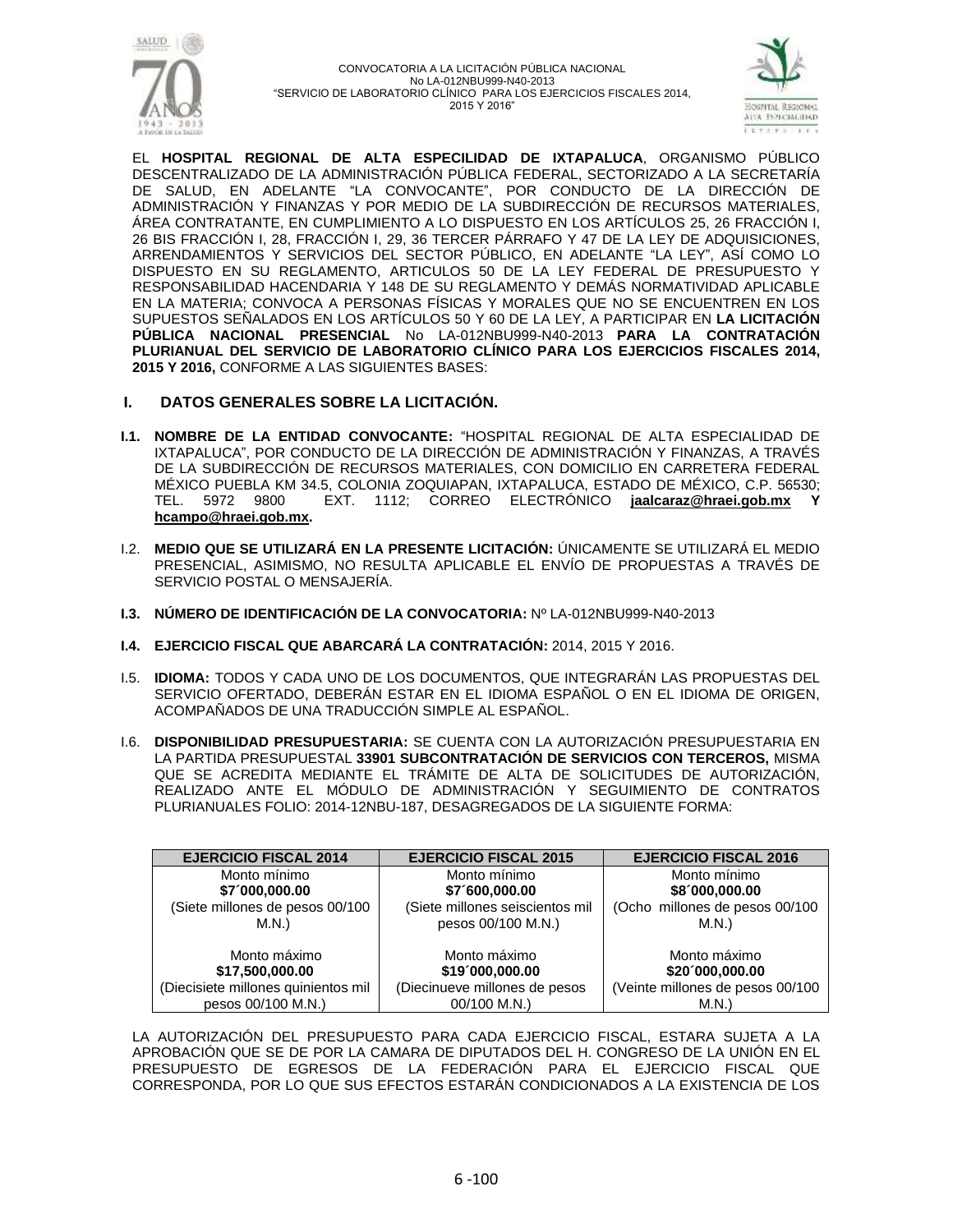



RECURSOS PRESUPUESTARIOS RESPECTIVOS, SIN QUE LA NO REALIZACIÓN DE LA REFERIDA CONDICIÓN SUSPENSIVA ORIGINE RESPONSABILIDAD ALGUNA PARA LAS PARTES.

- I.7. **DESCRIPCIÓN DEL SERVICIO:** EL SERVICIO DE LABORATORIO CLÍNICO SE PRESTARÁ CONFORME A LO ESTABLEDICO EN EL **ANEXO 1.** ANEXO TÉCNICO.
- I.8. **CARÁCTER DE LA LICITACIÓN:** LA PRESENTE LICITACIÓN ES DE CARÁCTER NACIONAL Y UNICAMENTE PODRÁN PARTICIPAR PERSONAS FÍSICAS Y/O MORALES DE NACIONALIDAD MEXICANA.
- **I.9. FINANCIAMIENTO:** EL PRESENTE PROCEDIMIENTO **NO SE SUJETARÁ** A CONTRATACIONES FINANCIADAS CON FONDOS PROVENIENTES DE CRÉDITOS EXTERNOS OTORGADOS AL GOBIERNO FEDERAL O CON SU GARANTÍA POR ORGANISMOS FINANCIEROS REGIONALES O MULTILATERALES.

#### **II. OBJETO Y ALCANCE DE LA LICITACIÓN.**

**II.1 OBJETO DE LA COMPRA:** "LA CONTRATACIÓN PLURIANUAL DEL SERVICIO DE LABORATORIO CLÍNICO PARA LOS EJERCICIOS FISCALES 2014, 2015 Y 2016".

**II.2 ESPECIFICACIONES Y CARACTERÍSTICAS TÉCNICAS DEL SERVICIO A CONTRATAR:** LA, DESCRIPCIÓN Y CARACTERÍSTICAS POR CONTRATAR EN ESTA LICITACIÓN, SE PRESENTAN EN EL **ANEXO 1 (ANEXO TÉCNICO)** DE ESTA CONVOCATORIA, ESTABLECIENDO QUE LA CONTRATACIÓN DEL MISMO SE FORMALIZARÁ A TRAVÉS DE CONTRATO, EN EL CUAL SE ESPECIFICARÁ LA VIGENCIA DEL CONTRATO EL CUAL ABARCARÁ LOS EJERCICIOS FISCALES 2014, 2015 Y 2016.

LOS LICITANTES DEBERÁN AJUSTARSE EXACTA Y CABALMENTE A LOS REQUISITOS Y ESPECIFICACIONES DESCRITOS EN EL **ANEXO 1**, CON EXCEPCIÓN DE LOS CAMBIOS (QUE NO DEBERÁN CONSISTIR EN VARIACIONES SUSTANCIALES DEL SERVICIO) QUE LA CONVOCANTE ACEPTE EN LA JUNTA DE ACLARACIONES. POR LO QUE LOS CAMBIOS DESCRITOS EN EL ACTA DE LA CITADA JUNTA, FORMARÁN PARTE INTEGRAL DE LA CONVOCATORIA.

LAS PROPUESTAS ECONÓMICAS PRESENTADAS, DEBERÁN SER SOBRE EL RESULTADO DE LA SUMATORIA DE LOS PRECIOS UNITARIOS DEL TOTAL DE LOS ESTUDIOS REQUERIDOS DESCRITO EN EL **ANEXO 1**, EN EL ENTENDIDO, QUE DE NO OFERTAR EL100% DE LO SOLICITADO, LA PROPUESTA SERÁ MOTIVO DE DESCALIFICACIÓN DE LA PARTIDA CORRESPONDENTE.

**II.3 NACIONALIDAD DEL LICITANTE:** LA CONTRATACIÓN DEL SERVICIO SERÁ UNICAMENTE CON PERSONAS FÍSICAS Y/O MORALES QUE SEAN DE NACIONALIDAD MEXICANA Y QUE ESTEN CONSTITUIDAS CONFORME A LAS LEYES NACIONALES DE CONFORMIDAD CON LOS ARTÍCULOS 28 FRACCIÓN I DE LA LEY Y 35 PRIMER PÁRRAFO DE SU REGLAMENTO.

**II.4 PRESTACIÓN DEL SERVICIO:** EL SERVICIO OBJETO DE LA PRESENTE LICITACIÓN, SE PRESTARÁ EN LAS CONDICIONES, LUGAR Y FORMA DESCRITAS EN EL **ANEXO 1** DE LA PRESENTE CONVOCATORIA DE LICITACIÓN.

EL LICITANTE QUE RESULTE ADJUDICADO, ASUMIRÁ LA RESPONSABILIDAD TOTAL PARA EL CASO DE QUE EN LA PRESTACIÓN DEL SERVICIO SE INFRINJA LA LEY FEDERAL DEL DERECHO DE AUTOR O EN CASO DE VIOLACIONES EN MATERIA DE DERECHOS INHERENTES A LA LEY DE PROPIEDAD INDUSTRIAL, EXIMIENDO A LA CONVOCANTE DE CUALQUIER RESPONSABILIDAD, EN QUE CON TAL MOTIVO, SE INCURRA.

**II.5 NORMAS APLICABLES:** PARA EL PRESENTE PROCEDIMIENTO, LOS LICITANTES DEBERÁN CUMPLIR CON LAS NORMAS O ESTÁNDARES DE CALIDAD REQUERIDOS EN EL **ANEXO 1.**

**II.6 MUESTRAS:** PARA EL PRESENTE PROCEDIMIENTO NO SE REQUIEREN MUESTRAS.

**II.7 PARTICIPACIÓN:** UNICAMENTE PODRÁN PARTICIPAR TODAS AQUELLAS PERSONAS FÍSICAS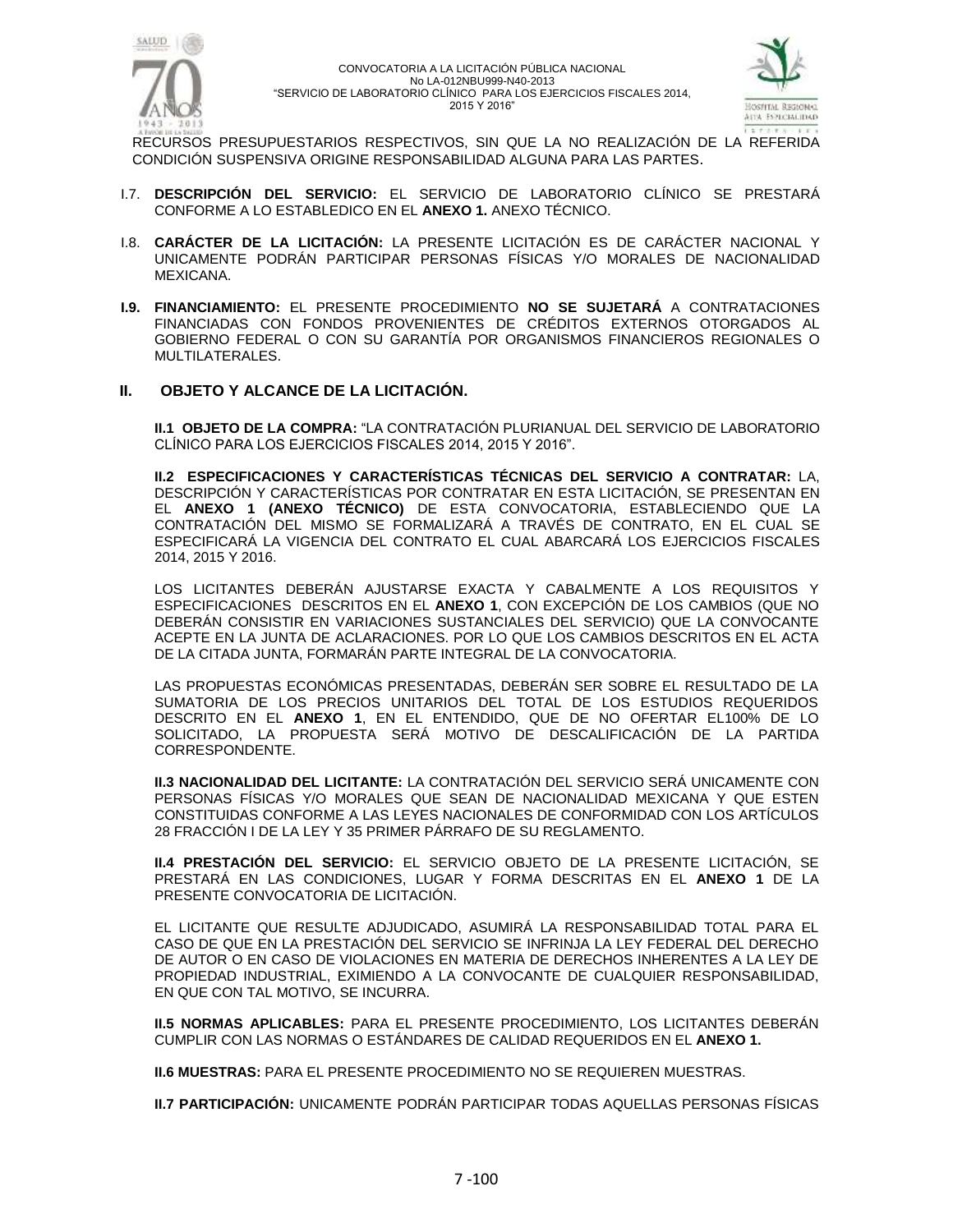



Y/O MORALES DE NACIONALIDAD MEXICANA.

**II.8 MODELO DE CONTRATO:** EL CONTRATO QUE SE DERIVE DEL PRESENTE PROCEDIMIENTO, SERÁ CONTRATO ABIERTO Y SE ELABORARÁ CONFORME A LO SEÑALADO EN EL ARTÍCULO 45, 47 DE LA LEY Y 81, 85 DEL REGLAMENTO, LA PRESENTE CONVOCATORIA, Y LAS DEMÁS DISPOSICIONES LEGALES APLICABLES, CUYO MODELO SE ANEXA A LA PRESENTE CONVOCATORIA.**(ANEXO 2).**

#### **III. FORMA Y TÉRMINOS DE LOS ACTOS DE PROCEDIMIENTO DE LA PRESENTE LICITACIÓN.**

**III.1 ACTOS DE LA LICITACIÓN:** LA FECHA, HORA Y LUGAR PARA LOS ACTOS DE LA JUNTA DE ACLARACIONES, EL ACTO DE PRESENTACIÓN Y APERTURA DE PROPUESTAS Y EL ACTO DE FALLO SE REALIZARÁN CONFORME A LO SIGUIENTE:

| <b>ACTO</b>                                      | <b>FECHA</b>            | <b>HORA</b> |
|--------------------------------------------------|-------------------------|-------------|
| JUNTA DE ACLARACIONES                            | 19 DE DICIEMBRE DE 2013 | 11:00 HORAS |
| ACTO DE PRESENTACIÓN Y<br>APERTURA DE PROPUESTAS | 26 DE DICIEMBRE DE 2013 | 11:00 HORAS |
| FALLO                                            | 30 DE DICIEMBRE DE 2013 | 17:00 HORAS |

**III.2 PRESENTACIÓN Y APERTURA DE PROPUESTAS:** UNA VEZ INICIADO EL ACTO DE PRESENTACIÓN Y APERTURA DE PROPUESTAS, LAS PROPUESTAS PRESENTADAS NO PODRÁN SER RETIRADAS O DEJARSE SIN EFECTO POR LOS LICITANTES, POR LO QUE DEBERÁN CONSIDERARSE VIGENTES DENTRO DEL PROCEDIMIENTO DE LICITACIÓN HASTA SU CONCLUSIÓN, DE CONFORMIDAD AL ARTÍCULO 26, ANTEPENÚLTIMO PÁRRAFO DE LA LEY.

EL REGISTRO DE LOS LICITANTES EN TODOS LOS ACTOS DEL PROCEDIMIENTO SE LLEVARÁ A CABO EN LA RECEPCIÓN DE LA ENTRADA PRINCIPAL DE LA **CONVOCANTE**, MEDIA HORA PREVIA A LA SEÑALADA PARA EL ACTO DE PRESENTACIÓN Y APERTURA DE PROPUESTAS. DESPUÉS DE LA HORA DE INICIO ESTABLECIDA, LA CONVOCANTE NO PERMITIRÁ EL ACCESO A NINGÚN LICITANTE NI OBSERVADOR, O SERVIDOR PÚBLICO AJENO AL ACTO, REGISTRANDO A LOS ASISTENTES QUE NO SE HUBIERAN REGISTRADO PREVIAMENTE, PROCEDIENDO AL PASE DE LISTA DE LOS MISMOS, ELLO DE CONFORMIDAD CON LO ESTABLECIDO EN EL ARTÍCULO 47, PÁRRAFO CUARTO DEL REGLAMENTO.

LOS LICITANTES SÓLO PODRÁN PRESENTAR UNA PROPUESTA, PARA LA PRESENTE LICITACIÓN.

EL LICITANTE PODRÁ PRESENTAR A SU ELECCIÓN, DENTRO O FUERA DEL SOBRE CERRADO, LA DOCUMENTACIÓN DISTINTA A LA QUE CONFORMA LA PROPUESTA TÉCNICA Y ECONÓMICA MISMA QUE FORMA PARTE DE SU PROPUESTA, CONFORME A LO ESTABLECIDO EN EL ARTÍCULO 34 DE LA LEY, SIN EMBARGO PARA LA MEJOR CONDUCCIÓN DEL ACTO, SE SUGIERE A LOS LICITANTES QUE LA DOCUMENTACIÓN SE PRESENTE POR SEPARADO FUERA DEL SOBRE QUE CONTENGA LAS PROPUESTAS.

EL LICITANTE PODRÁ ACREDITAR SU EXISTENCIA LEGAL Y EN SU CASO, LA PERSONALIDAD JURÍDICA DE SU REPRESENTANTE, EN EL ACTO DE PRESENTACIÓN Y APERTURA DE PROPUESTAS, MEDIANTE EL DOCUMENTO PREVISTO EN LA FRACCIÓN V DEL ARTÍCULO 48, DEL REGLAMENTO.

EL REPRESENTANTE DEL ÁREA REQUIRENTE Y/O TÉCNICA ASÍ COMO EL LICITANTE ELEGIDO, EN LOS TÉRMINOS DE LA FRACCIÓN II, DEL ARTÍCULO 35, DE LA LEY, Y 39, FRACCIÓN III INCISO J), DEL REGLAMENTO, DEBERÁN RUBRICAR EN EL ACTO DE PRESENTACIÓN Y APERTURA, LA TOTALIDAD DE LA DOCUMENTACIÓN DE LAS PROPUESTAS PRESENTADAS POR LOS LICITANTES.

EL FALLO DE LA LICITACIÓN SE LLEVARÁ A CABO CONFORME A LO SEÑALADO EN EL **NUMERAL XXXI** DE LA PRESENTE CONVOCATORIA. ASÍ MISMO, EL LICITANTE ADJUDICADO DEBERÁ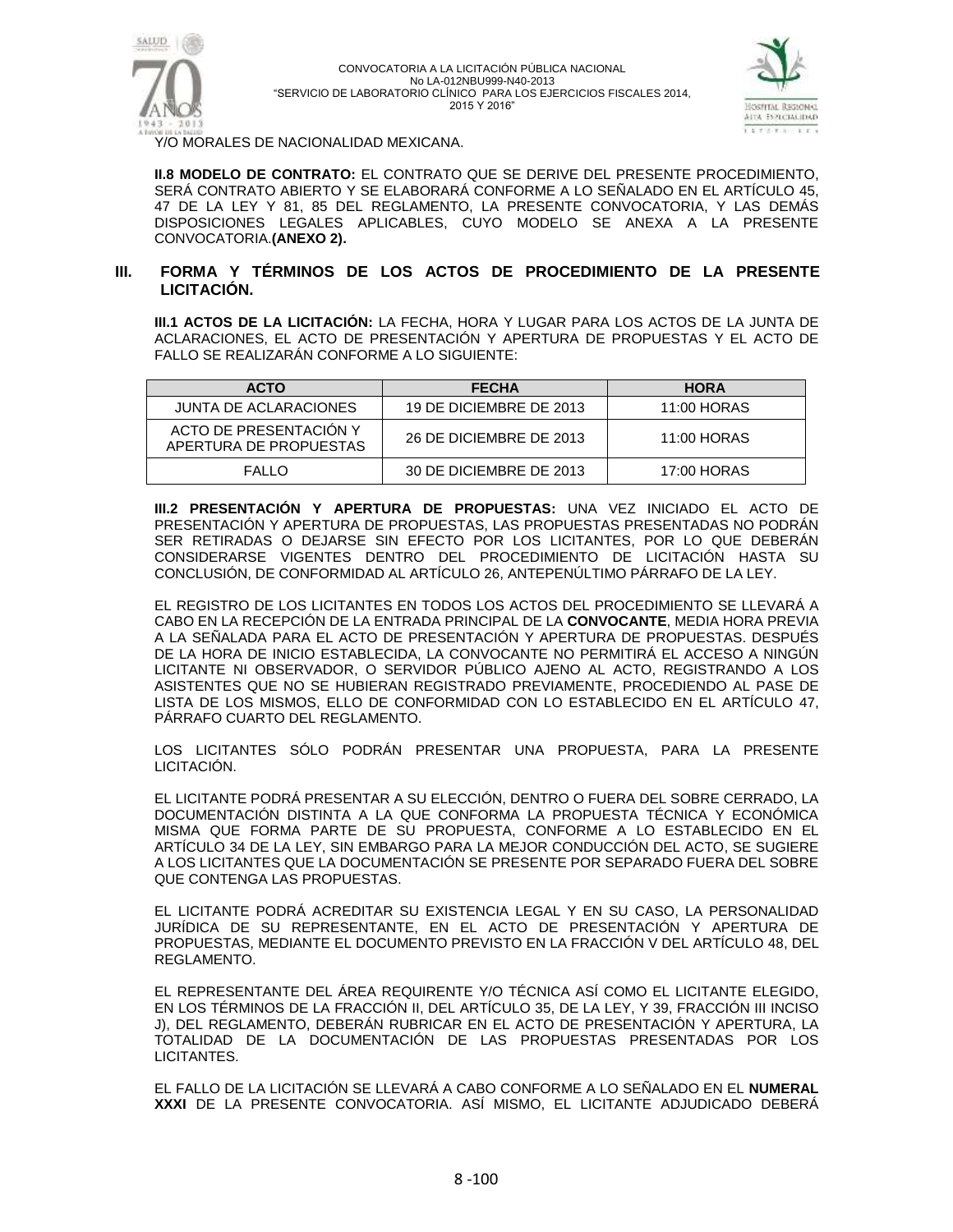



CONSIDERAR LOS ASPECTOS CONTENIDOS EN EL **NUMERAL XXII** RELATIVOS A LA FIRMA DEL CONTRATO.

### **IV. REQUISITOS QUE LOS LICITANTES DEBEN CUMPLIR PARA LA EVALUACIÓN DE LA PROPUESTA.**

LOS LICITANTES DEBERÁN CUBRIR LOS SIGUIENTES REQUISITOS:

- A) QUE CUENTAN CON PLENA CAPACIDAD JURÍDICA Y NO SE ENCUENTRAN IMPEDIDOS CIVIL, MERCANTIL O ADMINISTRATIVAMENTE, PARA EJERCER SUS DERECHOS Y CUMPLIR SUS OBLIGACIONES.
- B) CONTAR CON LOS REGISTROS ANTE LAS AUTORIDADES COMPETENTES QUE PERMITAN EL PLENO FUNCIONAMIENTO DE SU OBJETO SOCIAL.
- C) CONTAR CON LA CONVOCATORIA DE LA PRESENTE LICITACIÓN EN LOS TIEMPOS ESTABLECIDOS, PARA ELLO CUMPLIENDO CON TODAS Y CADA UNA DE SUS DISPOSICIONES.
- D) ASISTIR AL EVENTO DE PRESENTACIÓN Y APERTURA DE PROPUESTAS, PRESENTANDO Y ENTREGANDO ELSOBRE CERRADO CON SU PROPUESTA TÉCNICA Y ECONÓMICA.
- E) NO ENCONTRARSE EN LOS SUPUESTOS QUE ESTABLECEN LOS ARTÍCULOS 50 Y60 DELA LEY.
- F) ÚNICAMENTE SE ACEPTARÁN PROPUESTAS EN SOBRE CERRADO QUE EL LICITANTE PRESENTE FÍSICAMENTE EN EL EVENTO.
- G) ENCONTRARSE REGISTRADOS EN LA PLATAFORMA DE COMPRANET VERSIÓN 5.0.

#### **IV.1 PROPUESTA TÉCNICA Y ECONÓMICA (SOBRE ÚNICO CERRADO).**

- A) LA PROPUESTA DEBERÁ PRESENTARSE EN PAPEL MEMBRETADO DIRIGIDA A LA CONVOCANTE, EN FORMA IMPRESA Y EN MEDIO MAGNÉTICO DENTRO DEL SOBRE CERRADO, EN ORIGINAL, SIN TACHADURAS NI ENMENDADURAS INDICANDO EL NÚMERO DE LA PRESENTE LICITACIÓN, (EL NO PRESENTAR LA PROPUESTA EN MEDIO MAGNÉTICO, NO SERÁ CAUSA DE DESECHAMIENTO).
- B) NINGUNO DE LOS DOCUMENTOS PRESENTADOS POR LOS LICITANTES DEBERÁ CONTENER EL ESCUDO NACIONAL, NI EL LOGOTIPO DE LA CONVOCANTE.
- C) LA PROPUESTA DEBERÁ SER FIRMADA AUTÓGRAFAMENTE POR EL REPRESENTANTE LEGAL, EN LA ÚLTIMA HOJA DE CADA UNO DE LOS DOCUMENTOS QUE FORMAN PARTE DE LA MISMA.
- D) CADA UNO DE LOS DOCUMENTOS QUE INTEGREN LA PROPUESTA Y AQUÉLLOS DISTINTOS A ÉSTA, ESTARÁN PREFERENTEMENTE FOLIADOS EN TODAS Y CADA UNA DE LAS HOJAS QUE LOS INTEGREN. AL EFECTO, SE DEBERÁN NUMERAR DE **MANERA INDIVIDUAL** LAS PROPUESTAS TÉCNICA Y ECONÓMICA, ASÍ COMO LA DOCUMENTACIÓN ADICIONAL QUE ENTREGUE EL LICITANTE.
- E) EN EL CASO DE QUE ALGUNA O ALGUNAS HOJAS DE LOS DOCUMENTOS MENCIONADOS EN EL PÁRRAFO ANTERIOR CAREZCAN DE FOLIO Y SE CONSTATE QUE LA O LAS HOJAS NO FOLIADAS MANTIENEN CONTINUIDAD, NO SE DESECHARÁ LA PROPUESTA. EN EL SUPUESTO DE QUE FALTE ALGUNA HOJA Y LA OMISIÓN PUEDA SER CUBIERTA CON INFORMACIÓN CONTENIDA EN LA PROPIA PROPUESTA O CON LOS DOCUMENTOS ADICIONALES DISTINTOS A LA MISMA. DE CONFORMIDAD CON LO DISPUESTO EN EL ARTÍCULO 50 DEL REGLAMENTO DE LA LEY.
- F) EL INCUMPLIMIENTO DE ALGUNO DE LOS REQUISITOS DE LA PROPUESTA QUE AFECTE LA SOLVENCIA SERÁ CAUSA DE DESECHAMIENTO DE LA MISMA, SALVO PARA AQUELLOS QUE EXPRESAMENTE SE INDIQUE LO CONTRARIO, ASÍ MISMO SERÁ CAUSA DE DESECHAMIENTO SI SE COMPRUEBA QUE ALGÚN LICITANTE HA ACORDADO CON OTRO U OTROS ELEVAR EL COSTO DEL SERVICIO O CUALQUIER OTRO ACUERDO QUE TENGA COMO FIN OBTENER UNA VENTAJA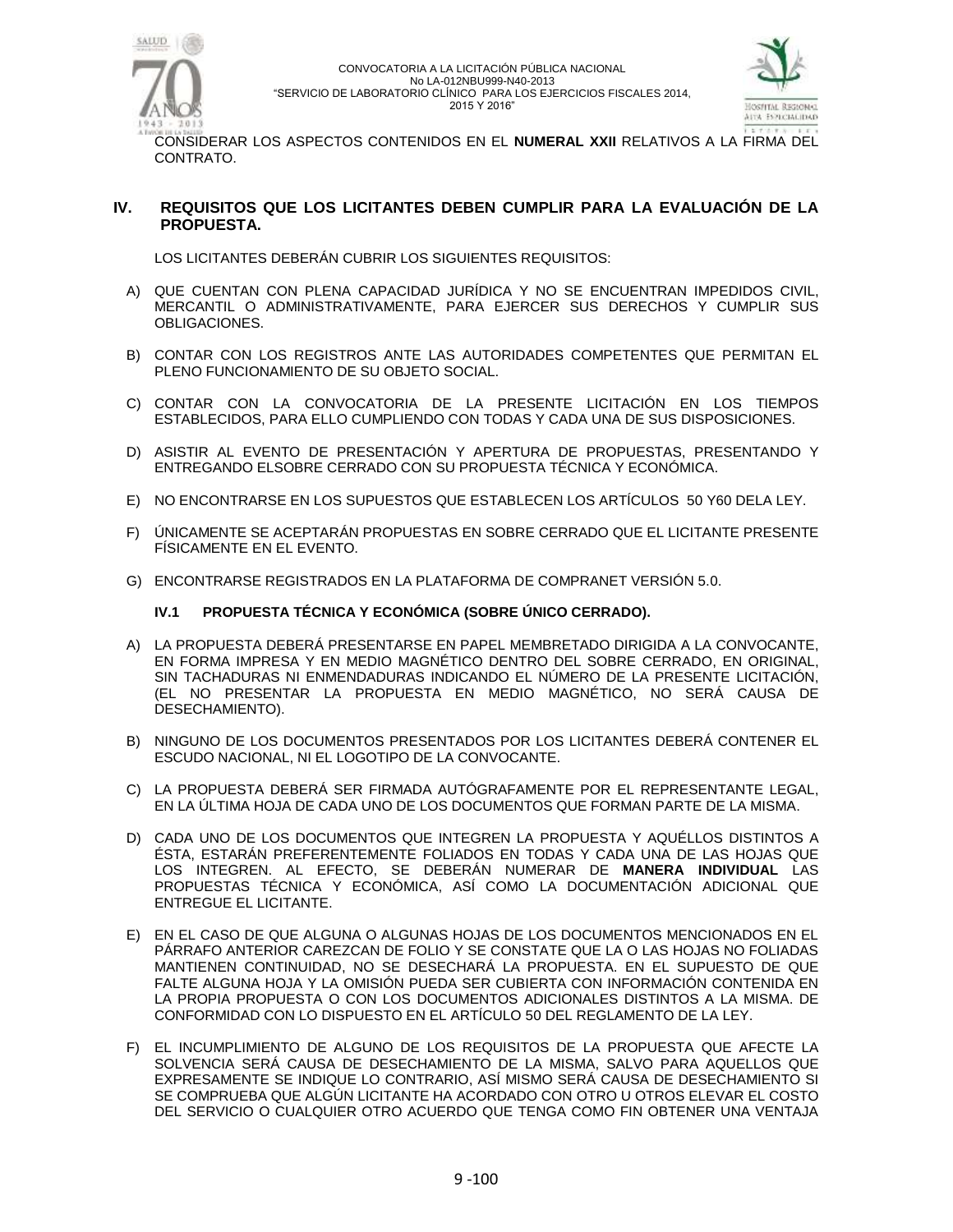



SOBRE LOS DEMÁS LICITANTES.

G) PARA MEJOR CONDUCCIÓN DEL ACTO DE PRESENTACIÓN Y APERTURA DE PROPUESTAS, SE SOLICITA A LOS LICITANTES SEÑALAR EN CADA DOCUMENTO DE LA PROPUESTA, EL NUMERAL E INCISO CORRESPONDIENTE.

#### **IV.1.1 DOCUMENTACIÓN DE LA PROPUESTA TÉCNICA.**

- A) DESCRIPCIÓN DETALLADA DEL SERVICIO A OFERTAR DE ACUERDO AL **ANEXO 1**, CUBRIENDO LAS ESPECIFICACIONES Y REQUISITOS QUE SE INDICAN EN EL **(FORMATO 1)**
- B) ESCRITO DEL LICITANTE EN EL QUE MANIFIESTE QUE ASUMIRÁ LA RESPONSABILIDAD TOTAL EN CASO DE QUE AL PROPORCIONAR EL SERVICIO, **SE INFRINJAN PATENTES, MARCAS O DERECHOS DE AUTOR**, EXIMIENDO A LA CONVOCANTE DE CUALQUIER RESPONSABILIDAD. **(FORMATO 3).**
- C) ESCRITO DEL LICITANTE EN EL QUE MANIFIESTE QUE OTORGARÁ LAS GARANTÍAS DEL SERVICIO CONFORME A LO SOLICITADO EN LOS NUMERALES **XV Y XVI** DE LA CONVOCATORIA.
- D) ESCRITO DEL LICITANTE, EN EL QUE MANIFIESTE BAJO PROTESTA DE DECIR VERDAD QUE EL SERVICIO QUE PRESTA CUMPLEN CON LAS NORMAS OFICIALES MEXICANAS, NORMAS MEXICANAS Y EN SU CASO CON LAS NORMAS INTERNACIONALES
- E) ESCRITO DEL LICITANTE, EN EL QUE MANIFIESTE BAJO PROTESTA DE DECIR VERDAD QUE ES DE NACIONALIDAD MEXICANA **Y/O QUE ESTA CONSTITUIDA BAJO LAS LEYES NACIONALES**
- F) CONSTANCIA DEBIDAMENTE SELLADA DE LA VISITA A LAS INSTALACIONES.
- G) COPIA DE LA CÉDULA PROFESIONAL DEL DIRECTOR MÉDICO DEL LABORATORIO LICITANTE QUE ACREDITE QUE ES MÉDICO PATÓLOGO CON ESPECIALIDAD EN PATOLOGÍA CLÍNICA O EN CASO DE CONTAR CON POSGRADO PRESENTAR EL DOCUMENTO QUE LO ACREDITE COMO TITULADO **(LA FALTA DE PRESENTACIÓN DE ESTE DOCUMENTO NO SERÁ CAUSA DE DESECHAMIENTO DE SU PROPUESTA, SIN EMBARGO SERÁ CONSIDERADO PARA ACREDITAR EL PUNTAJE CORRESPONDIENTE DE SU PROPUESTA TÉCNICA, CONFORME LO ESTABLECIDO EN EL NUMERAL V.1, APARTADO B.**
- H) CURRÍCULUM VITAE O CONSTANCIAS LABORALES DEL DIRECTOR MÉDICO DEL LABORATORIO QUE ACREDITEN SU EXPERIENCIA MÍNIMA DE 1 AÑO EN HOSPITALES. **(LA FALTA DE PRESENTACIÓN DE ESTE DOCUMENTO NO SERÁ CAUSA DE DESECHAMIENTO DE SU PROPUESTA, SIN EMBARGO SERÁ CONSIDERADO PARA ACREDITAR EL PUNTAJE CORRESPONDIENTE DE SU PROPUESTA TÉCNICA, CONFORME LO ESTABLECIDO EN EL NUMERAL V.1, APARTADO B.**
- I) COPIA DE LA CÉDULA PROFESIONAL O TÍTULO DE LICENCIATURA O POSGRADO DEL PERSONAL PROPUESTO QUE FUNGIRÁ COMO RESPONSABLE DEL LABORATORIO EN EL **"HRAEI"**, QUE ACREDITE QUE ES MÉDICO PATÓLOGO CLÍNICO O QUÍMICO. **(LA FALTA DE PRESENTACIÓN DE ESTE DOCUMENTO NO SERÁ CAUSA DE DESECHAMIENTO DE SU PROPUESTA, SIN EMBARGO SERÁ CONSIDERADO PARA ACREDITAR EL PUNTAJE CORRESPONDIENTE DE SU PROPUESTA TÉCNICA, CONFORME LO ESTABLECIDO EN EL NUMERAL V, APARTADO B.**
- J) CURRÍCULUM VITAE O CONSTANCIAS LABORALES DEL PERSONAL PROPUESTO QUE FUNGIRÁ COMO RESPONSABLE DEL LABORATORIO EN EL **"HRAEI"** QUE ACREDITE SU EXPERIENCIA, PARA EL MÉDICO PATÓLOGO SE REQUIERE UNA EXPERIENCIA MÍNIMA DE 6 MESES Y EL QUÍMICO DEBERÁ CUMPLIR CON UNA EXPERIENCIA MINIMA DE TRES AÑOS COMPROBABLE, EN EL MANEJO, COORDINACIÓN Y SUPERVISIÓN DE LABORATORIOS CLÍNICOS EN HOSPITAL, SE VERIFICARÁ LA VERACIDAD DE LOS DOCUMENTOS PRESENTADOS. **(LA FALTA DE PRESENTACIÓN DE ESTE DOCUMENTO NO SERÁ CAUSA DE DESECHAMIENTO DE SU PROPUESTA, SIN EMBARGO SERÁ CONSIDERADO PARA ACREDITAR EL PUNTAJE CORRESPONDIENTE DE SU PROPUESTA TÉCNICA, CONFORME LO ESTABLECIDO EN EL NUMERAL V.1, APARTADO B.**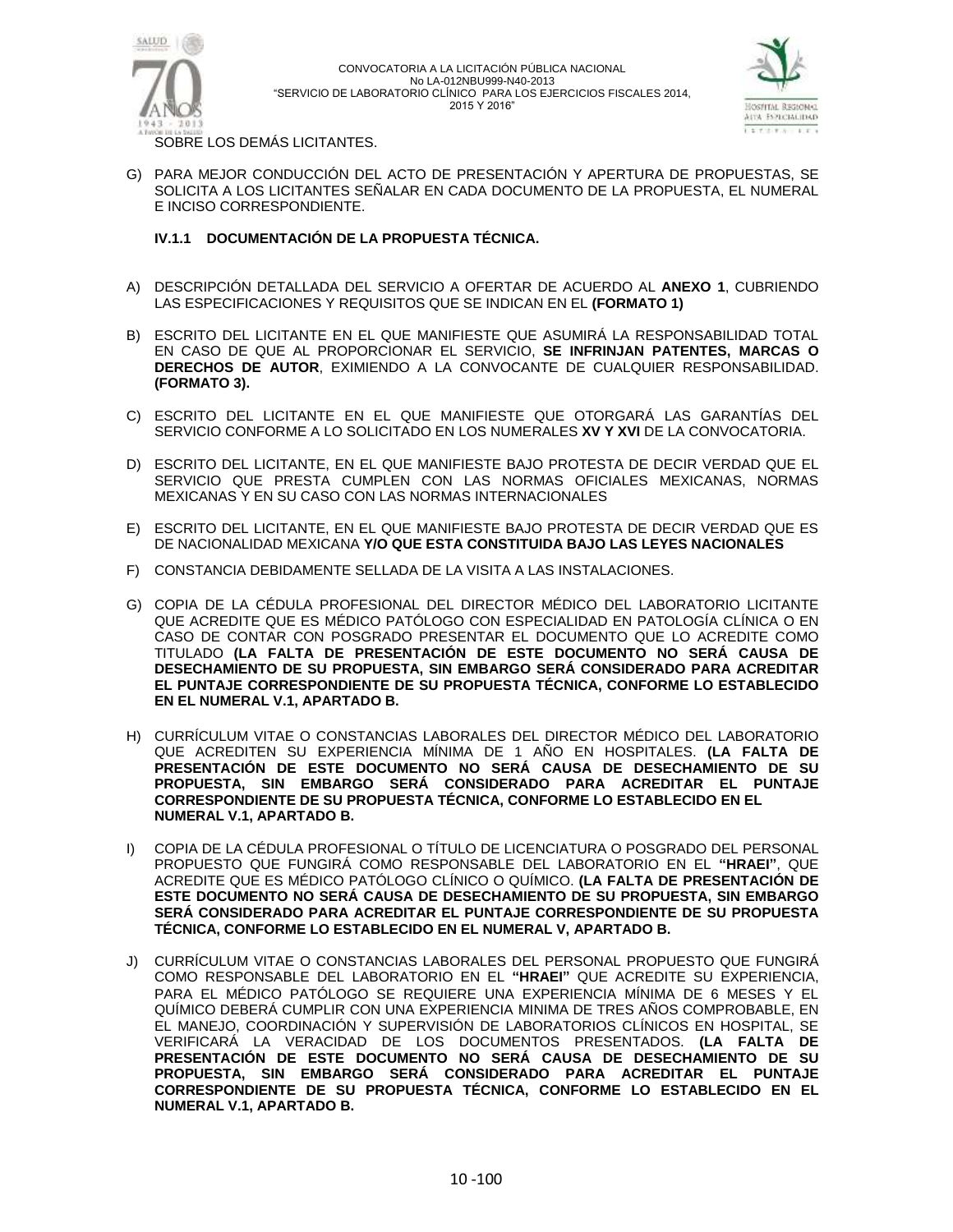



- K) COPIA DE LA CÉDULA PROFESIONAL, DEL PERSONAL QUE FUNGIRÁ COMO PERSONAL DE TOMA DE MUESTRAS, QUE ACREDITE QUE CUENTA CON LA CARRERA DE QUÍMICO O TÉCNICO LABORATORISTA **(LA FALTA DE PRESENTACIÓN DE ESTE DOCUMENTO NO SERÁ CAUSA DE DESECHAMIENTO DE SU PROPUESTA, SIN EMBARGO SERÁ CONSIDERADO PARA ACREDITAR EL PUNTAJE CORRESPONDIENTE DE SU PROPUESTA TÉCNICA, CONFORME LO ESTABLECIDO EN EL NUMERAL V.1, APARTADO B.**
- L) CURRÍCULUM VITAE O CONSTANCIAS LABORALES DEL PERSONAL PROPUESTO QUE FUNGIRÁ COMO PERSONAL DE TOMA DE MUESTRAS QUE ACREDITE SU EXPERIENCIA MÍNIMA DE 6 MESES DE TRABAJO EN EL ÁREA INTRAHOSPITALARIA, PARA LA TOMA DE MUESTRAS EN PACIENTES ONCOLÓGICOS Y PEDIÁTRICOS, ADEMÁS DE ESTUDIOS DE HISTOCOMPATIBILIDAD Y GENÉTICA, BIOLOGÍA MOLECULAR, CITOPATOLOGÍA, QUÍMICA CLÍNICA, URIANÁLISIS, MICROBIOLOGÍA, PARASITOLOGÍA, HEMATOLOGÍA Y COAGULACIÓN, INMUNOLOGÍA E INMUNOQUÍMICA, ANATOMÍA PATOLÓGICA. **(LA FALTA DE PRESENTACIÓN DE ESTE DOCUMENTO NO SERÁ CAUSA DE DESECHAMIENTO DE SU PROPUESTA, SIN EMBARGO SERÁ CONSIDERADO PARA ACREDITAR EL PUNTAJE CORRESPONDIENTE DE SU PROPUESTA TÉCNICA, CONFORME LO ESTABLECIDO EN EL NUMERAL V.1, APARTADO B.**
- M) COPIA DE LA CÉDULA PROFESIONAL, DEL PERSONAL QUE FUNGIRÁ COMO PERSONAL DEL ÁREA DE PROCESO, QUE ACREDITE QUE CUENTA CON LA CARRERA DE QUÍMICO O TÉCNICO LABORATORISTA **(LA FALTA DE PRESENTACIÓN DE ESTE DOCUMENTO NO SERÁ CAUSA DE DESECHAMIENTO DE SU PROPUESTA, SIN EMBARGO SERÁ CONSIDERADO PARA ACREDITAR EL PUNTAJE CORRESPONDIENTE DE SU PROPUESTA TÉCNICA, CONFORME LO ESTABLECIDO EN EL NUMERAL V.1, APARTADO B.**
- N) CURRÍCULUM VITAE O CONSTANCIAS LABORALES DEL PERSONAL PROPUESTO QUE FUNGIRÁ COMO PERSONAL DEL ÁREA DE PROCESO, QUE ACREDITE SU EXPERIENCIA MÍNIMA DE 6 MESES DE TRABAJO EN EL ÁREA CLÍNICA. **(LA FALTA DE PRESENTACIÓN DE ESTE DOCUMENTO NO SERÁ CAUSA DE DESECHAMIENTO DE SU PROPUESTA, SIN EMBARGO SERÁ CONSIDERADO PARA ACREDITAR EL PUNTAJE CORRESPONDIENTE DE SU PROPUESTA TÉCNICA, CONFORME LO ESTABLECIDO EN EL NUMERAL V.1, APARTADO B.**
- O) COPIA DE LA DECLARACIÓN FISCAL O ESTADOS FINANCIEROS DICTAMINADOS VIGENTES. **(LA FALTA DE PRESENTACIÓN DE ESTE DOCUMENTO NO SERÁ CAUSA DE DESECHAMIENTO DE SU PROPUESTA, SIN EMBARGO SERÁ CONSIDERADO PARA ACREDITAR EL PUNTAJE CORRESPONDIENTE DE SU PROPUESTA TÉCNICA, CONFORME LO ESTABLECIDO EN EL NUMERAL V.1, APARTADO B.**
- P) LA MANIFESTACIÓN DEL LICITANTE EN LA QUE SE INDIQUE BAJO PROTESTA DE DECIR VERDAD, QUE ES UN PERSONA FÍSICA CON DISCAPACIDAD, O BIEN TRATÁNDOSE DE EMPRESAS QUE CUENTEN CON TRABAJADORES CON DISCAPACIDAD EN LA PROPORCIÓN QUE ESTABLECE DICHO PRECEPTO LEGAL, EL AVISO DE ALTA DE TALES TRABAJADORES AL RÉGIMEN OBLIGATORIO DEL INSTITUTO MEXICANO DEL SEGURO SOCIAL Y UNA CONSTANCIA QUE ACREDITE QUE DICHOS TRABAJADORES SON PERSONAS CON DISCAPACIDAD EN TÉRMINOS DE LO PREVISTO POR LA FRACCIÓN IX DEL ARTÍCULO 2 DE LA LEY GENERAL DE LAS PERSONAS CON DISCAPACIDAD;**(LA FALTA DE PRESENTACIÓN DE ESTE DOCUMENTO NO SERÁ CAUSA DE DESECHAMIENTO DE SU PROPUESTA, SIN EMBARGO SERÁ CONSIDERADO PARA ACREDITAR EL PUNTAJE CORRESPONDIENTE DE SU PROPUESTA TÉCNICA, CONFORME LO ESTABLECIDO EN EL NUMERAL V.1, APARTADO B.**
- Q) LISTADO DE LOS EQUIPOS MÍNIMOS REQUERIDOS PARA LA PRESTACIÓN DEL SERVICIO, EN EL QUE SE SEÑALEN MARCA MODELO Y ESPECIFICACIONES TÉCNICAS. **(LA FALTA DE PRESENTACIÓN DE ESTE DOCUMENTO NO SERÁ CAUSA DE DESECHAMIENTO DE SU PROPUESTA, SIN EMBARGO SERÁ CONSIDERADO PARA ACREDITAR EL PUNTAJE CORRESPONDIENTE DE SU PROPUESTA TÉCNICA, CONFORME LO ESTABLECIDO EN EL NUMERAL V.1, APARTADO B.**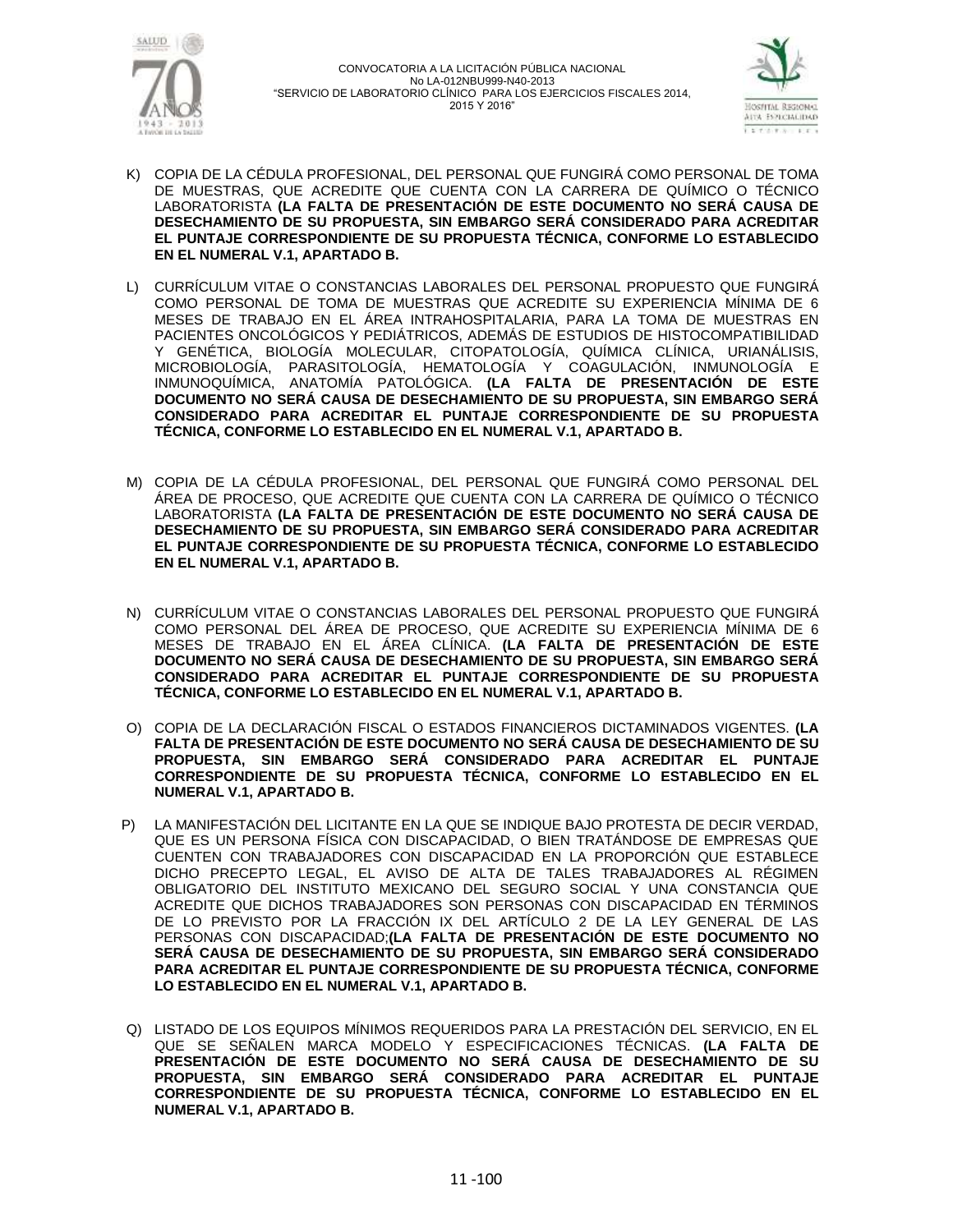



- R) CONSTANCIA EMITIDA POR EL INSTITUTO MEXICANO DE LA PROPIEDAD INDUSTRIAL, CON LA QUE ACREDITEN QUE PRODRUZCAN INOVACION TECNOLOGICA RELACIONADA DIRECTAMENTE CON LA PRESENTE LICITACIÓN. **(LA FALTA DE PRESENTACIÓN DE ESTE DOCUMENTO NO SERÁ CAUSA DE DESECHAMIENTO DE SU PROPUESTA, SIN EMBARGO SERÁ CONSIDERADO PARA ACREDITAR EL PUNTAJE CORRESPONDIENTE DE SU PROPUESTA TÉCNICA, CONFORME LO ESTABLECIDO EN EL NUMERAL V.1, APARTADO B.**
- S) DOCUMENTO QUE ACREDITE LA PARTICIPACIÓN EN PROGRAMAS DE EVALUACIÓN EXTERNA DE CALIDAD. **(LA FALTA DE PRESENTACIÓN DE ESTE DOCUMENTO NO SERÁ CAUSA DE DESECHAMIENTO DE SU PROPUESTA, SIN EMBARGO SERÁ CONSIDERADO PARA ACREDITAR EL PUNTAJE CORRESPONDIENTE DE SU PROPUESTA TÉCNICA, CONFORME LO ESTABLECIDO EN EL NUMERAL V.1, APARTADO B.**
- T) DOCUMENTO EN EL QUE SEÑALE QUE CUENTA CON DOS O MÁS CENTROS DE PROCESAMIENTO EN EL DISTRITO FEDERAL Y/O ÁREA METROPOLITANA. **(LA FALTA DE PRESENTACIÓN DE ESTE DOCUMENTO NO SERÁ CAUSA DE DESECHAMIENTO DE SU PROPUESTA, SIN EMBARGO SERÁ CONSIDERADO PARA ACREDITAR EL PUNTAJE CORRESPONDIENTE DE SU PROPUESTA TÉCNICA, CONFORME LO ESTABLECIDO EN EL NUMERAL V.1, APARTADO B.**
- U) COPIA DE CONTRATOS DONDE ACREDITE SU EXPERIENCIA PRESTANDO ESTE TIPO DE SERVICIO (PODRÁN ACREDITAR UNO O MAS CONTRATOS). **(LA FALTA DE PRESENTACIÓN DE ESTE DOCUMENTO NO SERÁ CAUSA DE DESECHAMIENTO DE SU PROPUESTA, SIN EMBARGO SERÁ CONSIDERADO PARA ACREDITAR EL PUNTAJE CORRESPONDIENTE DE SU PROPUESTA TÉCNICA, CONFORME LO ESTABLECIDO EN EL NUMERAL V.1, APARTADO B.**
- V) PROGRAMA DE TRABAJO DE INSTALACIÓN DEL EQUIPAMIENTO REQUERIDO Y DONDE INDIQUE LA FORMA EN QUE PRESTARA EL SERVICIO (PROCEDIMIENTOS). **(LA FALTA DE PRESENTACIÓN DE ESTE DOCUMENTO NO SERÁ CAUSA DE DESECHAMIENTO DE SU PROPUESTA, SIN EMBARGO SERÁ CONSIDERADO PARA ACREDITAR EL PUNTAJE CORRESPONDIENTE DE SU PROPUESTA TÉCNICA, CONFORME LO ESTABLECIDO EN EL NUMERAL V.1, APARTADO B.**
- W) DOCUMENTO(S) DE CANCELACIÓN DE FIANZAS. **(LA FALTA DE PRESENTACIÓN DE ESTE DOCUMENTO NO SERÁ CAUSA DE DESECHAMIENTO DE SU PROPUESTA, SIN EMBARGO SERÁ CONSIDERADO PARA ACREDITAR EL PUNTAJE CORRESPONDIENTE DE SU PROPUESTA TÉCNICA, CONFORME LO ESTABLECIDO EN EL NUMERAL V.1, APARTADO B.**

#### **IV.1.2 DOCUMENTACIÓN DE LA PROPUESTA ECONÓMICA.**

LA PROPUESTA ECONÓMICA DEBERÁ CONTENER LO SIGUIENTE **(FORMATO 2):**

1) INDICAR EL PRECIO UNITARIO DEL SERVICIO SOLICITADO EN MONEDA NACIONAL, DESCRIPCIÓN DEL SERVICIO CONFORME AL **ANEXO 1**, SUBTOTAL DE LA PROPUESTA, IMPUESTO AL VALOR AGREGADO (I.V.A.), IMPORTE TOTAL DE LA PROPUESTA CON NÚMERO Y LETRA, LA INDICACIÓN DE QUE LOS PRECIOS SERÁN FIJOS DURANTE LA VIGENCIA DEL PEDIDO QUE SE SUSCRIBA.

#### **IV.2.- CAUSAS DE DESECHAMIENTO.**

CONFORME A LO ESTABLECIDO EN EL ARTÍCULO 29, FRACCIÓN XV DE LA LEY, SERÁ CAUSA DE DESECHAMIENTO EL INCUMPLIMIENTO DE LOS REQUISITOS SEÑALADOS EN LOS NUMERALES **IV.1, IV.1.1, IV.1.2, Y VI**, MISMOS QUE AFECTAN LA SOLVENCIA DE LAS PROPUESTAS PRESENTADAS POR LOS LICITANTES; Y/O POR INCUMPLIR LAS DISPOSICIONES JURÍDICAS APLICABLES, SIN PERJUICIO DE LO ANTERIOR, LAS CAUSALES ESPECÍFICAS PARA DESECHAR LAS PROPUESTAS DE LOS LICITANTES SON LAS SIGUIENTES: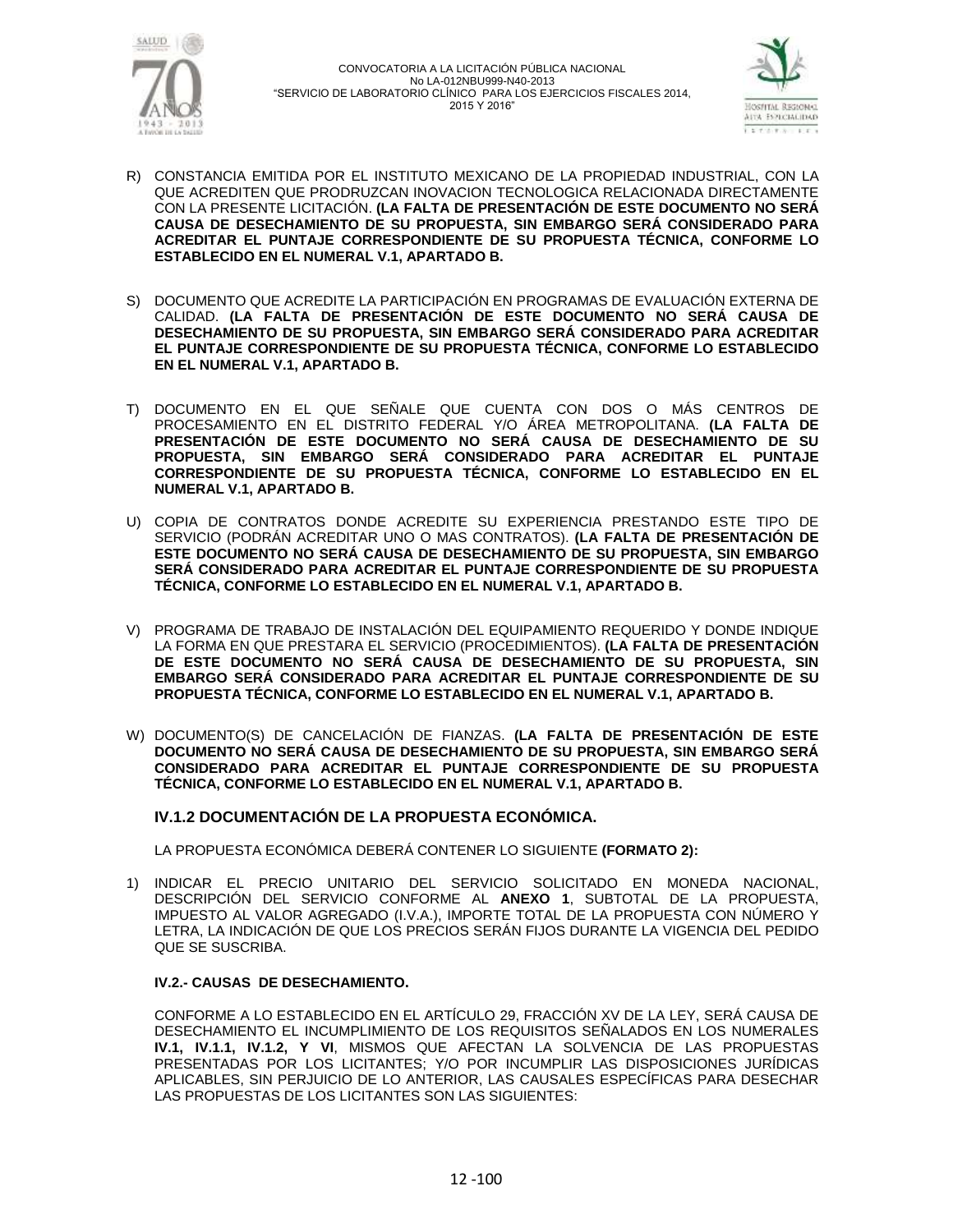



- a) LA COMPROBACIÓN DE QUE ALGÚN LICITANTE HA ACORDADO CON OTRO U OTROS ELEVAR EL COSTO DEL SERVICIO OBJETO DE LA PRESENTE LICITACIÓN. O CUALQUIER OTRO ACUERDO QUE TENGAN COMO FIN OBTENER UNA VENTAJA SOBRE LOS DEMÁS LICITANTES.
- b) QUE LAS PROPUESTAS NO CUMPLAN CON LOS REQUISITOS O CARACTERÍSTICAS ESTABLECIDAS EN ESTA CONVOCATORIA O SUS ANEXOS, ASÍ COMO AQUELLOS QUE SE DERIVEN DEL ACTO DE JUNTA DE ACLARACIONES Y, QUE CON MOTIVO DE DICHO INCUMPLIMIENTO, AFECTEN LA SOLVENCIA DE LAS PROPUESTAS, CONFORME A LO ESTABLECIDO EN EL ÚLTIMO PÁRRAFO DEL ARTÍCULO 36, DE LA LEY.
- c) QUE EL LICITANTE INCURRA EN CUALQUIER VIOLACIÓN A LAS DISPOSICIONES DE LA LEY, EL REGLAMENTO O CUALQUIER OTRO ORDENAMIENTO LEGAL O NORMATIVO VINCULADO CON ESTE PROCEDIMIENTO.
- d) QUE EL LICITANTE NO PRESENTE LOS ESCRITOS O MANIFESTACIONES SOLICITADAS CON CARÁCTER DE **"BAJO PROTESTA DE DECIR VERDAD"**, CUANDO ASÍ SE SOLICITE EN LA PRESENTE CONVOCATORIA U OMITA LA LEYENDA REQUERIDA.
- e) QUE EL LICITANTE NO OFERTE EL SERVICIO EN LOS TÉRMINOS Y CONDICIONES SOLICITADOS EN LA PRESENTE CONVOCATORIA Y ANEXO 1.
- f) QUE EL LICITANTE SE ENCUENTRE EN ALGUNO DE LOS SUPUESTOS ESTABLECIDOS EN ARTÍCULO 8 FRACCIÓN XX DE LA LEY FEDERAL DE RESPONSABILIDADES ADMINISTRATIVAS DE LOS SERVIDORES PÚBLICOS.
- g) QUE EL LICITANTE SE ENCUENTRE EN ALGUNO DE LOS SUPUESTOS DE LOS ARTÍCULOS 50 Y 60 DE LA LEY.
- h) CUANDO SE PRESENTE MÁS DE UNA PROPUESTA TÉCNICA O ECONÓMICA, POR UN MISMO LICITANTE.
- i) QUE LA DOCUMENTACIÓN REQUERIDA EN LOS NUMERALES **IV.1.1, IV.1.2, Y VI,** NO LA PRESENTE CON FIRMA AUTÓGRAFA DEL REPRESENTANTE LEGAL Y QUE LO MANIFESTADO NO SE APEGUE A LO SOLICITADO.
- j) EL INCUMPLIMIENTO U OMISIÓN DE ALGUNO DE LOS DOCUMENTOS SOLICITADOS EN LA PRESENTE CONVOCATORIA Y EN LAS CONDICIONES LEGALES, TÉCNICAS Y ECONÓMICAS REQUERIDOS POR LA CONVOCANTE QUE AFECTEN LA SOLVENCIA DE LA PROPUESTA SERÁN CAUSA DE DESECHAMIENTO DE LA MISMA.
- k) QUE DE LA EVALUACIÓN REALIZADAS A LA PROPUESTA TECNICA, RESULTE QUE OBTUVO MENOS DE 45 PUNTOS.

### **V. CRITERIOS ESPECÍFICOS CONFORME A LOS CUALES SE EVALUARÁN LAS PROPUESTAS Y SE ADJUDICARÁ EL CONTRATO RESPECTIVO:**

#### **V.1.- CRITERIOS DE EVALUACIÓN QUE SE APLICARÁN A LAS PROPUESTAS.**

.SE ANALIZARÁN Y EVALUARÁN LAS PROPUESTAS, VERIFICANDO QUE LOS LICITANTES CUMPLAN CON LOS REQUISITOS LEGALES, TÉCNICOS Y ECONÓMICOS ESTABLECIDOS EN LA PRESENTE CONVOCATORIA Y EL **ANEXO 1**.

- A. SE UTILIZARA EL CRITERIO DE EVALUACIÓN COMBINADA DE PUNTOS Y PORCENTAJES CONSIDERANDO A AQUELLA PROPUESTA QUE OBTENGA EL MEJOR RESULTADO DE LA CALIFICACIÓN NÚMERICA O DE PONDERACIÓN QUE PUEDA ALCANZARSE U OBTENERSE DE CADA UNO DE LOS RUBROS Y SUBRUBROS ESTABLECIDOS.
- B. PARA LA PROPUESTA TÉCNICA SE CONSIDERARAN LOS SIGUIENTES RUBROS Y SUBRUBROS A EVALUAR: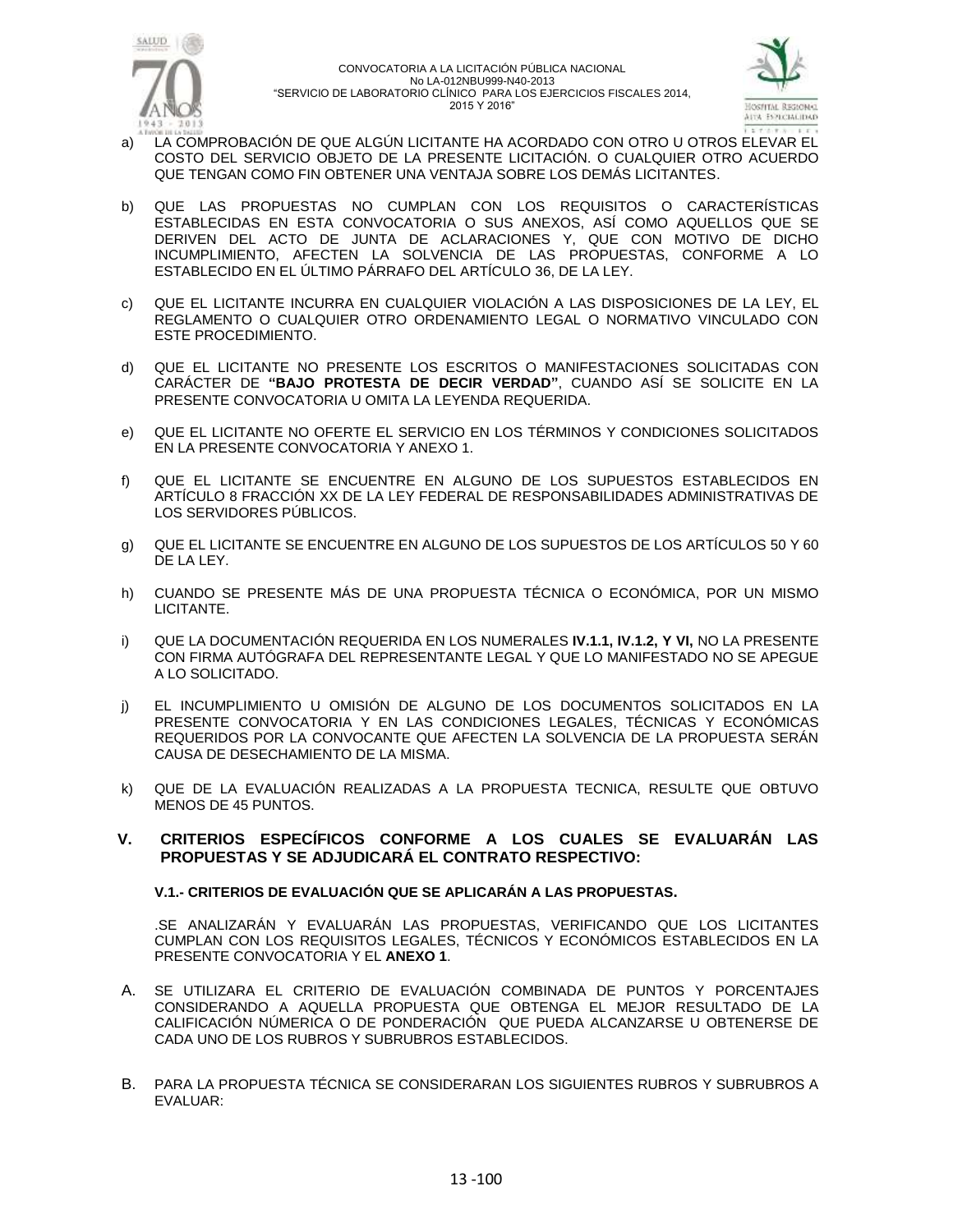



| <b>CONCEPTO</b>                                                                                                                                         | <b>VALOR</b><br><b>ASIGNADO</b> | <b>PUNTAJE</b><br>A<br><b>OTORGAR</b> |
|---------------------------------------------------------------------------------------------------------------------------------------------------------|---------------------------------|---------------------------------------|
| <b>RUBRO: I. CAPACIDAD DEL LICITANTE</b>                                                                                                                | 24                              |                                       |
| SUBRUBRO: A) CAPACIDAD DE LOS RECURSOS HUMANOS (40% DEL VALOR<br><b>ASIGNADO AL RUBRO)</b>                                                              | 9.60                            |                                       |
| 1º. EXPERIENCIA EN ASUNTOS RELACIONADOS CON LA MATERIA DEL SERVICIO<br>OBJETO DE LA PRESENTE LICITACIÓN, (25% DEL VALOR ASIGNADO AL<br><b>SUBRUBRO)</b> | 2.40                            |                                       |
| DIRECTOR DEL LABORATORIO: EXPERIENCIA EN HOSPITALES                                                                                                     |                                 |                                       |
|                                                                                                                                                         | 2 AÑOS O MÁS                    | 0.80                                  |
|                                                                                                                                                         | 1 AÑOS                          | 0.20                                  |
|                                                                                                                                                         | MENOS DE 1 AÑO                  | 0.0                                   |
| RESPONSABLE DEL LABORATORIO EN EL HRAEI: EXPERIENCIA EN EL MANEJO, COORDINACIÓN<br>Y SUPERVISIÓN DE LABORATORIOS CLÍNICOS,                              |                                 |                                       |
| 6 O MÁS MESES PARA EL PATÓLOGO Y 3 O MÁS AÑOS PARA EL QUÍMICO                                                                                           |                                 | 0.80                                  |
| MENOS DE 6 MESES PARA EL PATÓLOGO Y MENOS DE 3 AÑOS PARA EL QUÍMICO                                                                                     |                                 | 0.0                                   |
| PERSONAL DE TOMA DE MUESTRAS: EXPERIENCIA EN TOMA DE MUESTRAS Y EN TOMA DE<br>MUESTRAS DIFÍCILES EN PACIENTES ONCOLÓGICOS Y PEDIÁTRICOS                 |                                 |                                       |
|                                                                                                                                                         | 6 O MÁS MESES                   | 0.80                                  |
|                                                                                                                                                         | MENOS DE 6 MESES                | 0.0                                   |
| 2º, COMPETITIVIDAD O HABILIDAD EN EL TRABAJO DE ACUERDO A SUS<br>CONOCIMIENTO ACADEMICOS O PROFESIONALES (50% DEL VALOR ASIGNADO<br>AL SUBRUBRO)        | 4.80                            |                                       |
| <b>DIRECTOR: ESCOLARIDAD</b>                                                                                                                            |                                 |                                       |
| LICENCIATURA (TITULADO) O POSGRADO (TITULADO)                                                                                                           |                                 |                                       |
| LICENCIATURA (NO TITULADO) O MENOS                                                                                                                      |                                 |                                       |
| RESPONSABLE DEL LABORATORIO EN EL "HRAEI": ESCOLARIDAD                                                                                                  |                                 |                                       |
| LICENCIATURA (TITULADO) O POSGRADO (TITULADO)                                                                                                           |                                 | 1.20                                  |
| LICENCIATURA (NO TITULADO) O MENOS                                                                                                                      |                                 |                                       |
| PERSONAL DE TOMA DE MUESTRAS: ESCOLARIDAD                                                                                                               |                                 |                                       |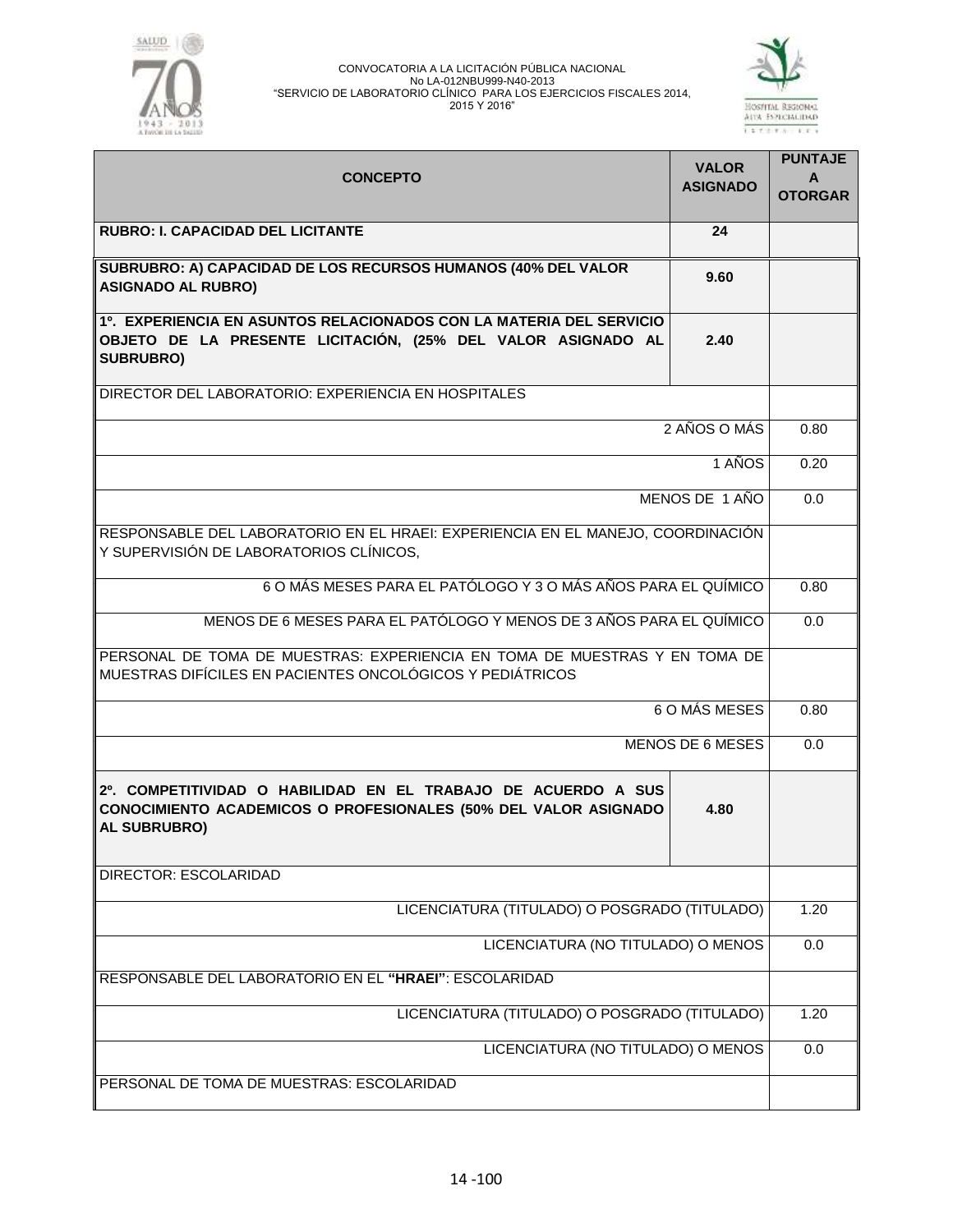

| ٠ |        |    |   |  |
|---|--------|----|---|--|
|   | ۳<br>ï | ., | ۰ |  |
|   | ÷      |    |   |  |
| ٠ |        |    |   |  |
|   |        |    |   |  |

| <b>CONCEPTO</b>                                                                                                                                                                                                                                                                                        | <b>VALOR</b><br><b>ASIGNADO</b> | <b>PUNTAJE</b><br>A<br><b>OTORGAR</b> |
|--------------------------------------------------------------------------------------------------------------------------------------------------------------------------------------------------------------------------------------------------------------------------------------------------------|---------------------------------|---------------------------------------|
| QUIMICO O TÉCNICO LABORATORISTA (CON CÉDULA)                                                                                                                                                                                                                                                           |                                 | 1.20                                  |
| QUIMICO O TÉCNICO LABORATORISTA (SIN CÉDULA) O MENOS                                                                                                                                                                                                                                                   |                                 | 0.0                                   |
| PERSONAL DEL ÁREA DE PROCESO                                                                                                                                                                                                                                                                           |                                 |                                       |
| QUÍMCO O TÉCNICO LABORATORISTA (CON CÉDULA)                                                                                                                                                                                                                                                            |                                 | 1.20                                  |
| TÉCNICO LABORATORISTA (SIN CÉDULA) O MENOS                                                                                                                                                                                                                                                             |                                 | 0.0                                   |
| 3º. DOMINIO DE HERRAMIENTAS RELACIONADAS CON EL SERVICIO (25% DEL<br><b>VALOR ASIGNADO AL SUBRUBRO)</b>                                                                                                                                                                                                | 2.40                            |                                       |
| PERSONAL<br>TOMA<br>DE.<br>MUESTRAS CAPACITADOS<br><b>EN</b><br><b>LOS</b><br>DE.<br>HISTOCOMPATIBILIDAD Y GENÉTICA, BIOLOGÍA MOLECULAR, CITOPATOLOGÍA, QUÍMICA<br>CLÍNICA, URIANÁLISIS, MICROBIOLOGÍA, PARASITOLOGÍA, HEMATOLOGÍA Y COAGULACIÓN,<br>INMUNOLOGÍA E INMUNOQUÍMICA, ANATOMÍA PATOLÓGICA. | <b>ESTUDIOS</b><br>DE.          |                                       |
| EL 100% DEL PERSONAL DE TOMA DE MUESTRA                                                                                                                                                                                                                                                                |                                 | 2.40                                  |
| DEL 99% AL 0% DEL PERSONAL                                                                                                                                                                                                                                                                             |                                 | 0.00                                  |
| B) CAPACIDADES DE LOS RECURSOS ECONOMICOS Y EQUIPAMIENTO (40% DEL<br><b>VALOR ASIGNADO AL SUBRUBRO)</b>                                                                                                                                                                                                | 9.60                            |                                       |
| PRESENTA DECLARACIÓN FISCAL, ESTADOS FINANCIEROS DIACTAMINADOS VIGENTES.                                                                                                                                                                                                                               |                                 | 3.90                                  |
| NO PRESENTA DECLARACIÓN FISCAL, ESTADOS FINANCIEROS DIACTAMINADOS VIGENTES.                                                                                                                                                                                                                            |                                 | 0.0                                   |
| OFERTA EL 100 % DE LOS EQUIPOS REQUERIDOS                                                                                                                                                                                                                                                              |                                 | 5.70                                  |
| NO OFERTA EL 100% DE LOS EQUIPOS REQUERIDOS                                                                                                                                                                                                                                                            |                                 | 0.0                                   |
| C) QUE LA EMPRESA CUENTE CON PERSONAL DISCAPACITADO (4% DEL VALOR<br><b>ASIGNADO AL SUBRUBRO)</b>                                                                                                                                                                                                      | 0.96                            |                                       |
| CUENTE CON UN DEL 5% SU PLANTILLA O MÁS                                                                                                                                                                                                                                                                |                                 | 0.96                                  |
| CUENTE CON MENOS DEL 5% SU PLANTILLA                                                                                                                                                                                                                                                                   |                                 | 0.0                                   |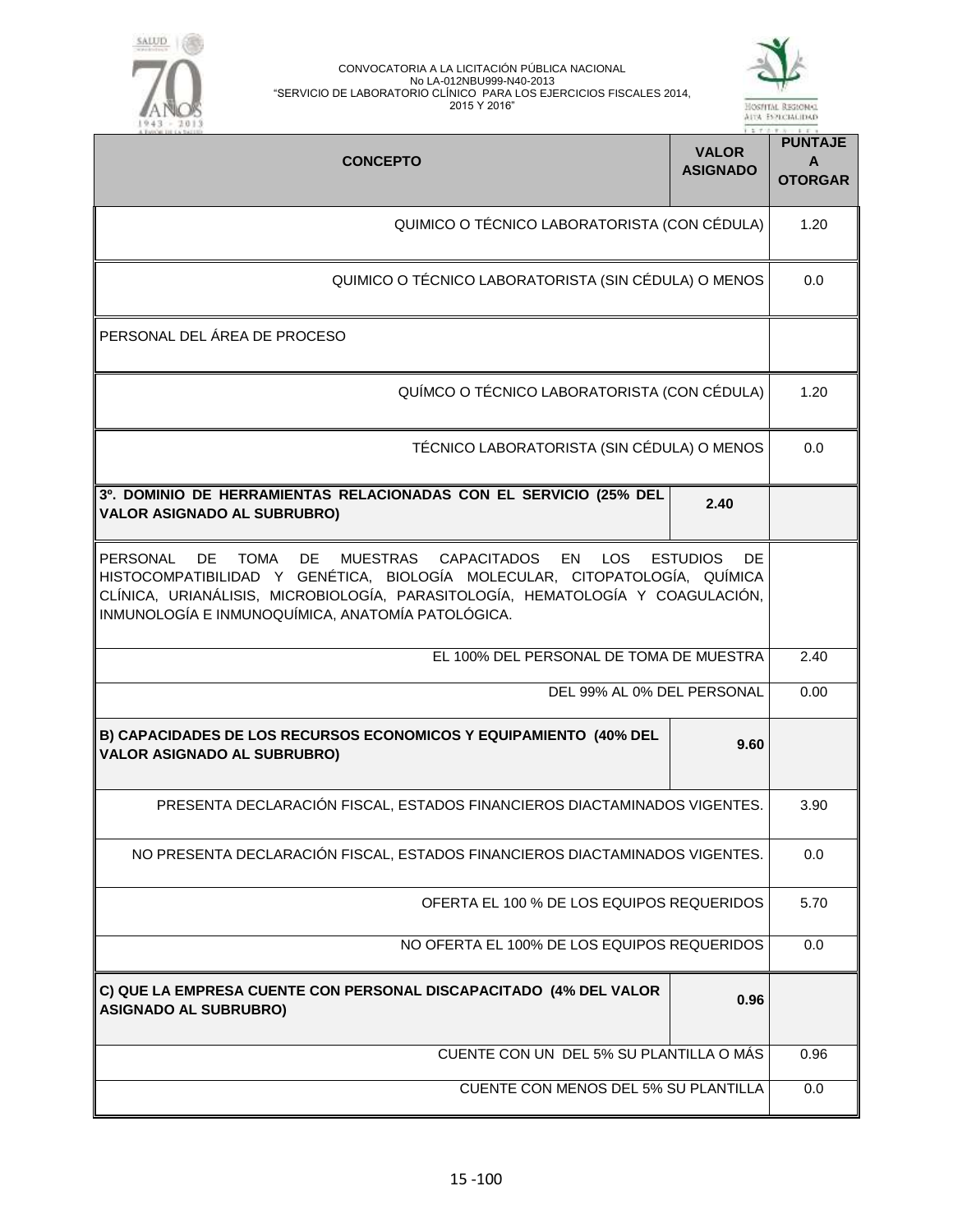



| <b>CONCEPTO</b>                                                                                                                                                                     | <b>VALOR</b><br><b>ASIGNADO</b> | <b>PUNTAJE</b><br>A<br><b>OTORGAR</b> |
|-------------------------------------------------------------------------------------------------------------------------------------------------------------------------------------|---------------------------------|---------------------------------------|
| D) MIPYMES QUE PRODUZCAN INNOVACIÓN TECNOLÓGICA RELACIONADAS<br>DIRECTAMENTE CON LA PRESTACIÓN DEL SERVICIO OBJETO DE LA PRESENTE<br>LICITACIÓN (4% DEL VALOR ASIGNADO AL SUBRUBRO) | 0.96                            |                                       |
| PRODUZCA INNOVACIÓN TECNOLÓGICA RELACIONADA DIRECTAMENTE CON LA PRESTACIÓN<br>DEL SERVICIO OBJETO DE LA PRESSENTE LICITACIÓN                                                        |                                 | 0.96                                  |
| PRODUZCA INNOVACIÓN TECNOLÓGICA RELACIONADA<br>NO.<br>DIRECTAMENTE CON LA<br>PRESTACIÓN DEL SERVICIO OBJETO DE LA PRESENTE LICITACIÓN                                               |                                 | 0.0                                   |
| E) CONDICIONES ADICIONALES (12% DEL VALOR ASIGNADO AL SUBRUBRO)                                                                                                                     | 2.88                            |                                       |
| PARTICIPA EN PROGRAMAS DE EVALUACIÓN EXTERNA DE CALIDAD                                                                                                                             |                                 | 1.92                                  |
| NO PARTICIPA EN PROGRAMAS DE EVALUACIÓN EXTERNA DE CALIDAD                                                                                                                          |                                 |                                       |
| CUENTA CON DOS O MAS CENTROS DE PROCESAMIENTOS EN EL DISTRITO FEDERAL Y ÁREA<br><b>METROPOLITANA</b>                                                                                |                                 |                                       |
| NO CUENTA CON DOS O MAS CENTROS DE PROCESAMIENTOS EN EL DISTRITO FEDERAL Y                                                                                                          | ÁREA METROPOLITANA              | 0.0                                   |
| RUBRO: II. EXPERIENCIA Y ESPECIALIDAD DEL LICITANTE                                                                                                                                 | 14                              |                                       |
| A) EXPERIENCIA. MAYOR TIEMPO PRESTANDO SERVICIOS                                                                                                                                    |                                 |                                       |
| EXPERIENCIA DE 5 AÑOS O MÁS                                                                                                                                                         |                                 | 7.00                                  |
| EXPERIENCIA DE 2 A 4 AÑOS                                                                                                                                                           |                                 |                                       |
| EXPERENCIA DE 1 AÑO O MENOS                                                                                                                                                         |                                 |                                       |
| B) ESPECIALIDAD MAYOR NÚMERO DE CONTRATOS O DOCUMENTO CON LOS QUE ACREDITE<br>QUE HA PRESTADO EL SERVICIO.                                                                          |                                 |                                       |
| DE 6 CONTRATOS O MÁS                                                                                                                                                                |                                 |                                       |
| DE 5 A 4 CONTRATOS                                                                                                                                                                  |                                 |                                       |
| DE 3 CONTRATOS O MENOS                                                                                                                                                              |                                 | 0.0                                   |

| III. PROPUESTA DE TRABAJO |  |
|---------------------------|--|
|                           |  |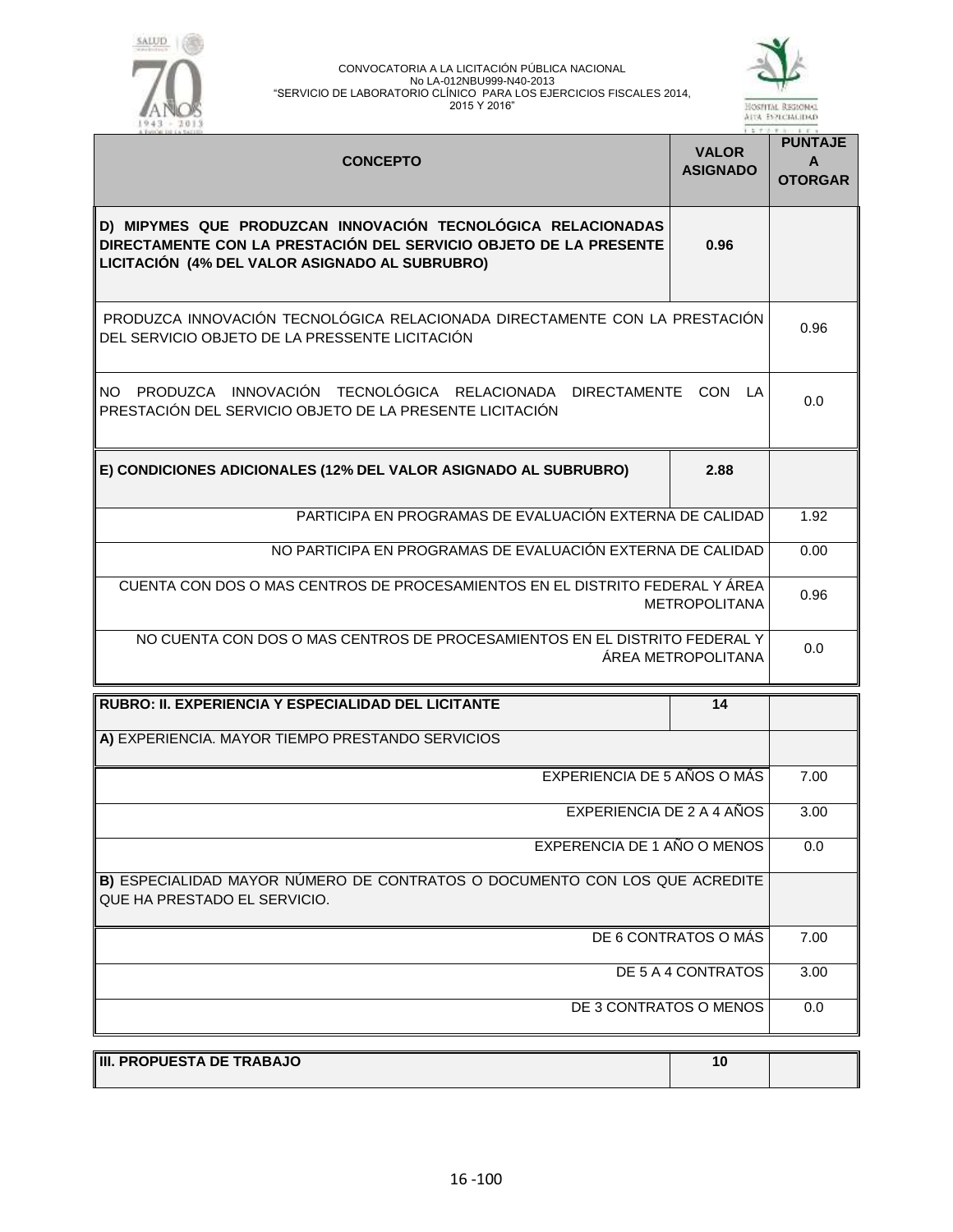



| <b>CONCEPTO</b>                                                                                                                                                                                                                            | <b>VALOR</b><br><b>ASIGNADO</b> | <b>PUNTAJE</b><br>A<br><b>OTORGAR</b> |
|--------------------------------------------------------------------------------------------------------------------------------------------------------------------------------------------------------------------------------------------|---------------------------------|---------------------------------------|
| PRESENTA EL PROGRAMA DE TRABAJO CONFORME AL 100% DE LO SEÑALADO EN EL ANEXO<br>TÉCNICO DE ESTA LICITACIÓN.                                                                                                                                 |                                 | 10                                    |
| NO PRESENTA EL PROGRAMA DE TRABAJO CONFORME AL 100% DE LO SENALADO EN EL<br>ANEXO TÉCNICO DE ESTA LICITACIÓN.                                                                                                                              |                                 | 0.0                                   |
| <b>IV. CUPLIMIENTO DEL CONTRATO</b>                                                                                                                                                                                                        | 12                              |                                       |
| DE 6 O MÁS DOCUMENTOS DE CANCELACIÓN DE FIAZA DE CADA CONTRATO O UN CONTRATO<br>EN EL QUE SE HAYA PACTADO QUE LAS OBLIGACIONES DEL LICITANTE SE<br>PLURIANUAL<br>CONSIDERAN DIVISIBLES A EFECTO DE QUE SEA SUCEPTIBLE DE COMPUTAR LO AÑOS. |                                 | $12 \overline{ }$                     |
| DE 4 A 5 DOCUMENTOS DE CANCELACIÓN DE FIAZA DE CADA CONTRATO O UN CONTRATO<br>PLURIANUAL EN EL QUE SE HAYA PACTADO QUE LAS OBLIGACIONES DEL LICITANTE SE<br>CONSIDERAN DIVISIBLES A EFECTO DE QUE SEA SUCEPTIBLE DE COMPUTAR LO AÑOS.      |                                 | 5                                     |
| DE 0 A 3 DOCUMENTOS DE CANCELACIÓN DE FIAZA DE CADA CONTRATO O UN CONTRATO<br>PLURIANUAL EN EL QUE SE HAYA PACTADO QUE LAS OBLIGACIONES DEL LICITANTE SE<br>CONSIDERAN DIVISIBLES A EFECTO DE QUE SEA SUCEPTIBLE DE COMPUTAR LO AÑOS.      |                                 | 0.0                                   |

LA SUMA DE LA PUNTUACIÓN OBTENIDA DE TODOS LOS RUBROS CONS SUS RESPECTIVOS SUBRUBROS DEBERÁ SER IGUAL A 60. LA PUNTUACIÓN A OBTENER EN LA PROPUESTA TÉCNICA PARA SER CONSIDERADA SOLVENTE Y POR TANTO NO SER DESECHADA SERÁ DE CUANDO MENOS 45 DE LOS 60 PUNTOS MÁXIMOS QUE SE PUEDAN OBTENER.

SE VERIFICARÁN QUE LOS PRECIOS UNITARIOS OFERTADOS POR CADA UNO DE LOS RENGLONES SOLICITADOS EN LA PARTIDA ÚNICA NO SEAN SUPERIORES AL DIEZ POR CIENTO OFERTADO RESPECTO DE LA MEDIANA QUE SE OBTUVO DE LA INVESTIGACIÓN DE MERCADO REALIZADA, EN CASO DE QUE SEA SUPERIOR SE DESECHARÁ SU PROPUESTA.

C. PARA LA PROPUESTA ECONÓMICA SE CONSIDERARÁ LA SUMATORIA DE LOS PRECIOS UNITARIOS ANTES DE I.V.A. DEL TOTAL DE PRUEBAS REQUERIDAS EN LA PARTIDA ÚNICA.

EL TOTAL DE PUNTUACIÓN DE LA PROPUESTA ECONÓMICA, TENDRÁ UN VALOR NUMÉRICO MÁXIMO DE 40, POR LO QUE A LA PROPUESTA ECONÓMICA QUE RESULTE SER LA MÁS BAJA DE<br>LAS TÉCNICAMENTE ACEPTADAS, SE LE ASIGNARA LA PUNTUACIÓN O UNIDADES ASIGNARA LA PUNTUACIÓN O UNIDADES PORCENTUALES MÁXIMA. PARA DETERMINAR LA PUNTUACIÓN QUE CORRESPONDAN A LA PROPUESTA ECONÓMICA DE CADA PARTICIPANTE, SE APLICARÁ LA SIGUIENTE FÓRMULA:

## **PPE = MPemb x 40 / MPi.**

Donde:

**PPE =** Puntuación o unidades porcentuales que corresponden a la Propuesta Económica;

**MPemb =** Monto de la Propuesta económica más baja, y **MPi =** Monto de la i-ésima Propuesta económica

- D. LA **CONVOCANTE** SE RESERVA EL DERECHO DE VERIFICAR LA VERACIDAD DE LA INFORMACIÓN PRESENTADA POR EL LICITANTE, EN CASO DE QUE EL LICITANTE HAYA PROPORCIONADO INFORMACIÓN O DECLARACIÓN FALSA, O QUE ACTÚE CON DOLO O MALA FE, EN SU CASO, PROCEDERÁ A LA NOTIFICACIÓN AL ÓRGANO INTERNO DE CONTROL PARA QUE EN SU CASO APLIQUE LAS SANCIONES QUE INDICA EL ARTÍCULO 60, DE LA LEY.
- E. CUANDO LA CONVOCANTE DETECTE UN ERROR DE CÁLCULO EN ALGUNA PROPUESTA PODRÁ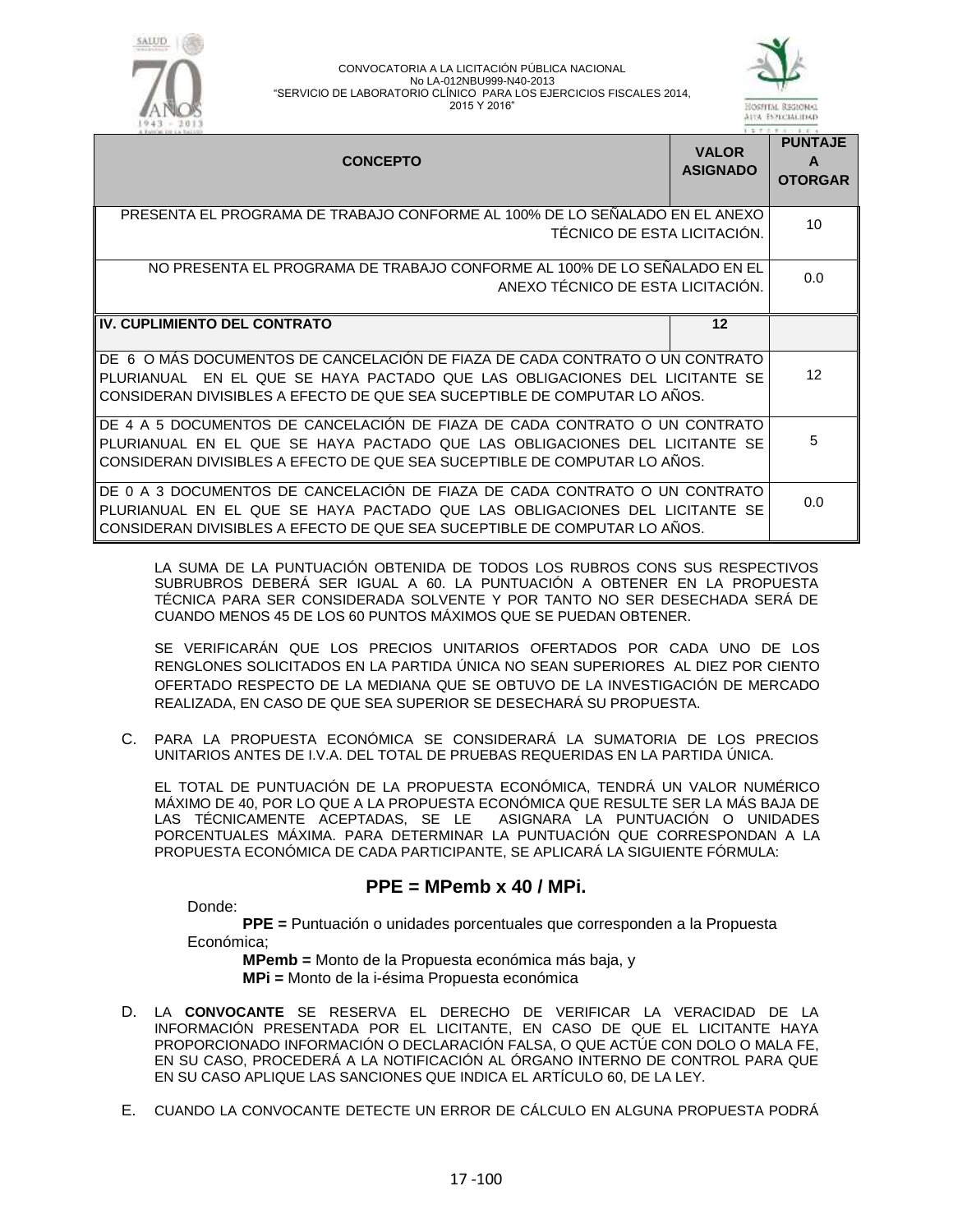



LLEVAR A CABO SU RECTIFICACIÓN CUANDO LA CORRECCIÓN NO IMPLIQUE LA MODIFICACIÓN DEL PRECIO UNITARIO. EN CASO DE DISCREPANCIA ENTRE LAS CANTIDADES ESCRITAS CON LETRA Y NÚMERO PREVALECERÁ LA PRIMERA, POR LO QUE DE PRESENTARSE ERRORES EN LAS CANTIDADES O VOLÚMENES SOLICITADOS, ÉSTOS PODRÁN CORREGIRSE.

EN LOS CASOS PREVISTOS EN EL PÁRRAFO ANTERIOR, LA CONVOCANTE NO DEBERÁ DESECHAR LA PROPUESTA ECONÓMICA Y DEJARÁ CONSTANCIA DE LA CORRECCIÓN EFECTUADA CONFORME AL PÁRRAFO INDICADO EN LA DOCUMENTACIÓN SOPORTE UTILIZADA PARA EMITIR EL FALLO QUE SE INTEGRARÁ AL EXPEDIENTE DE CONTRATACIÓN RESPECTIVO, ASENTANDO LOS DATOS QUE PARA EL EFECTO PROPORCIONE EL O LOS SERVIDORES PÚBLICOS RESPONSABLES DE LA EVALUACIÓN.

LAS CORRECCIONES SE HARÁN CONSTAR EN EL FALLO A QUE SE REFIEREN LOS ARTÍCULOS 37 DE LA LEY Y 55 DEL REGLAMENTO. SI LA PROPUESTA ECONÓMICA DEL LICITANTE A QUIEN SE LE ADJUDIQUE EL CONTRATO FUE OBJETO DE CORRECCIONES Y ÉSTE NO ACEPTA LAS MISMAS, SE APLICARÁ LO DISPUESTO EN EL SEGUNDO PÁRRAFO DEL ARTÍCULO 46 DE LA LEY RESPECTO DEL CONTRATO O, EN SU CASO, SÓLO POR LO QUE HACE A LA PARTIDA ÚNICA AFECTADAS POR EL ERROR, SIN QUE POR ELLO SEA PROCEDENTE IMPONER LA SANCIÓN A QUE SE REFIERE LA FRACCIÓN I DEL ARTÍCULO 60 DE LA LEY.

#### **V.2.- CRITERIOS DE ADJUDICACIÓN.**

EL SERVICIO OBJETO DE LA PRESENTE LICITACIÓN SERÁ ADJUDICADO POR PARTIDA ÚNICA, AL LICITANTE QUE HABIENDO CUMPLIDO CON TODAS LAS CONDICIONES LEGALES-ADMINISTRATIVAS, TÉCNICAS Y ECONÓMICAS REQUERIDAS POR LA **CONVOCANTE** Y SE CONSIDERARÁ LA PROPOSICIÓN SOLVENTE MÁS CONVENIENTE PARA LA CONVOCANTE AQUÉLLA QUE REÚNA LA MAYOR PUNTUACIÓN, PARA LO CUAL SE CALCULARÁ EL RESULTADO FINAL DE LA PUNTUACIÓN QUE OBTUVO CADA PROPOSICIÓN, APLICANDO LA SIGUIENTE FÓRMULA:

## **PTJ = TPT + PPE PARA TODA J = 1, 2,…..,N**

DONDE:

**PTJ =** PUNTUACIÓN O UNIDADES PORCENTUALES TOTALES DE LA PROPOSICIÓN; **TPT =** TOTAL DE PUNTUACIÓN O UNIDADES PORCENTUALES ASIGNADOS A LA PROPUESTA TÉCNICA;

**PPE=** PUNTUACIÓN O UNIDADES PORCENTUALES ASIGNADOS A LA PROPUESTA ECONÓMICA, Y

EL SUBÍNDICE "J" REPRESENTA A LAS DEMÁS PROPOSICIONES DETERMINADAS COMO SOLVENTES COMO RESULTADO DE LA EVALUACIÓN, Y

SE ADJUDICARÁ A AQUELLA PROPUESTA QUE UNA VEZ VERIFICADO SUS PRECIOS UNITARIOS DE LOS RENGLONES OFERTADOS EN LA PARTIDA ÚNICA NO SEAN SUPERIORES AL DIEZ POR CIENTO RESPECTO DE LA MEDIANA QUE SE OBTUVO DE LA INVESTIGACIÓN DE MERCADO REALIZADA

SI DERIVADO DE LA EVALUACIÓN DE LAS PROPUESTAS SE OBTUVIERA UN EMPATE ENTRE DOS O MÁS LICITANTES EN LA PARTIDA ÚNICA, DE CONFORMIDAD CON EL CRITERIO DE DESEMPATE PREVISTO EN EL PÁRRAFO SEGUNDO DEL ARTÍCULO 36 BIS DE LA LEY, SE DEBERÁ ADJUDICAR EL PEDIDO EN PRIMER TÉRMINO A LAS MICRO EMPRESAS, A CONTINUACIÓN SE CONSIDERARÁ A LAS PEQUEÑAS EMPRESAS Y EN CASO DE NO CONTARSE CON ALGUNA DE LAS ANTERIORES, SE ADJUDICARÁ A LA QUE TENGA EL CARÁCTER DE MEDIANA EMPRESA.

EN CASO DE SUBSISTIR EL EMPATE ENTRE EMPRESAS DE LA MISMA ESTRATIFICACIÓN, SE ESTARÁ A LO SEÑALADO EN LOS ARTÍCULOS 36 BIS DE LA LEY Y 54, DE SU REGLAMENTO.

#### **VI. DOCUMENTOS DISTINTOS A SU PROPUESTA Y DATOS QUE DEBERÁN PRESENTAR LOS LICITANTES:**

LA DOCUMENTACIÓN DISTINTA A SU PROPUESTA TÉCNICA Y ECONÓMICA, QUE DEBERÁ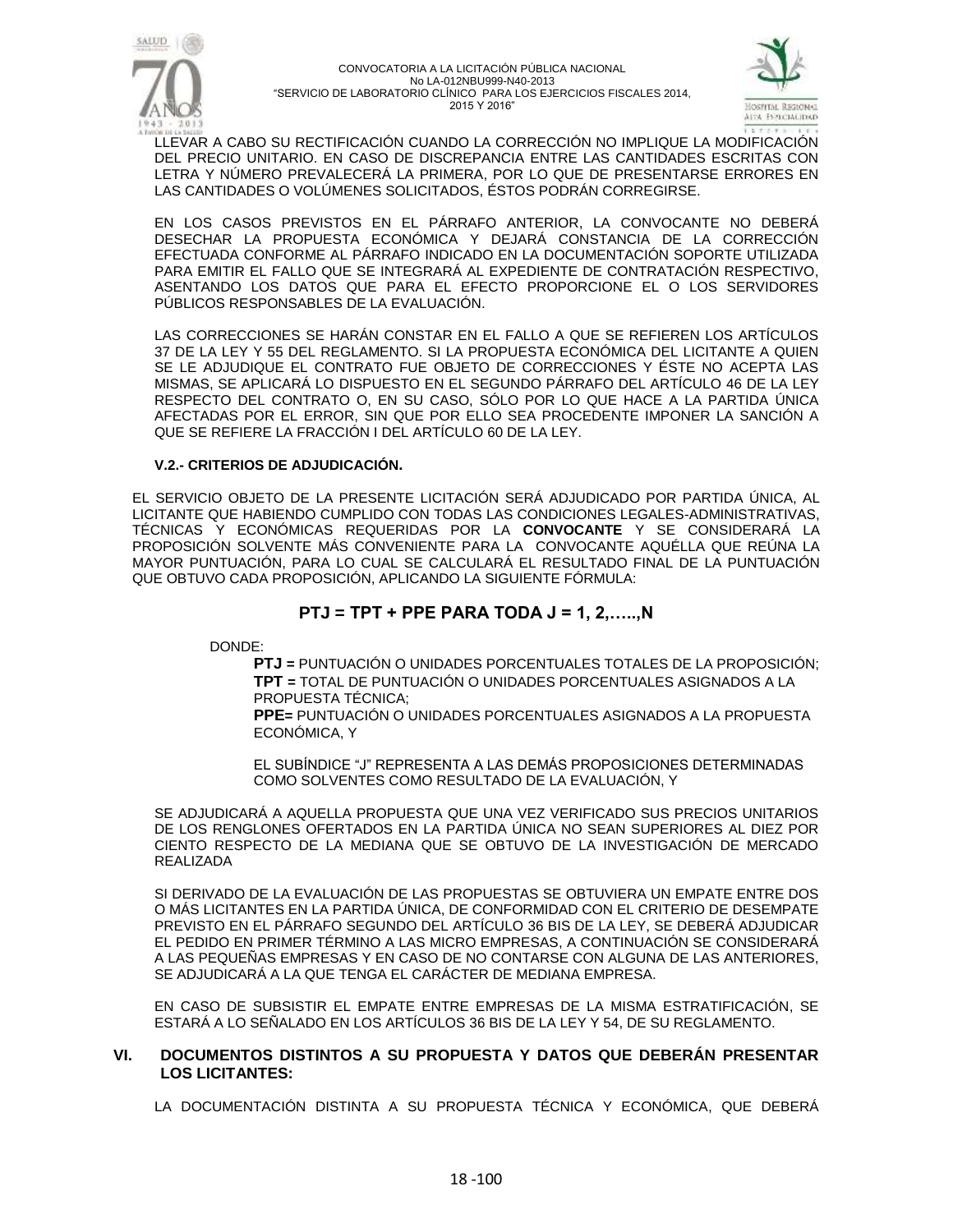



PRESENTARSE EN EL ACTO DE PRESENTACIÓN Y APERTURA DE PROPUESTAS CON FIRMA AUTÓGRAFA Y DE PREFERENCIA EN PAPEL CON MEMBRETE**.**

- **A. ACREDITAMIENTO DE EXISTENCIA LEGAL Y PERSONALIDAD JURÍDICA.** LOS LICITANTES QUE PARTICIPEN POR SI MISMOS O A TRAVÉS DE UN REPRESENTANTE LEGAL, DEBERÁN ACREDITAR SU PERSONALIDAD MANIFESTANDO EN UN ESCRITO **"BAJO PROTESTA DE DECIR VERDAD" (FORMATO 7)** QUE CUENTAN CON FACULTADES SUFICIENTES PARA COMPROMETERSE POR SÍ O POR SU REPRESENTADA, MISMO QUE DEBERÁ CONTENER LO SIGUIENTE:
	- A.I) DEL LICITANTE: REGISTRO FEDERAL DE CONTRIBUYENTES, NOMBRE Y DOMICILIO, ASÍ COMO, EN SU CASO, DE SU APODERADO O REPRESENTANTE LEGAL. TRATÁNDOSE DE PERSONAS MORALES, ADEMÁS SE SEÑALARÁ LA DESCRIPCIÓN DEL OBJETO SOCIAL DE LA EMPRESA, IDENTIFICANDO LOS DATOS DE LAS ESCRITURAS PÚBLICAS Y, DE HABERLAS, SUS REFORMAS Y MODIFICACIONES, CON LAS QUE SE ACREDITA LA EXISTENCIA LEGAL DE LAS PERSONAS MORALES ASÍ COMO EL NOMBRE DE LOS SOCIOS, Y

A.II) DEL REPRESENTANTE LEGAL DEL LICITANTE: DATOS DE LAS ESCRITURAS PÚBLICAS EN LAS QUE LE FUERON OTORGADAS LAS FACULTADES PARA SUSCRIBIR LAS PROPUESTAS.

LOS LICITANTES PUEDEN PRESENTAR EL ESCRITO ANTES REFERIDO O REQUISITAR EL **FORMATO 7**, SEGÚN CORRESPONDA, A PERSONA FÍSICA O MORAL, E INVARIABLEMENTE SE DEBERÁ INSERTAR LA LEYENDA **"BAJO PROTESTA DE DECIR VERDAD",** LO ANTERIOR CONFORME A LO SEÑALADO EN EL ARTICULO 48 FRACCIÓN V DEL REGLAMENTO.

EL DOMICILIO QUE SE MENCIONE EN LOS DOCUMENTOS ANTES CITADOS, SERÁ EL CONSIDERADO POR LA CONVOCANTE COMO EL INDICADO PARA RECIBIR TODA CLASE DE NOTIFICACIONES QUE RESULTEN DE LOS ACTOS, PEDIDOS Y CONVENIOS DERIVADOS DE ESTE PROCEDIMIENTO.

SERÁ NECESARIO QUE EN CASO DE NO CONTAR CON DOMICILIO DENTRO DEL DISTRITO FEDERAL Y ZONA METROPOLITANA, SE INDIQUE UNO DENTRO DE ESTE PARA RECIBIR NOTIFICACIONES Y NOMBRAR UN APODERADO LEGAL CON FACULTADES SUFICIENTES PARA QUE LOS REPRESENTE; LO ANTERIOR, EN LOS TÉRMINOS ESTABLECIDOS EN EL ARTÍCULO 305, DEL CÓDIGO FEDERAL DE PROCEDIMIENTOS CIVILES.

- **B.** EL LICITANTE DEBERÁ PROPORCIONAR POR ESCRITO SU CORREO ELECTRÓNICO, EN CASO DE CONTAR CON EL MISMO.
- **C.** OPINIÓN FAVORABLE EMITIDA POR EL SERVICIO DE ADMINISTRACIÓN TRIBUTARIA RESPECTO DEL CUMPLIMIENTO DE SUS OBLIGACIONES FISCALES, LA CUAL DEBERÁ ESTAR VIGENTE AL MOMENTO DE SU PRESENTACIÓN, CONFORME LO DISPONE LA REGLA I.2.1.15 DE LA RESOLUCIÓN MISCELÁNEA FISCAL PARA 2013, PUBLICADA EN EL DIARIO OFICIAL DE LA FEDERACIÓN EL 28 DE DICIEMBRE DE 2012, PARA LOS EFECTOS DE LO PREVISTO EN EL ARTÍCULO 32-D DEL CÓDIGO FISCAL DE LA FEDERACIÓN.
- **D. MANIFIESTO DE NO EXISTIR IMPEDIMENTO PARA PARTICIPAR.** DECLARACIÓN ESCRITA DEL LICITANTE EN EL QUE MANIFIESTE "**BAJO PROTESTA DE DECIR VERDAD"**, QUE NO SE ENCUENTRA EN ALGUNO DE LOS SUPUESTOS DE LOS ARTÍCULOS 50 Y 60, ANTEPENÚLTIMO PÁRRAFO DE LA LEY.**(FORMATO 5).**
- **E. MANIFIESTO DE NO EXISTIR IMPEDIMENTO PARA PARTICIPAR.** DECLARACIÓN ESCRITA DEL LICITANTE EN EL QUE MANIFIESTE "**BAJO PROTESTA DE DECIR VERDAD"**, QUE NO SE ENCUENTRA EN ALGUNO DE LOS SUPUESTOS DEL ARTICULO 8 FRACCIÓN XX DE LA LEY FEDERAL DE RESPONSABILIDADES ADMINISTRATIVAS DE LOS SERVIDORES PÚBLICOS. **(FORMATO 6).**
- **F. DECLARACIÓN DE INTEGRIDAD.** ESCRITO DEL LICITANTE, EN DONDE MANIFIESTE "**BAJO PROTESTA DE DECIR VERDAD"**, LA DECLARACIÓN DE INTEGRIDAD, DE ACUERDO A LO SEÑALADO EN EL ARTÍCULO 29, FRACCIÓN IX, DE LA LEY Y 39, FRACCIÓN VI, INCISO F), DEL REGLAMENTO (**FORMATO 8).**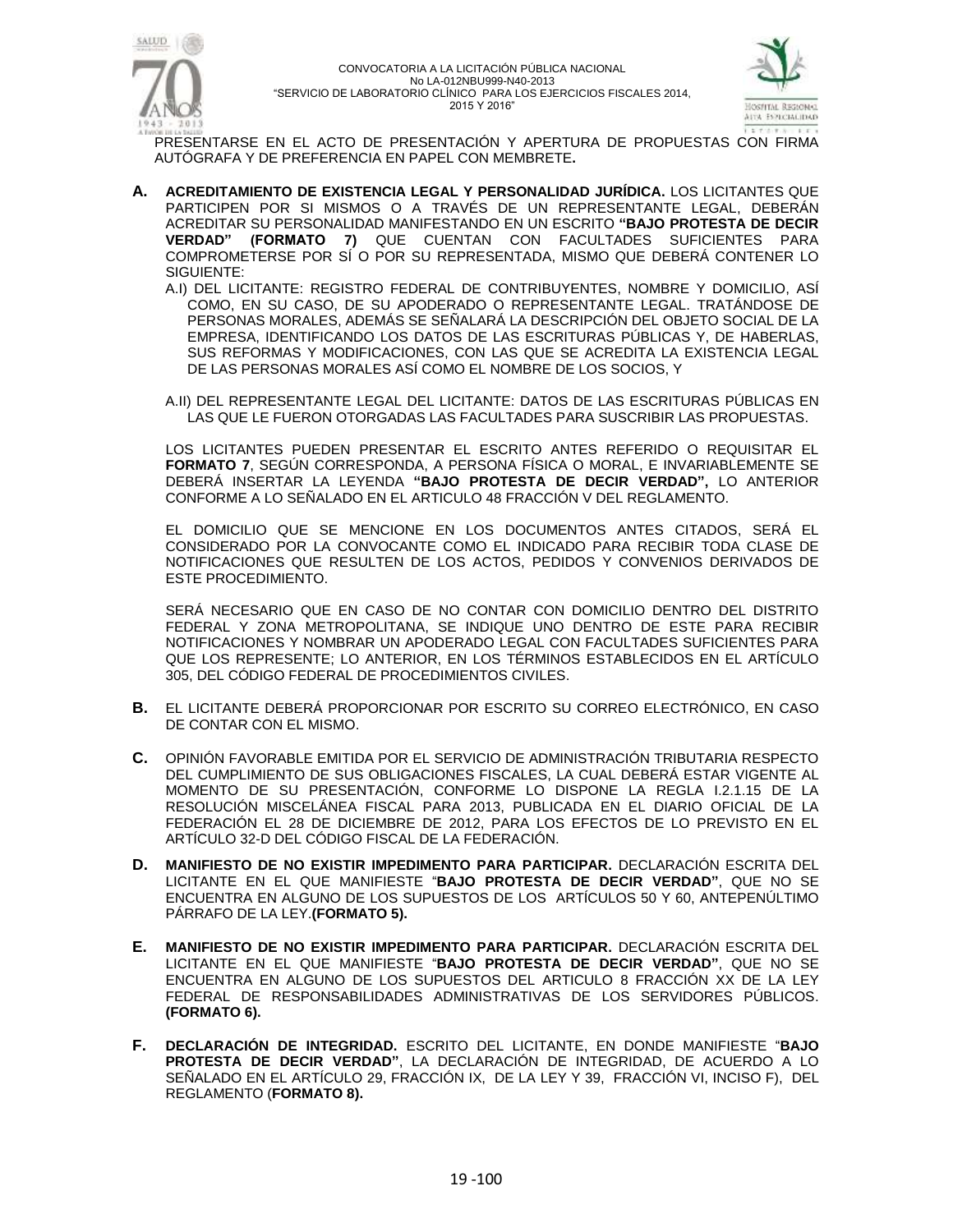



- **G.** EN SU CASO, EL LICITANTE DEBERÁ PRESENTAR: COPIA DEL DOCUMENTO EXPEDIDO POR AUTORIDAD COMPETENTE QUE DETERMINE SU ESTRATIFICACIÓN COMO MICRO, PEQUEÑA O MEDIANA EMPRESA, O BIEN, UN ESCRITO EN EL CUAL MANIFIESTE "**BAJO PROTESTA DE DECIR VERDAD"**, QUE CUENTA CON ESE CARÁCTER, DE CONFORMIDAD CON EL ARTÍCULO 34 DEL REGLAMENTO. PUEDE PRESENTARSE EN ANEXO LIBRE O CONFORME AL **FORMATO 9.**
- **H.** ORIGINAL Y COPIA SIMPLE (PARA COTEJO) POR AMBOS LADOS DE SU IDENTIFICACIÓN OFICIAL VIGENTE CON FOTOGRAFÍA DEL LICITANTE, TRATÁNDOSE DE PERSONAS FÍSICAS Y, EN EL CASO DE PERSONAS MORALES, DE LA PERSONA QUE FIRME LA PROPUESTA. LA FIRMA DE LA IDENTIFICACIÓN DEBERÁ COINCIDIR CON LA FIRMA DE LA PROPUESTA.
- **I.** ESCRITO EN EL QUE MANIFIESTE QUE DE RESULTAR ADJUDICADO, PREVIO A LA FIRMA DEL PEDIDO, EL LICITANTE DEBERÁ PRESENTAR ORIGINAL O COPIA CERTIFICADA PARA SU COTEJO DE LOS DOCUMENTOS CON LOS QUE SE ACREDITE SU EXISTENCIA LEGAL Y LAS FACULTADES DE SU REPRESENTANTE PARA SUSCRIBIR EL PEDIDO CORRESPONDIENTE. EN EL CASO DE QUE EL LICITANTE SE ENCUENTRE INSCRITO EN EL REGISTRO ÚNICO DE PROVEEDORES, BASTARÁ ÚNICAMENTE EXHIBIR LA CONSTANCIA DE SU INSCRIPCIÓN EN EL COMPRANET Y QUE EN EL CITADO REGISTRO LA INFORMACIÓN SE ENCUENTRE COMPLETA Y ACTUALIZADA.
- **J.** ESCRITO EN EL QUE EXPRESEN SU INTERÉS EN PARTICIPAR EN LA LICITACIÓN, POR SÍ O EN REPRESENTACIÓN DE UN TERCERO, MANIFESTANDO EN TODOS LOS CASOS LOS DATOS GENERALES DEL INTERESADO Y, EN SU CASO, DEL REPRESENTANTE, DE CONFORMIDAD CON LO ESTABLECIDO EN EL ARTÍCULO 45, TERCER PÁRRAFO DEL REGLAMENTO DE LA LEY.

#### **VII. DOMICILIO EN EL QUE LOS LICITANTES PODRÁN PRESENTAR INCONFORMIDADES CONTRA LOS ACTOS DE LA LICITACIÓN.**

CON FUNDAMENTO EN EL ARTÍCULO 65 Y 66 DE LA LEY, LAS PERSONAS INTERESADAS PODRÁN PRESENTAR SU INCONFORMIDAD POR ESCRITO, ANTE LA SFP, UBICADA EN INSURGENTES SUR 1735, COLONIA GUADALUPE INN, DELEGACIÓN ÁLVARO OBREGÓN, EN MÉXICO, DISTRITO FEDERAL, POR CUALQUIER ACTO DEL PROCEDIMIENTO DE CONTRATACIÓN QUE CONTRAVENGA LAS DISPOSICIONES DE LA LEY Y SU REGLAMENTO.

#### **VIII. CONDICIONES DE LA CONVOCATORIA.**

LAS CONDICIONES CONTENIDAS EN ESTA CONVOCATORIA, ASÍ COMO EN LAS PROPUESTAS PRESENTADAS POR LOS LICITANTES NO PODRÁN SER NEGOCIADAS.

POR EL HECHO DE PRESENTAR PROPUESTAS, EL LICITANTE ACEPTA Y SE OBLIGA A CUMPLIR CON LAS CONDICIONES ESTABLECIDAS EN ESTA CONVOCATORIA Y EN LA(S) ACTA(S) DE LA(S) JUNTA(S) DE ACLARACIONES, NO PUDIENDO RENUNCIAR A SU CONTENIDO Y ALCANCE.

A LOS ACTOS DEL PROCEDIMIENTO PODRÁ ASISTIR CUALQUIER PERSONA EN CALIDAD DE OBSERVADOR BAJO LA CONDICIÓN DE REGISTRAR SU ASISTENCIA Y ABSTENERSE DE INTERVENIR EN CUALQUIER FORMA EN LOS MISMOS.

ASIMISMO, CON FUNDAMENTO EN EL ARTÍCULO 30 DE LA LEY, LA PRESENTE CONVOCATORIA SE DIFUNDIRÁ EN LA PAGINA DEL SISTEMA ELECTRÓNICO DE INFORMACIÓN PÚBLICO GUBERNAMENTAL SOBRE ADQUISICIONES, ARRENDAMIENTOS, BIENES, OBRAS PÚBLICAS Y BIENES RELACIONADOS CON LAS MISMAS. (COMPRANET), [http://compranet.funcionpublica.gob.mx;](http://compranet.funcionpublica.gob.mx/) ASÍ COMO EN LA PÁGINA DE INTERNET DEL HRAEI: [http://hraei.gob.mx/.](http://hraei.gob.mx/)

#### **IX. REQUISITOS PÁRA PRESENTACIÓN CONJUNTA DE PROPUESTAS.**

LOS INTERESADOS PODRÁN AGRUPARSE PARA PRESENTAR UNA PROPUESTA, CUMPLIENDO LOS SIGUIENTES ASPECTOS: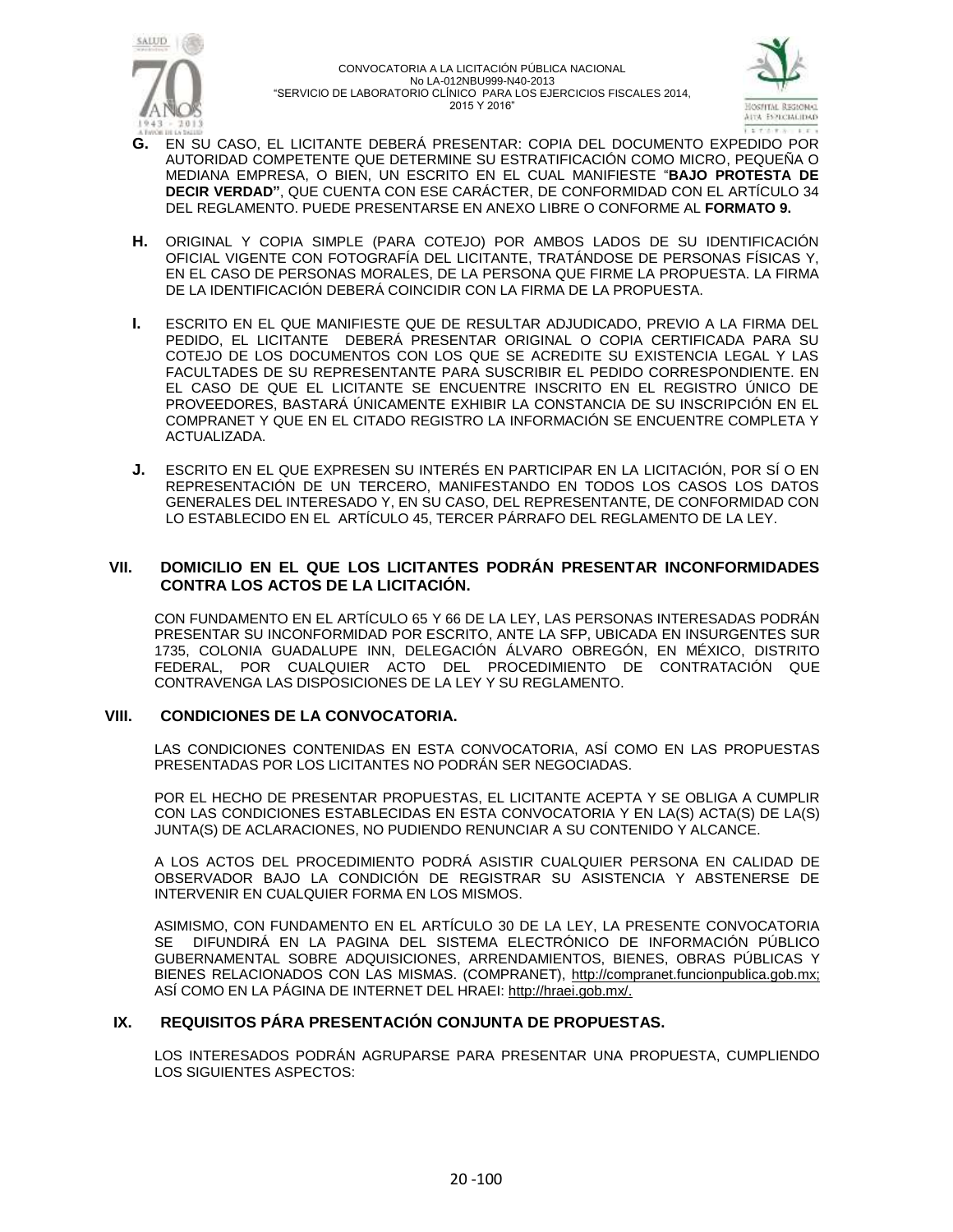



I. CUALQUIERA DE LOS INTEGRANTES DE LA AGRUPACIÓN, PODRÁ PRESENTAR EL ESCRITO MEDIANTE EL CUAL MANIFIESTE SU INTERÉS EN PARTICIPAR EN LA JUNTA DE ACLARACIONES Y EN EL PROCEDIMIENTO DE CONTRATACIÓN;

II. LAS PERSONAS QUE INTEGRAN LA AGRUPACIÓN DEBERÁN CELEBRAR EN LOS TÉRMINOS DE LA LEGISLACIÓN APLICABLE EL CONVENIO DE PROPUESTA CONJUNTA, EN EL QUE SE ESTABLECERÁN CON PRECISIÓN LOS ASPECTOS SIGUIENTES:

A) NOMBRE, DOMICILIO Y REGISTRO FEDERAL DE CONTRIBUYENTES DE LAS PERSONAS INTEGRANTES, SEÑALANDO, EN SU CASO, LOS DATOS DE LOS INSTRUMENTOS PÚBLICOS CON LOS QUE SE ACREDITA LA EXISTENCIA LEGAL DE LAS PERSONAS MORALES Y, DE HABERLAS, SUS REFORMAS Y MODIFICACIONES ASÍ COMO EL NOMBRE DE LOS SOCIOS QUE APAREZCAN EN ÉSTAS;

B) NOMBRE Y DOMICILIO DE LOS REPRESENTANTES DE CADA UNA DE LAS PERSONAS AGRUPADAS, SEÑALANDO, EN SU CASO, LOS DATOS DE LAS ESCRITURAS PÚBLICAS CON LAS QUE ACREDITEN LAS FACULTADES DE REPRESENTACIÓN;

C) DESIGNACIÓN DE UN REPRESENTANTE COMÚN, OTORGÁNDOLE PODER AMPLIO Y SUFICIENTE, PARA ATENDER TODO LO RELACIONADO CON LA PROPUESTA Y CON EL PROCEDIMIENTO DE LICITACIÓN PÚBLICA;

D) DESCRIPCIÓN DE LAS PARTES OBJETO DEL CONTRATO ABIERTO QUE CORRESPONDERÁ CUMPLIR A CADA PERSONA INTEGRANTE, ASÍ COMO LA MANERA EN QUE SE EXIGIRÁ EL CUMPLIMIENTO DE LAS OBLIGACIONES, Y

E) ESTIPULACIÓN EXPRESA DE QUE CADA UNO DE LOS FIRMANTES QUEDARÁ OBLIGADO JUNTO CON LOS DEMÁS INTEGRANTES, YA SEA EN FORMA SOLIDARIA O MANCOMUNADA, SEGÚN SE CONVENGA, PARA EFECTOS DEL PROCEDIMIENTO DE CONTRATACIÓN Y DEL CONTRATO ABIERTO, EN CASO DE QUE SE LES ADJUDIQUE EL MISMO;

III. EN EL ACTO DE PRESENTACIÓN Y APERTURA DE PROPUESTAS EL REPRESENTANTE COMÚN DE LA AGRUPACIÓN DEBERÁ SEÑALAR QUE LA PROPUESTA SE PRESENTA EN FORMA CONJUNTA. EL CONVENIO A QUE HACE REFERENCIA LA FRACCIÓN III DEL ARTÍCULO 44 DEL REGLAMENTO, SE PRESENTARÁ CON LA PROPUESTA Y, EN CASO DE QUE A LOS LICITANTES QUE LA HUBIEREN PRESENTADO SE LE ADJUDIQUE EL CONTRATO ABIERTO, DICHO CONVENIO, FORMARÁ PARTE INTEGRANTE DEL MISMO COMO UNO DE SUS ANEXOS;

IV. PARA CUMPLIR CON LOS INGRESOS MÍNIMOS, EN SU CASO, REQUERIDOS POR LA CONVOCANTE, SE PODRÁN SUMAR LOS CORRESPONDIENTES A CADA UNA DE LAS PERSONAS INTEGRANTES DE LA AGRUPACIÓN, Y

V. LOS DEMÁS QUE LA CONVOCANTE ESTIME NECESARIOS DE ACUERDO CON LAS PARTICULARIDADES DEL PROCEDIMIENTO DE CONTRATACIÓN.

EN EL SUPUESTO DE QUE SE ADJUDIQUE EL CONTRATO ABIERTO AL LICITANTE QUE PRESENTE UNA PROPUESTA CONJUNTA, EL CONVENIO INDICADO EN LA FRACCIÓN II DEL ARTÍCULO 44 DEL REGLAMENTO Y LAS FACULTADES DEL APODERADO LEGAL DE LA AGRUPACIÓN QUE FORMALIZARÁ EL CONTRATO ABIERTO RESPECTIVO, DEBERÁ CONSTAR EN ESCRITURA PÚBLICA, SALVO QUE EL CONTRATO ABIERTO SEA FIRMADO POR TODAS LAS PERSONAS QUE INTEGRAN LA AGRUPACIÓN QUE FORMULA LA PROPUESTA CONJUNTA O POR SUS REPRESENTANTES LEGALES, QUIENES EN LO INDIVIDUAL, DEBERÁN ACREDITAR SU RESPECTIVA PERSONALIDAD, O POR EL APODERADO LEGAL DE LA NUEVA SOCIEDAD QUE SE CONSTITUYA POR LAS PERSONAS QUE INTEGRAN LA AGRUPACIÓN QUE FORMULÓ LA PROPUESTA CONJUNTA, ANTES DE LA FECHA FIJADA PARA LA FIRMA DEL CONTRATO ABIERTO, LO CUAL DEBERÁ COMUNICARSE MEDIANTE ESCRITO A LA CONVOCANTE POR DICHAS PERSONAS O POR SU APODERADO LEGAL, AL MOMENTO DE DARSE A CONOCER EL FALLO O A MÁS TARDAR EN LAS VEINTICUATRO HORAS SIGUIENTES.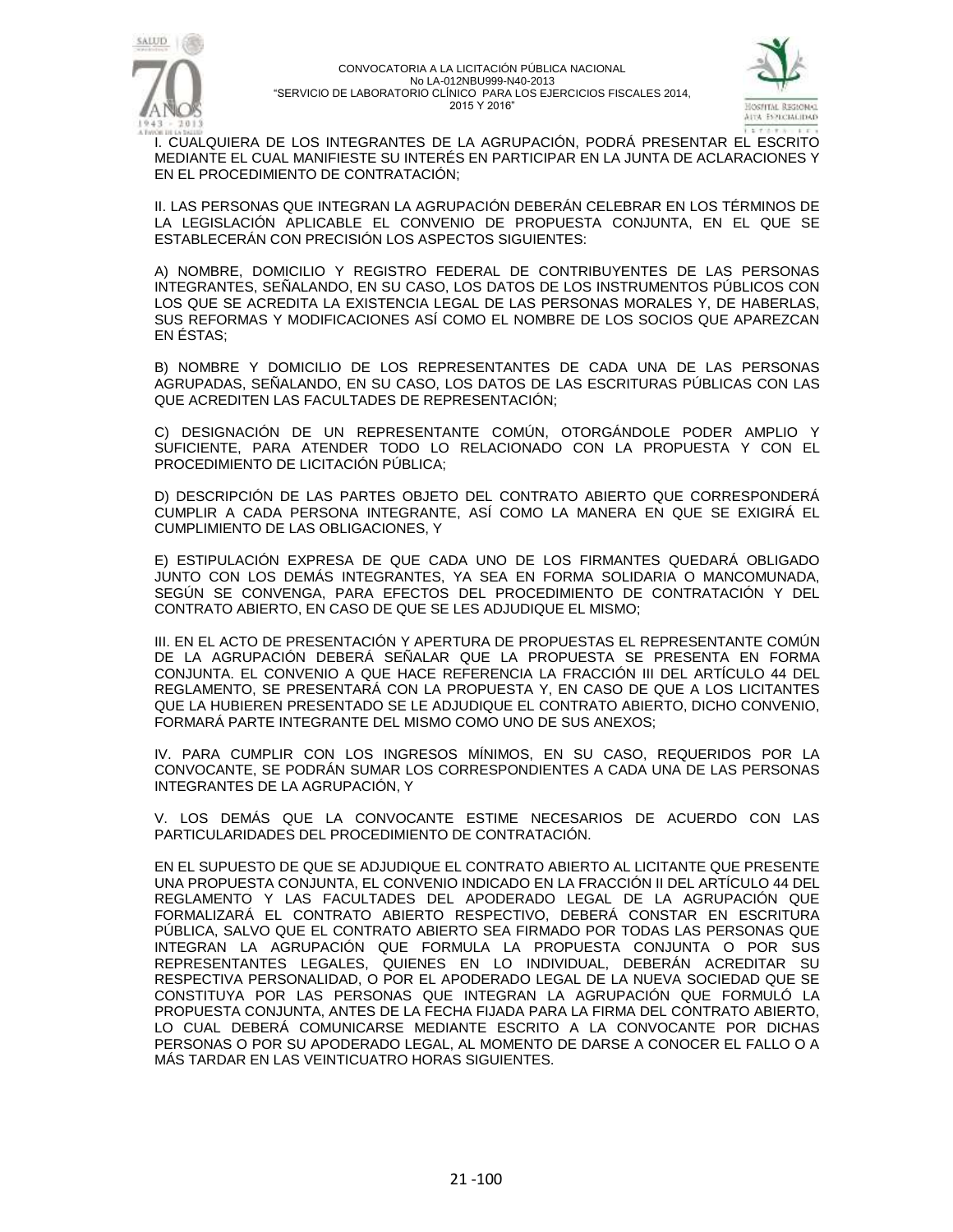



LOS LICITANTES QUE DECIDAN AGRUPARSE PARA PRESENTAR UNA PROPUESTA CONJUNTA, DEBERÁN PRESENTAR EN FORMA INDIVIDUAL LOS ESCRITOS SEÑALADOS EN LA FRACCIÓN VIII DEL ARTÍCULO 48 DEL REGLAMENTO.

## **X. PLAZO, LUGAR Y CONDICIONES DE LA PRESTACIÓN DEL SERVICIO.**

LA VIGENCIA PARA LA PRESTACIÓN DEL SERVICIO, SERÁ A PARTIR DEL 1 DE ENERO DE 2014 AL 31 DE DICIEMBRE DE 2016.

EL SERVICIO SE PRESTARÁ LAS 24 HORAS DEL DÍAS DURANTE LA VIGENCIA DEL CONTRATO, EN EL DOMICILIO DEL ALMACÉN DE LA CONVOCANTE, SITO EN: CARRETERA FEDERAL MÉXICO PUEBLA KM 34.5, COLONIA ZOQUIAPAN, IXTAPALUCA, ESTADO DE MÉXICO, C.P. 56530.

### **XI. CONDICIONES PARA LA VERIFICACIÓN Y ACEPTACIÓN DEL SERVICIO.**

CON BASE EN LO PREVISTO EN EL ARTÍCULO 84,ÚLTIMO PÁRRAFO, DEL REGLAMENTO DE LA LEY, LA VERIFICACIÓN Y ACEPTACIÓN DE LA PRESTACIÓN DEL SERVICIO, SE REALIZARÁ A TRAVÉS DEL PERSONAL QUE DESIGNE EL ADMINISTRADOR DEL CONTRATO, CONFORME A LO SIGUIENTE:

- SE VERIFICARÁ QUE SE CUMPLA CON LAS CARACTERÍSTICAS REQUERIDAS EN EL **ANEXO 1** DE LA PRESENTE CONVOCATORIA, ASÍ COMO EN LO ESTIPULADO EN LA(S) JUNTA (S) DE ACLARACIÓN (ES), Y LO OFERTADO EN LA PROPUESTA DEL LICITANTE ADJUDICADO.
- EL ADMINISTRADOR DEL CONTRATO, EN CONJUNTO CON EL REPRESENTANTE DEL LICITANTE ADJUDICADO, SUSCRIBIRÁN UN ACTA DE ENTREGA-RECEPCIÓN DE LOS SERVICIOS EN LA QUE SE ASENTARÁ EL RESULTADO DE LA VERIFICACIÓN, EN CASO DE INCUMPLIMIENTO DETERMINADO DURANTE LA REALIZACIÓN DE LA MISMA, SE ASENTARÁ EL MOTIVO DEL RECHAZO.

#### **XII. ANTICIPOS.**

NO SE OTORGARÁN ANTICIPOS*.*

#### **XIII. PAGO.**

CON FUNDAMENTO EN EL ARTÍCULO 51 DE LA LEY, EL PAGO QUE SE GENERE CON MOTIVO DE LOS SERVICIOS OBJETO DE ESTA LICITACIÓN, SE REALIZARÁ EN MONEDA NACIONAL, UNA VEZ ACEPTADOS A ENTERA SATISFACCIÓN DEL ADMINISTRADOR DEL CONTRATO, DENTRO DE LOS VEINTE (20) DÍAS NATURALES POSTERIORES A LA ENTREGA DE LA(S) FACTURA(S) PREVIA ENTREGA Y ACEPTACIÓN DEL SERVICIO.

EL PAGO SE EFECTUARÁ A TRAVÉS DE LA SUBDIRECCIÓN DE RECURSOS FINANCIEROS, MEDIANTE TRANSFERENCIA ELECTRÓNICA, PARA LO CUAL SERÁ NECESARIO QUE EL LICITANTE ADJUDICADO, PRESENTE AL DÍA SIGUIENTE DE LA FECHA DE EMISIÓN DEL FALLO, ANTE LA COORDINACIÓN DE CONTRATOS DE LA SUBDIRECCIÓN DE RECURSOS MATERIALES, CARTA O DOCUMENTO AUTORIZADO POR INSTITUCIÓN BANCARIA EN PAPEL MEMBRETADO EN LA QUE SE CERTIFIQUE QUE EXISTE UNA CUENTA A NOMBRE DEL LICITANTE ADJUDICADO EN LA CUAL SE HAGA EL DEPOSITO, ASÍ COMO QUE CUENTE CON LA "CLABE" CORRESPONDIENTE.

LAS FACTURAS DEBERÁN ENTREGARSE PARA SU REVISIÓN Y VISTO BUENO AL ADMINISTRADOR DEL CONTRATO EN: CARRETERA FEDERAL MÉXICO PUEBLA KM 34.5, EDIFICIO "B" 3ER PISO, COLONIA ZOQUIAPAN, IXTAPALUCA, ESTADO DE MÉXICO, C.P. 56530, TELEFONO 59729800 EXT. 1226

LAS FACTURAS DEBERÁN CONTENER, LOS SIGUIENTES REQUISITOS:

#### **A) ENTIDAD: HOSPITAL REGIONAL DE ALTA ESPECIALIDAD DE IXTAPALUCA**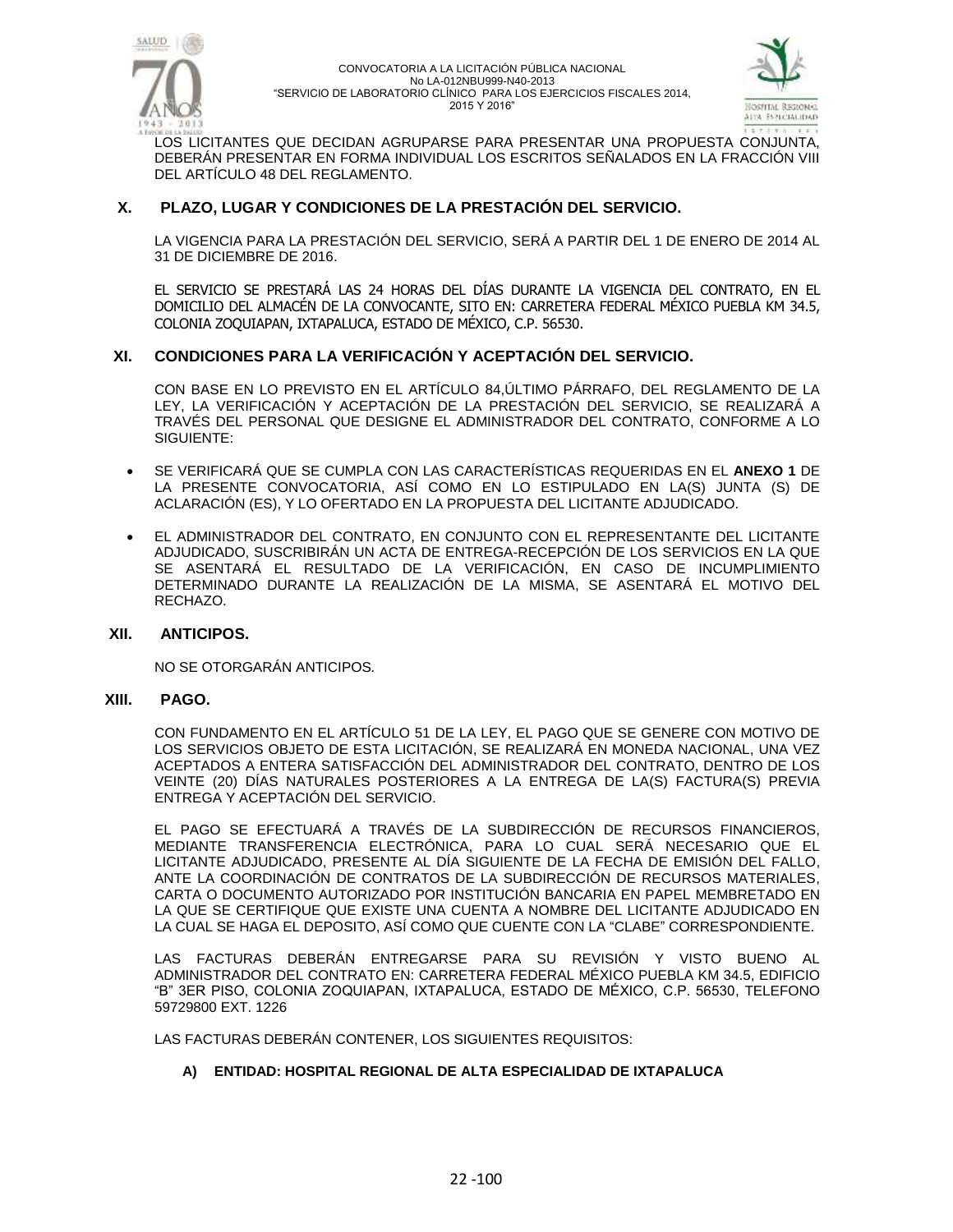



**B) DOMICILIO FISCAL:** CARRETERA FEDERAL MÉXICO PUEBLA KM 34.5, COLONIA ZOQUIAPAN, IXTAPALUCA, ESTADO DE MÉXICO, C.P. 56530

#### **C) R.F.C.** HRA120609DQ4

LAS FACTURAS EMITIDAS POR EL LICITANTEDEBERÁN CONTENER: FIRMA AUTÓGRAFA Y SELLO CORRESPONDIENTE DEL ADMINISTRADOR DEL CONTRATO, PARA EFECTO DE PAGO, ESTE ÚLTIMO DEBERÁ ENVIAR DICHAS FACTURAS A LA SUBDIRECCIÓN DE RECURSOS MATERIALES PARA QUE EN SU CASO INICIE EL TRÁMITE RESPECTIVO.

EN CASO DE QUE LAS FACTURAS ENTREGADAS POR EL PROVEEDOR, PRESENTEN ERRORES O DEFICIENCIAS, LA COORDINACIÓN DE ADQUISICIONES DE LA SUBDIRECCIÓN DE RECURSOS MATERIALES, DENTRO DE LOS TRES DÍAS HÁBILES SIGUIENTES AL DE SU RECEPCIÓN, INDICARÁ POR ESCRITO AL LICITANTELAS DEFICIENCIAS QUE DEBERÁ CORREGIR, EL PERIODO QUE TRANSCURRE A PARTIR DE LA ENTREGA DEL CITADO ESCRITO Y HASTA QUE EL LICITANTEPRESENTE LAS CORRECCIONES, NO SE COMPUTARA PARA EFECTOS DE LO ESTABLECIDO EN EL ARTÍCULO 51 DE LA LEY EL 90 DEL REGLAMENTO.

EL PERÍODO PARA QUE EL LICITANTE ADJUDICADO REMITA LA(S) FACTURA(S) YA CORREGIDA(S) DE ACUERDO A LAS OBSERVACIONES QUE LE FUERON SEÑALADAS POR LA COORDINACIÓN DE ADQUISICIONES DE LA SUBDIRECCIÓN DE RECURSOS MATERIALES, NO DEBERÁ EXCEDER DE 3 DÍAS HÁBILES CONTADOS A PARTIR DE LA FECHA DE LA DEVOLUCIÓN.

EL PAGO QUEDARÁ CONDICIONADO, PROPORCIONALMENTE, AL PAGO QUE EL LICITANTE ADJUDICADO DEBA EFECTUAR POR CONCEPTO DE PENA CONVENCIONAL Y/O DEDUCCIONES. EN EL SUPUESTO DE QUE SEA RESCINDIDO EL PEDIDO, NO PROCEDERÁ EL COBRO DE DICHA PENA, NI LA CONTABILIZACIÓN DE LA MISMA PARA HACER EFECTIVA LA GARANTÍA DE CUMPLIMIENTO, DE ACUERDO A LO ESTABLECIDO EN EL ARTÍCULO 95, DEL REGLAMENTO.

#### **XIV. IMPUESTOS Y DERECHOS.**

LOS IMPUESTOS Y DERECHOS LOCALES Y FEDERALES QUE SE GENEREN CON MOTIVO DEL SERVICIO OBJETO DE LA PRESENTE LICITACIÓN, SERÁ(N) CUBIERTO(S) POR EL(LOS) LICITANTE(S) ADJUDICADO(S). LA CONVOCANTE PAGARÁ ÚNICAMENTE EL IMPUESTO AL VALOR AGREGADO CUANDO ASÍ CORRESPONDA.

## **XV. GARANTÍA DEL SERVICIO.**

EL LICITANTE ADJUDICADO, SE OBLIGA A GARANTIZAR QUE EL SERVICIO OBJETO DE LA PRESENTE LICITACIÓN, SE PROPORCIONARÁ EN LOS TÉRMINOS Y CONDICIONES SEÑALADAS EN EL **ANEXO 1** DICHA OBLIGACIÓN DEBERÁ MANIFESTARLA MEDIANTE ESCRITO, Y DEBERÁ INTEGRARLA A SU PROPUESTA TÉCNICA.

#### **XVI. GARANTÍA DE CUMPLIMIENTO DEL CONTRATO.**

CON FUNDAMENTO EN LOS ARTÍCULOS 48, 49 FRACCIÓN II DE LA LEY Y 87,103 DEL REGLAMENTO,EL LICITANTE QUE RESULTE ADJUDICADO DEBERÁ GARANTIZAR EL CUMPLIMIENTO DEL CONTRATO, MEDIANTE PÓLIZA DE FIANZA EXPEDIDA POR INSTITUCIÓN AUTORIZADA LEGALMENTE PARA ELLO, POR EL IMPORTE DEL 10% (DIEZ POR CIENTO) DEL MONTO MÁXIMO TOTAL DEL CONTRATO QUE SE DERIVE, SIN CONSIDERAR EL IMPUESTO AL VALOR AGREGADO, A NOMBRE Y A FAVOR DE LA CONVOCANTE, LA GARANTÍA DE CUMPLIMIENTO PODRÁ SER POR EL PORCENTAJE QUE CORRESPONDA DEL MONTO TOTAL MÁXIMO POR EROGAR EN EL EJERCICIO FISCAL DE QUE SE TRATE Y DEBERÁ SER RENOVADA CADA EJERCICICIO FISCAL POR EL MONTO QUE SE EJERCERÁ EN EL MISMO, LA CUAL DEBERÁ PRESENTARSE ANTE LA COORDINACIÓN DE CONTRATOS, A MÁS TARDAR DENTRO DE LOS PRIMEROS DIEZ DÍAS NATURALES DEL EJERCICIO FISCAL QUE CORRESPONDA EN EL SIGUIENTE DOMICILIO CARRETERA FEDERAL MÉXICO PUEBLA KM 34.5, EDIFICIO "B" 3ER PISO, COLONIA ZOQUIAPAN, IXTAPALUCA, ESTADO DE MÉXICO, C.P. 56530, TELEFONO 5972 9800 EXT 1190 Y 1591, ATENDIENDO A LO DISPUESTO EN LA FRACCIÓN II Y EL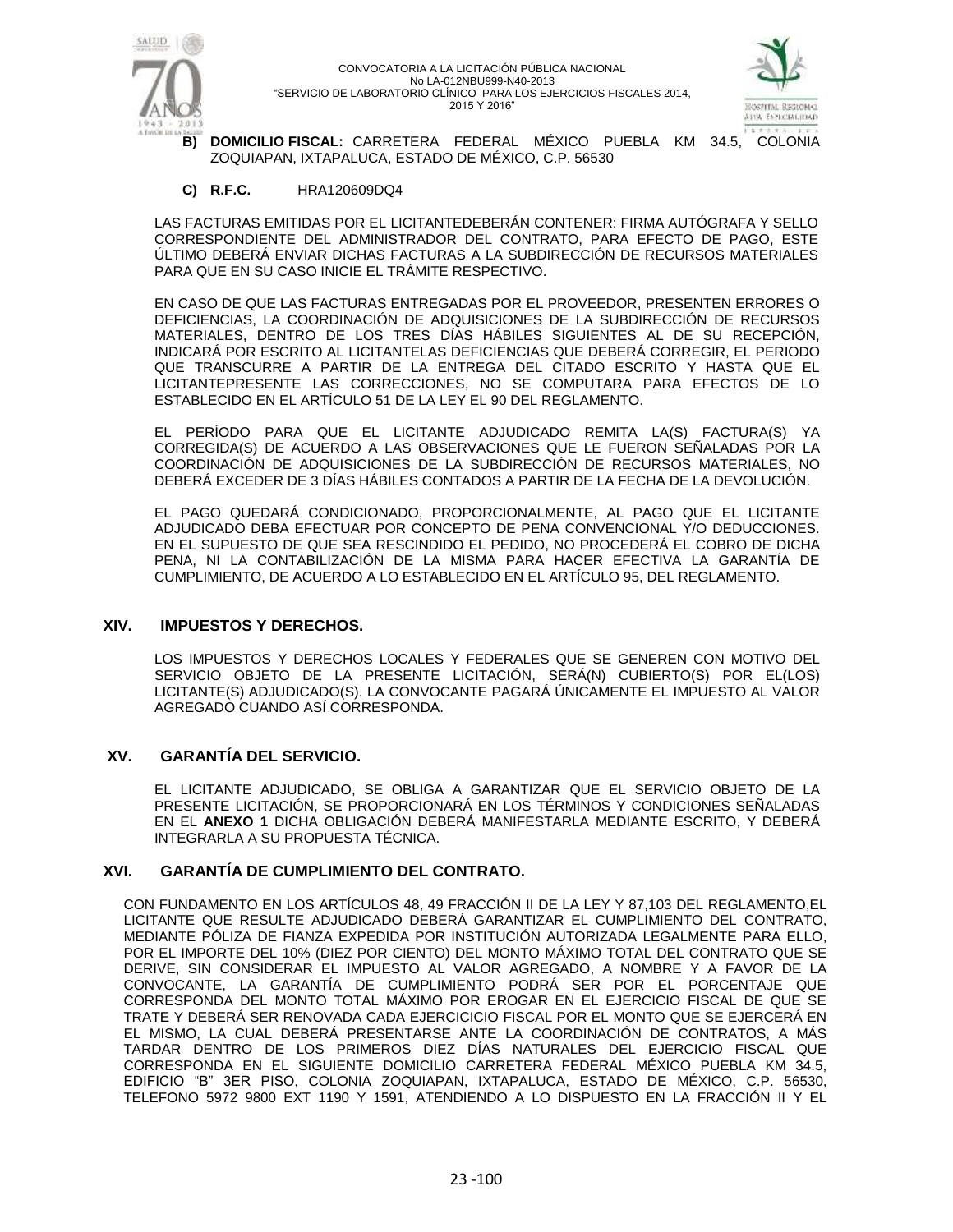



ÚLTIMO PÁRRADO DEL ARTÍCULO 103 DEL REGLAMENTO DE LA LEY DE ADQUISICIONES, ARRENDAMIENTOS Y SERVICIOS DEL SECTOR PÚBLICO,

LA FIANZA DEBERÁ CONTENER LOS REQUISITOS EN LA FORMA Y TÉRMINOS ESTABLECIDOS EN EL ARTÍCULO 103, FRACCIÓN I, DEL REGLAMENTO, **(FORMATO 12)** DE ESTA CONVOCATORIA, CONFORME A LO SIGUIENTE:

- a) QUE LA FIANZA SE OTORGA ATENDIENDO A TODAS LAS ESTIPULACIONES CONTENIDAS EN EL CONTRATO;
- b) QUE PARA CANCELAR LA FIANZA, SERÁ REQUISITO CONTAR CON LA CONSTANCIA EMITIDA POR EL ADMINISTRADOR DEL PEDIDO, DEL CUMPLIMIENTO TOTAL DE LAS OBLIGACIONES CONTRACTUALES;
- c) QUE LA FIANZA PERMANECERÁ VIGENTE DURANTE EL CUMPLIMIENTO DE LA OBLIGACIÓN QUE GARANTICE Y CONTINUARÁ VIGENTE EN CASO DE QUE SE OTORGUE PRÓRROGA AL CUMPLIMIENTO DEL PEDIDO, ASÍ COMO DURANTE LA SUBSTANCIACIÓN DE TODOS LOS RECURSOS LEGALES O DE LOS JUICIOS QUE SE INTERPONGAN Y HASTA QUE SE DICTE RESOLUCIÓN DEFINITIVA QUE QUEDE FIRME, Y
- d) QUE LA AFIANZADORA ACEPTA EXPRESAMENTE SOMETERSE A LOS PROCEDIMIENTOS DE EJECUCIÓN PREVISTOS EN LOS ARTÍCULOS 93, 94, 118 Y 128DE LA LEY FEDERAL DE INSTITUCIONES DE FIANZAS PARA LA EFECTIVIDAD DE LA GARANTÍA, PROCEDIMIENTO AL QUE TAMBIÉN SE SUJETARÁ PARA EL CASO DEL COBRO DE INTERESES QUE PREVEE EL ARTÍCULO 95 BIS DEL MISMO ORDENAMIENTO LEGAL, POR PAGO EXTEMPORÁNEO DEL IMPORTE DE LA PÓLIZA DE FIANZA REQUERIDA. ASÍ MISMO, OTORGA SU CONSENTIMIENTO EN LO REFERENTE AL ARTÍCULO 119 DE LA CITADA LEY.
- e) LA VIGENCIA DE LA FIANZA DEBERÁ QUEDAR ABIERTA PARA PERMITIR QUE CUMPLA SU OBJETIVO, DE TAL FORMA QUE NO PODRÁ ESTABLECERSE O ESTIPULARSE PLAZO ALGUNO QUE LÍMITE SU VIGENCIA, LO CUAL NO DEBE CONFUNDIRSE CON EL PLAZO PARA EL CUMPLIMIENTO DE LAS OBLIGACIONES PREVISTAS EN EL PEDIDO Y ACTOS ADMINISTRATIVOS GARANTIZADOS.
- f) EN CASO DE MODIFICACIONES AL CONTRATO, EL LICITANTE ADJUDICADO DEBERÁ ENTREGAR LA MODIFICACIÓN A LA FIANZA DE CUMPLIMIENTO DEL PEDIDO, DE CONFORMIDAD CON LO DISPUESTO EN EL ARTÍCULO 91 ÚLTIMO PÁRRAFO Y 103, FRACCIÓN II, DEL REGLAMENTO.

## **XVII. GARANTÍA DEL ANTICIPO.**

NO APLICA

## **XVIII. PENA CONVENCIONAL.**

SE APLICARÁ PENA CONVENCIONAL DEL 1% (UNO POR CIENTO) POR CADA DÍA NATURAL DE ATRASO EN LA ENTREGA DEL SERVICIO (CONSIDERANDO QUE SE HACE REFERENCIA A CADA PRUEBA NO TOMADA O RESULTADO NO ENTREGADO), SOBRE EL IMPORTE DE SERVICIO (PRUEBA) NO ENTREGADO OPORTUNAMENTE, CONFORME A LOS PLAZOS SEÑALADOS EN LA PRESENTE CONVOCATORIA.

LA ACUMULACIÓN DE DICHA PENA NO DEBERÁ EXCEDER DEL 10% (DIEZ POR CIENTO) DEL MONTO DE LA GARANTÍA DE CUMPLIMIENTO DEL CONTRATO ANTES DE IVA. LO ANTERIOR SIN PERJUICIO DEL DERECHO DE QUE EL ADMINISTRADOR DEL PEDIDO PUEDA OPTAR ENTRE EXIGIR EL CUMPLIMIENTO DEL PEDIDO O RESCINDIRLO. ELLO DE CONFORMIDAD CON LO ESTABLECIDO EN LOS ARTÍCULOS 53 Y 54 DE LA LEY.

EL PAGO DE LAS PENAS CONVENCIONALES SE REALIZARÁ A TRAVÉS DE LA SUBDIRECCIÓN DE RECURSOS FINANCIEROS, EFECTUANDO EL DESCUENTO EN LA FACTURACIÓN, A TRAVÉS DE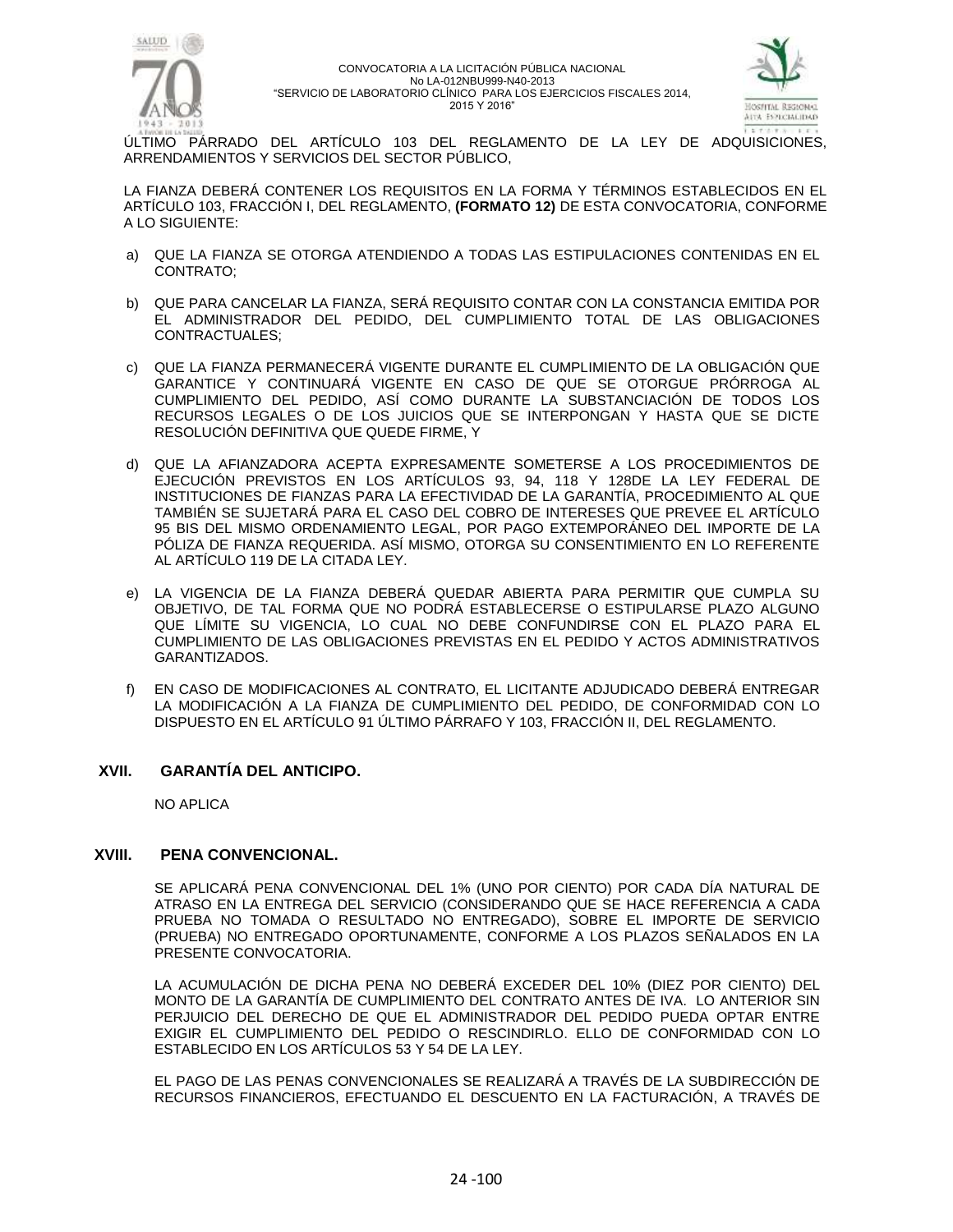



LA ENTREGA DE UNA NOTA DE CRÉDITO, QUE DEBERÁ ENTREGAR JUNTO CON LA FACTURA CORRESPONDIENTE POR PARTE DEL LICITANTE ADJUDICADO.

EN EL SUPUESTO DE QUE SEA RESCINDIDO EL CONTRATO NO PROCEDERÁ EL COBRO DE DICHA PENA, NI LA CONTABILIZACIÓN DE LA MISMA PARA HACER EFECTIVA LA GARANTÍA DE CUMPLIMIENTO.

#### **XIX. DEDUCCIONES.**

NO APLICA.

### **XX. DECLARACIÓN DE LICITACIÓN DESIERTA, SUSPENSIÓN Y CANCELACIÓN.**

#### **XXI.1.- DECLARACIÓN DE LICITACIÓN DESIERTA.**

LA LICITACIÓN SE DECLARARÁ DESIERTA DE CONFORMIDAD CON LO ESTABLECIDO EN EL ARTÍCULO 38 DE LA LEY, CUANDO:

- A. NO SE PRESENTEN PROPUESTAS EN EL ACTO DE PRESENTACIÓN Y APERTURA DE PROPUESTAS.
- B. LA TOTALIDAD DE LAS PROPUESTAS PRESENTADAS NO REÚNAN LOS REQUISITOS SOLICITADOS EN LA CONVOCATORIA, O
- C. QUE LOS PRECIOS DEL SERVICIO OFERTADO NO RESULTE ACEPTABLE.

#### **XXI.2.- SUSPENSIÓN DE LA LICITACIÓN.**

EL PROCEDIMIENTO DE LICITACIÓN SE PODRÁ SUSPENDER TEMPORALMENTE DERIVADO DE UNA INCORFORMIDAD, CONFORME A LO ESTABLECIDO EN EL ARTÍCULO 70 DE LA LEY; EN ESTOS CASOS SE NOTIFICARÁ POR ESCRITO A TODOS LOS INVOLUCRADOS.

UNA VEZ QUE SE EMITA LA RESOLUCIÓN POR LA SFP, LA CONVOCANTE NOTIFICARÁ POR ESCRITO A TODOS LOS LICITANTES LA RESOLUCIÓN Y LA CONTINUACIÓN DEL PROCEDIMIENTO.

#### **XXI.3.- CANCELACIÓN DE LA LICITACIÓN, PARTIDA O CONCEPTOS INCLUIDOS EN ÉSTA.**

SE PODRÁ CANCELAR LA PRESENTE LICITACIÓN, PARTIDA O CONCEPTOS INCLUIDOS EN ÉSTA, DE CONFORMIDAD CON LO ESTABLECIDO EN EL ARTÍCULO 38, PÁRRAFO CUARTO DE LA LEY,CUANDO:

A. POR CASO FORTUITO O FUERZA MAYOR

.

B. EXISTAN CIRCUNSTANCIAS JUSTIFICADAS, QUE EXTINGAN LA NECESIDAD PARA CONTRATAR EL SERVICIO O QUE DE CONTINUARSE CON EL PROCEDIMIENTO, SE PUDIERA OCASIONAR UN DAÑO O PERJUICIO A LA CONVOCANTE.

#### **XXI. DOCUMENTACIÓN PARA FORMALIZAR EL CONTRATO.**

LA FIRMA DEL CONTRATO QUE SE DERIVE DE ESTA LICITACIÓN SE LLEVARÁ A CABO EN:

| <b>ENTIDAD</b> | <b>AREA</b>                                                                                | <b>DOMICILIO</b>                                                                                                                         | <b>TELEFONO</b>              |
|----------------|--------------------------------------------------------------------------------------------|------------------------------------------------------------------------------------------------------------------------------------------|------------------------------|
| <b>HRAFI</b>   | COORDINACIÓN DE<br><b>CONTRATOS</b><br>DE LA SUBDIRECCIÓN DE<br><b>RECURSOS MATERIALES</b> | CARRETERA FEDERAL MÉXICO<br>PUEBLA KM 34.5, EDIFICIO "B",<br>3ER PISO, COLONIA<br>ZOQUIAPAN. IXTAPALUCA.<br>ESTADO DE MÉXICO, C.P. 56530 | 5972 9800<br>EXT 1190 Y 1591 |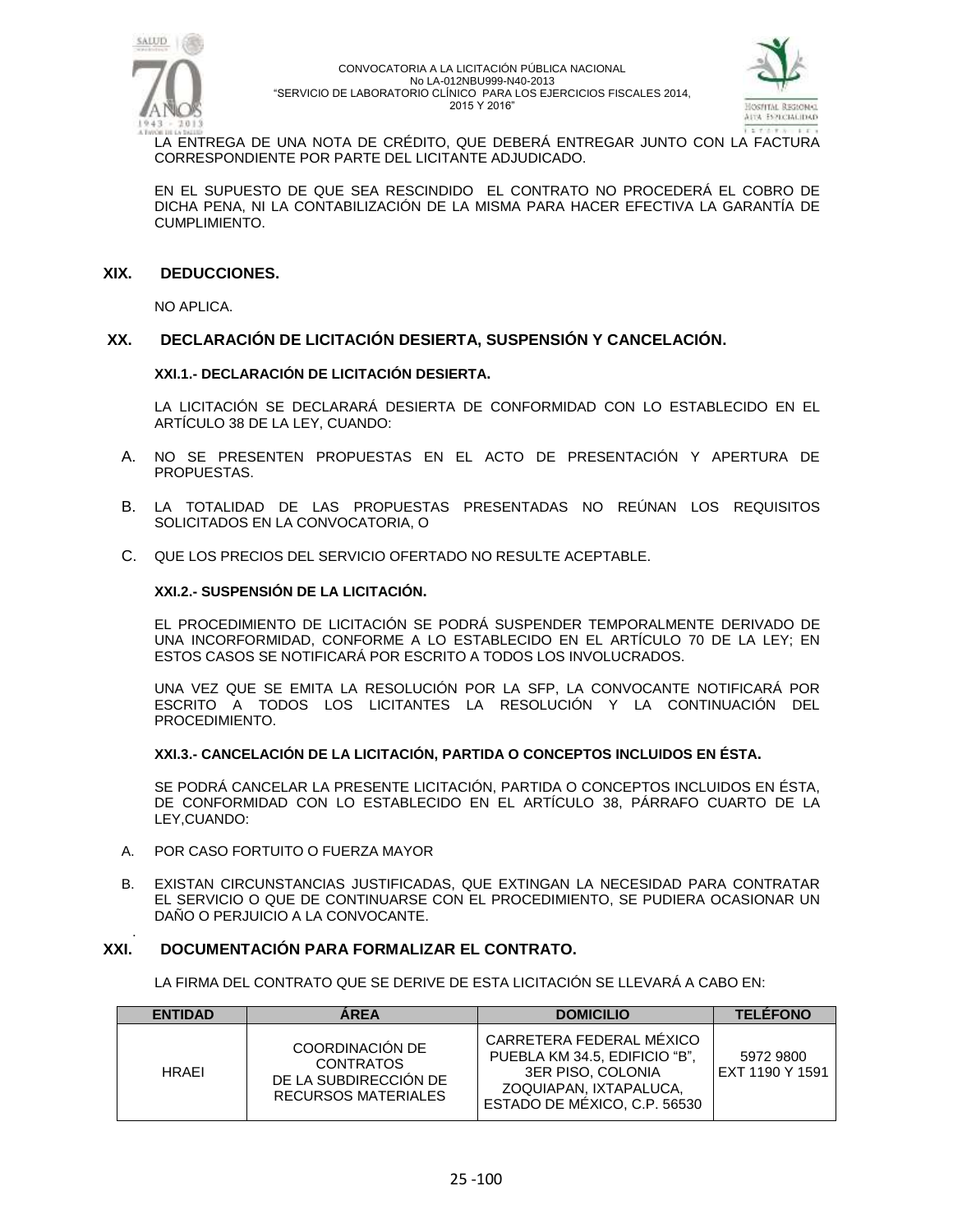



DENTRO DE LOS 15 DÍAS NATURALES POSTERIORES A LA EMISIÓN DEL FALLO, CONFORME A LO ESTABLECIDO EN EL ARTÍCULO 46, DE LA LEY.

DE CONFORMIDAD CON EL ARTÍCULO 35, DEL REGLAMENTO, PREVIO A LA FIRMA DEL CONTRATO, EL LICITANTE ADJUDICADO PRESENTARÁ ORIGINAL Y COPIA SIMPLE PARA SU COTEJO DE LA SIGUIENTE DOCUMENTACIÓN:

A. I.- TRATÁNDOSE DE PERSONA MORAL, ACTA CONSTITUTIVA Y EN SU CASO, MODIFICACIONES, OTORGADAS ANTE NOTARIO O FEDATARIO PÚBLICO, AMBAS INSCRITAS EN EL REGISTRO PÚBLICO DE COMERCIO.

II.- TRATÁNDOSE DE PERSONA FÍSICA, COPIA CERTIFICADA DEL ACTA DE NACIMIENTO O, EN SU CASO, CARTA DE NATURALIZACIÓN RESPECTIVA, EXPEDIDA POR AUTORIDAD COMPETENTE, ASÍ COMO LA DOCUMENTACIÓN CON LA QUE ACREDITE TENER SU DOMICILIO LEGAL EN EL TERRITORIO NACIONAL.

- B. CÉDULA DE IDENTIFICACIÓN FISCAL (REGISTRO FEDERAL DE CONTRIBUYENTES).
- C. PODER OTORGADO ANTE NOTARIO O FEDATARIO PÚBLICO EN EL QUE SE FACULTE AL REPRESENTANTE LEGAL PARA SUSCRIBIR PEDIDOS.
- D. COMPROBANTE DE DOMICILIO A NOMBRE DE LA EMPRESA.
- E. IDENTIFICACIÓN OFICIAL VIGENTE DEL REPRESENTANTE LEGAL.
- F. PARA LOS EFECTOS DEL ARTÍCULO 32-D, PRIMERO, SEGUNDO, TERCERO Y CUARTO PÁRRAFOS DEL CFF, EL LICITANTE QUE RESULTE ADJUDICADO DEBERÁ PRESENTAR LA OPINIÓN POSITIVA DEL CUMPLIMIENTO DE OBLIGACIONES FISCALES EMITIDA POR EL SAT, VIGENTE A LA FECHA DE LA FORMALIZACIÓN DEL PEDIDO, EN TÉRMINOS DE LO DISPUESTO EN LA REGLA 1.2.1.15 DE LA RESOLUCIÓN MISCELÁNEA FISCAL PARA 2013, PUBLICADA EN EL DIARIO OFICIAL DE LA FEDERACIÓN EL 28 DE DICIEMBRE DE 2012.
- G. Y LOS DEMÁS DOCUMENTOS QUE SEÑALE LA CONVOCATORIA.

CONFORME A LO SEÑALADO EN EL ARTÍCULO 107 DEL REGLAMENTO, EL LICITANTE QUE RESULTE ADJUDICADO SE OBLIGA, CON MOTIVO DE LAS AUDITORIAS, VISITAS O INSPECCIONES QUE PRACTIQUE EL ÓRGANO INTERNO DE CONTROL Y/O LA SFP, A PROPORCIONAR INFORMACIÓN Y/O DOCUMENTACIÓN RELACIONADA CON EL CONTRATO QUE SE DERIVE DE ESTE PROCEDIMIENTO

#### **XXII. ASPECTOS ADMINISTRATIVOS QUE SE CONSIDERAN EN EL CONTRATO.**

#### **XXIII.1.- MODIFICACIÓN AL CONTRATO.**

EL CONTRATO QUE SE DERIVE DE ESTA LICITACIÓN, ESTANDO VIGENTE, SÓLO SE PODRÁ MODIFICAR CONFORME A LO DISPUESTO EN EL ARTÍCULO 52, DE LA LEY.

CUANDO SE CONVENGA EL INCREMENTO EN PRESTACIÓN DEL SERVICIO, EL LICITANTE ADJUDICADO DEBERÁ ENTREGAR LA MODIFICACIÓN RESPECTIVA DE LA GARANTÍA DE CUMPLIMIENTO DE CONTRATO, CONFORME A LO SEÑALADO EN EL ARTÍCULO 91, DEL REGLAMENTO DE LA LEY.

#### **XXIII.2.- SANCIÓN POR INCUMPLIMIENTO EN LA FORMALIZACIÓN DEL CONTRATO.**

EL LICITANTE QUE RESULTE ADJUDICADO QUE NO SE PRESENTE A FIRMAR EL CONTRATO, POR CAUSAS IMPUTABLES AL MISMO, SERÁ SANCIONADO POR LA SFP, EN TÉRMINOS DE LA FRACCIÓN I, ARTÍCULO 59 Y 60 DE LA LEY. EN ESTE CASO, LA CONVOCANTE, SIN NECESIDAD DE UN NUEVO PROCEDIMIENTO, PODRÁ ADJUDICAR EL PEDIDO AL LICITANTE QUE HAYA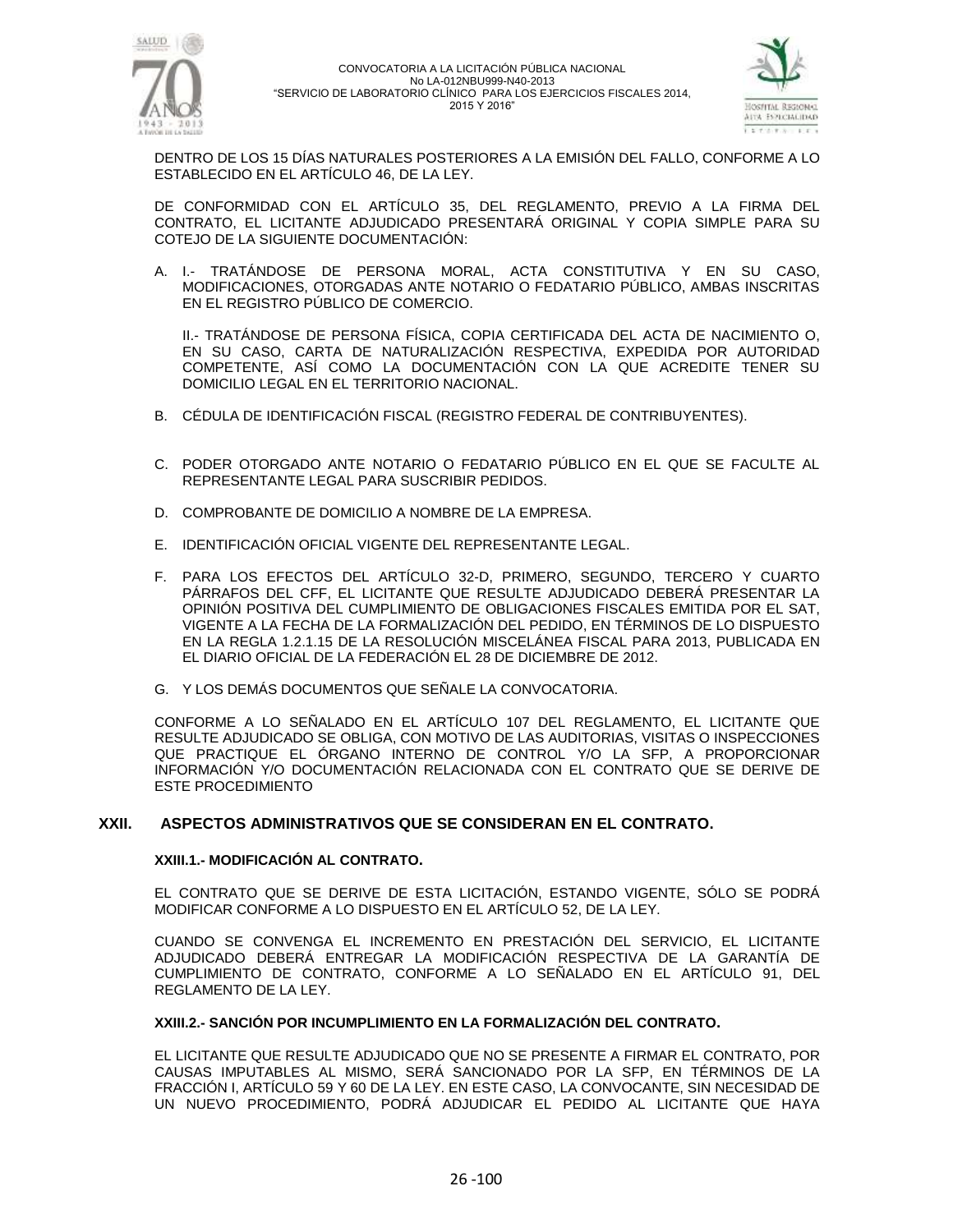



PRESENTADO LA SIGUIENTE PROPUESTA SOLVENTE MÁS BAJA, SIEMPRE QUE LA DIFERENCIA EN PRECIO CON RESPECTO A LA PROPUESTA QUE INICIALMENTE HUBIERE RESULTADO GANADORA, NO SEA SUPERIOR AL 10% (DIEZ POR CIENTO), CONFORME A LO SEÑALADO EN EL ARTÍCULO 46, DE LA LEY.

#### **XXIII.3.- RESCISIÓN DEL CONTRATO.**

DE ACUERDO A LO SEÑALADO EN LOS ARTÍCULOS 54 DE LA LEY Y 98 DEL REGLAMENTO, LA CONVOCANTE PODRÁ RESCINDIR ADMINISTRATIVAMENTE EL CONTRATO QUE SE DERIVE DE ESTA LICITACIÓN POR LAS SIGUIENTES CAUSAS:

- EN CASO DE INCUMPLIMIENTO DE ALGUNA DE LAS OBLIGACIONES A CARGO DEL PROVEEDOR, PACTADAS EN EL CONTRATO.
- POR NO ENTREGAR LA GARANTÍA DE CUMPLIMIENTO DEL CONTRATO DENTRO DE LOS DIEZ DÍAS NATURALES SIGUIENTES A LA FIRMA DEL MISMO.
- CUANDO SE ALCANCE EL LÍMITE MÁXIMO POR CONCEPTO DE PENAS CONVENCIONALES EN EL CONTRATO RESPECTIVO.

EN EL SUPUESTO DE QUE SEA RESCINDIDO EL CONTRATO NO PROCEDERÁ EL COBRO DE PENALIZACIONES, NI LA CONTABILIZACIÓN DE LAS MISMAS PARA HACER EFECTIVA LA GARANTÍA DE CUMPLIMIENTO.

EN CASO DE RESCISIÓN, LA APLICACIÓN DE GARANTÍA DE CUMPLIMIENTO SERÁ PROPORCIONAL AL MONTO DE LAS OBLIGACIONES INCUMPLIDAS.

#### **XXIII. 4.- RESTRICCIÓN DE CESIÓN DE DERECHOS Y OBLIGACIONES.**

DE CONFORMIDAD CON LO ESTABLECIDO EN EL ARTÍCULO 46, ÚLTIMO PÁRRAFO DE LA LEY,LOS DERECHOS Y OBLIGACIONES QUE SE DERIVEN DE LOS PEDIDOS NO PODRÁN CEDERSE EN FORMA PARCIAL NI TOTAL A FAVOR DE CUALQUIER OTRA PERSONA, CON EXCEPCIÓN DE LOS DERECHOS DE COBRO, EN CUYO CASO EL LICITANTE ADJUDICADO DEBERÁ CONTAR CON EL CONSENTIMIENTO DE LA CONVOCANTE.

PARA EL CASO DE QUE EL LICITANTE ADJUDICADO OPTE POR LA CESIÓN DE DERECHOS DE COBRO A TRAVÉS DEL PROGRAMA DE CADENAS PRODUCTIVAS DE NACIONAL FINANCIERA, S.N.C, INSTITUCIÓN DE BANCA DE DESARROLLO, PUBLICADO EN EL DIARIO OFICIAL DE LA FEDERACIÓN EL 28 DE FEBRERO DE 2007 Y EL CONVENIO CELEBRADO ENTRE NACIONAL FINANCIERA S.N.C., INSTITUCIÓN DE BANCA DE DESARROLLO Y EL **HRAEI** EL \_\_\_ DE \_\_\_\_\_\_\_DE 2013, LA CONVOCANTE MANIFIESTA SU CONSENTIMIENTO AL LICITANTE PARA QUE CEDA SUS DERECHOS DE COBRO A FAVOR DE UN INTERMEDIARIO FINANCIERO MEDIANTE OPERACIONES DE FACTORAJE O DESCUENTO ELECTRÓNICO EN CADENAS PRODUCTIVAS, EN TÉRMINOS DEL NUMERAL 10, DE LAS DISPOSICIONES GENERALES A LAS QUE DEBERÁN SUJETARSE LAS DEPENDENCIAS Y ENTIDADES DE LA ADMINISTRACIÓN PÚBLICA FEDERAL PARA SU INCORPORACIÓN AL PROGRAMA DE CADENAS PRODUCTIVAS DE NACIONAL FINANCIERA S.N.C. (LA INFORMACIÓN RELATIVA AL PROGRAMA DE CADENAS PRODUCTIVAS Y PODRÁ APEGARSE AL (**ANEXO 3)**RELATIVO A LA SOLICITUD DE AFILIACIÓN A CADENAS PRODUCTIVAS).

#### **XXIII.5. TERMINACIÓN ANTICIPADA DEL CONTRATO.**

SE PODRÁ DAR POR TERMINADO ANTICIPADAMENTE EL CONTRATO, CONFORME A LO DISPUESTO POR EL ARTÍCULO 54 BIS, DE LA LEY EN CUALQUIERA DE LOS SIGUIENTES CASOS:

- I. CUANDO CONCURRAN RAZONES DE INTERÉS GENERAL.
- II. CUANDO POR CAUSAS JUSTIFICADAS SE EXTINGA LA NECESIDAD DE REQUERIR EL SERVICIO ORIGINALMENTE CONTRATADO Y SE DEMUESTRE QUE DE CONTINUAR CON EL CUMPLIMIENTO DE LAS OBLIGACIONES PACTADAS, SE OCASIONE ALGÚN DAÑO O PERJUICIO A LA CONVOCANTE. O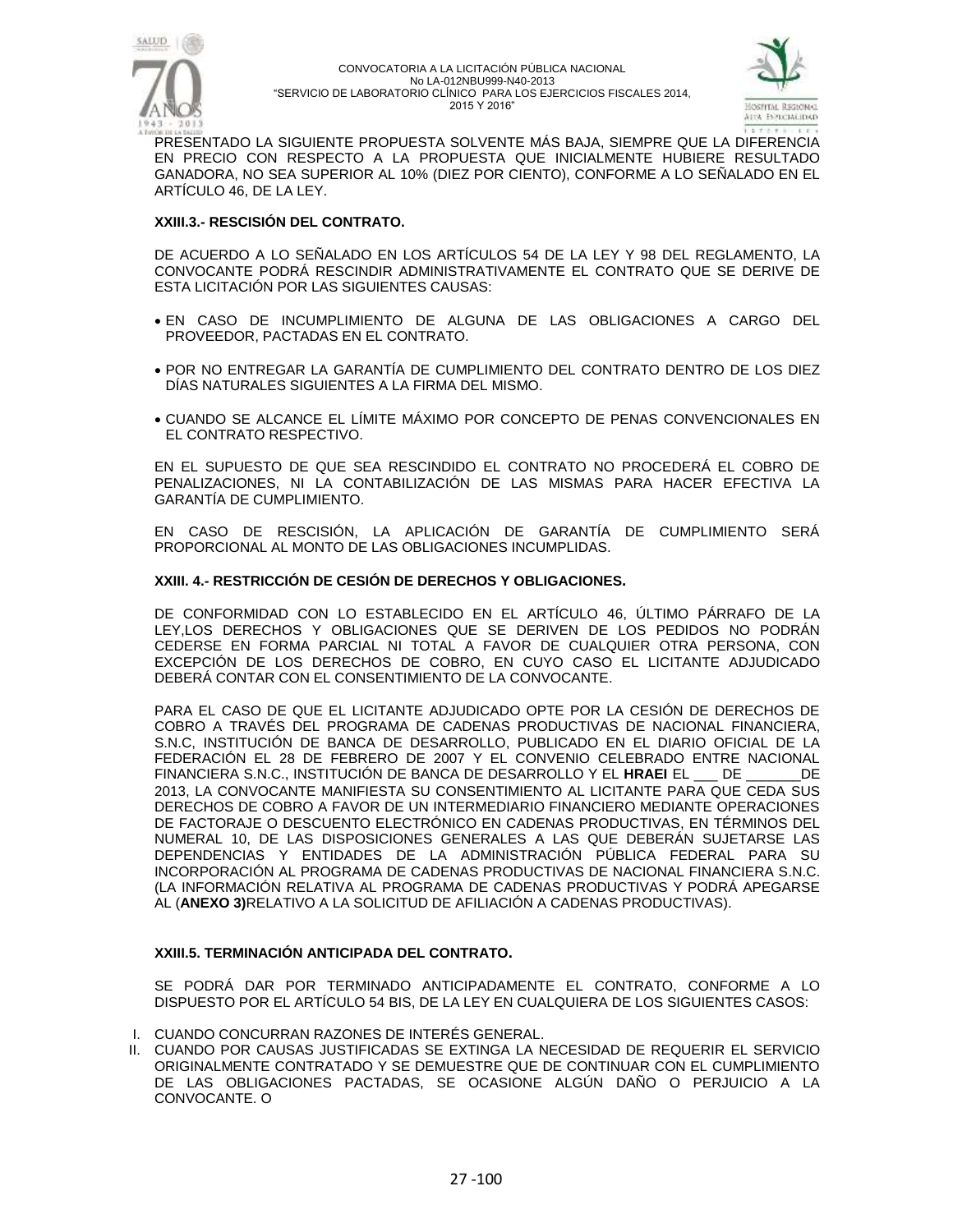



III. SE DETERMINE LA NULIDAD TOTAL O PARCIAL DE LOS ACTOS QUE DIERON ORIGEN AL CONTRATO, CON MOTIVO DE LA RESOLUCIÓN DE UNA INCONFORMIDAD EMITIDA POR LA SFP.

EN CASO DE LA TERMINACIÓN ANTICIPADA SE APLICARÁ LO DISPUESTO EN EL ARTÍCULO 102,DEL REGLAMENTO.

#### **XXIII.6. SUSPENSIÓN TEMPORAL DE LA ENTREGA DEL SERVICIO.**

DE ACUERDO A LO SEÑALADO EN EL ARTÍCULO 55 BIS, CUANDO EN LA PRESTACIÓN DEL SERVICIO SE PRESENTE CASO FORTUITO O FUERZA MAYOR, LA CONVOCANTE PODRÁ SUSPENDER LA PRESTACIÓN, EN CUYO CASO ÚNICAMENTE SE PAGARÁN AQUELLOS QUE HUBIEREN SIDO EFECTIVAMENTE ENTREGADOS.

#### **XXIII. NULIDAD DE LOS ACTOS, CONTRATOS Y CONVENIOS.**

LOS ACTOS, CONTRATOS Y CONVENIOS QUE SE REALICEN O CELEBREN EN CONTRAVENCIÓN A LO DISPUESTO POR LA LEY, SERÁN NULOS PREVIA DETERMINACIÓN DE LA AUTORIDAD COMPETENTE, DE CONFORMIDAD A LO SEÑALADO EN EL ARTÍCULO 15, DE LA LEY.

#### **XXIV. CONTROVERSIAS.**

CONFORME A LO SEÑALADO EN EL ARTÍCULO 85, DE LA LEY, LAS CONTROVERSIAS QUE SE SUSCITEN CON MOTIVO DE LA INTERPRETACIÓN, CUMPLIMIENTO O APLICACIÓN DE LA LEY, SU REGLAMENTO Y DEL PEDIDO QUE SE DERIVE DE LA PRESENTE LICITACIÓN, SERÁN RESUELTAS POR LOS TRIBUNALES FEDERALES CON RESIDENCIA EN EL DISTRITO FEDERAL, EN TÉRMINOS DE LAS LEYES Y CÓDIGOS APLICABLES EN LA MATERIA.

#### **XXV. ACTOS DE LA LICITACIÓN.**

LOS ACTOS DE LA PRESENTE LICITACIÓN, SE DESARROLLARÁN EN LAS INSTALACIONES DE LA CONVOCANTE, EN LA SALA DE USOS MULTIPLES DEL EDIFICIO A1, 3ER. PISO, SITO EN CARRETERA FEDERAL MÉXICO PUEBLA KM 34.5, EDIFICIO, COLONIA ZOQUIAPAN, IXTAPALUCA, C.P. 56530, ESTADO DE MÉXICO, TEL. 5972 9800 EXT.1278, A LOS QUE PODRÁN ASISTIR LOS LICITANTES.

PODRÁ ASISTIR A LOS ACTOS DE LA PRESENTE LICITACIÓN, CUALQUIER PERSONA FÍSICA O MORAL, ASÍ COMO LOS REPRESENTANTES DE LAS CÁMARAS, COLEGIOS O ASOCIACIONES PROFESIONALES U OTRAS ORGANIZACIONES NO GUBERNAMENTALES, BAJO LA CONDICIÓN DE REGISTRAR ANTICIPADAMENTE SU ASISTENCIA AL ACTO Y FUNGIR ÚNICAMENTE COMO OBSERVADORES Y ABSTENERSE DE INTERVENIR EN CUALQUIER FORMA EN LOS MISMOS DE ACUERDO AL ARTÍCULO 26, PENÚLTIMO PÁRRAFO DE LA LEY.

#### **XXVI. VISITA A LAS INSTALACIONES DE LA CONVOCANTE.**

SE REALIZARÁ VISITA A LAS INSTALACIONES DE LA CONVOCANTE EL 13 DE DICIEMBRE A LAS 11:00 HRS. Y EL REGISTRO DE LOS LICITANTES SE LLEVARÁ A CABO EN LA RECEPCIÓN DE LA ENTRADA PRINCIPAL DE LA **CONVOCANTE**, MEDIA HORA PREVIA A LA SEÑALADA; UNA VEZ QUE SE REALICE EL RECORRIDO A LAS INSTALACIONES, LA CONVOCANTE ENTREGARÁ CONSTANCIA EN LA CUAL SE ACREDITA AL LICITANTE QUE REALIZÓ LA VISITA; DICHA CONSTANCIA DEBERÁ ENTREGARSE EN LA PROPUESTA TÉCNICA.

#### **XXVII. VISITA A LAS INSTALACIONES DEL LICITANTE.**

NO APLICA.

### **XXVIII. JUNTA DE ACLARACIONES DE LA CONVOCATORIA.**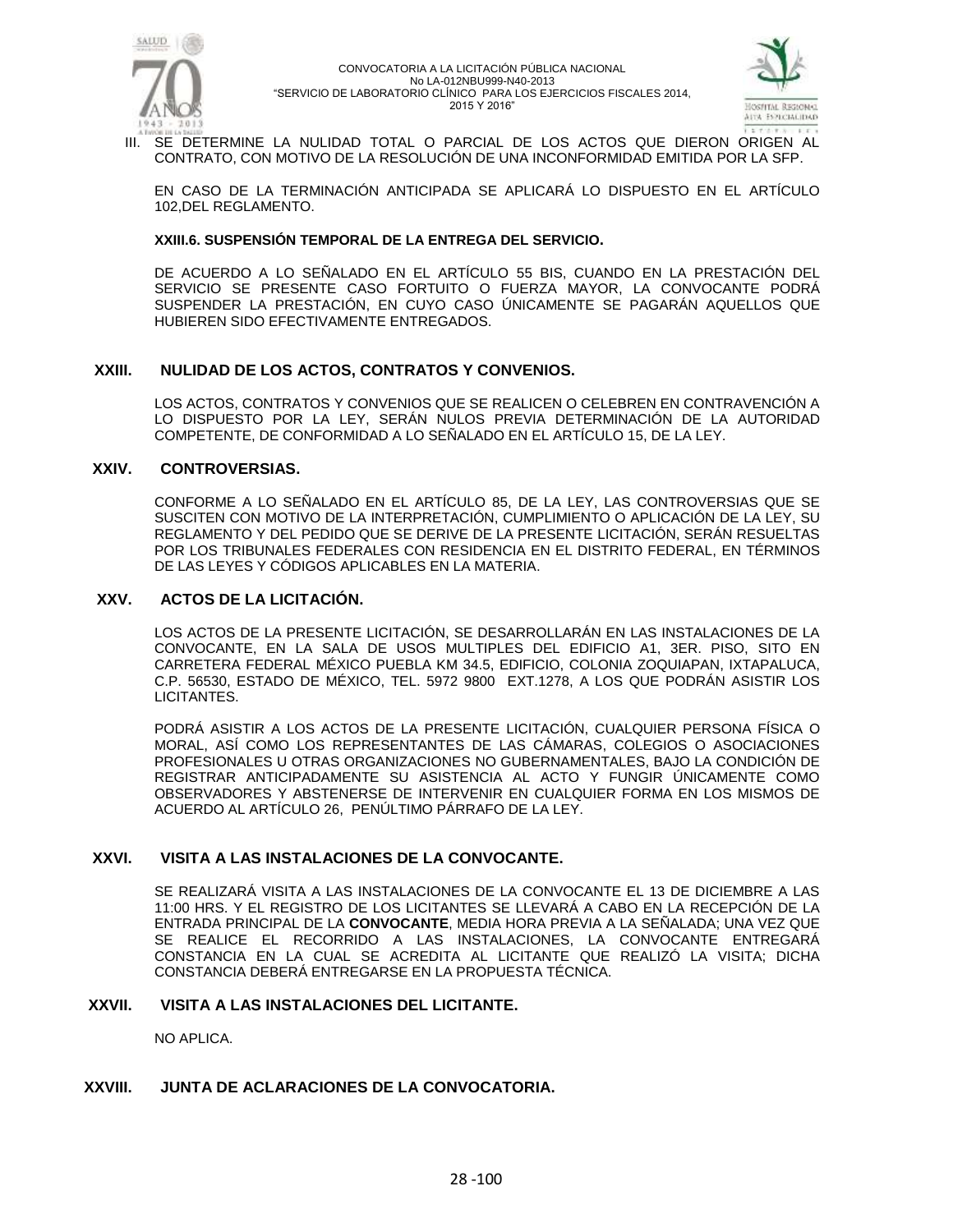



CONFORME A LO SEÑALADO EN LOS ARTÍCULOS 33, 33 BIS DE LA LEY, 45 Y 46 DEL REGLAMENTO LA JUNTA DE ACLARACIONES SE LLEVARÁ A CABO DE LA SIGUIENTE FORMA:

LA ASISTENCIA A LA JUNTA DE ACLARACIONES ES OPTATIVA.

LAS PERSONAS QUE PRETENDAN FORMULAR SOLICITUDES DE ACLARACIÓN A LOS ASPECTOS CONTENIDOS EN LA CONVOCATORIA, DEBERÁN PRESENTAR JUNTO CON SUS CUESTIONAMIENTOS, UN ESCRITO, EN EL QUE EXPRESEN SU INTERÉS EN PARTICIPAR EN LA LICITACIÓN, POR SI O EN REPRESENTACIÓN DE UN TERCERO, MANIFESTANDO EN TODOS LOS CASOS LOS DATOS GENERALES DEL INTERESADO Y, EN SU CASO, DEL REPRESENTANTE, CONFORME AL ARTICULO 48, FRACCIÓN V DEL REGLAMENTO. CUANDO EL ESCRITO SE PRESENTE FUERA DEL PLAZO PREVISTO EN EL ARTÍCULO 33 BIS, DE LA LEY O AL INICIO DE LA JUNTA DE ACLARACIONES, EL LICITANTE SÓLO TENDRÁ DERECHO A FORMULAR PREGUNTAS SOBRE LAS RESPUESTAS QUE DÉ LA CONVOCANTE EN LA MENCIONADA JUNTA.

SI EL ESCRITO SEÑALADO NO SE PRESENTA, SE PERMITIRÁ EL ACCESO A LA JUNTA DE ACLARACIONES A LA PERSONA QUE LO SOLICITE, EN CALIDAD DE OBSERVADOR EN TÉRMINOS DEL PENÚLTIMO PÁRRAFO DEL ARTÍCULO 26, DE LA LEY.

LAS SOLICITUDES DE ACLARACIÓN DEBERÁN PLANTEARSE DE MANERA CONCISA Y ESTAR DIRECTAMENTE VINCULADAS CON LOS PUNTOS CONTENIDOS EN LA CONVOCATORIA A LA LICITACIÓN, INDICANDO EL NUMERAL O PUNTO ESPECÍFICO CON EL CUAL SE RELACIONA.LAS SOLICITUDES QUE NO CUMPLAN CON LOS REQUISITOS SEÑALADOS, PODRÁN SER DESECHADOS POR LA CONVOCANTE.

**LAS SOLICITUDES DE ACLARACIÓN, DEBERÁN ENTREGARSE POR ESCRITO EN LOS TÉRMINOS DEL ARTÍCULO 45 DEL REGLAMENTO,Y EN MEDIO ELÉCTRÓNICO, MAGNÉTICO, EN EL DOMICILIO O CORREO ELECTRÓNICO DE LA CONVOCANTE, [jaalcaraz@hraei.gob.mx](mailto:jaalcaraz@hraei.gob.mx) Y [hcampo@hraei.gob.mx,](mailto:hcampo@hraei.gob.mx) A MÁS TARDAR 24 HORAS ANTES DE LA FECHA Y HORA EN QUE TENGA VERIFICATIVO LA JUNTA DE ACLARACIONES**. ES IMPORTANTE SEÑALAR QUE LAS DUDAS QUE SE PRESENTEN CON POSTERIORIDAD AL PLAZO SEÑALADO NO SERÁN ATENDIDAS, POR CONSIDERARSE EXTEMPORÁNEAS DE CONFORMIDAD CON LO SEÑALADO EN EL ARTÍCULO 46, FRACCIÓN VI DEL REGLAMENTO.. **(FORMATO 11)**

LA CONVOCANTE TOMARÁ COMO HORA DE RECEPCIÓN DE LAS SOLICITUDES DE ACLARACIÓN DEL LICITANTE, LA QUE INDIQUE EL SELLO DE RECEPCIÓN DEL ÁREA.

**EL ACTO DE JUNTA DE ACLARACIONES,** PRESIDIDO POR EL DIRECTOR DE ADMINISTRACIÓN Y FINANZAS O POR EL SUBDIRECTOR DE RECURSOS MATERIALES**SE LLEVARÁ A CABO EL DÍA 19 DE DICIEMBRE DE 2013, A LAS 11:00 HORAS**, EN LAS INSTALACIONES DE LA CONVOCANTE, EN LA SALA DE USOS MULTIPLES, DEL EDIFICIO A1, 3ER PISO, SITO EN CARRETERA FEDERAL MÉXICO PUEBLA KM 34.5COLONIA ZOQUIAPAN, IXTAPALUCA, ESTADO DE MÉXICO, C.P. 56530, EL ACTO SERÁ PRESIDIDO POR EL SERVIDOR PÚBLICO DESIGNADO POR LA CONVOCANTE, QUIÉN DEBERÁ SER ASISTIDO POR UN REPRESENTANTE DEL ÁREA TÉCNICA Y/O REQUIRENTE DEL SERVICIO OBJETO DE LA PRESENTE CONTRATACIÓN, A FIN DE QUE SE RESUELVAN EN FORMA CLARA Y PRECISA LAS DUDAS Y PLANTEAMIENTOS DE LOS LICITANTES RELACIONADOS CON LOS ASPECTOS CONTENIDOS EN LA CONVOCATORIA.

UNA VEZ QUE LA CONVOCANTE TERMINE DE DAR RESPUESTA A LAS SOLICITUDES DE ACLARACIÓN, LOS LICITANTES PODRÁN FORMULAR LAS PREGUNTAS QUE ESTIMEN PERTINENTES EN RELACIÓN CON LAS RESPUESTAS RECIBIDAS, EN UN PLAZO QUE NO PODRÁ SER INFERIOR A SEIS NI SUPERIOR A CUARENTA Y OCHO HORAS.

DE CADA JUNTA DE ACLARACIONES SE LEVANTARÁ ACTA EN LA QUE SE HARÁN CONSTAR LOS CUESTIONAMIENTOS FORMULADOS POR LOS INTERESADOS Y LAS RESPUESTAS DE LA CONVOCANTE. EN EL ACTA CORRESPONDIENTE A LA ÚLTIMA JUNTA DE ACLARACIONES SE INDICARÁ EXPRESAMENTE ESTA CIRCUNSTANCIA.

CUALQUIER MODIFICACIÓN A L**A CONVOCATORIA DE LA LICITACIÓN**,**INCLUYENDO LAS QUE RESULTEN** DE LA O LAS JUNTAS DE ACLARACIONES, **FORMARÁ PARTE** DE LA CONVOCATORIA Y DEBERÁ SER CONSIDERADA POR LOS LICITANTES EN LA ELABORACIÓN DE SU PROPUESTA.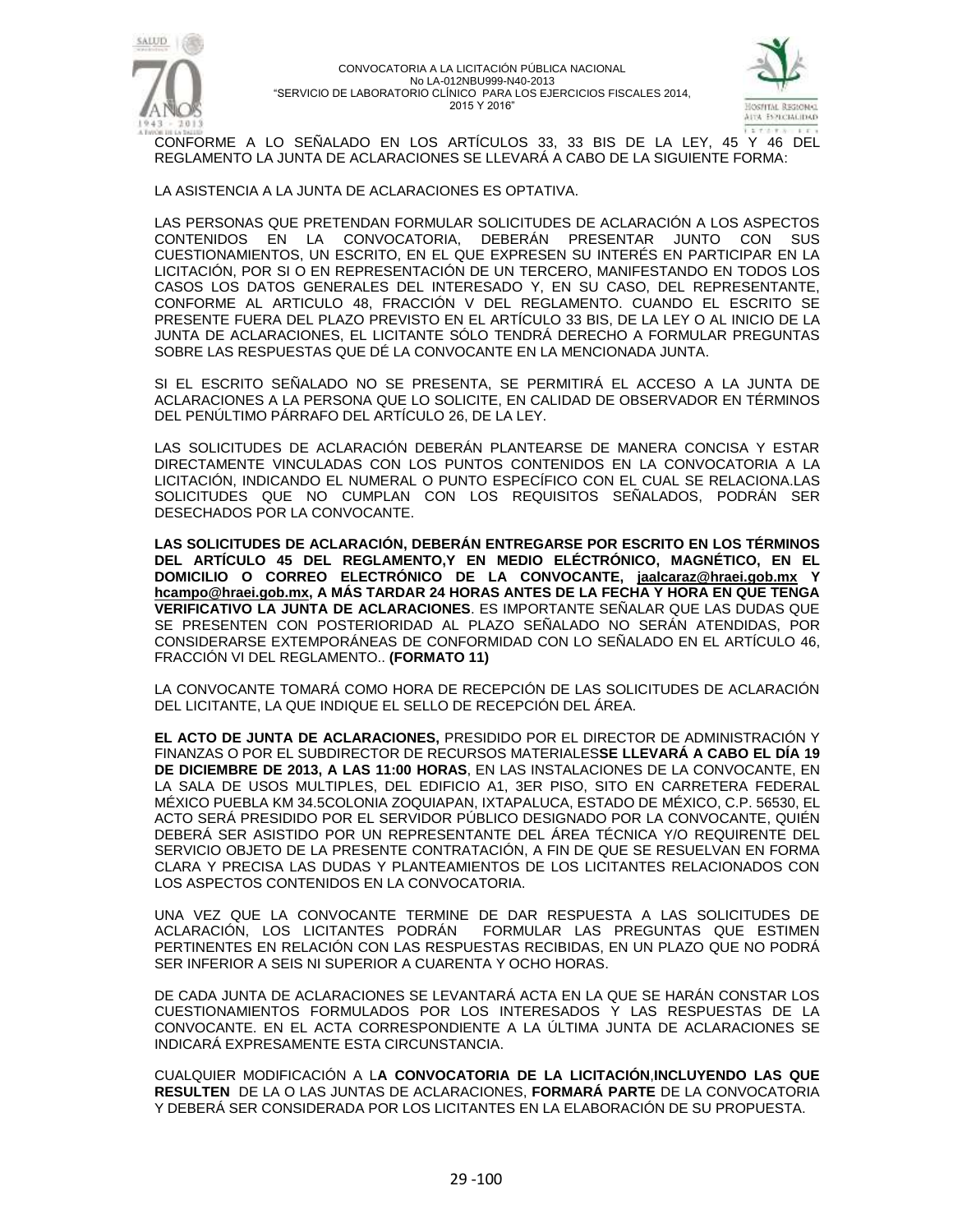



## **XXIX. ACTO DE PRESENTACIÓN Y APERTURA DE PROPUESTAS.**

CONFORME A LO SEÑALADO EN EL ARTÍCULO 35, DE LA LEY, 47 Y 48, DEL REGLAMENTO AL ACTO DE PRESENTACIÓN Y APERTURA DE PROPUESTAS SE LLEVARA A CABO DE LA SIGUIENTE FORMA**:**

ESTE ACTO SERÁ PRESIDIDO POR EL DIRECTOR DE ADMINISTRACIÓN Y FINANZAS O POR EL SUBDIRECTOR DE RECURSOS MATERIALES Y SE LLEVARÁ A CABO EL **DÍA 26 DE DICIEMBRE DE 2013, A LAS 11:00 HORAS**, EN LAS INSTALACIONES DE LA CONVOCANTE, EN LA SALA DE USOS MULTIPLES, DEL EDIFICIO A1, 3ER PISO, SITO ENCARRETERA FEDERAL MÉXICO PUEBLA KM 34.5, COLONIA ZOQUIAPAN, IXTAPALUCA, ESTADO DE MÉXICO, C.P. 56530, EL QUE SE INICIARÁ CON LA PARTICIPACIÓN DE LOS LICITANTES PRESENTES, A PARTIR DE LA HORA SEÑALADA PARA EL INICIO DEL ACTO DE PRESENTACIÓN Y APERTURA DE PROPUESTAS,FUERA DE LA HORA ESTABLECIDA LA CONVOCANTE NO PERMITIRÁ EL ACCESO A NINGÚN LICITANTE NI OBSERVADOR O SERVIDOR PÚBLICO AJENO AL ACTO, REGISTRANDO A LOS ASISTENTES, ELLO DE CONFORMIDAD CON LO ESTABLECIDO EN EL ARTÍCULO 47, DEL REGLAMENTO.

LOS LICITANTES SOLO PODRÁN PRESENTAR UNA PROPUESTA PARA ESTA LICITACIÓN.

LAS PROPUESTAS PRESENTADAS EN LA FECHA, HORA Y LUGAR ESTABLECIDOS, NO PODRÁN SER RETIRADAS O DEJARSE SIN EFECTO POR LOS LICITANTES, DE CONFORMIDAD CON LOS ARTÍCULOS 26, ANTEPENÚLTIMO PÁRRAFO DE LA LEY Y 39, FRACCIÓN III, INCISO D, DEL REGLAMENTO.

LOS LICITANTES ENTREGARÁN EN SOBRE CERRADO SUS PROPUESTAS JUNTO CON LA DOCUMENTACIÓN DISTINTA A LAS PROPUESTAS, CON EL **FORMATO 10** QUE SERVIRÁ COMO CONSTANCIA DE RECEPCIÓN DE LA DOCUMENTACIÓN PRESENTADA. PARA EL EFECTO SE ENTREGARÁ AL LICITANTE EL (LOS) ACUSE(S) DE LA DOCUMENTACIÓN QUE ENTREGUE EN DICHO ACTO.

NO SERÁ MOTIVO DE DESECHAMIENTO LA FALTA DE IDENTIFICACIÓN O DE ACREDITACIÓN DE LA REPRESENTACIÓN DE LA PERSONA QUE SOLAMENTE ENTREGUE LA PROPUESTA, PERO ÉSTA SÓLO PODRÁ PARTICIPAR DURANTE EL DESARROLLO DEL ACTO CON EL CARÁCTER DE OBSERVADOR.

SE PROCEDERÁ A LA APERTURA DEL SOBRE QUE CONTENGA LAS PROPUESTAS DE LOS LICITANTES, HACIÉNDOSE CONSTAR LA DOCUMENTACIÓN PRESENTADA, SIN QUE ELLO IMPLIQUE EL ANÁLISIS TÉCNICO, LEGAL O ADMINISTRATIVO DE SU CONTENIDO.

SE LEVANTARÁ ACTA QUE SERVIRÁ DE CONSTANCIA DE LA CELEBRACIÓN DEL ACTO DE PRESENTACIÓN Y APERTURA DE LAS PROPUESTAS, EN LA QUE SE HARÁ CONSTAR EL IMPORTE DE CADA UNA DE ELLAS. SE SEÑALARÁ LUGAR, FECHA Y HORA EN QUE SE DARÁ A CONOCER EL FALLO DE LA LICITACIÓN.

DE CONFORMIDAD A LO ESTABLECIDO EN EL ARTÍCULO 56 PÁRRAFO QUINTO DE LA LEY, LA CONVOCANTE CONSERVARÁ TODA LA DOCUMENTACIÓN E INFORMACIÓN ELECTRÓNICA COMPROBATORIA DE LOS ACTOS CUANDO MENOS POR UN LAPSO DE TRES AÑOS, CONTADOS A PARTIR DE LA FECHA DE SU RECEPCIÓN.

EL REPRESENTANTE DEL ÁREA REQUIRENTE Y/O TÉCNICA ASÍ COMO EL LICITANTE ELEGIDO, EN LOS TÉRMINOS DE LA FRACCIÓN II, DEL ARTÍCULO 35, DE LA LEY, Y 39, FRACCIÓN III INCISO J), DEL REGLAMENTO, DEBERÁN RUBRICAR EN EL ACTO DE PRESENTACIÓN Y APERTURA, LA TOTALIDAD DE LA DOCUMENTACIÓN DE LAS PROPUESTAS PRESENTADAS POR LOS LICITANTES.

LAS PROPUESTAS DESECHADAS PODRÁN SER DEVUELTAS A LOS LICITANTES QUE LO SOLICITEN, CONFORME AL ÚLTIMO PÁRRAFO DEL ARTÍCULO 56, DE LA LEY Y 104, DEL REGLAMENTO.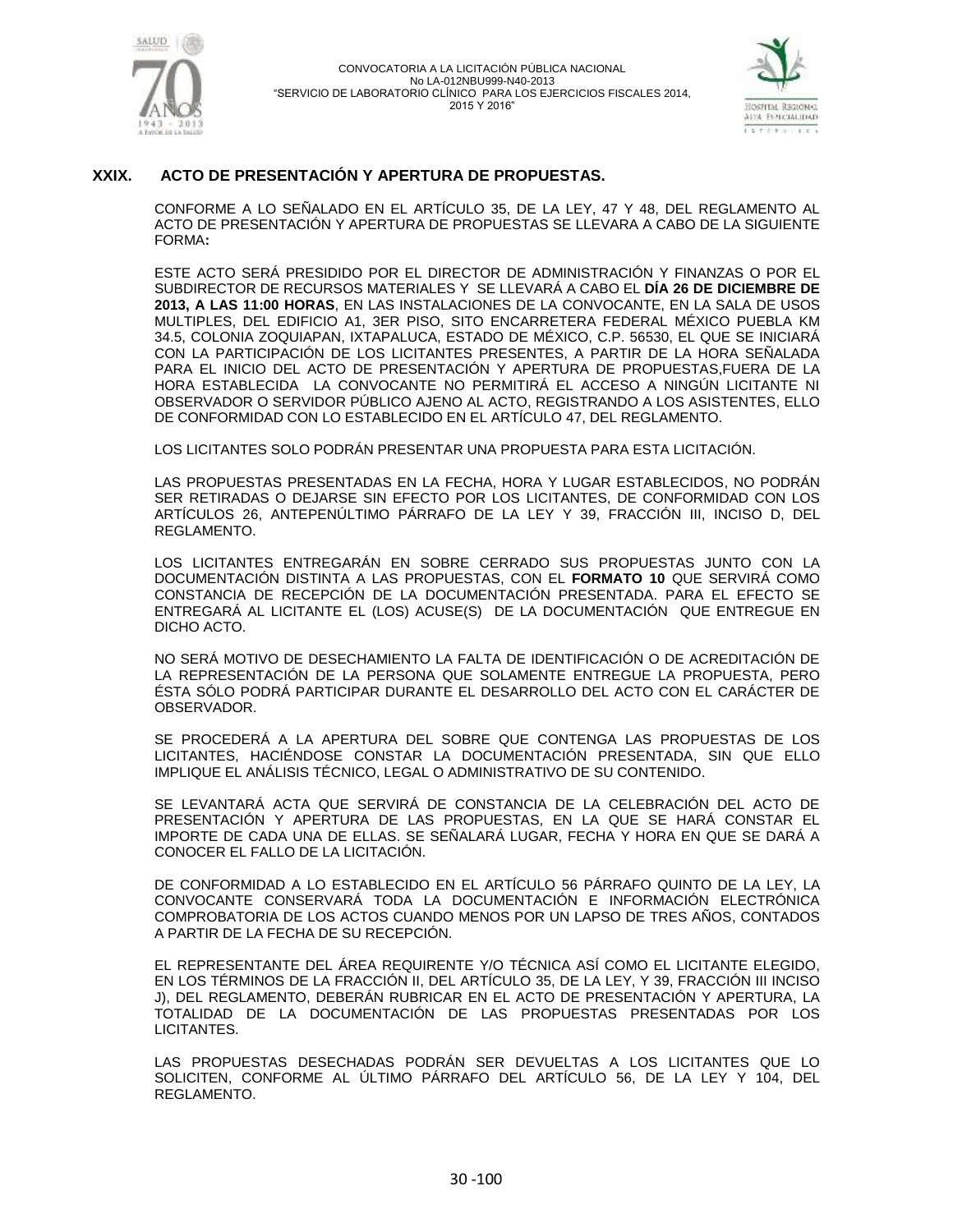



## **XXX. FALLO.**

CONFORME A LO SEÑALADO EN EL ARTÍCULO 37 DE LA LEY, EL ACTO DE FALLO SE LLEVARA A CABO DE LA SIGUIENTE FORMA:

EL FALLO DE LA PRESENTE LICITACIÓN SE DARÁ A CONOCER EN JUNTA PÚBLICA, PRESIDIDA POR EL DIRECTOR DE ADMINISTRACIÓN Y FINANZAS O POR EL SUBDIRECTOR DE RECURSOS MATERIALES Y SE LLEVARÁ A CABO **EL DÍA 30 DE DICIEMBRE DE 2013, A LAS 17:00 HORAS,** EN LAS INSTALACIONES DE LA CONVOCANTE, EN LA SALA DE USOS MULTIPLES, DEL EDIFICIO A1, 3ER PISO, UBICADO EN CARRETERA FEDERAL MÉXICO PUEBLA KM 34.5, COLONIA ZOQUIAPAN, IXTAPALUCA, ESTADO DE MÉXICO, C.P. 56530, Y SE LEVANTARÁ ACTA DEL MISMO, EN LA QUE SE HARÁ CONSTAR EL ANÁLISIS DE LAS PROPUESTAS ADMITIDAS, EL LICITANTE A QUIEN SE ADJUDIQUE EL PEDIDO Y LAS PROPUESTAS QUE FUERON DESECHADAS.

EL PLAZO PARA LA EMISIÓN DEL FALLO PODRÁ DIFERIRSE, SIEMPRE Y CUANDO NO EXCEDA DE 20 DÍAS NATURALES CONTADOS A PARTIR DEL PLAZO ESTABLECIDO ORIGINALMENTE DE CONFORMIDAD CON EL ARTÍCULO 35, FRACCIÓN III, DE LA LEY.

A LOS LICITANTES QUE NO HAYAN ASISTIDO A LA JUNTA PÚBLICA, SE LES ENVIARÁ POR CORREO ELECTRÓNICO UN AVISO INFORMÁNDOLES QUE EL ACTA DE FALLO SE ENCUENTRA A SU DISPOSICIÓN EN COMPRANET Y EN EL DOMICILIO DE LA CONVOCANTE.

EN CASO DE QUE SE DECLARE DESIERTA LA LICITACIÓN O ALGUNA PARTIDA, SE SEÑALARÁ EN EL FALLO LAS RAZONES QUE LO MOTIVARON.

EL ACTA EN LA QUE SE DÉ A CONOCER EL FALLO SERÁ FIRMADA POR LOS LICITANTES QUE HAYAN ASISTIDO, SIN QUE LA FALTA DE FIRMA DE ALGUNO DE ELLOS RESTE VALIDEZ O EFECTOS A LA MISMA. DE DICHA ACTA SE ENTREGARÁ UNA COPIA A LOS ASITENTES Y AL FINALIZAR EL ACTO SE FIJARÁ UN EJEMPLAR EN EL TABLERO UBICADO LA CASETA DE VIGILANCIA DE LA ENTRADA DE LA CONVOCANTE, UBICADO EN CARRETERA FEDERAL MÉXICO PUEBLA KM 34.5, COLONIA ZOQUIAPAN, IXTAPALUCA, C.P. 56530, ESTADO DE MÉXICO, , POR UN TÉRMINO DE CINCO DÍAS HÁBILES.

CON LA NOTIFICACIÓN DEL FALLO POR EL QUE SE ADJUDICA EL PEDIDO, LAS OBLIGACIONES DERIVADAS DE ESTE SERÁN EXIGIBLES, SIN PERJUICIO DE LA OBLIGACIÓN DE LAS PARTES DE FIRMARLO EN LA FECHA Y TÉRMINOS SEÑALADOS EN EL FALLO.

## **XXXI. ACTAS DE LOS ACTOS Y SU NOTIFICACIÓN.**

LAS ACTAS DE LA(S) JUNTA(S) DE ACLARACIONES, DE PRESENTACIÓN Y APERTURA DE PROPUESTAS, Y DEL FALLO DEL PROCEDIMIENTO DE LICITACIÓN, SERÁN RUBRICADAS Y FIRMADAS POR LOS SERVIDORES PÚBLICOS QUE ASISTIERON EN LOS ACTOS, ASÍ COMO POR LOS LICITANTES ASISTENTES, A QUIENES SE ENTREGARÁ LA COPIA CORRESPONDIENTE. LA FALTA DE FIRMA DE ALGÚN LICITANTE NO INVALIDARÁ SU CONTENIDO Y EFECTOS. DE LAS CUALES SE PODRÁ ENTREGAR UNA COPIA A DICHOS ASISTENTES, Y AL FINALIZAR CADA ACTO SE FIJARÁ UN EJEMPLAR DEL ACTA CORRESPONDIENTE EN UN LUGAR VISIBLE, AL QUE TENGA ACCESO EL PÚBLICO, EN EL DOMICILIO DEL ÁREA RESPONSABLE DEL PROCEDIMIENTO DE CONTRATACIÓN, POR UN TÉRMINO NO MENOR DE CINCO DÍAS HÁBILES. EL TITULAR DE LA CITADA ÁREA DEJARÁ CONSTANCIA EN EL EXPEDIENTE DE LA LICITACIÓN, DE LA FECHA, HORA Y LUGAR EN QUE SE HAYAN FIJADO LAS ACTAS O EL AVISO DE REFERENCIA, DE CONFORMIDAD CON EL ARTÍCULO 37 BIS, DE LA LEY.

#### **XXXII. FORMATOS Y ANEXOS PARA FACILITAR Y AGILIZAR LA PRESENTACIÓN Y RECEPCIÓN DE LAS PROPUESTAS**

| <b>FORMATO 1:</b> | <b>PROPUESTA TECNICA</b>                  |
|-------------------|-------------------------------------------|
| <b>FORMATO 2:</b> | PROPUESTA ECONOMICA                       |
| <b>FORMATO 3:</b> | ESCRITO DE RESPONSABILIDAD SOBRE PATENTES |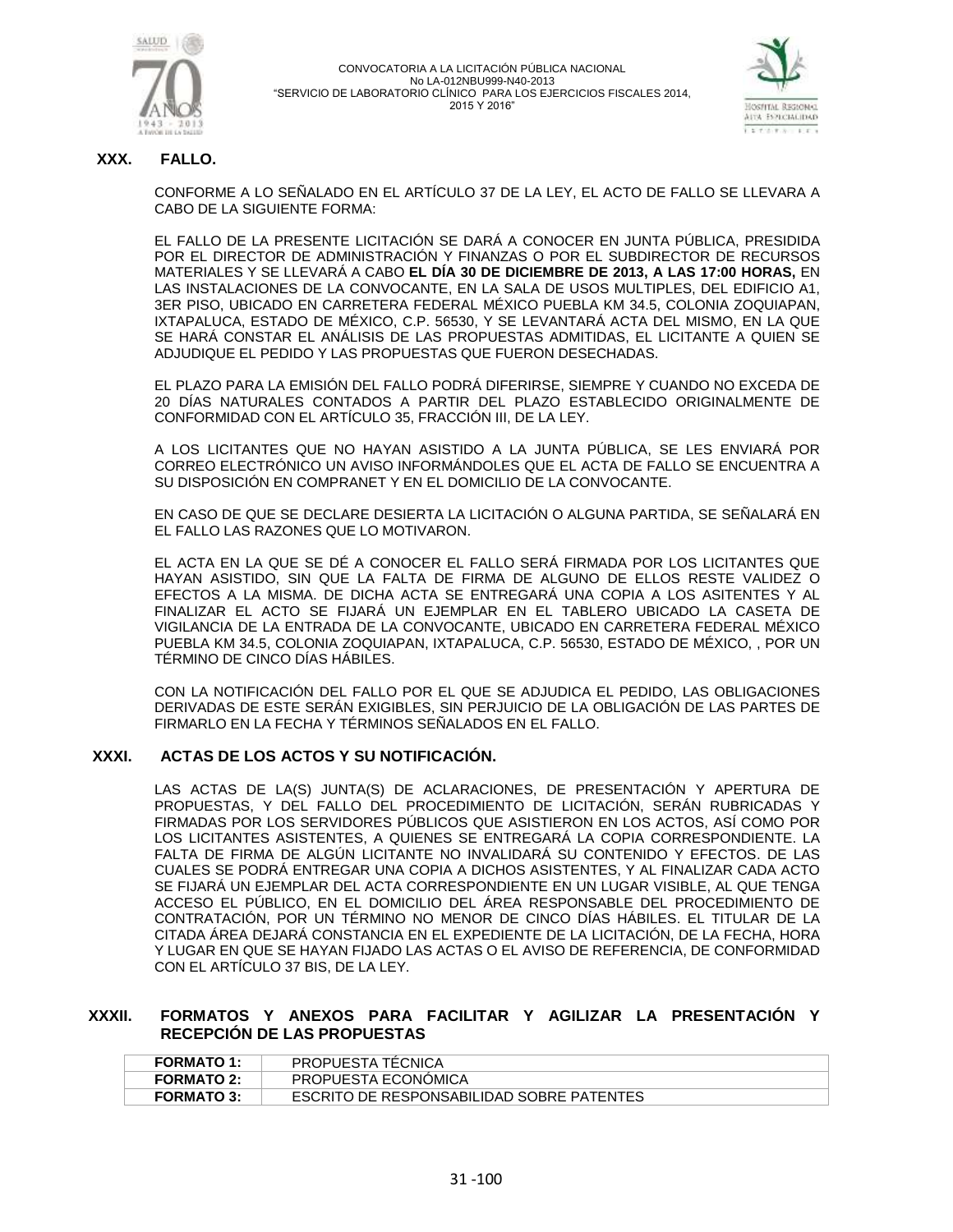



| 4. BASICAN THE CA TULLERS | .                                                                |
|---------------------------|------------------------------------------------------------------|
| <b>FORMATO 4:</b>         | <b>CARTA PODER</b>                                               |
| <b>FORMATO 5:</b>         | ESCRITO RELATIVO AL ARTÍCULO 50 Y 60 DE LA LEY DE ADQUISICIONES, |
|                           | ARRENDAMIENTOS Y SERVICIOS DEL SECTOR PUBLICO                    |
| <b>FORMATO 6:</b>         | ESCRITODONDE MANIFIESTE NO ENCONTRARSE EN LOS SUPUESTOS DEL      |
|                           | ART. 8 FRACCIÓN XX DE LA LEY FEDERAL DE RESPONSABILIDADES        |
|                           | ADMINISTRATIVAS DE LOS SERVIDORES PUBLICOS                       |
| <b>FORMATO 7:</b>         | PARA ACREDITAR LA EXISTENCIA LEGAL Y PERSONALIDADJURÍDICA DE     |
|                           | PERSONA FÍSICA O MORAL                                           |
| <b>FORMATO 8:</b>         | DECLARACION DE INTEGRIDAD                                        |
| <b>FORMATO 9:</b>         | DE MANIFESTACIÓN PARA LAS MIPYMES                                |
| <b>FORMATO 10:</b>        | DE CONSTANCIA DE RECEPCIÓN DE DOCUMENTOS                         |
| <b>FORMATO 11:</b>        | PRESENTACION DE PREGUNTAS PARA LA JUNTA DE ACLARACIONES          |
| <b>FORMATO 12:</b>        | FIANZA PARA CUMPLIMIENTO DE CONTRATOS Y/O PEDIDOS Y CALIDAD DEL  |
|                           | <b>SERVICIO</b>                                                  |
| ANEXO 1:                  | ANEXO TÉCNICO                                                    |
| <b>ANEXO 2:</b>           | MODELO DE CONTRATO                                               |
| <b>ANEXO 3:</b>           | PROGRAMA CADENAS PRODUCTIVAS                                     |

LOS FORMATOS LISTADOS SON ÚNICAMENTE ENUNCIATIVOS POR LO QUE DEBERÁ APEGARSE A LOS REQUISITOS SOLICITADOS EN LOS **NUMERALES IV.1.1, IV.1.2, Y VI**, DE LA PRESENTE CONVOCATORIA.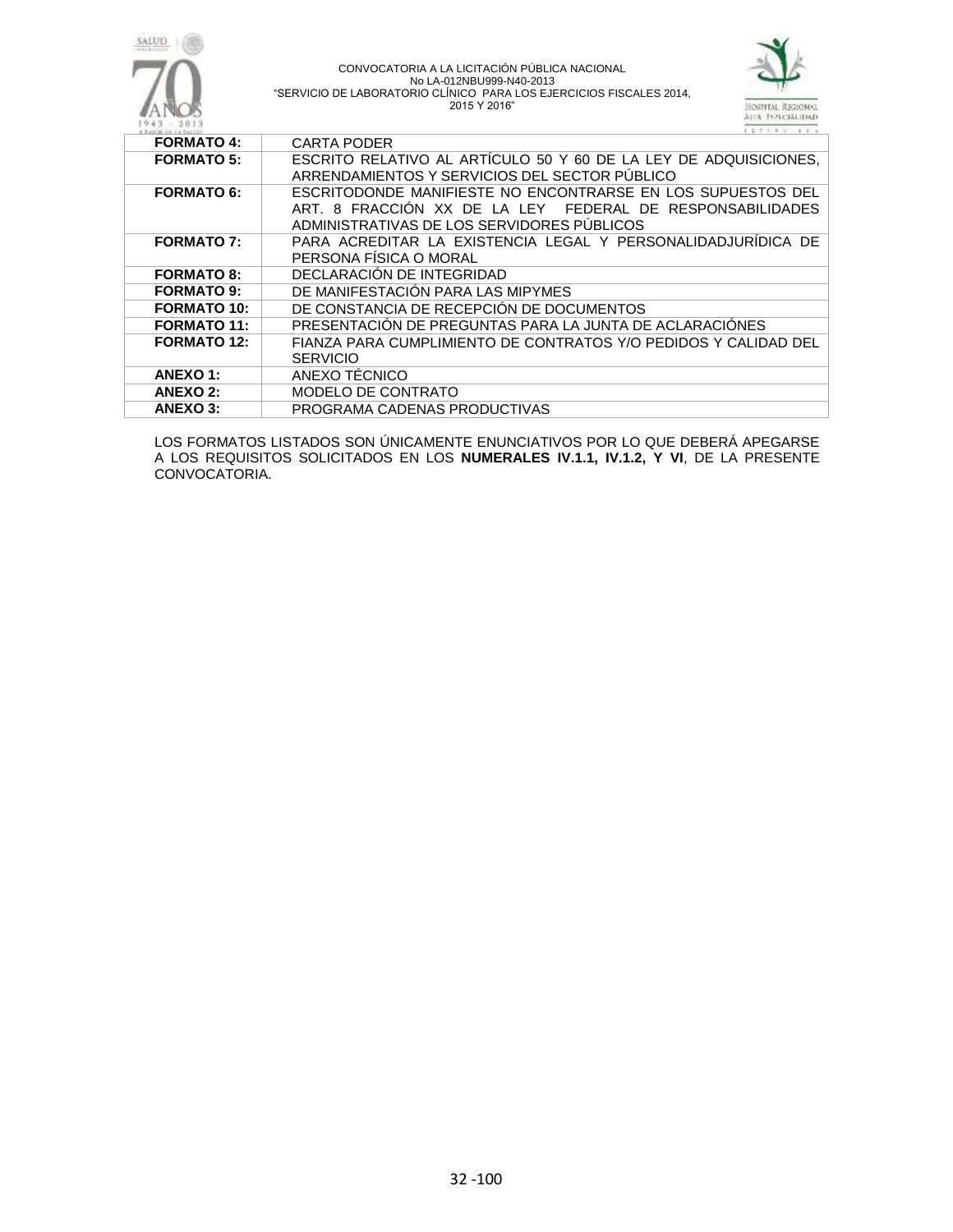



## **ANEXO 1**

## **ANEXO TÉCNICO**

**SERVICIO DE LABORATORIO CLÍNICO PARA LOS EJERCICIOS FISCALES 2014, 2015 Y 2016**

## **PRUEBAS REQUERIDAS**

| NO.                     | <b>DESCRIPCIÓN</b>                     |
|-------------------------|----------------------------------------|
| $\mathbf{1}$            | 11 DESOXICORTISOL                      |
| $\overline{2}$          | 17-ALFA-HIDROXIPROGESTERONA            |
| 3                       | <b>17-CETOESTEROIDES EN ORINA</b>      |
| $\overline{\mathbf{A}}$ | 17-HIDROXICORTICOSTEROIDES EN ORINA    |
| 5                       | 5 NUCLEOTIDASA                         |
| 6                       | <b>ACETAMINOFEN</b>                    |
| $\overline{7}$          | ACIDO 5-HIDROXINDOLACETICO             |
| 8                       | ACIDO DELTA AMINO LEVULINICO EN ORINA  |
| 9                       | <b>ACIDO FENIL MERCAPTURICO</b>        |
| 10                      | ACIDO FOLICO                           |
| 11                      | <b>ACIDO FOLICO ERITROCITARIO</b>      |
| 12                      | ACIDO GLUTAMICO DECARBOXYLASE-65       |
| 13                      | ACIDO HIPURICO EN ORINA DE 24 HRS      |
| 14                      | ACIDO HOMOVANILICO                     |
| $\overline{15}$         | <b>ACIDO LACTICO</b>                   |
| 16                      | ACIDO METILHIPURICO EN ORINA DE 24 HRS |
| 17                      | <b>ACIDO MICOFENOLICO</b>              |
| 18                      | <b>ACIDO URICO</b>                     |
| 19                      | ACIDO URICO EN ORINA DE 24 HRS         |
| 20                      | ACIDO VALPROICO (VALPROATO)            |
| $\overline{21}$         | <b>ACIDO VANILILMANDELICO</b>          |
| 22                      | ACIDOS GRASOS LIBRES EN SUERO          |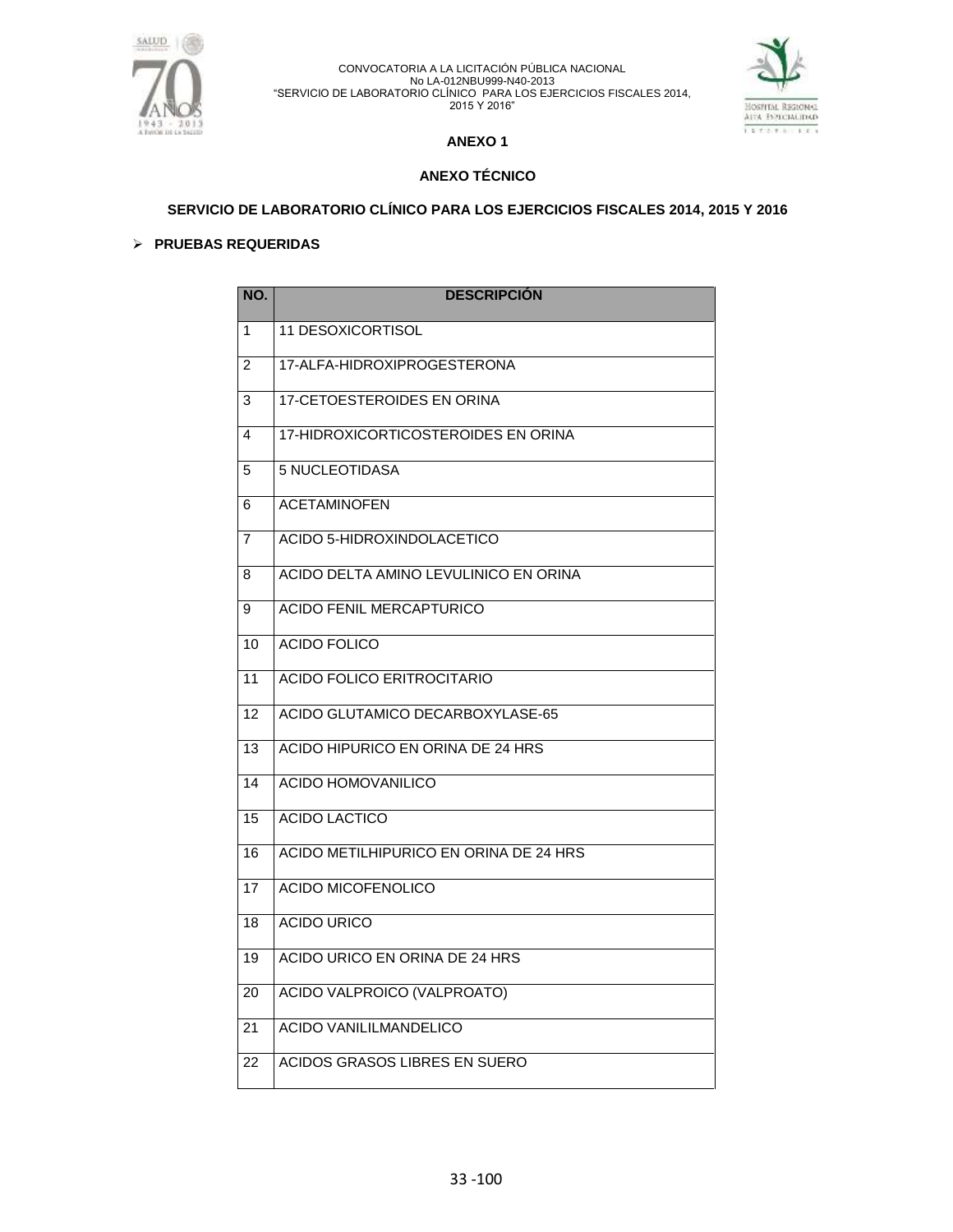



| NO. | <b>DESCRIPCIÓN</b>                       |
|-----|------------------------------------------|
| 23  | <b>ACTIVIDAD TRIPTICA</b>                |
| 24  | ADENOSIN DEAMINASA EN LÍQUIDOS ORGANICOS |
| 25  | AGREGACION DE MONOMEROS DE FIBRINA       |
| 26  | <b>ALBUMINA</b>                          |
| 27  | <b>ALCOHOL ETILICO</b>                   |
| 28  | ALCOHOL ETILICO EN ORINA                 |
| 29  | <b>ALDOLASA</b>                          |
| 30  | ALDOSTERONA EN ORINA                     |
| 31  | ALDOSTERONA EN SUERO                     |
| 32  | ALERGIA (1 ALERGENO) ANTICUERPOS IGE     |
| 33  | <b>ALFA 1 ANTITRIPSINA</b>               |
| 34  | ALFA DOS - ANTIPLASMINA                  |
| 35  | <b>ALFAFETOPROTEINA</b>                  |
| 36  | <b>ALUMINIO</b>                          |
| 37  | <b>AMILASA</b>                           |
| 38  | AMILASA EN ORINA DE 24 HRS               |
| 39  | <b>AMIODARONA</b>                        |
| 40  | <b>AMITRIPTILINA</b>                     |
| 41  | <b>AMONIO</b>                            |
| 42  | <b>ANDROSTENEDIONA</b>                   |
| 43  | <b>ANDROSTERONA</b>                      |
| 44  | <b>ANFETAMINAS EN ORINA</b>              |
| 45  | <b>ANGIOTENSINA II</b>                   |
| 46  | ANHIDRASAS CARBONICAS ERITROCITARIA      |
| 47  | ANTICOAGULANTE LUPICO                    |
| 48  | ANTICUERPOS ANTI FOSFATIDILCOLINA        |
| 49  | ANTICUERPOS ANTI NUCLEOSOMA TOTALES      |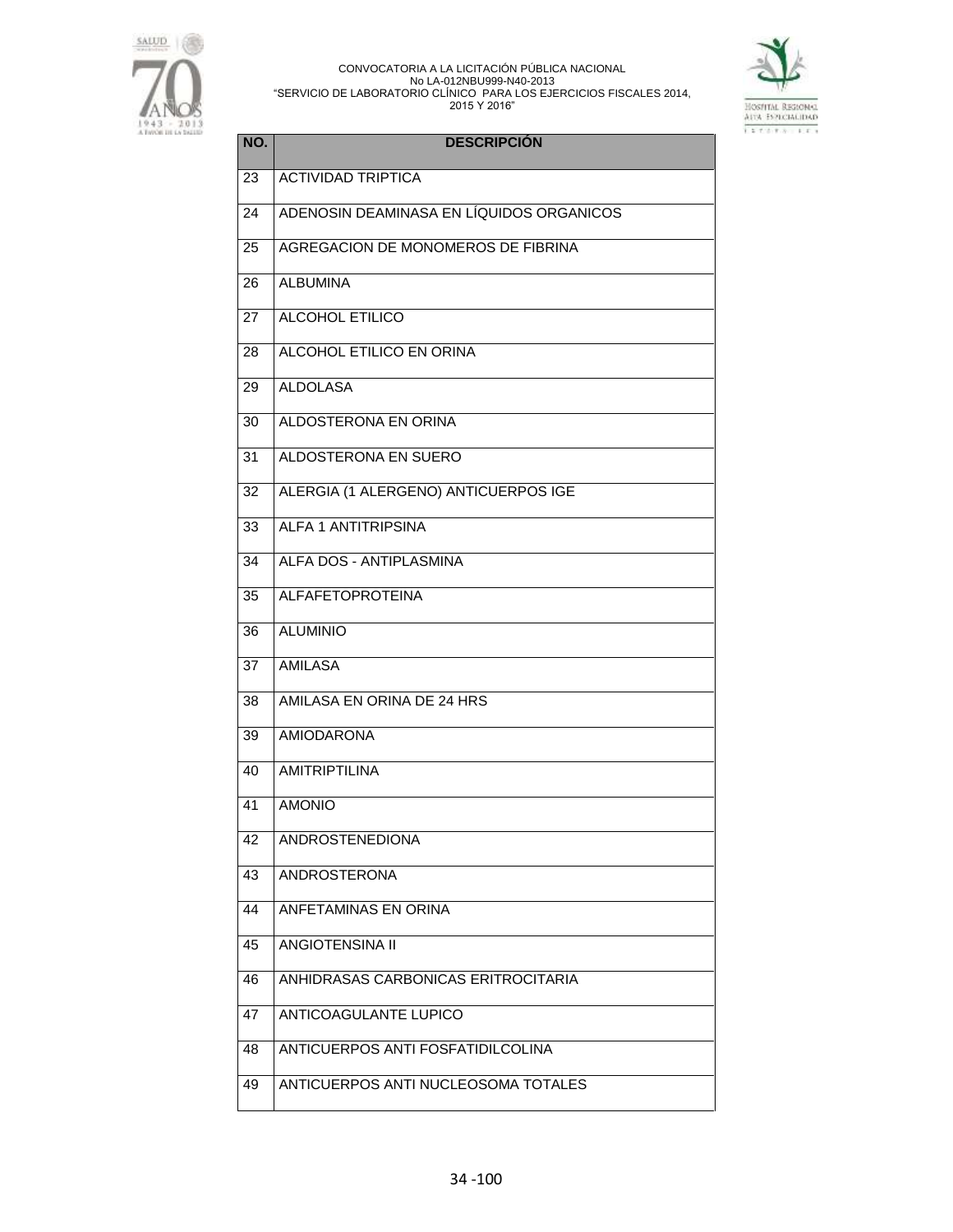



| NO. | <b>DESCRIPCIÓN</b>                                |
|-----|---------------------------------------------------|
| 50  | ANTICUERPOS ANTI SSA/SSB (RO/LA)                  |
| 51  | ANTICUERPOS ANTI-AMIBA (SERAMEBA)                 |
| 52  | ANTICUERPOS ANTI-ANTIGENOS AVIARIOS               |
| 53  | ANTICUERPOS ANTI-BABESIA                          |
| 54  | ANTICUERPOS ANTI-BARTONELLA HENSELAE IGGIGM       |
| 55  | ANTICUERPOS ANTI-BARTONELLA SP(H Y Q) IGGIGM      |
| 56  | ANTICUERPOS ANTI-BORDETELLA PERTUSSIS             |
| 57  | ANTICUERPOS ANTI-BORRELIA B (LYME) IGG IGM        |
| 58  | ANTICUERPOS ANTI-BRUCELLA (AGLUTINACION)          |
| 59  | <b>ANTICUERPOS ANTI-BRUCELLA IGG</b>              |
| 60  | <b>ANTICUERPOS ANTI-BRUCELLA IGM</b>              |
| 61  | ANTICUERPOS ANTI-CANDIDA (IGM IGG IGA)            |
| 62  | ANTICUERPOS ANTI-CARDIOLIPINAS IGG E IGM          |
| 63  | ANTICUERPOS ANTI-CELULAS ISLOTE PANCREATICO       |
| 64  | ANTICUERPOS ANTI-CELULAS PARIETALES               |
| 65  | ANTICUERPOS ANTI-CENTROMERO                       |
| 66  | ANTICUERPOS ANTI-CHLAMYDIA PNEUMONIAE IGG IGA IGM |
| 67  | ANTICUERPOS ANTI-CHLAMYDIA PSITTACI               |
| 68  | ANTICUERPOS ANTI-CHLAMYDIA TRACHOMATIS IGGAM      |
| 69  | ANTICUERPOS ANTI-CISTICERCO EN LCR                |
| 70  | ANTICUERPOS ANTI-CISTICERCO EN SUERO              |
| 71  | ANTICUERPOS ANTI-CITOMEGALOVIRUS IGG              |
| 72  | ANTICUERPOS ANTI-CITOMEGALOVIRUS IGG E IGM        |
| 73  | ANTICUERPOS ANTI-CITOMEGALOVIRUS IGM              |
| 74  | ANTICUERPOS ANTI-CITOPLASMA DE NEUTROFILOS(PYC)   |
| 75  | ANTICUERPOS ANTI-COCCIDIOIDES POR INMUNODIFUSION  |
| 76  | ANTICUERPOS ANTI-COXIELLA                         |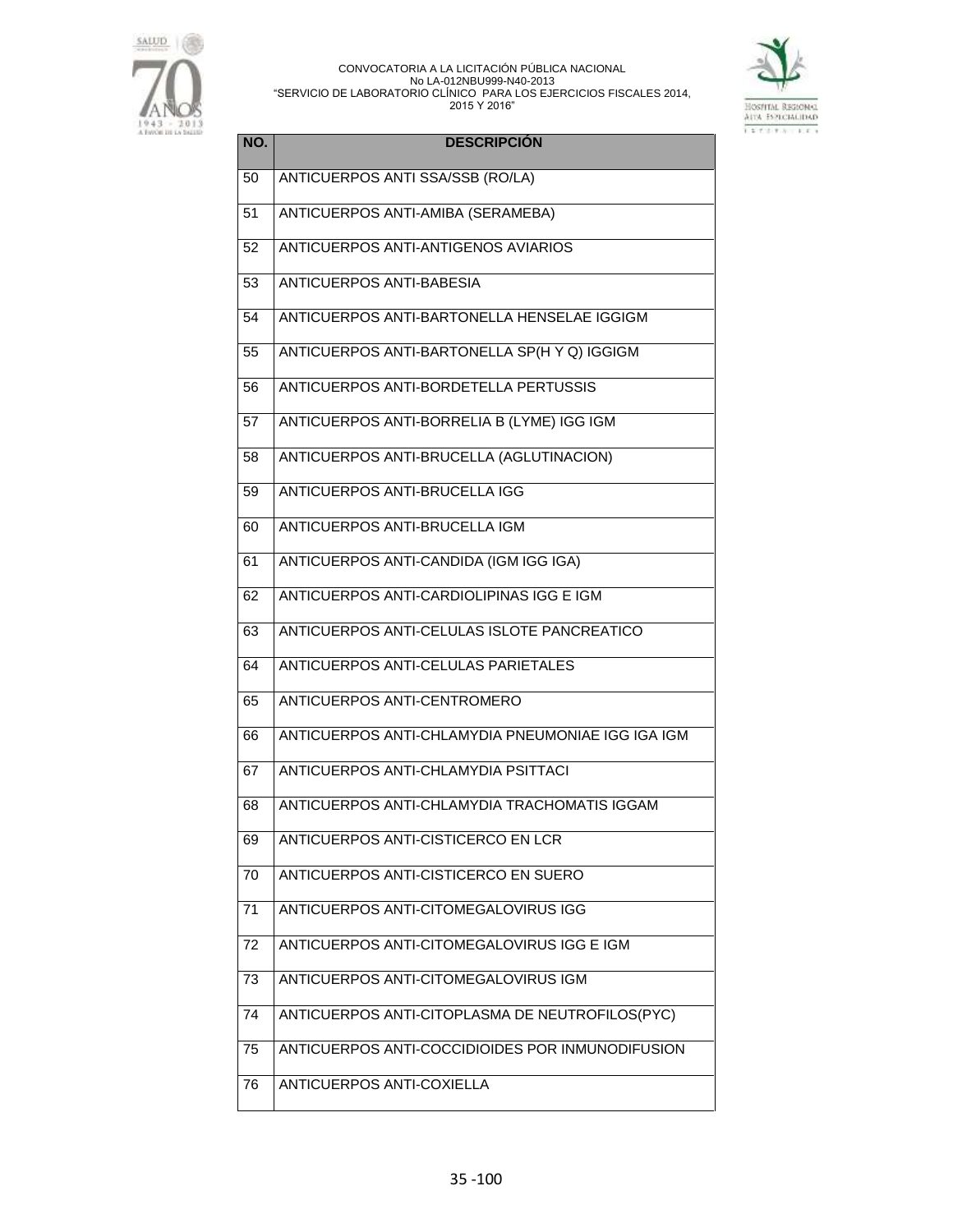



| NO. | <b>DESCRIPCIÓN</b>                                   |
|-----|------------------------------------------------------|
| 77  | ANTICUERPOS ANTI-COXSACKIE VIRUS A LCR               |
| 78  | ANTICUERPOS ANTI-COXSACKIE VIRUS A SUERO             |
| 79  | ANTICUERPOS ANTI-COXSACKIE VIRUS B (1-6)             |
| 80  | ANTICUERPOS ANTI-DENGUE IGG E IGM                    |
| 81  | ANTICUERPOS ANTI-DIFTERIA - ANTICUERPOS ANTI-TETANOS |
| 82  | ANTICUERPOS ANTI-DNADS (DOBLE CADENA O NATIVO)       |
| 83  | ANTICUERPOS ANTI-ECHINOCOCCUS GRANULOSUS             |
| 84  | <b>ANTICUERPOS ANTI-ECHOVIRUS</b>                    |
| 85  | ANTICUERPOS ANTI-ENA (AG NUC EXTRACTABLE RNP)        |
| 86  | ANTICUERPOS ANTI-ENDOMISIALES IGA                    |
| 87  | ANTICUERPOS ANTI-ENDOMISIALES IGG                    |
| 88  | ANTICUERPOS ANTI-ESCLERODERMA (SCL-70)               |
| 89  | ANTICUERPOS ANTI-ESPERMA (SUERO SEMEN)               |
| 90  | ANTICUERPOS ANTI-FACTOR INTRINSECO                   |
| 91  | ANTICUERPOS ANTI-FOSFATIDILSERINA IGG IGM E IGA      |
| 92  | ANTICUERPOS ANTI-GANGLIOSIDO PANEL                   |
| 93  | ANTICUERPOS ANTI-GIARDIA                             |
| 94  | ANTICUERPOS ANTI-GLIADINA                            |
| 95  | ANTICUERPOS ANTI-GLUTEN IGE                          |
| 96  | ANTICUERPOS ANTI-HELICOBACTER PYLORI IGA             |
| 97  | ANTICUERPOS ANTI-HELICOBACTER PYLORI IGG             |
| 98  | ANTICUERPOS ANTI-HELICOBACTER PYLORI IGM             |
| 99  | <b>ANTICUERPOS ANTI-HEPATITIS C</b>                  |
| 100 | ANTICUERPOS ANTI-HEPATITIS D (DELTA)                 |
| 101 | ANTICUERPOS ANTI-HEPATITIS E IGG E IGM               |
| 102 | <b>ANTICUERPOS ANTI-HERPES I IGG</b>                 |
| 103 | ANTICUERPOS ANTI-HERPES I IGM                        |
|     |                                                      |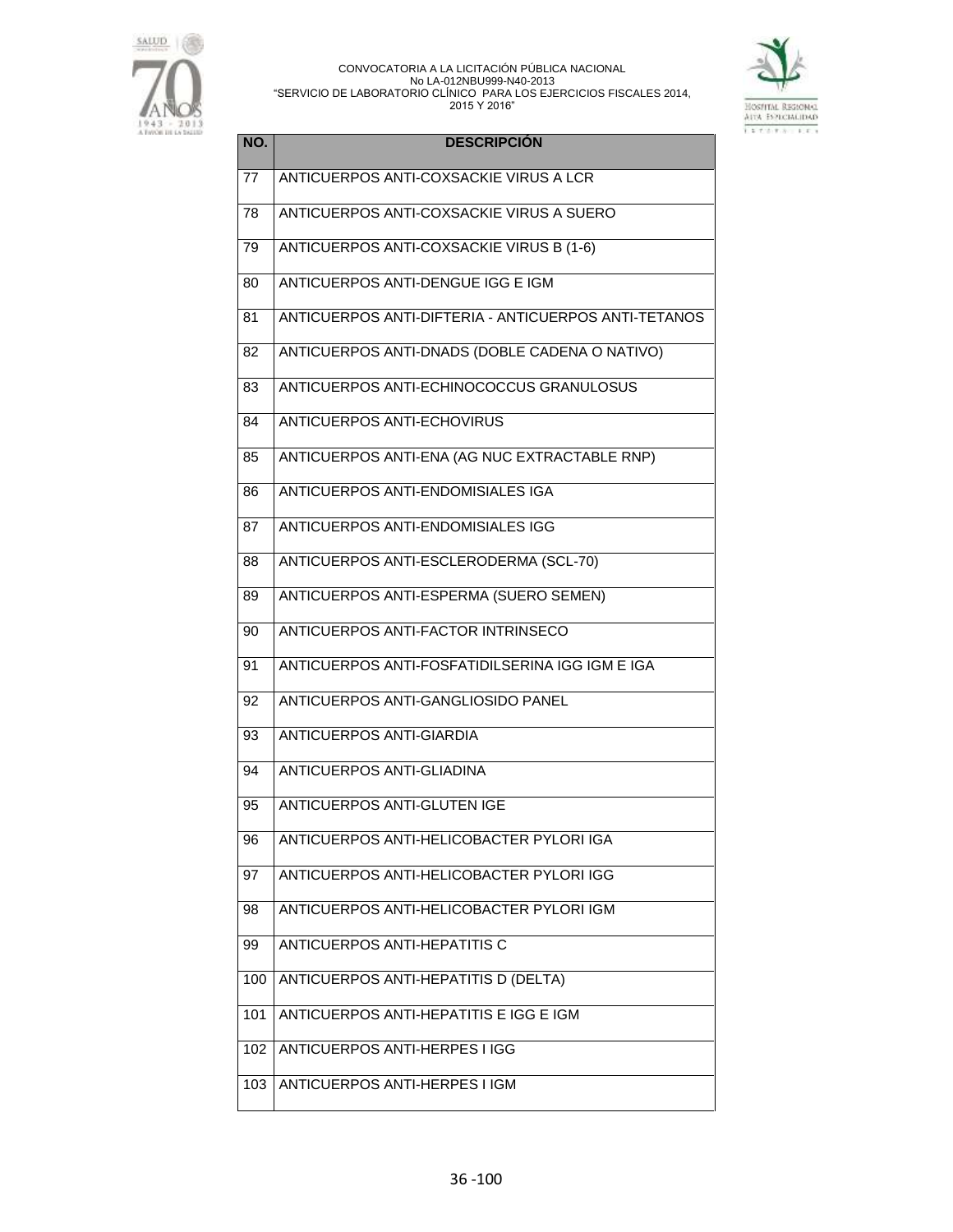



| NO. | <b>DESCRIPCIÓN</b>                                              |
|-----|-----------------------------------------------------------------|
| 104 | ANTICUERPOS ANTI-HERPES II IGG                                  |
| 105 | ANTICUERPOS ANTI-HERPES II IGM                                  |
| 106 | ANTICUERPOS ANTI-HISTONA                                        |
| 107 | ANTICUERPOS ANTI-HISTOPLASMA CAPSULATUM                         |
| 108 | ANTICUERPOS ANTI-INFLUENZA (AYB)                                |
| 109 | ANTICUERPOS ANTI-INSULINA                                       |
| 110 | <b>ANTICUERPOS ANTI-JO-1</b>                                    |
| 111 | ANTICUERPOS ANTI-LEGIONELLA PNEUMOPHILA                         |
| 112 | ANTICUERPOS ANTI-LEPTOSPIRA                                     |
| 113 | ANTICUERPOS ANTI-LISTERIA                                       |
| 114 | ANTICUERPOS ANTI-MEMBRANA BASAL GLOMERULAR                      |
| 115 | ANTICUERPOS ANTI-MICROSOMAS DE HIGADO Y RIÑON (LKM)             |
| 116 | ANTICUERPOS ANTI-MIELINA                                        |
| 117 | ANTICUERPOS ANTI-MIELINA ASOCIADA A GLICOPROTEINA<br><b>IGM</b> |
| 118 | ANTICUERPOS ANTI-MITOCONDRIALES                                 |
| 119 | ANTICUERPOS ANTI-MUSCULO ESTRIADO                               |
| 120 | ANTICUERPOS ANTI-MUSCULO LISO                                   |
| 121 | ANTICUERPOS ANTI-MYCOBACTERIUM TB IGG IGM EN SUERO              |
| 122 | ANTICUERPOS ANTI-MYCOPLASMA PNEUMONIAE IGG IGM                  |
| 123 | ANTICUERPOS ANTI-NEISSERIA GONORRHOEAE                          |
| 124 | ANTICUERPOS ANTI-NUCLEARES                                      |
| 125 | ANTICUERPOS ANTI-PAROTIDITIS IGG E IGM (MUMPS)                  |
| 126 | ANTICUERPOS ANTI-PARVOVIRUS B-19 IGG IGM                        |
| 127 | ANTICUERPOS ANTI-PEPTIDO CICLICO CITRULINADO (CCP)              |
| 128 | ANTICUERPOS ANTI-PEROXIDASA TIROIDEA                            |
| 129 | ANTICUERPOS ANTI-PLAQUETAS                                      |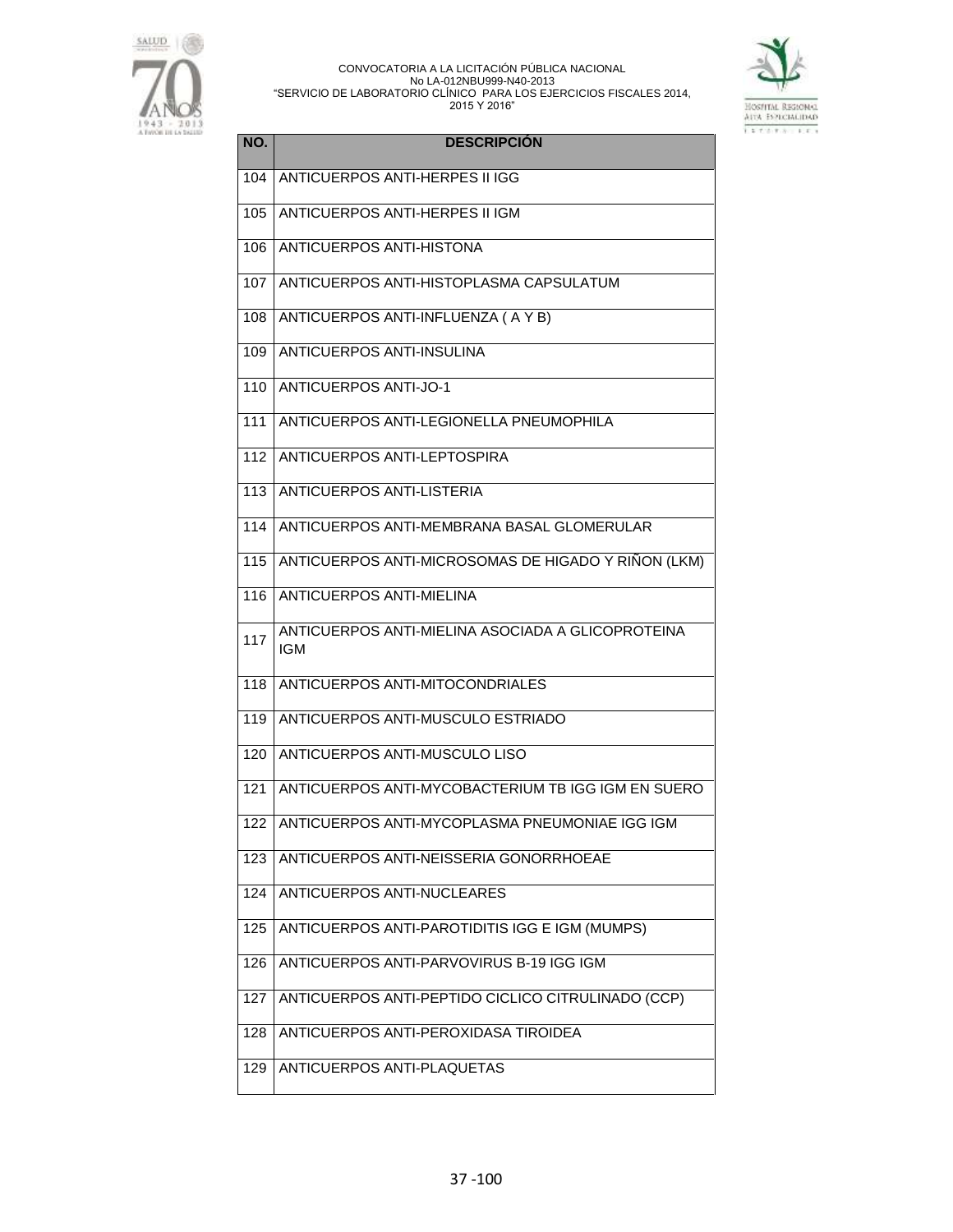



| NO. | <b>DESCRIPCIÓN</b>                                                       |
|-----|--------------------------------------------------------------------------|
| 130 | ANTICUERPOS ANTI-RECEPTOR DE TSH                                         |
| 131 | ANTICUERPOS ANTI-RECEPTORES DE ACETILCOLINA                              |
| 132 | ANTICUERPOS ANTI-RICKETTSIA                                              |
| 133 | ANTICUERPOS ANTI-RUBEOLA IGG                                             |
| 134 | ANTICUERPOS ANTI-RUBEOLA IGG E IGM                                       |
| 135 | ANTICUERPOS ANTI-RUBEOLA IGM                                             |
| 136 | ANTICUERPOS ANTI-SACCHAROMYCES CEREVISIAE(ASCA)                          |
| 137 | ANTICUERPOS ANTI-SALMONELLA                                              |
| 138 | ANTICUERPOS ANTI-SARAMPION IGG IGM (MEASLES)                             |
| 139 | ANTICUERPOS ANTI-SMITH (ANTI-SM)                                         |
| 140 | ANTICUERPOS ANTI-TIROGLOBULINA                                           |
| 141 | ANTICUERPOS ANTI-TIROIDEOS                                               |
| 142 | ANTICUERPOS ANTI-TOXOCARA CANIS                                          |
| 143 | ANTICUERPOS ANTI-TOXOPLASMA IGG                                          |
| 144 | ANTICUERPOS ANTI-TOXOPLASMA IGG IGM                                      |
| 145 | ANTICUERPOS ANTI-TOXOPLASMA IGM                                          |
| 146 | ANTICUERPOS ANTI-TRANSGLUTAMINASA IGG E IGA                              |
| 147 | ANTICUERPOS ANTI-TREPONEMA PALLIDUM                                      |
| 148 | ANTICUERPOS ANTI-TREPONEMA PALLIDUM (FTA-ABS)                            |
| 149 | ANTICUERPOS ANTI-TRIQUINA (TRICHINELLA SPIRALIS)                         |
| 150 | ANTICUERPOS ANTI-TRYPANOSOMA (ANTI-CHAGAS)                               |
| 151 | ANTICUERPOS ANTI-VARICELA ZOSTER IGG E IGM                               |
| 152 | ANTICUERPOS ANTI-VIRUS LINFOTROPICO CELULAS T<br>HUMANAS (HTLV $1 + 2$ ) |
| 153 | ANTICUERPOS ANTI-YERSINIA ENTEROCOLITICA IGG IGA                         |
| 154 | ANTICUERPOS BETA 2 GLICOPROTEINA IGA IGM IGG                             |
| 155 | ANTICUERPOS BETA 2 GLICOPROTEINA IGA IGM IGG                             |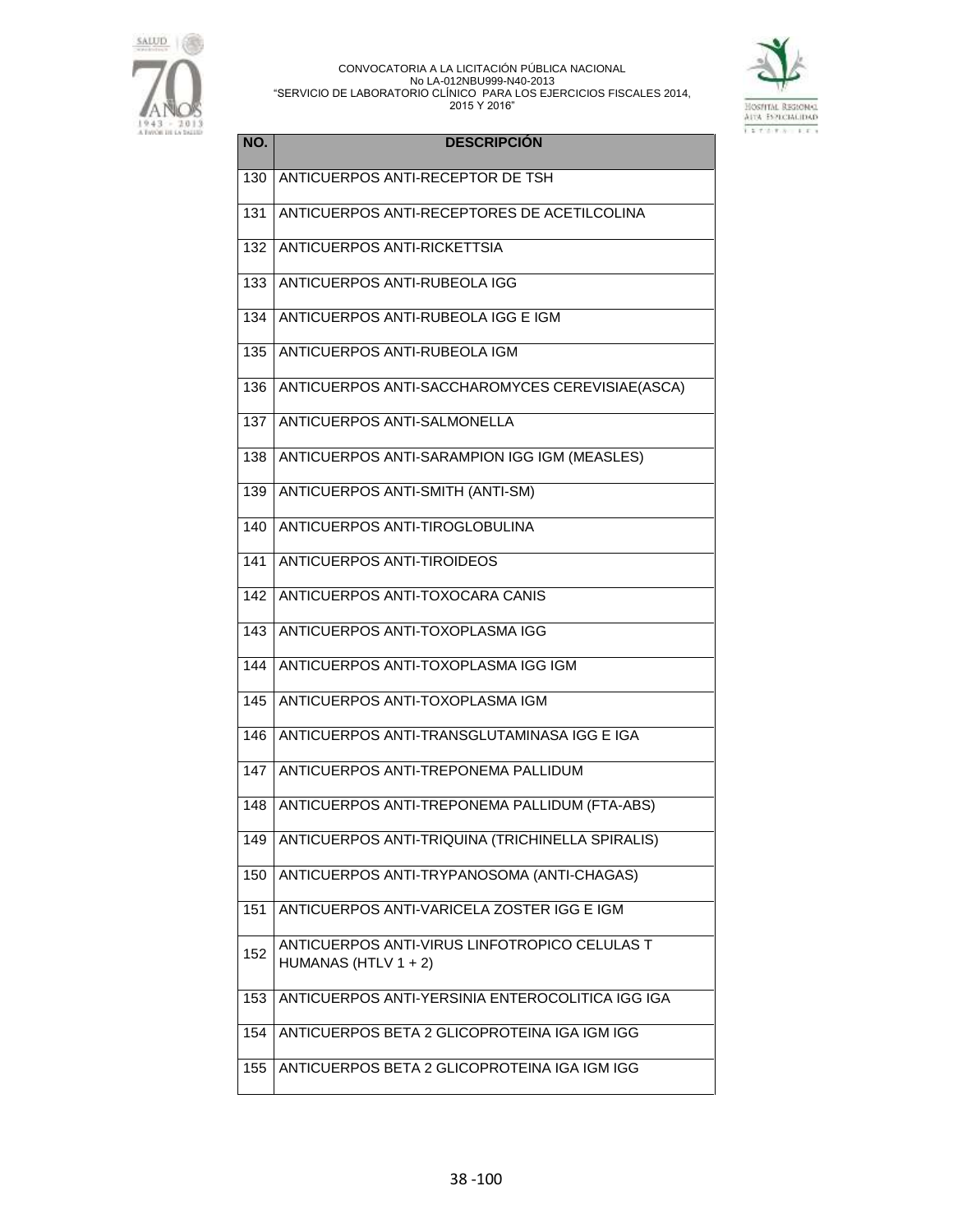



| NO. | <b>DESCRIPCIÓN</b>                        |
|-----|-------------------------------------------|
| 156 | ANTICUERPOS HERPES VIRUS 6 IGG IGM        |
| 157 | ANTICUERPOS HETEROFILOS (PAUL-BUNNEL)     |
| 158 | ANTICUERPOS PROTEINA P-RIBOSOMAL          |
| 159 | <b>ANTICUERPOS RNA</b>                    |
| 160 | <b>ANTICUERPOSRNP</b>                     |
| 161 | <b>ANTIESTREPTOLISINAS</b>                |
| 162 | ANTIGENO CARCINOEMBRIONARIO (ACE)         |
| 163 | <b>ANTIGENO CYFRA-21</b>                  |
| 164 | <b>ANTIGENO DE SUPERFICIE (HBSAG)</b>     |
| 165 | ANTIGENO FECAL DE ADENOVIRUS              |
| 166 | ANTIGENO FECAL DE HELICOBACTER PYLORI     |
| 167 | <b>ANTIGENO P24</b>                       |
| 168 | ANTIGENO PROSTATICO ESPECIFICO TOTAL      |
| 169 | ANTIGENO PROSTATICO TOTAL Y LIBRE         |
| 170 | <b>ANTIGENO VESICAL URINARIO</b>          |
| 171 | ANTIGLOBULINA IGG POR CITOMETRIA DE FLUJO |
| 172 | <b>ANTITROMBINA III ANTIGENICA</b>        |
| 173 | ANTITROMBINA III FUNCIONAL                |
| 174 | APOLIPOPROTEINAS A1 Y B                   |
| 175 | <b>ARIL SULFATASA</b>                     |
| 176 | ARSENICO                                  |
| 177 | <b>AUTOANTICUERPOS</b>                    |
| 178 | AZUCARES REDUCTORES EN HECES              |
| 179 | BACILOSCOPIA (BAAR) LIQUIDO ORGANICO      |
| 180 | BACILOSCOPIA EN EXPECTORACION (BAAR)      |
| 181 | BACILOSCOPIA EN EXPECTORACION 3 MUESTRAS  |
| 182 | BACILOSCOPIA EN EXPECTORACION 5 MUESTRAS  |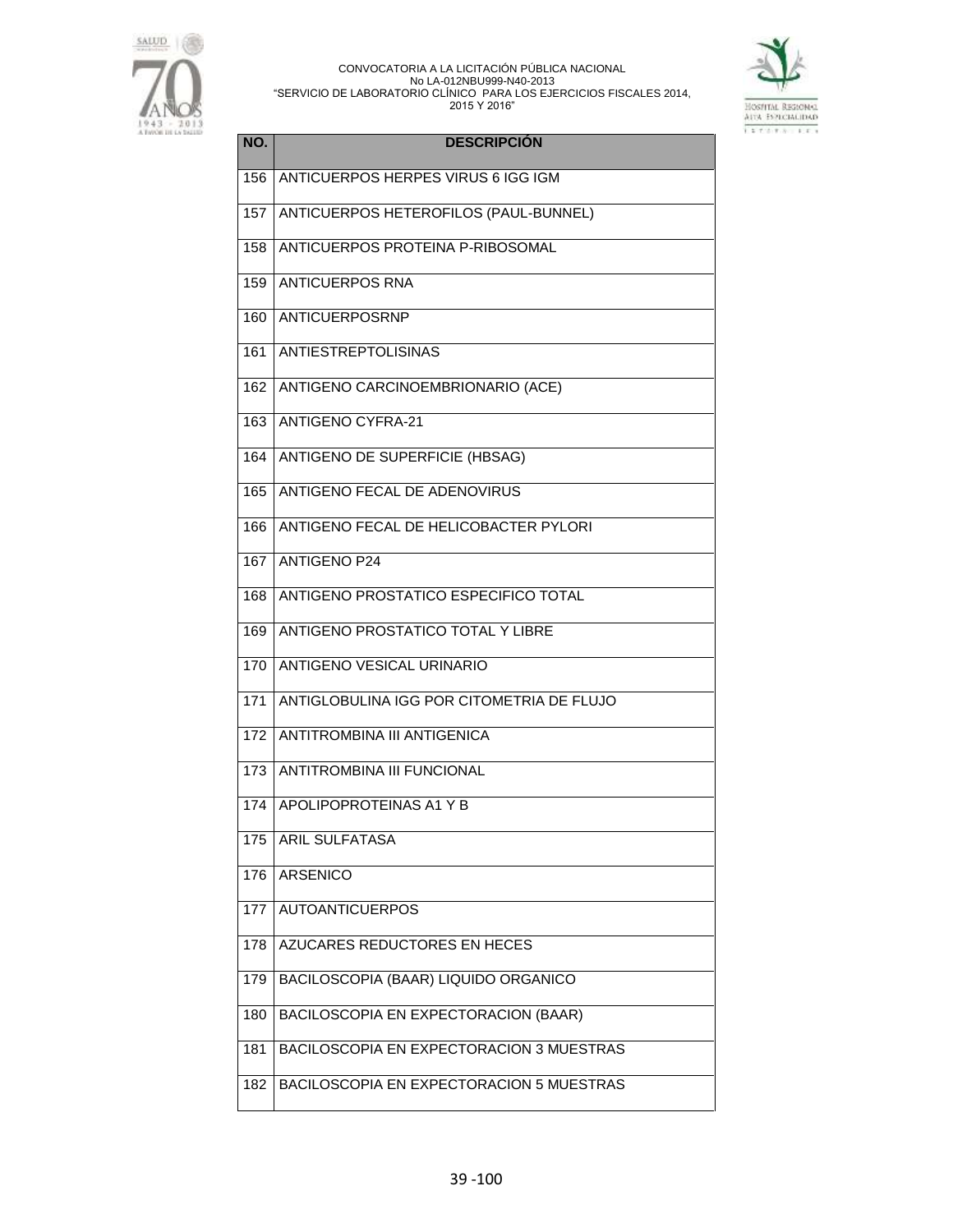



| NO. | <b>DESCRIPCIÓN</b>                       |
|-----|------------------------------------------|
| 183 | <b>BACILOSCOPIA EN HECES</b>             |
| 184 | <b>BACILOSCOPIA EN SEMEN 1 MUESTRA</b>   |
| 185 | <b>BACILOSCOPIA EN SEMEN 3 MUESTRAS</b>  |
| 186 | <b>BANDAS OLIGOCLONALES EN LCR</b>       |
| 187 | <b>BARBITURICOS EN ORINA</b>             |
| 188 | <b>BENZODIAZEPINAS EN ORINA</b>          |
| 189 | <b>BETA 2 MICROGLOBULINA</b>             |
| 190 | <b>BICARBONATO EN SANGRE</b>             |
| 191 | <b>BILIRRUBINA TOTAL</b>                 |
| 192 | <b>BILIRRUBINAS DIRECTA</b>              |
| 193 | <b>BILIRRUBINAS INDIRECTA</b>            |
| 194 | <b>BIOMETRIA HEMATICA</b>                |
| 195 | BIOMETRIA HEMATICA PSEUDOTROMBOCITOPENIA |
| 196 | <b>BUSQUEDA DE COCCIDIAS</b>             |
| 197 | C1 ESTERASA INHIBIDOR                    |
| 198 | C1Q COMPLEMENTO                          |
| 199 | CA 125                                   |
| 200 | CA 15-3                                  |
| 201 | CA 19-9                                  |
| 202 | CA 27-29                                 |
| 203 | CA 72-4                                  |
| 204 | CADENAS KAPPA Y LAMBDA EN ORINA          |
| 205 | CADENAS KAPPA Y LAMBDA EN SUERO          |
| 206 | CADMIO                                   |
| 207 | CADMIO EN ORINA 24 HRS                   |
| 208 | CADMIO EN ORINA OCASIONAL                |
| 209 | CALCIO                                   |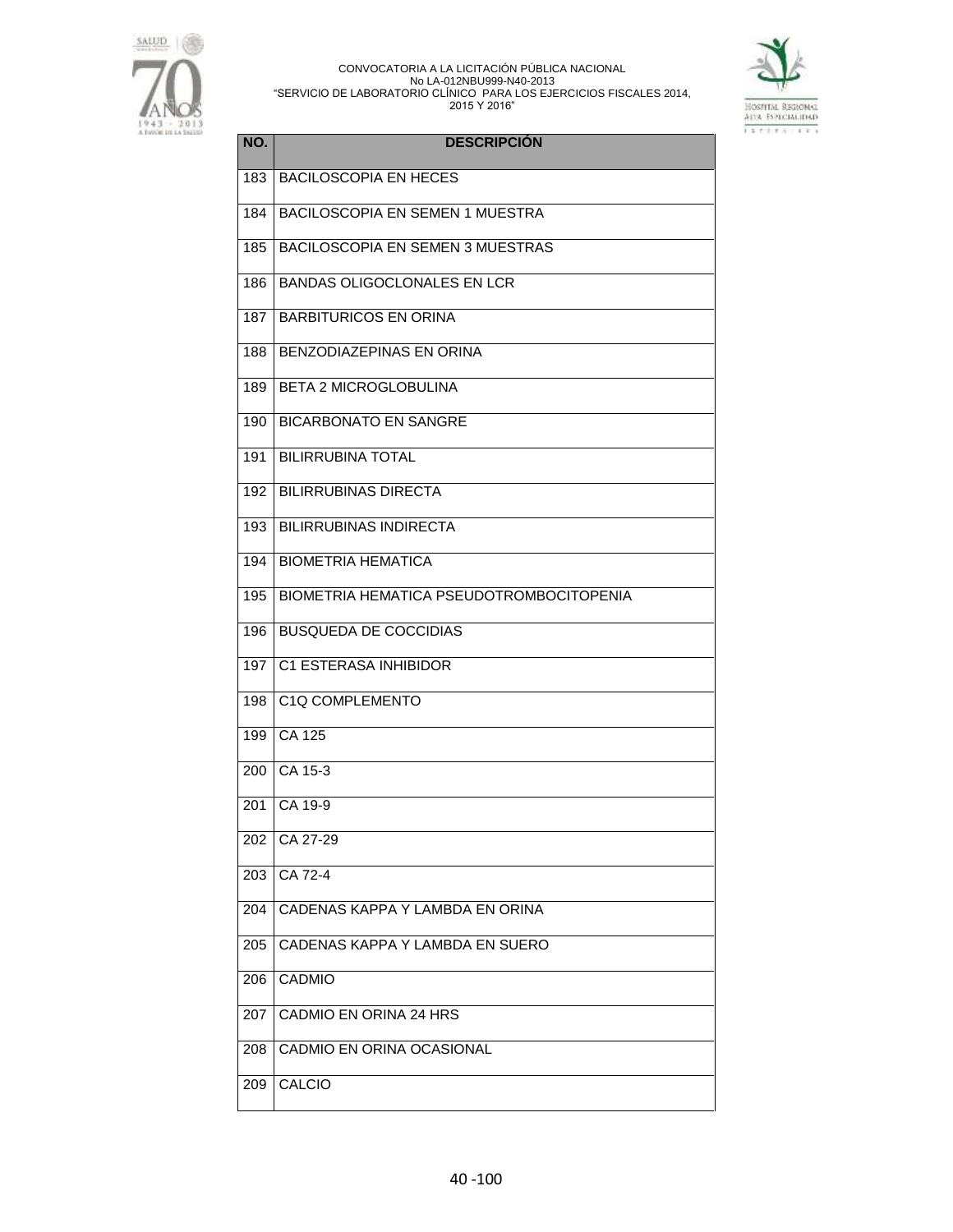



| NO.              | <b>DESCRIPCIÓN</b>                                |
|------------------|---------------------------------------------------|
| 210              | CALCIO EN ORINA DE 2 HRS                          |
| 211              | CALCIO EN ORINA DE 24 HRS.                        |
| $\overline{2}12$ | CALCIO IONICO                                     |
| 213              | <b>CALCITONINA</b>                                |
| 214              | CALCULO BILIAR O RENAL(EST. FIS. QUIM.)           |
| 215              | CANABINOIDES EN ORINA (MARIHUANA)                 |
| 216              | CAPACIDAD DE FIJACION DE HIERRO                   |
| 217              | CAPTURA DE HIBRIDOS (VPH)                         |
| 218              | CARBAMAZEPINA (TEGRETOL)                          |
| 219              | <b>CARBOXIHEMOGLOBINA</b>                         |
| 220              | <b>CARIOTIPO CON FOTOGRAFIA</b>                   |
| 221              | CARIOTIPO DE ALTA RESOLUCION EN SANGRE PERIFERICA |
| 222              | CARIOTIPO EN MEDULA OSEA                          |
| 223              | <b>CAROTENOS</b>                                  |
| 224              | <b>CELULAS LE</b>                                 |
| 225              | <b>CELULAS NK</b>                                 |
| 226              | CERULOPLASMINA EN SUERO                           |
| 227              | CHLAMYDIA DE OJO (IZQ O DER)                      |
| 228              | CHLAMYDIA TRACHOMATIS CULTIVO                     |
| 229              | CHLAMYDIA TRACHOMATIS URETRAL DNA HIBRIDACION     |
| 230              | CHLAMYDIA TRACHOMATIS VAGINAL DNA HIBRIDACION     |
| 231              | <b>CICLOSPORINA</b>                               |
| 232              | <b>CICLOSPORINA POST</b>                          |
| 233              | CISTATINA-C                                       |
| 234              | CISTINA EN ORINA DE 24 HRS                        |
| 235              | CITOLOGIA EN MOCO FECAL                           |
| 236              | CITOMEGALOVIRUS POR PCR                           |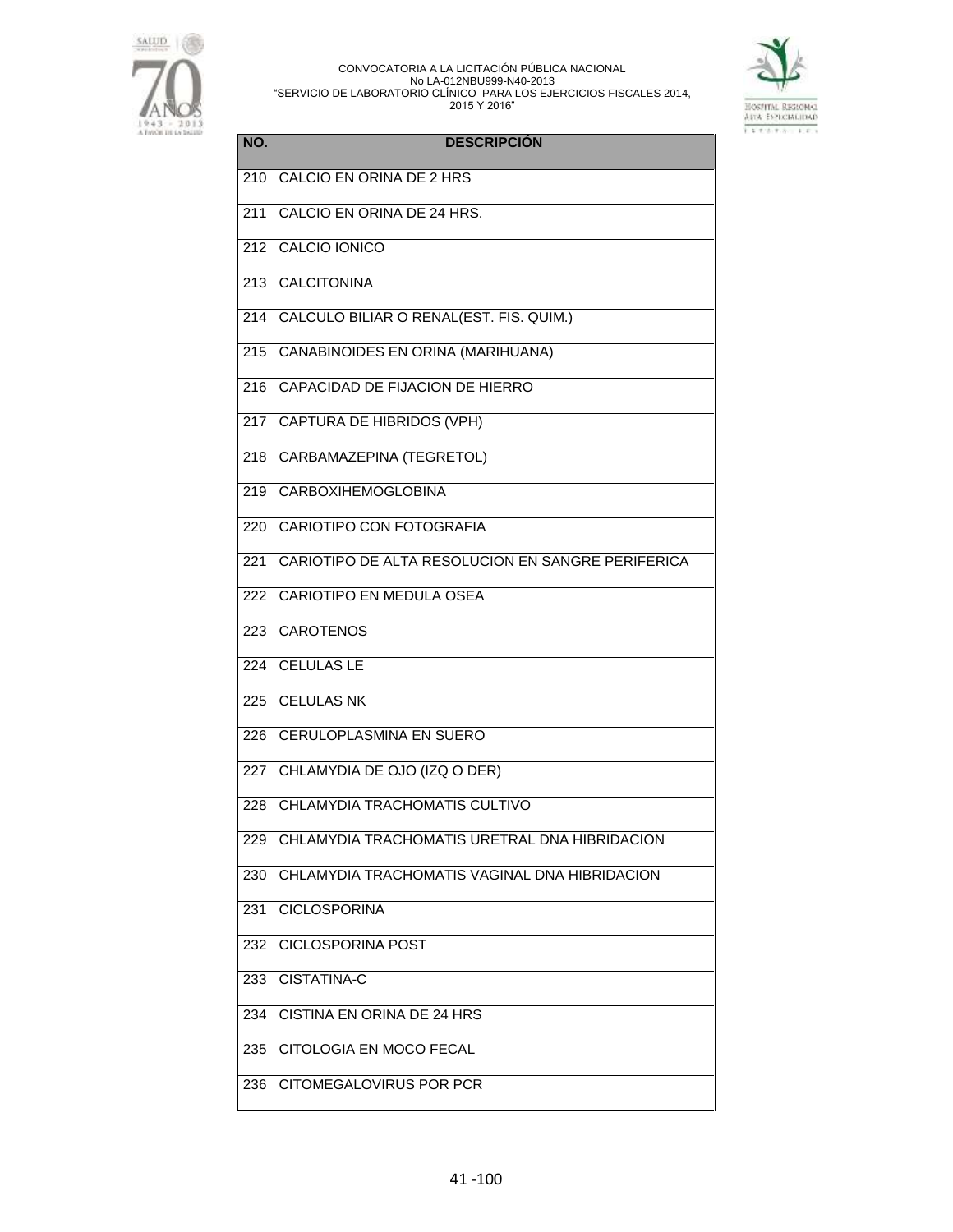



| NO. | <b>DESCRIPCIÓN</b>                   |
|-----|--------------------------------------|
| 237 | CITOQUIMICO EN LIQUIDO ORGANICO      |
| 238 | CITRATO EN ORINA DE 24 HRS           |
| 239 | <b>CLOBAZAM</b>                      |
| 240 | CLONAZEPAM                           |
| 241 | <b>CLORO</b>                         |
| 242 | CLORO EN ORINA 24 HRS.               |
| 243 | CLORO EN ORINA AL AZAR               |
| 244 | <b>CO2 TOTAL EN SUERO</b>            |
| 245 | <b>COBALTO EN ORINA 24 HRS</b>       |
| 246 | <b>COBALTO EN ORINA OCASIONAL</b>    |
| 247 | <b>COBALTO EN SANGRE</b>             |
| 248 | <b>COBRE</b>                         |
| 249 | <b>COBRE EN ORINA 24 HRS</b>         |
| 250 | <b>COCAINA EN ORINA</b>              |
| 251 | <b>COLESTEROL TOTAL</b>              |
| 252 | <b>COLINESTERASA</b>                 |
| 253 | COLINESTERASA ERITROCITARIA          |
| 254 | <b>COMPLEJOS INMUNES CIRCULANTES</b> |
| 255 | <b>COMPLEMENTO (FRACCION C2)</b>     |
| 256 | <b>COMPLEMENTO (FRACCION C6)</b>     |
| 257 | COMPLEMENTO C3                       |
| 258 | <b>COMPLEMENTO C4</b>                |
| 259 | <b>COMPLEMENTO C5</b>                |
| 260 | COMPLEMENTO HEMOLITICO CH50          |
| 261 | CONTENIDO CELULAR ADN                |
| 262 | COPROLOGICO                          |
| 263 | COPROPARASITOSCOPICO 1 MUESTRA       |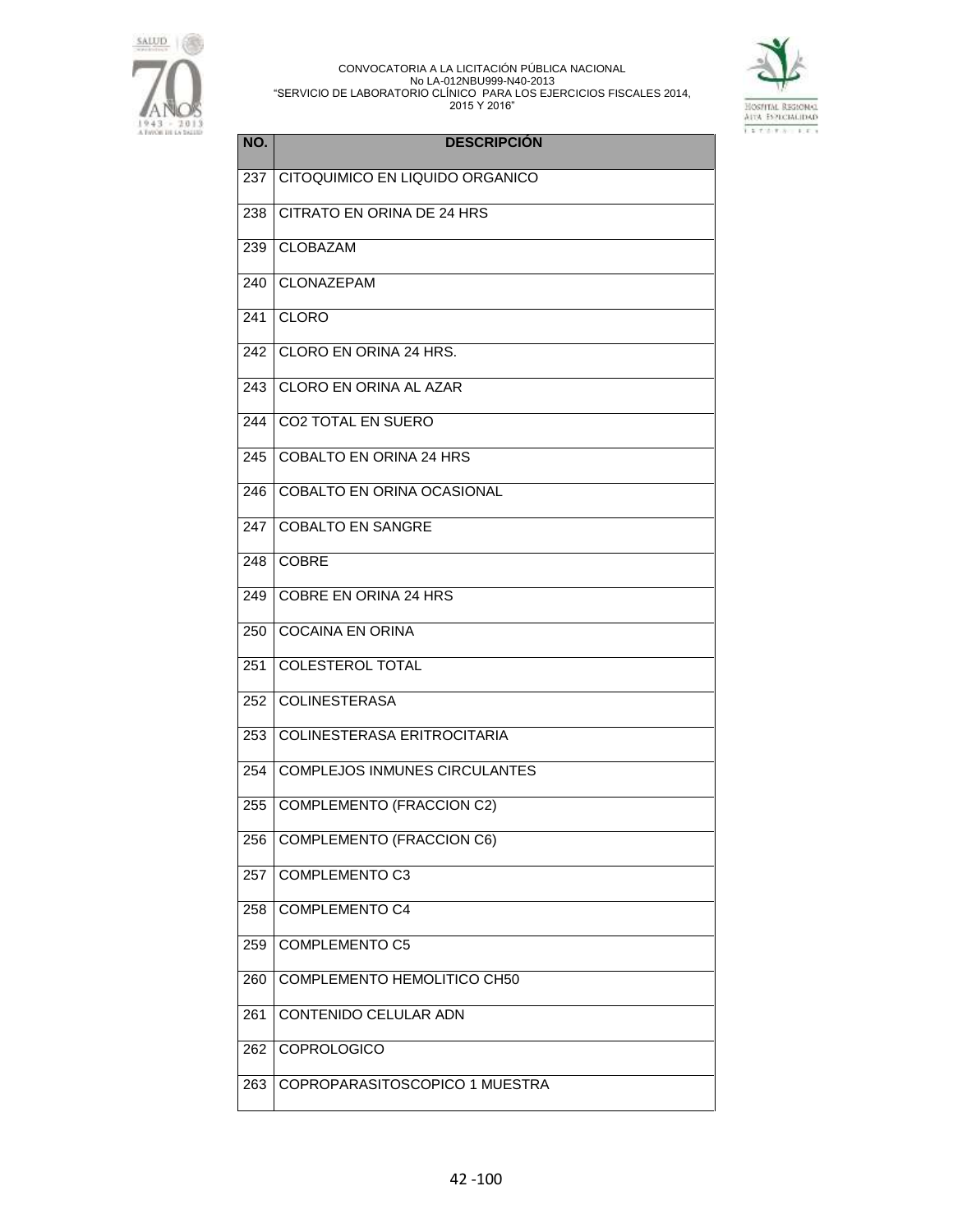



| NO. | <b>DESCRIPCIÓN</b>                             |
|-----|------------------------------------------------|
| 264 | COPROPARASITOSCOPICO 2 MUESTRAS                |
| 265 | COPROPARASITOSCOPICO 3 MUESTRAS                |
| 266 | COPROPORFIRINA EN ORINA                        |
| 267 | CORTISOL EN ORINA DE 24 HRS                    |
| 268 | <b>CORTISOL LIBRE EN ORINA</b>                 |
| 269 | <b>CORTISOL LIBRE EN SUERO</b>                 |
| 270 | <b>CORTISOL MATUTINO</b>                       |
| 271 | <b>CORTISOL VESPERTINO</b>                     |
| 272 | <b>CORTISONA EN ORINA</b>                      |
| 273 | <b>CORTISONA EN SUERO</b>                      |
| 274 | CPK ISOENZIMAS MM MB BB                        |
| 275 | <b>CREATINFOSFOQUINASA (CPK)</b>               |
| 276 | CREATINFOSFOQUINASA FRACCION MB (CK MB)        |
| 277 | <b>CREATININA</b>                              |
| 278 | <b>CREATININA EN ORINA DE 24HR</b>             |
| 279 | <b>CREATININA ORINA 1 MICCION</b>              |
| 280 | <b>CRIOAGLUTININAS</b>                         |
| 281 | <b>CRIOGLOBULINAS</b>                          |
| 282 | <b>CRIOHEMOLISIS</b>                           |
| 283 | CROMATOGRAFIA DE PROTEINAS SERICAS             |
| 284 | <b>CROMO</b>                                   |
| 285 | <b>CROMOGRANINA A</b>                          |
| 286 | CROMOSOMA FILADELFIA (LEUCEMIA AGUDA LINFOIDE) |
| 287 | CROMOSOMA FILADELFIA POR FISH                  |
| 288 | CROMOSOMA FILADELFIA T (9;22)                  |
| 289 | CUANTIFICACION DE COCAINA(CONFIRMATORIA)       |
| 290 | <b>CUENTA DE PLAQUETAS (TROMBOCITOS)</b>       |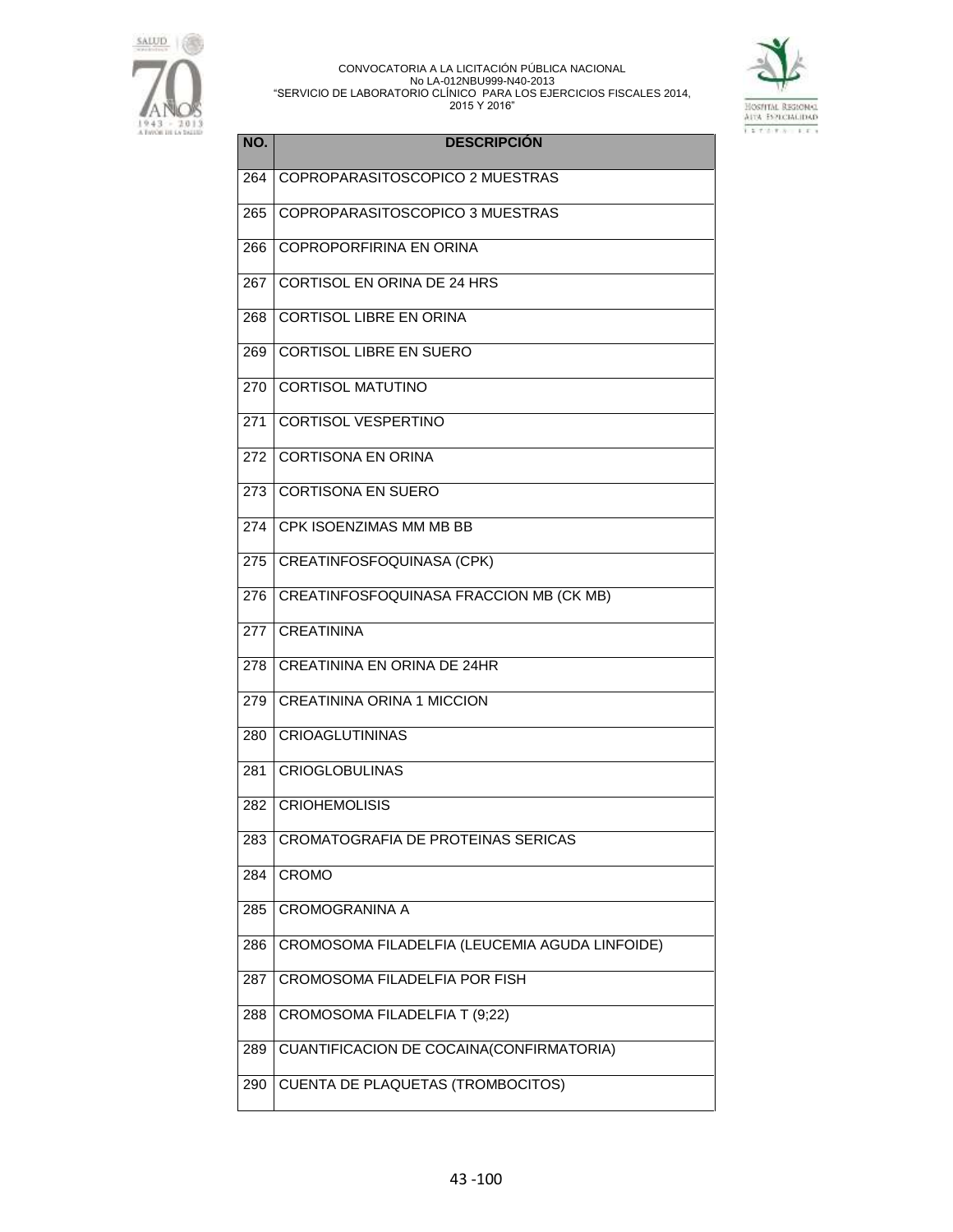



| NO. | <b>DESCRIPCIÓN</b>                               |
|-----|--------------------------------------------------|
| 291 | <b>CUENTA MINUTADA DE ADDIS</b>                  |
| 292 | <b>CUERPOS CETONICOS EN ORINA</b>                |
| 293 | <b>CULTIVO AEROBICO</b>                          |
| 294 | CULTIVO BALANO-PREPUCIAL                         |
| 295 | <b>CULTIVO DE AGUA PREPARADA</b>                 |
| 296 | <b>CULTIVO DE AGUA PURA</b>                      |
| 297 | <b>CULTIVO DE ALIMENTO COCIDO</b>                |
| 298 | <b>CULTIVO DE ALIMENTO CRUDO</b>                 |
| 299 | CULTIVO DE BAAR EN EXPECTORACION (MYCOBACTERIUM) |
| 300 | <b>CULTIVO DE BAAR EN ORINA (MYCOBACTERIUM)</b>  |
| 301 | <b>CULTIVO DE ESPERMA (ESPERMOCULTIVO)</b>       |
| 302 | <b>CULTIVO DE EXPECTORACION (ESPUTO)</b>         |
| 303 | CULTIVO DE EXPECTORACION (ESPUTO)                |
| 304 | <b>CULTIVO DE EXUDADO FARINGEO</b>               |
| 305 | <b>CULTIVO DE EXUDADO NASAL</b>                  |
| 306 | CULTIVO DE EXUDADO OTICO (DER. O IZQ)            |
| 307 | <b>CULTIVO DE EXUDADO URETRAL</b>                |
| 308 | CULTIVO DE EXUDADO VAGINAL                       |
| 309 | CULTIVO DE EXUDADO VULVAR                        |
| 310 | <b>CULTIVO DE HECES (COPROCULTIVO)</b>           |
| 311 | <b>CULTIVO DE HIELO</b>                          |
| 312 | <b>CULTIVO DE HONGOS</b>                         |
| 313 | <b>CULTIVO DE HONGOS</b>                         |
| 314 | <b>CULTIVO DE LEVADURAS</b>                      |
| 315 | CULTIVO DE LIQUIDO CEFALORRAQUIDEO               |
| 316 | CULTIVO DE MYCOBACTERIUM                         |
| 317 | CULTIVO DE MYCOPLASMA Y UREAPLASMA GENITAL       |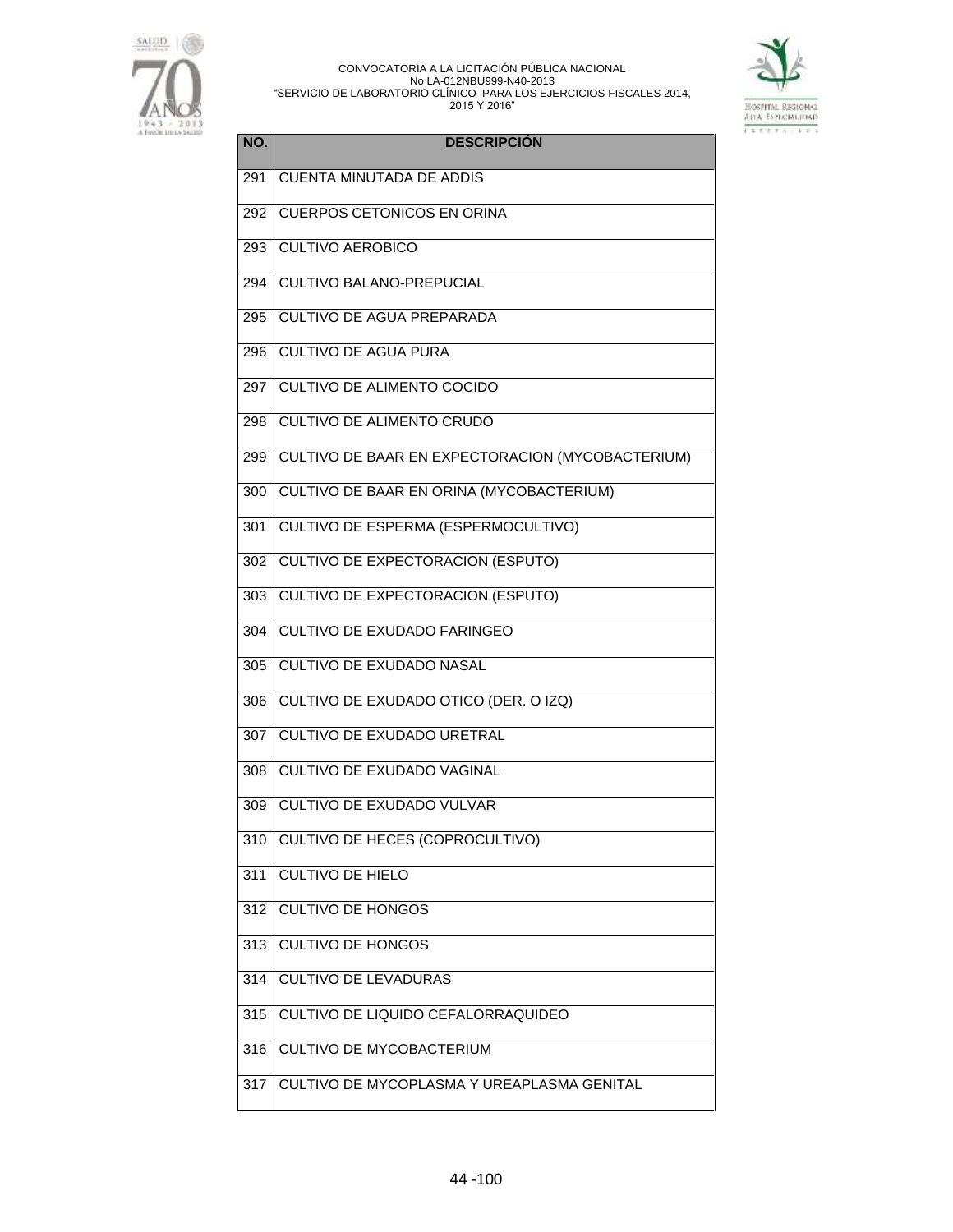



| NO. | <b>DESCRIPCIÓN</b>                                                   |
|-----|----------------------------------------------------------------------|
| 318 | CULTIVO DE ORINA (UROCULTIVO)                                        |
| 319 | <b>CULTIVO GENITAL MASCULINO</b>                                     |
| 320 | <b>CULTIVOS VARIOS</b>                                               |
| 321 | CURVA DE HORMONA DEL CRECIMIENTO                                     |
| 322 | CURVA DE TOLERANCIA A LA GLUCOSA 2 HORAS                             |
| 323 | CURVA DE TOLERANCIA A LA GLUCOSA 3 HORAS                             |
| 324 | CURVA DE TOLERANCIA A LA GLUCOSA 4 HORAS                             |
| 325 | CURVA DE TOLERANCIA A LA GLUCOSA 5 HORAS                             |
| 326 | CURVA DE TOLERANCIA A LA GLUCOSA DIABETES<br><b>GESTACIONAL 100G</b> |
| 327 | CURVA DE TOLERANCIA A LA GLUCOSA DIABETES<br><b>GESTACIONAL 75 G</b> |
| 328 | CURVA DE TOLERANCIA A LA GLUCOSA E INSULINA 2 HORAS                  |
| 329 | CURVA DE TOLERANCIA A LA INSULINA 2 HORAS                            |
| 330 | CURVA DE TOLERANCIA A LA INSULINA 3 HORAS                            |
| 331 | CURVA DE TOLERANCIA A LA INSULINA 4 HORAS                            |
| 332 | CURVA DE TOLERANCIA A LA INSULINA 5 HORAS                            |
| 333 | DEHIDROEPIANDOSTERONA FRACCION SULFATADA                             |
| 334 | DEHIDROEPIANDROSTERONA (DHEA)                                        |
| 335 | <b>DENSIDAD URINARIA</b>                                             |
| 336 | DEPURACION DE CREATININA EN ORINA DE 24 HORAS                        |
| 337 | DESHIDROGENASA LACTICA (DHL)                                         |
| 338 | <b>DESIPRAMINA</b>                                                   |
| 339 | <b>DESOXICORTICOSTERONA</b>                                          |
| 340 | DESOXIPIRIDINOLINA (DPD)                                             |
| 341 | DETECCION DEL VIRUS DE INFLUENZA AH1N1 POR RT-PCR                    |
| 342 | <b>DIAZEPAN SERICO</b>                                               |
| 343 | DIFENILHIDANTOINA(DFH)                                               |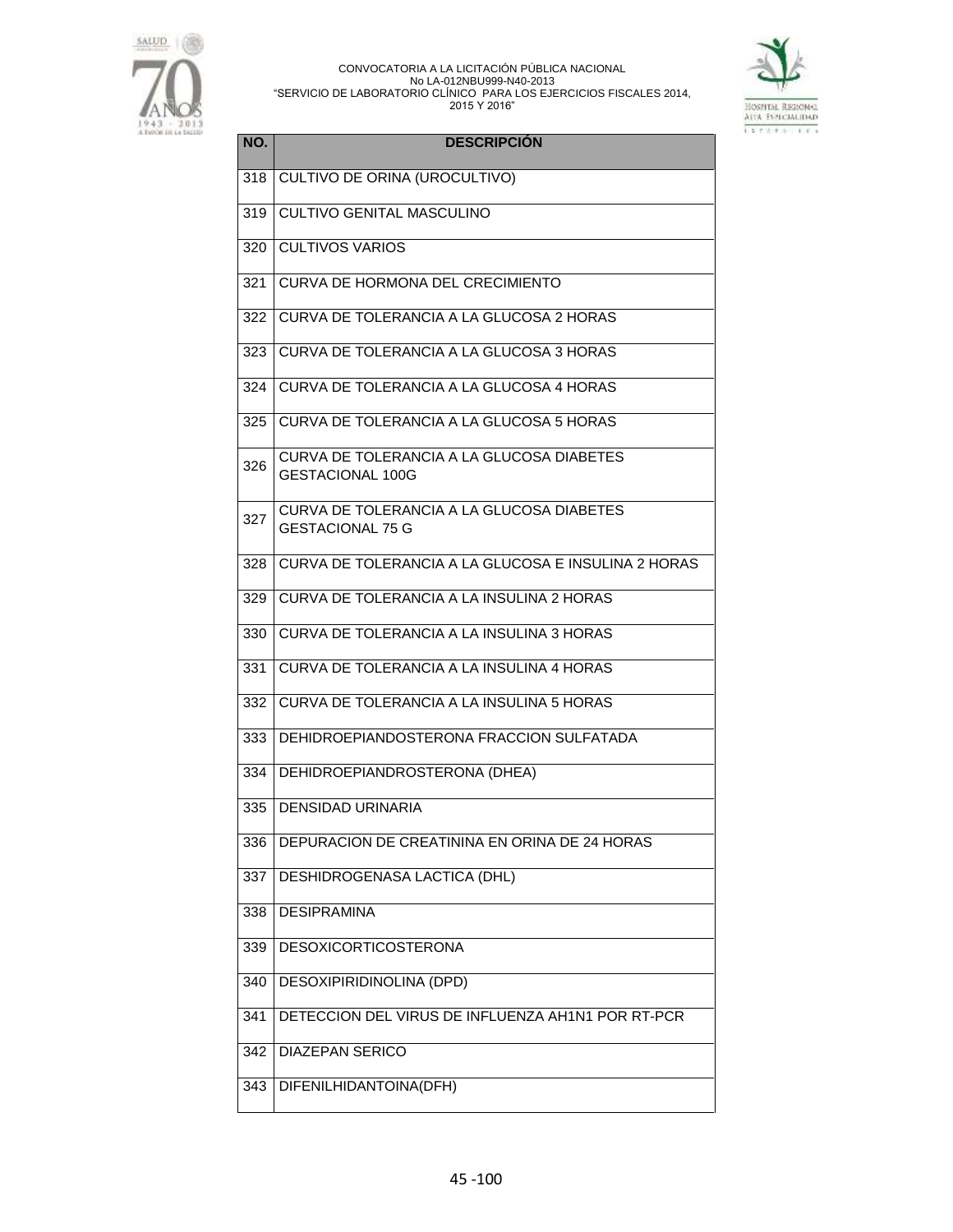



| NO. | <b>DESCRIPCIÓN</b>                    |
|-----|---------------------------------------|
| 344 | <b>DIGOXINA</b>                       |
| 345 | <b>DIHIDROTESTOSTERONA</b>            |
| 346 | <b>DIMEROD</b>                        |
| 347 | <b>DNA DESNATURALIZADO</b>            |
| 348 | ELECTROFORESIS DE HEMOGLOBINA         |
| 349 | ELECTROFORESIS DE LIPOPROTEINAS       |
| 350 | ELECTROFORESIS DE PROTEINAS           |
| 351 | ELECTROFORESIS DE PROTEINAS EN ORINA  |
| 352 | ELECTROLITOS EN ORINA DE 24 HRS       |
| 353 | ELECTROLITOS EN SUERO (NA K CL)       |
| 354 | ENOLASA ESPECIFICA DE NEURONA         |
| 355 | ENZIMA CONVERTIDORA DE ANGIOTENSINA   |
| 356 | EOSINOFILOS EN MOCO NASAL 1 MUESTRA   |
| 357 | EOSINOFILOS EN MOCO NASAL 2 MUESTRAS  |
| 358 | EOSINOFILOS EN MOCO NASAL 3 MUESTRAS  |
| 359 | <b>LERITROPOYETINA</b>                |
| 360 | <b>ESPERMATOBIOSCOPIA DIRECTA</b>     |
| 361 | ESTRADIOL (E2)                        |
| 362 | <b>ESTRIOL (E3) TOTAL EN SUERO</b>    |
| 363 | <b>ESTROGENOS TOTALES</b>             |
| 364 | <b>ESTRONA</b>                        |
| 365 | ESTUDIO DE PATERNIDAD (DUO)           |
| 366 | ESTUDIO DE PATERNIDAD (PERSONA EXTRA) |
| 367 | ESTUDIO DE PATERNIDAD (TRIO)          |
| 368 | ETOSUXIMIDA (ZARONTIN)                |
| 369 | <b>EXAMEN GENERAL DE ORINA</b>        |
| 370 | <b>FACTOR 3 PLAQUETARIO</b>           |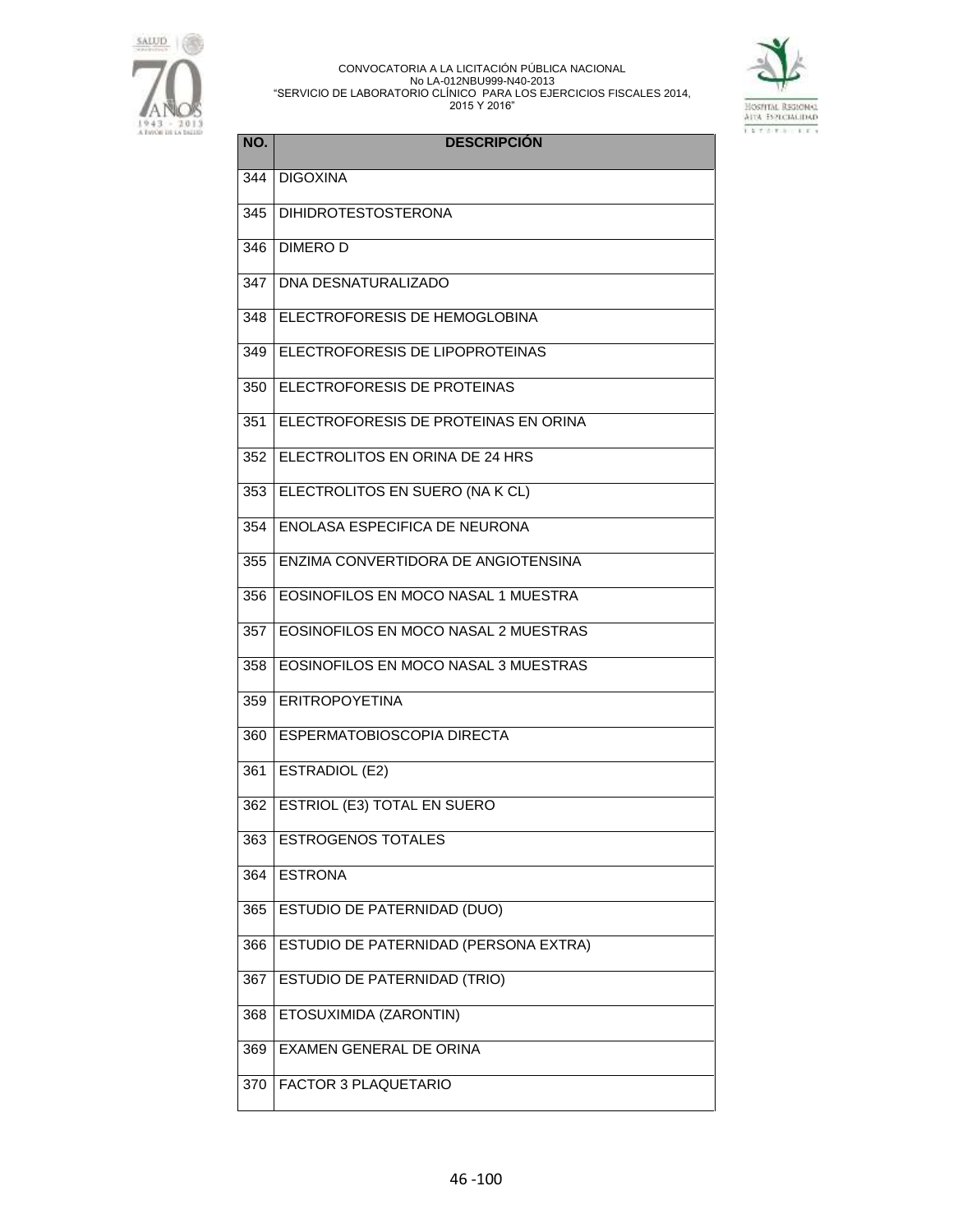



| NO. | <b>DESCRIPCIÓN</b>                    |
|-----|---------------------------------------|
| 371 | FACTOR ANTIGENICO VON WILLEBRAND      |
| 372 | FACTOR DE NECROSIS TUMORAL            |
| 373 | <b>FACTOR II</b>                      |
| 374 | FACTOR IX DE LA COAGULACION           |
| 375 | <b>FACTOR REUMATOIDE</b>              |
| 376 | <b>FACTOR V (MUTACION LEIDEN)</b>     |
| 377 | <b>FACTOR V DE LA COAGULACION</b>     |
| 378 | FACTOR VII DE LA COAGULACION          |
| 379 | <b>FACTOR VIII DE LA COAGULACION</b>  |
| 380 | FACTOR X DE LA COAGULACION            |
| 381 | FACTOR XI DE LA COAGULACION           |
| 382 | FACTOR XII DE LA COAGULACION          |
| 383 | <b>FACTOR XIII DE LA COAGULACION</b>  |
| 384 | <b>FENCICLIDINA</b>                   |
| 385 | FENILALANINA CUANTITATIVA             |
| 386 | <b>FENOBARBITAL</b>                   |
| 387 | <b>FENOTIPO HPN</b>                   |
| 388 | <b>FERRITINA</b>                      |
| 389 | <b>FIBRINOGENO</b>                    |
| 390 | <b>FIBROMAX</b>                       |
| 391 | FIBROTEST-ACTITEST                    |
| 392 | <b>FOSFATASA ACIDA</b>                |
| 393 | FOSFATASA ACIDA FRACCION PROSTATICA   |
| 394 | FOSFATASA ACIDA RESISTENTE A TARTRATO |
| 395 | <b>FOSFATASA ALCALINA (ALP)</b>       |
| 396 | FOSFATASA ALCALINA DE LOS LEUCOCITOS  |
| 397 | FOSFATASA ALCALINA FRACCION OSEA      |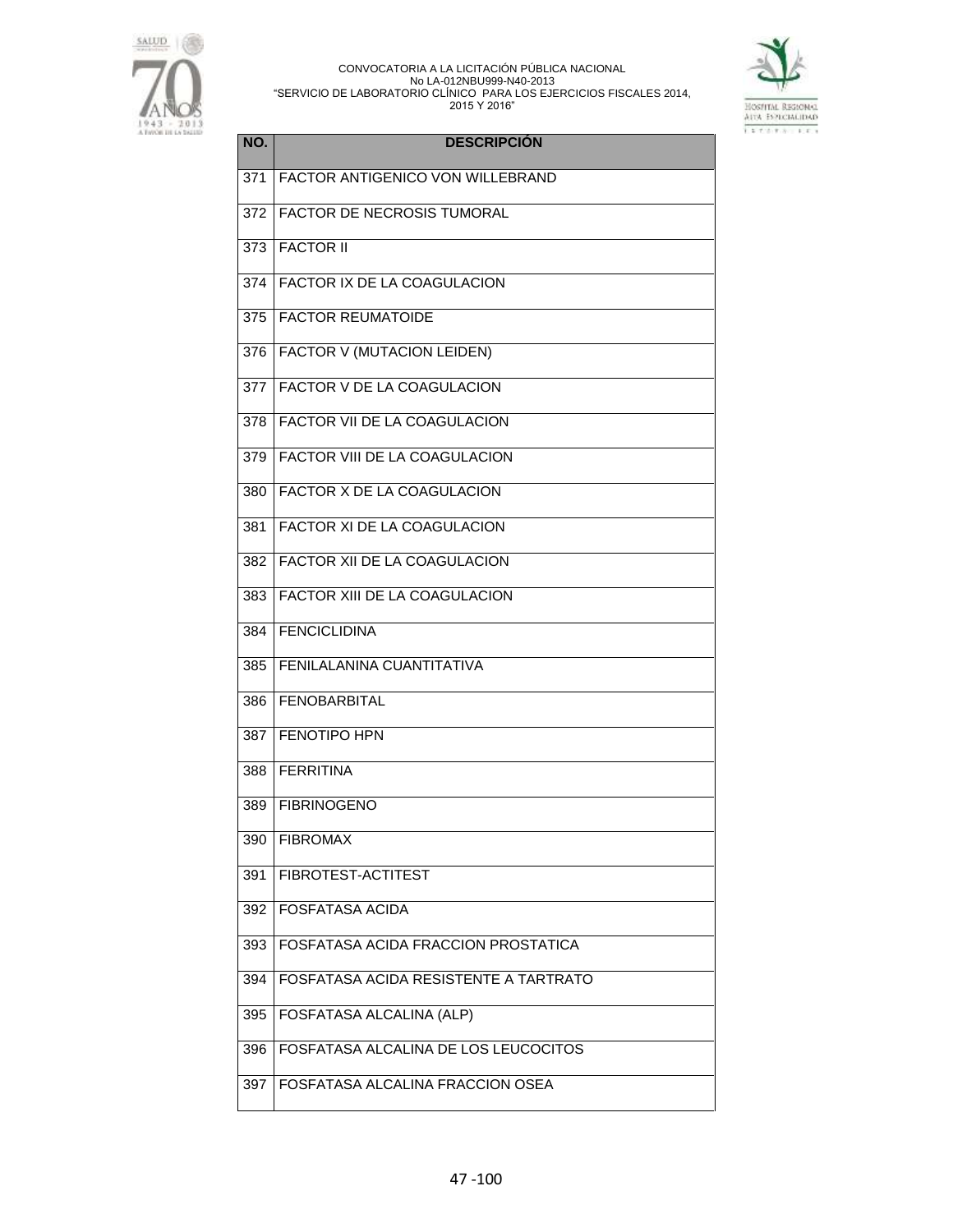



| NO. | <b>DESCRIPCIÓN</b>                            |
|-----|-----------------------------------------------|
| 398 | FOSFATASA ALCALINA ISOENZIMAS                 |
| 399 | <b>FOSFOLIPIDOS</b>                           |
| 400 | FOSFORO                                       |
| 401 | FOSFORO EN ORINA 24 HRS.                      |
| 402 | FRAGILIDAD OSMOTICA DE LOS ERITROCITOS        |
| 403 | FROTIS EN SANGRE PERIFERICA                   |
| 404 | <b>FRUCTOSA EN SEMEN</b>                      |
| 405 | <b>FRUCTOSAMINA</b>                           |
| 406 | <b>GABAPENTINA</b>                            |
| 407 | <b>GALACTOMANANO EN SUERO</b>                 |
| 408 | GAMA GLUTAMIL TRANSPEPTIDASA (GGT)            |
| 409 | <b>GASTRINA SERICA</b>                        |
| 410 | <b>GENOTIPO DE HEPATITIS C</b>                |
| 411 | <b>GENOTIPO DE VIH-1</b>                      |
| 412 | <b>GLOBLINAS EN SANGRE</b>                    |
| 413 | GLOBULINA LIGADA A HORMONA SEXUAL             |
| 414 | <b>GLUCAGON</b>                               |
| 415 | <b>GLUCAGON POST</b>                          |
| 416 | <b>GLUCOSA</b>                                |
| 417 | GLUCOSA 6 FOSFATO DESHIDROGENASA CUANTITATIVA |
| 418 | <b>GLUCOSA EN ORINA</b>                       |
| 419 | GLUCOSA EN ORINA DE 24 HORAS                  |
| 420 | GLUCOSA PLASMATICA POSTCARGA 50G              |
| 421 | <b>GLUCOSA POSTPRANDIAL</b>                   |
| 422 | GONADOTROFINA CORIONICA (MARCADOR TUMORAL)    |
| 423 | GONADOTROFINA CORIONICA FRACC. BETA EMBARAZO  |
| 424 | GONADOTROPINA CORIONICA EN ORINA              |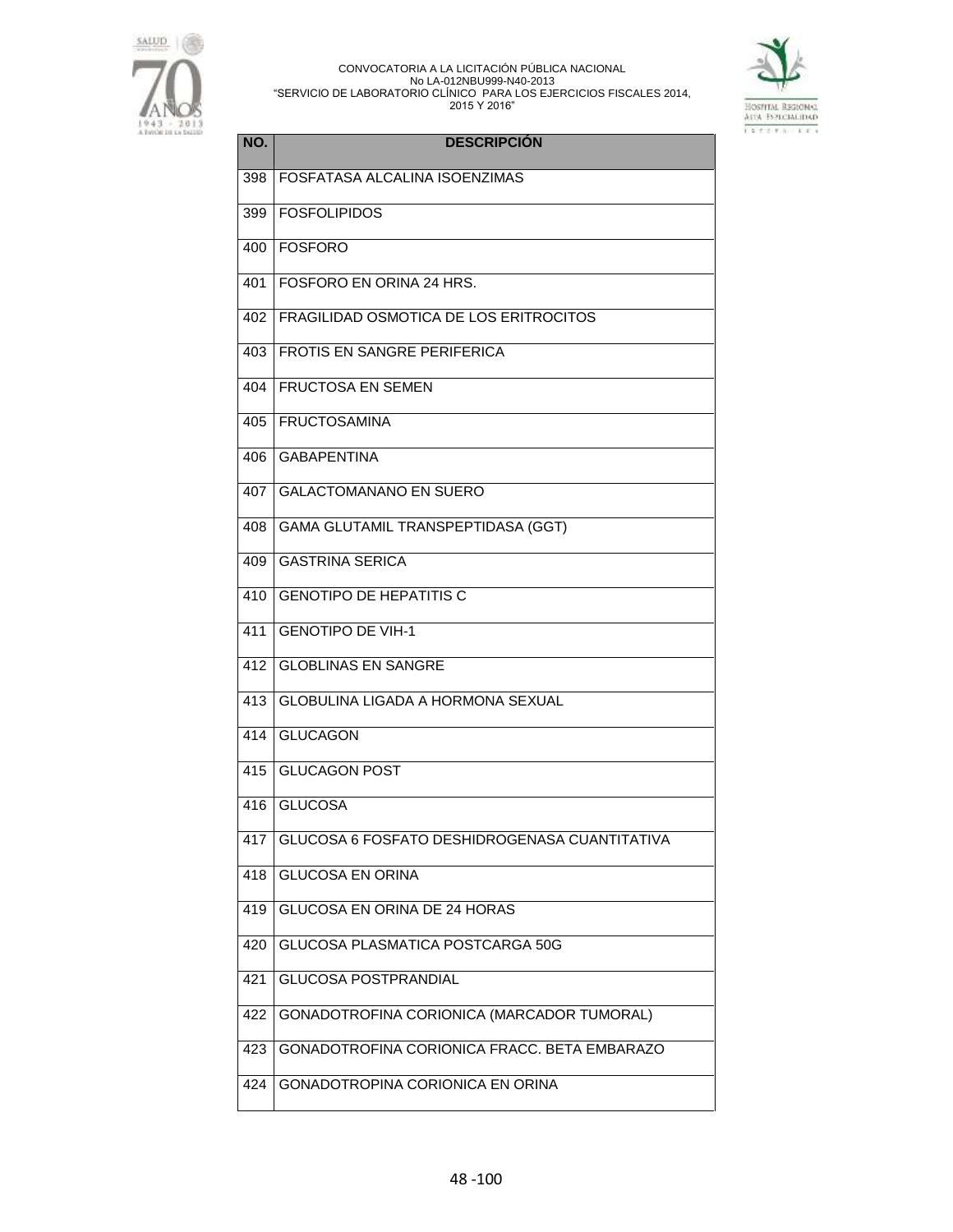



| NO. | <b>DESCRIPCIÓN</b>                         |
|-----|--------------------------------------------|
| 425 | <b>GRASAS EN HECES</b>                     |
| 426 | <b>GRASAS EN HECES CUANTITATIVA 72 HRS</b> |
| 427 | <b>GRUPO SANGUÍNEO Y FACTOR RH</b>         |
| 428 | <b>HALOPERIDOL</b>                         |
| 429 | <b>HAPTOGLOBINA</b>                        |
| 430 | <b>HEMOCULTIVO AEROBIO</b>                 |
| 431 | HEMOCULTIVO AEROBIO Y ANAEROBIO            |
| 432 | HEMOGLOBINA GLUCOSILADA (HB-A1C)           |
| 433 | <b>HEMOGLOBINA LIBRE EN PLASMA</b>         |
| 434 | HEMOSIDERINA.                              |
| 435 | <b>HEPATITIS B POR PCR CUALITATIVA</b>     |
| 436 | HEPATITIS B POR PCR CUANTITATIVA           |
| 437 | HEPATITIS C POR PCR (CARGA VIRAL)          |
| 438 | HEPATITIS C POR PCR CUALITATIVA            |
| 439 | HIDROXIPROLINA TOTAL EN ORINA 24 HRS.      |
| 440 | <b>HIERRO SERICO</b>                       |
| 441 | <b>HISTAMINA</b>                           |
| 442 | HIV FENOTIPO RESISTENCIA                   |
| 443 | HIV POR PCR (CARGA VIRAL RNA)              |
| 444 | HIV-DNA CUALITATIVO POR PCR                |
| 445 | HLA B-27 ANTIGENO                          |
| 446 | <b>HLA-I POR HIBRIDACION</b>               |
| 447 | <b>HLA-II POR HIBRIDACION</b>              |
| 448 | <b>HOMOCISTEINA</b>                        |
| 449 | HORMONA ADRENOCORTICOTROPICA (ACTH)        |
| 450 | HORMONA ANTIDIURETICA                      |
| 451 | HORMONA ANTI-MULLERIANA                    |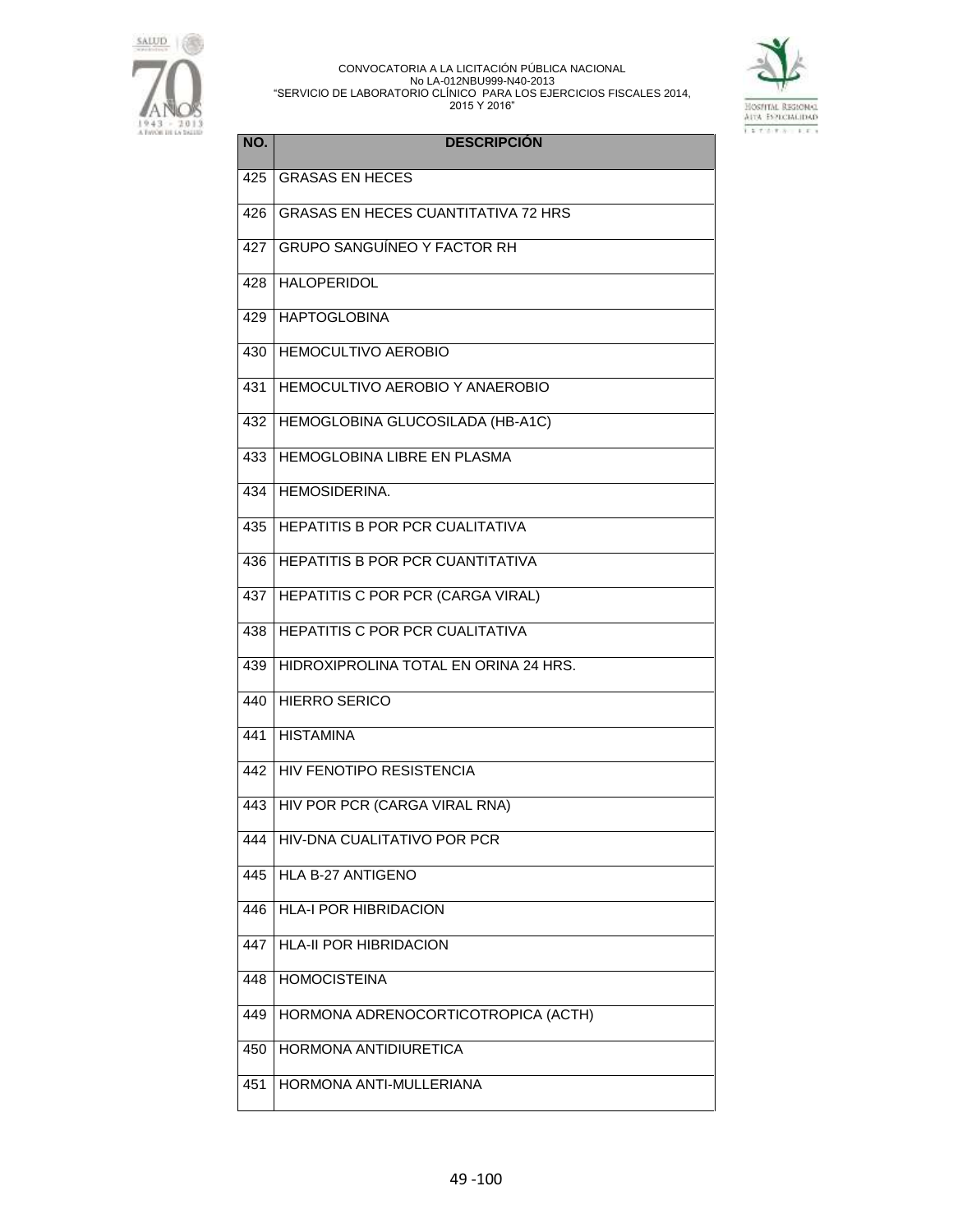



| NO. | <b>DESCRIPCIÓN</b>                        |
|-----|-------------------------------------------|
| 452 | HORMONA DE CRECIMIENTO                    |
| 453 | HORMONA DE CRECIMIENTO POST-EJERCICIO     |
| 454 | HORMONA DE CRECIMIENTO PRE-POST EJERCICIO |
| 455 | HORMONA ESTIMULANTE DE TIROIDES TSH       |
| 456 | HORMONA FOLICULO ESTIMULANTE (FSH)        |
| 457 | HORMONA LIBERADORA DE GONADOTROPINA       |
| 458 | HORMONA LUTEINIZANTE (LH)                 |
| 459 | HORMONA PARATIROIDEA (PTH)                |
| 460 | <b>IDENTIFICACION DE PARASITO</b>         |
| 461 | <b>IGA SUBCLASES</b>                      |
| 462 | IGF <sub>2</sub>                          |
| 463 | <b>IGG SUBCLASES</b>                      |
| 464 | <b>IMIPRAMINA</b>                         |
| 465 | INHIBIDOR DEL ACTIVADOR DEL PLASMINOGENO  |
| 466 | <b>INHIBIDOR DEL FACTOR IX</b>            |
| 467 | <b>INHIBINA A</b>                         |
| 468 | <b>INHIBINA B</b>                         |
| 469 | INMUNOFENOTIPO PARA LEUCEMIA              |
| 470 | INMUNOFIJACION EN SUERO                   |
| 471 | INMUNOGLOBULINA A                         |
| 472 | INMUNOGLOBULINA D                         |
| 473 | <b>INMUNOGLOBULINA E</b>                  |
| 474 | INMUNOGLOBULINA ESTIMULANTE TIROIDEA      |
| 475 | INMUNOGLOBULINA G                         |
| 476 | INMUNOGLOBULINA M                         |
| 477 | <b>INSULINA</b>                           |
| 478 | <b>INSULINA POST-PRANDIAL</b>             |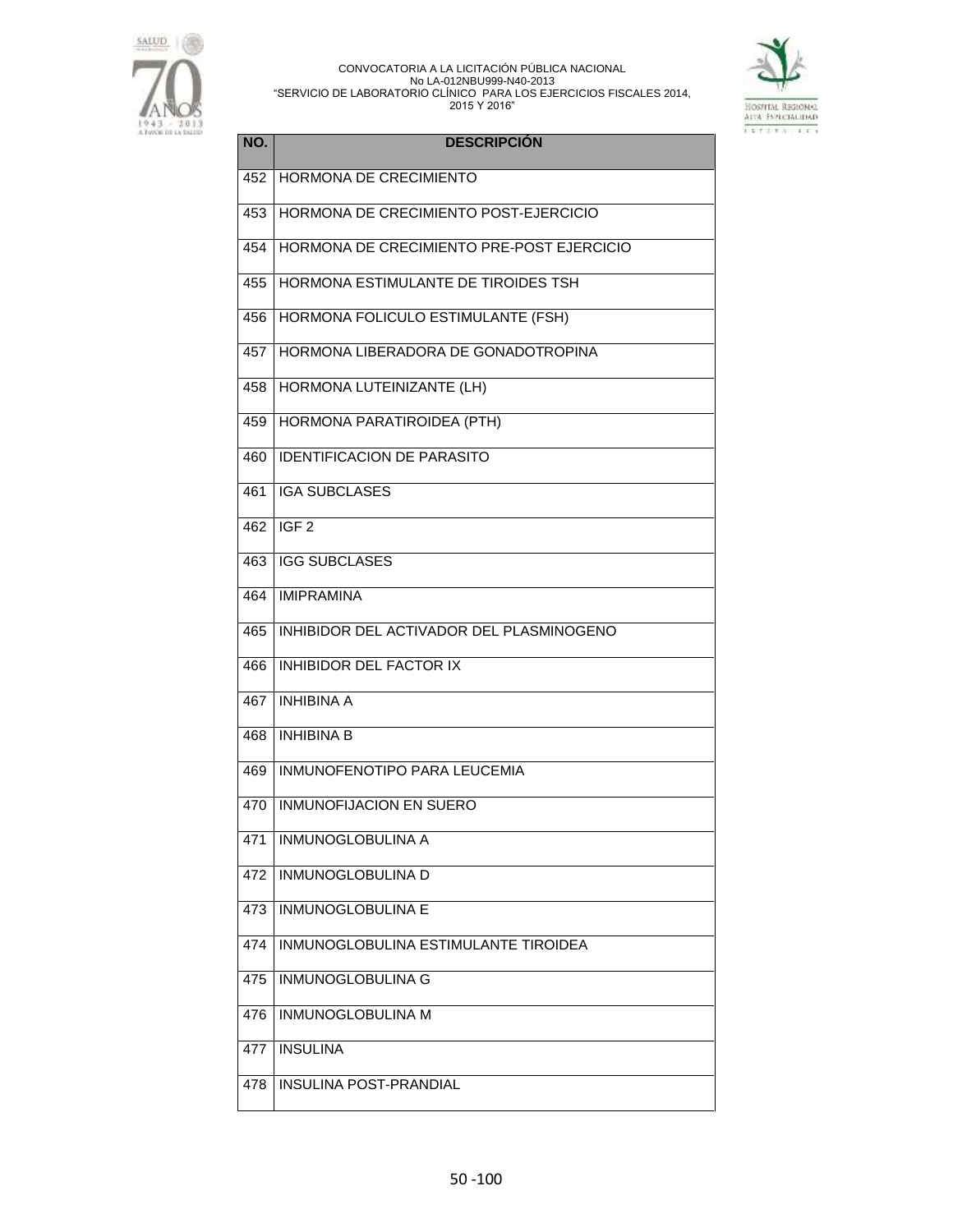



| NO. | <b>DESCRIPCIÓN</b>                            |
|-----|-----------------------------------------------|
| 479 | <b>INTERLEUCINA 6</b>                         |
| 480 | <b>INVESTIGACION DE CROMOSOMA X FRAGIL</b>    |
| 481 | INVESTIGACIÓN DEL ANTIGENO DE CRYPTOSPORIDIUM |
| 482 | INVESTIGACION DEL ANTIGENO DE GIARDIA         |
| 483 | <b>ISOSPORA BELLI</b>                         |
| 484 | LACTOFERRINA CUALITATIVA                      |
| 485 | LACTOFERRINA CUANTITATIVA                     |
| 486 | <b>LAMOTRIGINA</b>                            |
| 487 | <b>LEPTINA</b>                                |
| 488 | LEVETIRACETAM (KEPPRA)                        |
| 489 | <b>LINFOCITOS CD4 Y CD8</b>                   |
| 490 | <b>LIPASA</b>                                 |
| 491 | LIPOPROTEINA (A)                              |
| 492 | LIPOPROTEINA DE ALTA DENSIDAD (HDL)           |
| 493 | LIPOPROTEINA DE BAJA DENSIDAD (LDL)           |
| 494 | LIPOPROTEINA DE MUY BAJA DENSIDAD (VLDL)      |
| 495 | <b>LISIS DE EUGLOBULINAS</b>                  |
| 496 | <b>LISOZIMA</b>                               |
| 497 | <b>LITIO</b>                                  |
| 498 | <b>MAGNESIO</b>                               |
| 499 | MAGNESIO EN ORINA DE 24HR                     |
| 500 | <b>MANGANESO</b>                              |
| 501 | <b>MERCURIO EN SANGRE</b>                     |
| 502 | <b>METAHEMOGLOBINA</b>                        |
| 503 | METANEFRINAS EN ORINA DE 24 HRS.              |
| 504 | <b>METANEFRINAS EN SANGRE</b>                 |
| 505 | <b>METANFETAMINAS</b>                         |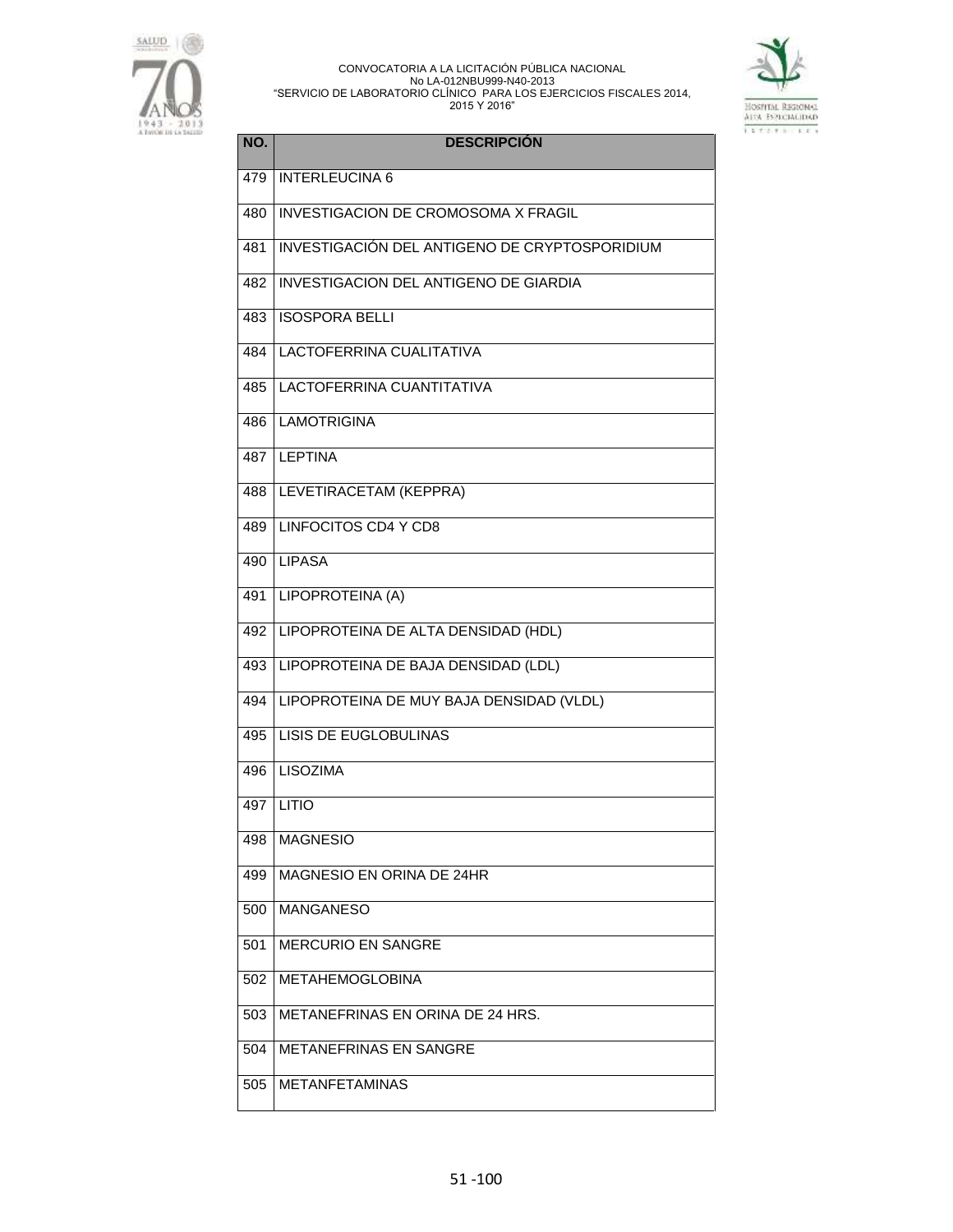



| NO. | <b>DESCRIPCIÓN</b>                   |
|-----|--------------------------------------|
| 506 | <b>METILFENIDATO (RITALIN)</b>       |
| 507 | <b>METOTREXATO</b>                   |
| 508 | MICROALBUMINURIA EN ORINA 24 HRS     |
| 509 | MICROALBUMINURIA EN ORINA AL AZAR    |
| 510 | <b>MIOGLOBINA</b>                    |
| 511 | <b>MIOGLOBINA EN ORINA</b>           |
| 512 | MULTIMEROS DEL FACTOR VIII           |
| 513 | MUTACION V617F DE JAK2               |
| 514 | NEISSERIA GONORRHOEA POR DNA         |
| 515 | NICOTINA EN ORINA                    |
| 516 | <b>NIQUEL</b>                        |
| 517 | NITROGENO DE UREA EN ORINA DE 24 HRS |
| 518 | NITROGENO UREICO (BUN)               |
| 519 | NITROGENO UREICO POST-DIALISIS       |
| 520 | <b>NORTRIPTILINA</b>                 |
| 521 | N-TELOPEPTIDOS EN ORINA              |
| 522 | <b>OPIACEOS (MORFINA)</b>            |
| 523 | OSMOLALIDAD URINARIA MEDIDA          |
| 524 | OSMOLARIDAD CALC                     |
| 525 | OSMOLARIDAD SERICA (MEDIDA)          |
| 526 | OSMOLARIDAD URINARIA                 |
| 527 | <b>OSTEOCALCINA</b>                  |
| 528 | OXALATO EN ORINA DE 24 HRS           |
| 529 | <b>OXCARBAZEPINA</b>                 |
| 530 | OXIUROS (PRUEBA DE GRAHAM)           |
| 531 | PANEL DE HIDROXILASA (21 Y 11)       |
| 532 | PANEL EPSTEIN BARR VIRUS             |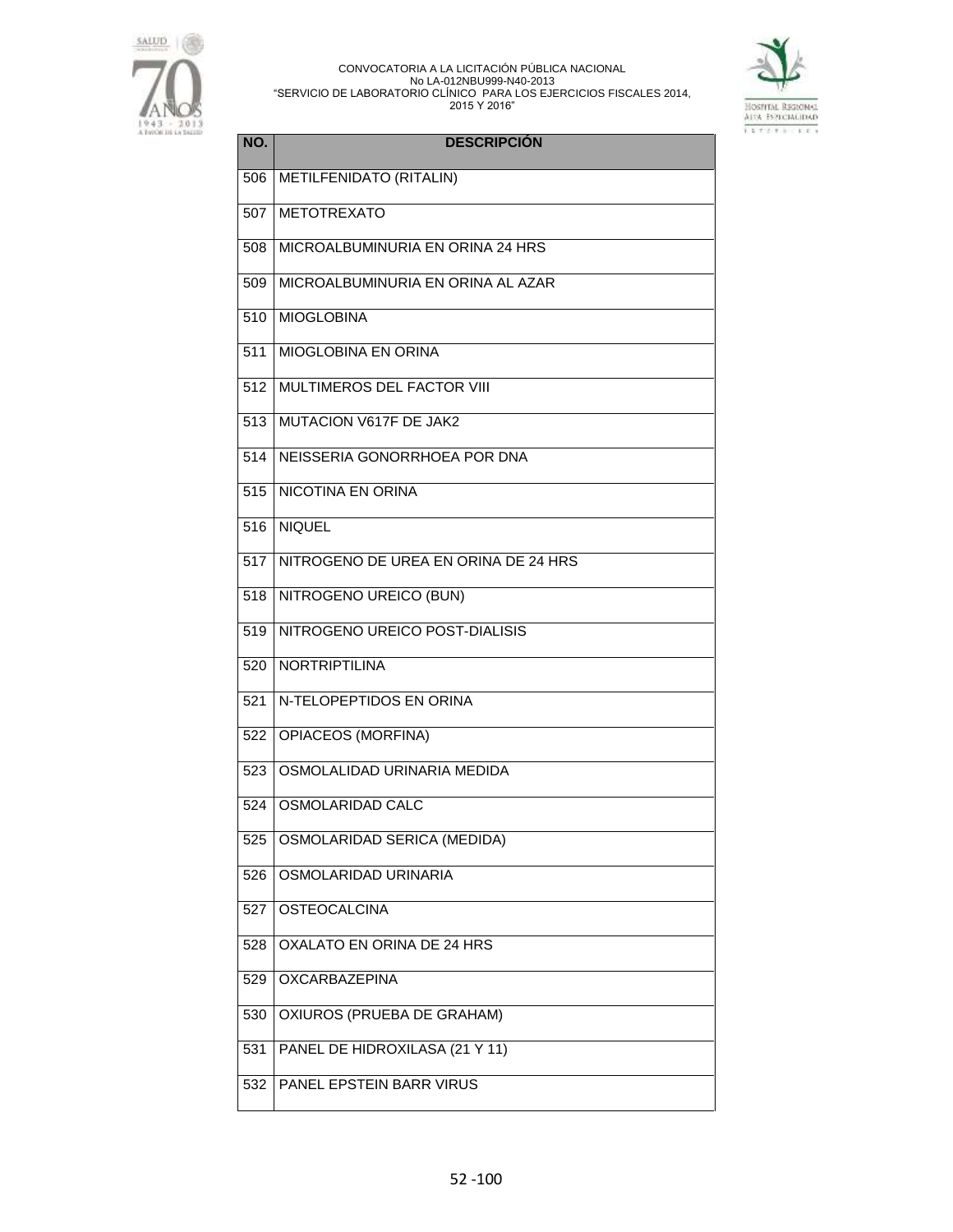



| NO. | <b>DESCRIPCIÓN</b>                                                     |
|-----|------------------------------------------------------------------------|
| 533 | <b>PANEL EPSTEIN BARR VIRUS</b>                                        |
| 534 | PANEL PEROXISOMAL                                                      |
| 535 | PAPILOMAVIRUS CERVICAL(PCR)                                            |
| 536 | PAPILOMAVIRUS URETRAL(PCR)                                             |
| 537 | PARVOVIRUS B-19 POR PCR                                                |
| 538 | PCR PARA HERPES SIMPLE VIRUS 1 / 2                                     |
| 539 | PEPTIDO C                                                              |
| 540 | <b>PEPTIDO C POST</b>                                                  |
| 541 | PEPTIDO INTESTINAL VASOACTIVO                                          |
| 542 | PEPTIDO NATRIURETICO CEREBRAL                                          |
| 543 | PERFIL ALERGIA COMPLETO ANTICUERPOS IGE                                |
| 544 | <b>PERFIL ALERGIA HONGOS ANTICUERPOSIGE</b>                            |
| 545 | PERFIL ALERGIA INHALABLES ANTICUERPOS IGE                              |
| 546 | PERFIL ALERGIA POLEN ANTICUERPOS IGE                                   |
| 547 | PERFIL ALERGIAS (6 A ESCOGER) ANTICUERPOS IGE                          |
| 548 | PERFIL DE ALERGIA ALIMENTICIA ANTICUERPOS IGE                          |
| 549 | PERFIL DE ALERGIA INHALATORIA ANTICUERPOS IGE                          |
| 550 | PERFIL DE CATECOLAMINAS EN ORINA DE 24 HRS                             |
| 551 | PERFIL DE CATECOLAMINAS EN PLASMA                                      |
| 552 | PERFIL DE HEPATITIS A                                                  |
| 553 | PERFIL DE HEPATITIS B                                                  |
| 554 | PERFIL DE HERPES I Y II IGG E IGM                                      |
| 555 | PERFIL DE LIPIDOS                                                      |
| 556 | PERFIL DE TESTOSTERONA ACTIVA (BIODISPONIBLE, LIBRE Y<br><b>TOTAL)</b> |
| 557 | PERFIL DE TROMBOFILIA                                                  |
| 558 | PERFIL DROGAS DE ABUSO (4)                                             |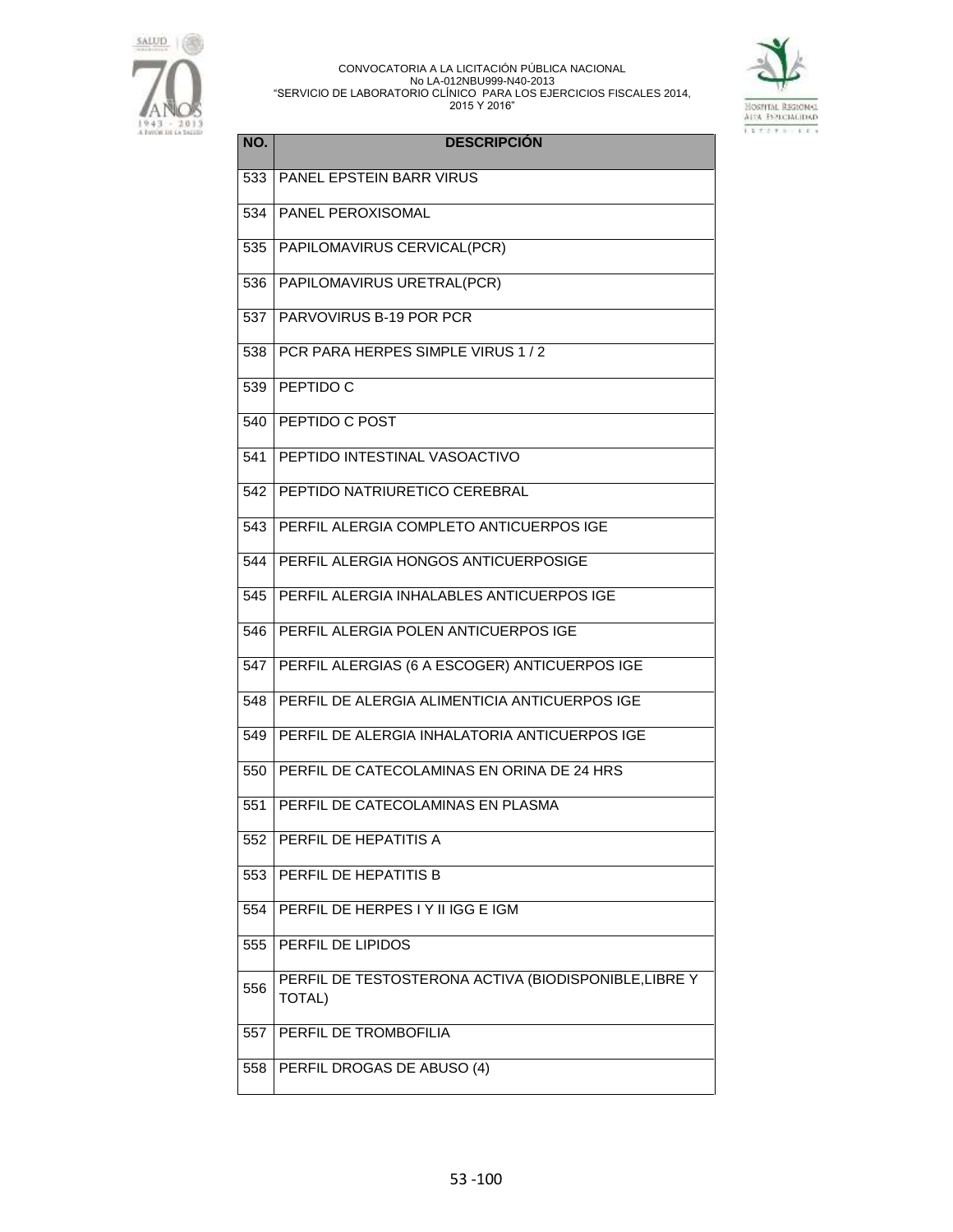



| NO. | <b>DESCRIPCIÓN</b>                 |
|-----|------------------------------------|
| 559 | PERFIL DROGAS DE ABUSO (5)         |
| 560 | PERFIL ENZIMAS CARDIACAS           |
| 561 | PERFIL HEALTHIA                    |
| 562 | PERFIL HEPATITIS A, B, C.          |
| 563 | PERFIL INMUNOGLOBULINAS            |
| 564 | PERFIL MEDICO XII                  |
| 565 | PERFIL METABOLICO                  |
| 566 | PERFIL QUINTUPLE MARCADOR          |
| 567 | PERFIL REPRODUCTIVO FEMENINO       |
| 568 | PERFIL REPRODUCTIVO MASCULINO      |
| 569 | PERFIL REUMATICO                   |
| 570 | PERFIL TIROIDEO                    |
| 571 | PERFIL TORCH                       |
| 572 | PEROXIDASA EN LEUCOCITOS           |
| 573 | PH EN HECES                        |
| 574 | <b>PIRUVATO KINASA</b>             |
| 575 | PLASMINOGENO                       |
| 576 | PLASMODIUM (GOTA GRUESA)           |
| 577 | <b>PLOMO</b>                       |
| 578 | PLOMO EN ORINA DE 24 HRS           |
| 579 | PML/RAR ALFA T(15;17)              |
| 580 | PML/RARA POR FISH                  |
| 581 | PORFIRINAS EN HECES                |
| 582 | PORFIRINAS TOTALES EN ORINA 24 HRS |
| 583 | PORFOBILINOGENO EN ORINA           |
| 584 | <b>POTASIO</b>                     |
| 585 | POTASIO EN ORINA AL AZAR           |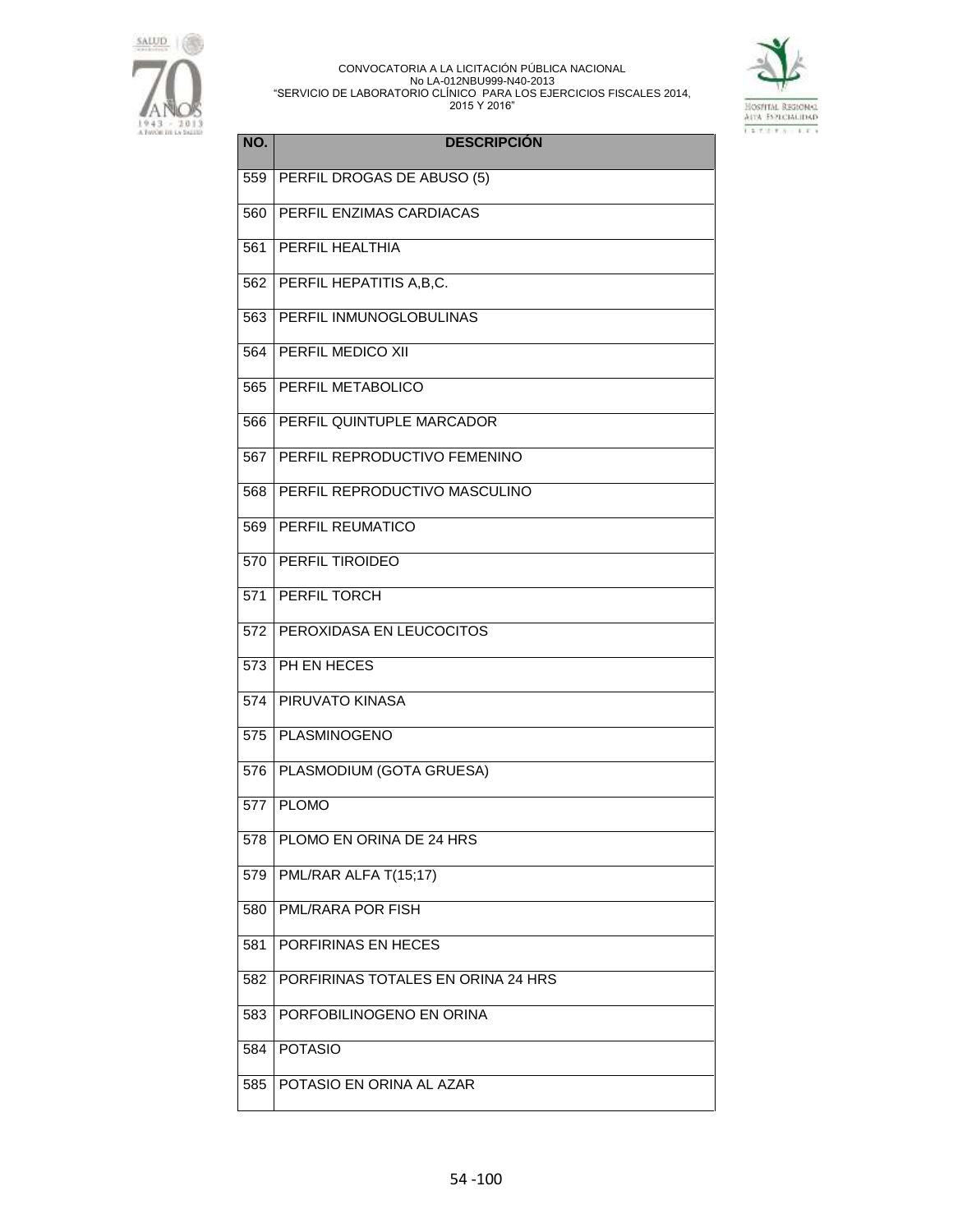



| NO. | <b>DESCRIPCIÓN</b>                               |
|-----|--------------------------------------------------|
| 586 | POTASIO EN ORINA DE 24 HRS.                      |
| 587 | <b>PREALBUMINA</b>                               |
| 588 | PRECALICREINA (FACTOR FLETCHER)                  |
| 589 | PREGABALIN                                       |
| 590 | PREGNANDIOL EN ORINA DE 24 HRS.                  |
| 591 | PREGNANTRIOL EN ORINA DE 24 HRS                  |
| 592 | PREGNENOLONA                                     |
| 593 | PRIMIDONA(MISOLINE)                              |
| 594 | <b>PROCALCITONINA</b>                            |
| 595 | PORCIENTO DE SATURACION DE HIERRO                |
| 596 | <b>PROGESTERONA</b>                              |
| 597 | <b>PROINSULINA</b>                               |
| 598 | <b>PROLACTINA</b>                                |
| 599 | PROLACTINA 120 MINUTOS                           |
| 600 | PROLACTINA 15 MINUTOS                            |
| 601 | PROLACTINA 180 MINUTOS                           |
| 602 | PROLACTINA 20 MINUTOS                            |
| 603 | PROLACTINA 30 MINUTOS                            |
| 604 | PROLACTINA 40 MINUTOS                            |
| 605 | PROLACTINA 60 MINUTOS                            |
| 606 | PROLACTINA 90 MINUTOS                            |
| 607 | <b>PROPOXIFENO</b>                               |
| 608 | PROTEINA A                                       |
| 609 | PROTEINA BASICA DE MIELINA                       |
| 610 | PROTEINA BENCE JONES EN ORINA                    |
| 611 | PROTEINA C DE COAGULACION ANTIGENICA Y FUNCIONAL |
| 612 | PROTEINA C REACTIVA                              |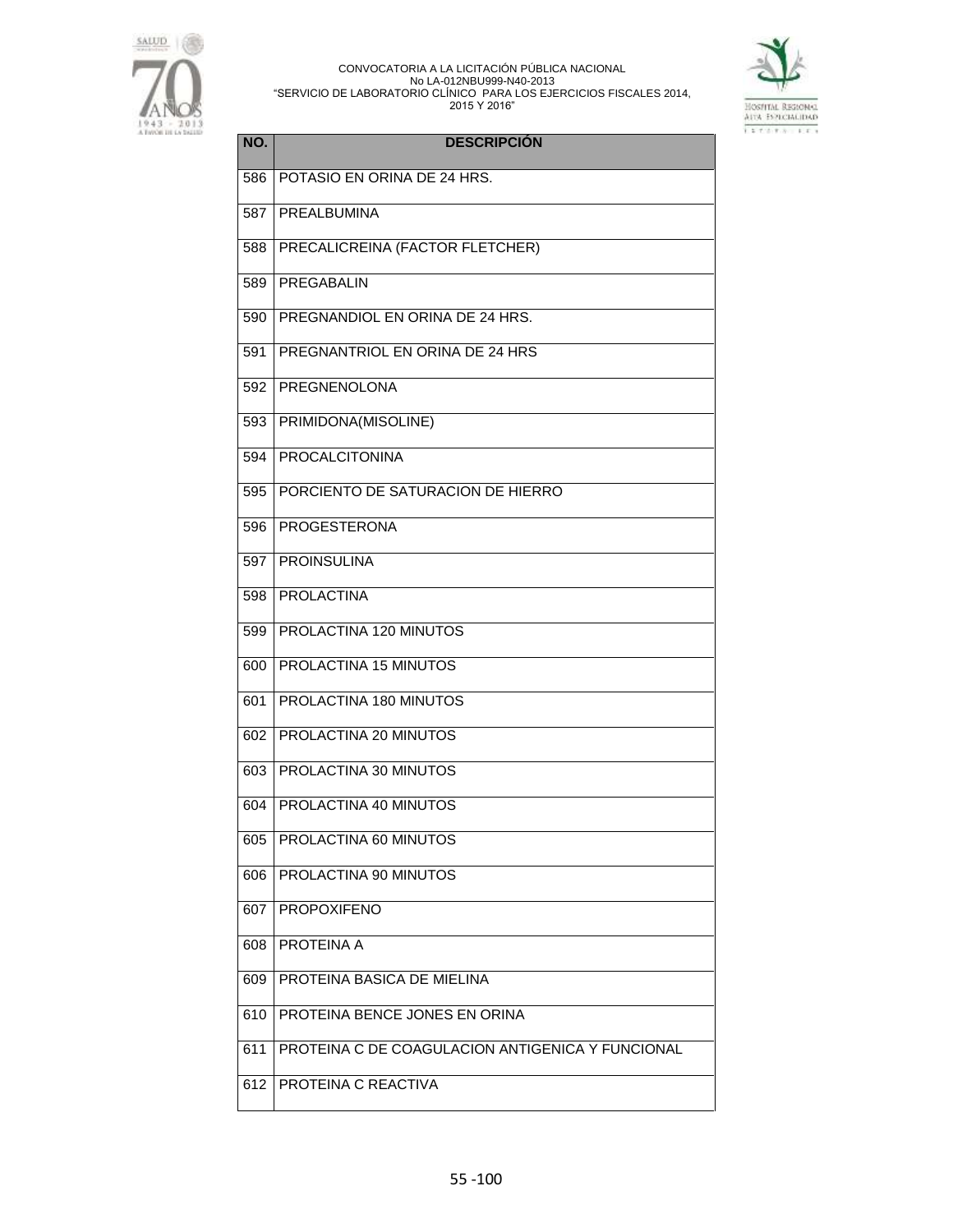



| NO. | <b>DESCRIPCIÓN</b>                              |
|-----|-------------------------------------------------|
| 613 | PROTEINA C REACTIVA ULTRASENSIBLE               |
| 614 | PROTEINA S ANTICOAGULANTE ANTIGENICA            |
| 615 | PROTEINA S ANTICOAGULANTE (ACTIVIDAD FUNCIONAL) |
| 616 | PROTEINAS TOTALES                               |
| 617 | PROTEINAS TOTALES EN ORINA DE 24 HRS.           |
| 618 | PROTOPORFIRINA LIBRE ERITROCITARIA              |
| 619 | PROTROMBINA 20210G - A                          |
| 620 | QUIMICA SANGUINEA DE 27 ELEMENTOS               |
| 621 | <b>QUIMICA SANGUINEA DE 3 ELEMENTOS</b>         |
| 622 | QUIMICA SANGUINEA DE 4 ELEMENTOS                |
| 623 | QUIMICA SANGUINEA DE 5 ELEMENTOS                |
| 624 | QUIMICA SANGUINEA DE 6 ELEMENTOS                |
| 625 | REACCION DE HUDDLESON                           |
| 626 | <b>REACCIONES FEBRILES</b>                      |
| 627 | <b>REARREGLOS IGH Y TCR</b>                     |
| 628 | <b>RENINA PLASMATICA</b>                        |
| 629 | RESISTENCIA A LA PROTEINA C ACTIVADA            |
| 630 | <b>RETICULOCITOS</b>                            |
| 631 | REVISION DE LAMINILLAS                          |
| 632 | <b>RISPERIDONA</b>                              |
| 633 | RISTOCETINA COFACTOR                            |
| 634 | <b>ROTAVIRUS</b>                                |
| 635 | <b>SALICILATOS</b>                              |
| 636 | SANGRE OCULTA EN HECES                          |
| 637 | <b>SELENIO</b>                                  |
| 638 | SEROTONINA SERICA (5-HIDROXITRIPTAMINA)         |
| 639 | SIROLIMUS(RAPAMICIN)                            |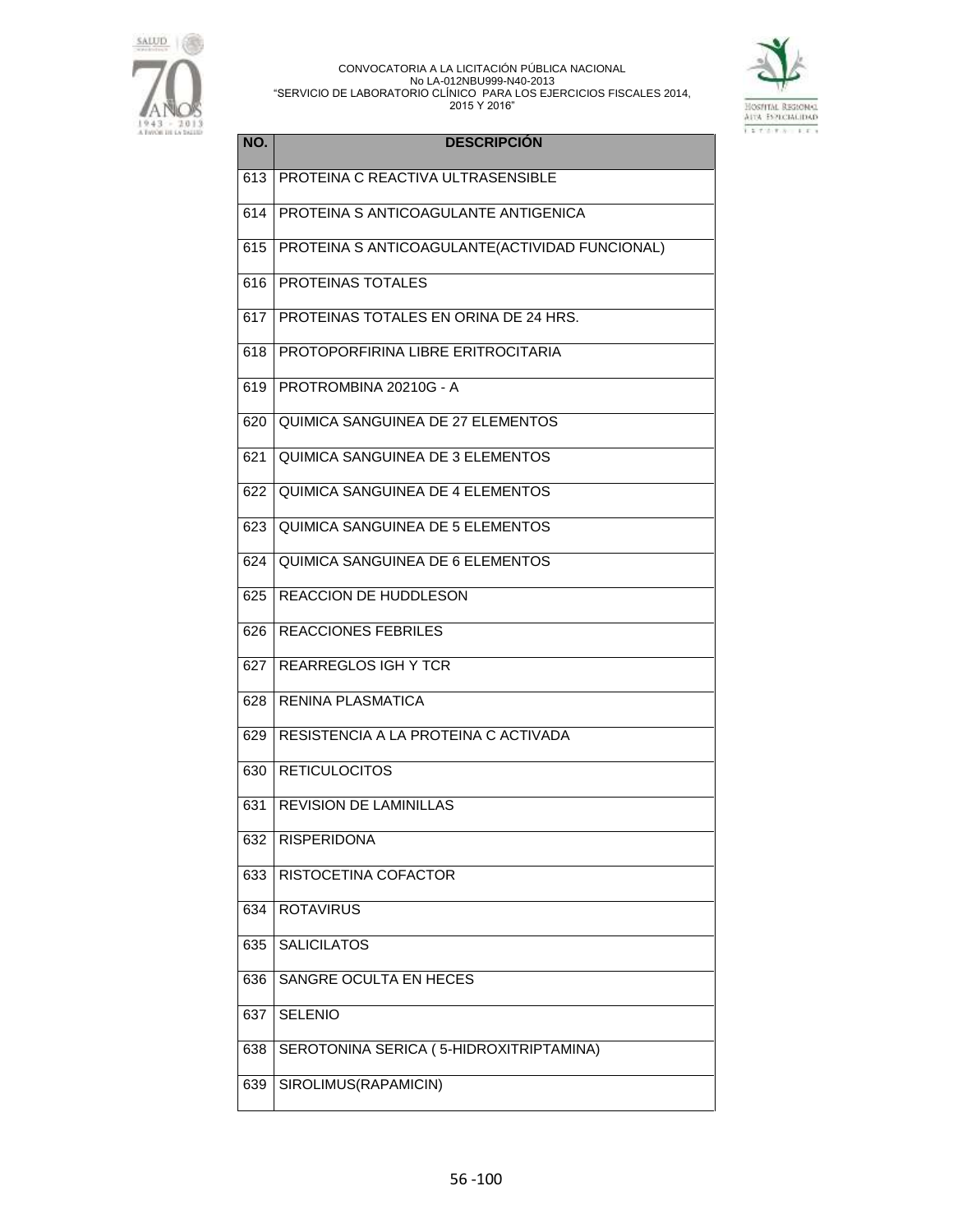



| NO. | <b>DESCRIPCIÓN</b>                        |
|-----|-------------------------------------------|
| 640 | SODIO                                     |
| 641 | SODIO EN ORINA AL AZAR                    |
| 642 | SODIO EN ORINA DE 24 HRS.                 |
| 643 | SOMATOMEDINA IGF BP-3                     |
| 644 | SOMATOMEDINA-C IGF1                       |
| 645 | SUBPOBLACION DE LINFOCITOS                |
| 646 | <b>T3 CAPTACION</b>                       |
| 647 | <b>T3 LIBRE</b>                           |
| 648 | <b>T3 TOTAL (TRIYODOTIRONINA)</b>         |
| 649 | <b>T4 LIBRE</b>                           |
| 650 | <b>T4 TOTAL (TIROXINA)</b>                |
| 651 | <b>TACROLIMUS</b>                         |
| 652 | <b>TAMIZ NEONATAL</b>                     |
| 653 | <b>TEL/AML</b>                            |
| 654 | <b>TEL/AML POR FISH</b>                   |
| 655 | <b>TEOFILINA (AMINOFILINA)</b>            |
| 656 | <b>TESTOSTERONA LIBRE</b>                 |
| 657 | <b>TESTOSTERONA TOTAL</b>                 |
| 658 | <b>TIEMPO DE PROTROMBINA</b>              |
| 659 | TIEMPO DE REPTILASA                       |
| 660 | <b>TIEMPO DE SANGRADO</b>                 |
| 661 | <b>TIEMPO DE TROMBINA</b>                 |
| 662 | TIEMPO DE TROMBOPLASTINA PARCIAL ACTIVADA |
| 663 | <b>TINCION DE GRAM</b>                    |
| 664 | <b>TINTA CHINA</b>                        |
| 665 | <b>TIROGLOBULINA</b>                      |
| 666 | TIROXINA UNIDA A GLOBULINA                |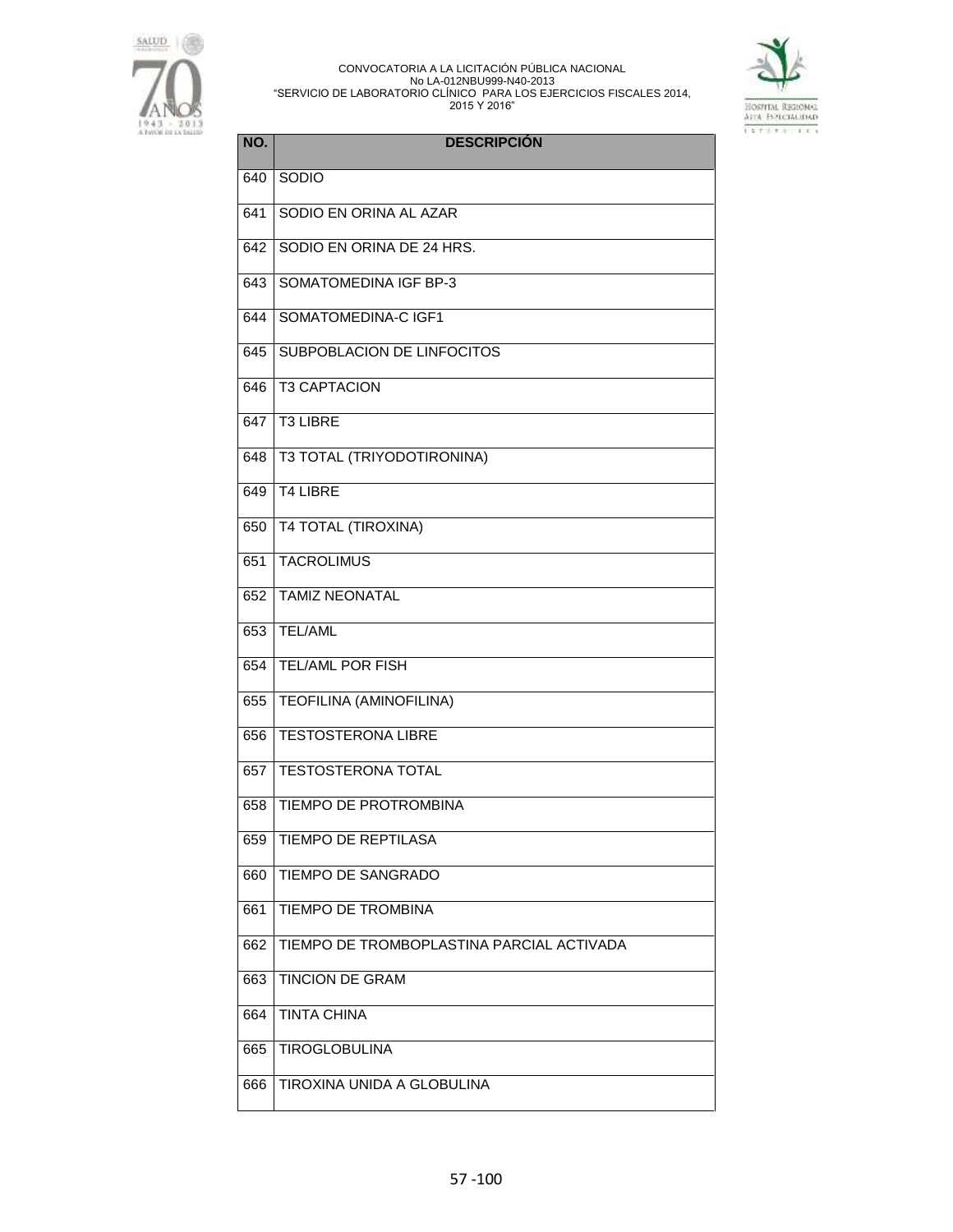



| NO. | <b>DESCRIPCIÓN</b>                                 |
|-----|----------------------------------------------------|
| 667 | <b>TOPIRAMATO</b>                                  |
| 668 | <b>TOXINA DE CLOSTRIDUM DIFFICILE</b>              |
| 669 | TOXOPLASMA GONDII PCR CUALITATIVO                  |
| 670 | TRANSAMINASA GLUTAMICO OXALACETICO (TGO-AST)       |
| 671 | TRANSAMINASA GLUTAMICO PIRUVICA (TGP/ALT)          |
| 672 | <b>TRANSFERRINA</b>                                |
| 673 | <b>TRIGLICERIDOS</b>                               |
| 674 | TRIPLE MARCADOR GENETICO                           |
| 675 | <b>TRIPSINA</b>                                    |
| 676 | <b>TRIPTASA</b>                                    |
| 677 | <b>TROPONINA I</b>                                 |
| 678 | TRYPANOSOMA CRUZI (GOTA GRUESA)                    |
| 679 | TUBERCULOSIS EN EXPECTORACION POR PCR              |
| 680 | TUBERCULOSIS EN LIQUIDO ORGANICO POR PCR           |
| 681 | TUBERCULOSIS EN ORINA POR PCR                      |
| 682 | TUBERCULOSIS EN SANGRE POR PCR                     |
| 683 | <b>VDRL SEROLUETICAS CUALITATIVO</b>               |
| 684 | <b>VELOCIDAD SEDIMENTACION GLOBULAR</b>            |
| 685 | <b>VIGABATRINA</b>                                 |
| 686 | VIH 1 ANTICUERPOS POR WESTERN BLOT (CONFIRMATORIA) |
| 687 | <b>VIH 1-2 ANTICUERPOS</b>                         |
| 688 | <b>VITAMINA A</b>                                  |
| 689 | VITAMINA B1(TIAMINA)                               |
| 690 | <b>VITAMINA B12</b>                                |
| 691 | VITAMINA B6 (PIRIDOXINA)                           |
| 692 | VITAMINA C (ACIDO ASCORBICO)                       |
| 693 | VITAMINA D(1-25-DIHIDROXICOLECALCIFEROL)           |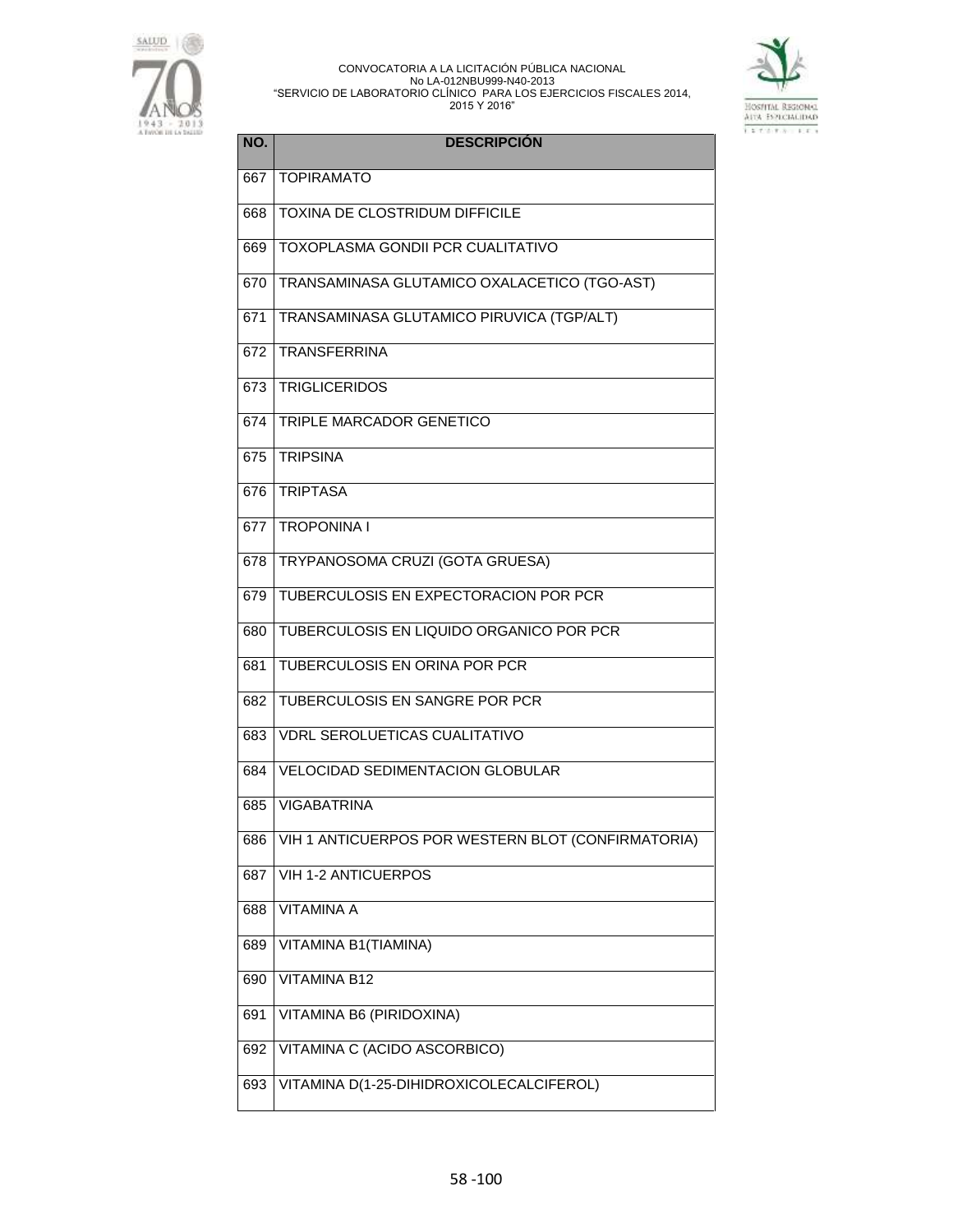



| NO.              | <b>DESCRIPCIÓN</b>                   |
|------------------|--------------------------------------|
| 694              | VITAMINA D(25 HIDROXICOLECALCIFEROL) |
| 695              | <b>VITAMINA E (TOCOFEROL)</b>        |
| 696              | <b>VITAMINAK</b>                     |
| 697              | YODO PROTEICO                        |
| 698              | <b>ZINC</b>                          |
| 699              | <b>ZINC EN ORINA</b>                 |
| 700              | <b>ACTINA</b>                        |
| 701              | <b>ACTINA DE MUSCULO LISO</b>        |
| 702              | ALFA-FETOPROTEINA                    |
| 703              | BCL <sub>2</sub>                     |
| 704              | BCL <sub>6</sub>                     |
| 705              | <b>CALRETININA</b>                   |
| 706              | <b>CICLINA D1</b>                    |
| 707              | CD1A                                 |
| 708              | CD3                                  |
| 709              | CD4                                  |
| 710              | CD10                                 |
| $\overline{711}$ | CD15                                 |
| 712              | CD <sub>20</sub>                     |
| $\overline{713}$ | CD <sub>23</sub>                     |
| $\frac{1}{714}$  | CD30                                 |
| $\frac{1}{715}$  | CD34                                 |
| $\overline{716}$ | CD43                                 |
| 717              | CD45RO                               |
| 718              | CD <sub>56</sub>                     |
| 719              | CD68                                 |
| 720              | CD79A                                |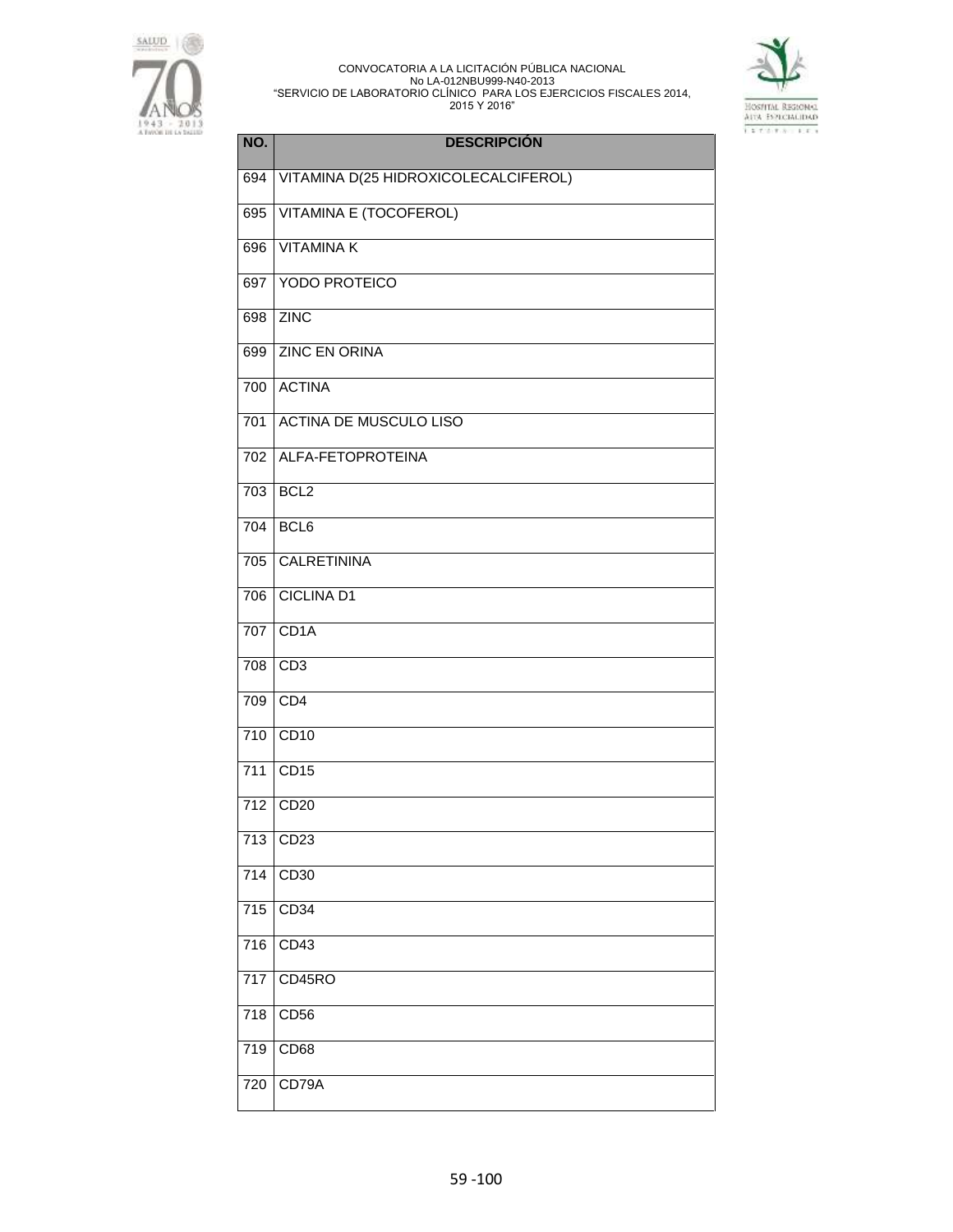



| NO.              | <b>DESCRIPCIÓN</b>   |
|------------------|----------------------|
| 721              | CD <sub>99</sub>     |
| 722              | <b>CEA</b>           |
| 723              | CKAE1/AE3            |
| 724              | CK 5/6               |
| 725              | CK19                 |
| $\overline{726}$ | <b>CK 20</b>         |
| 727              | <b>CK 34BE12</b>     |
| 728              | C-KIT                |
| 729              | <b>CROMOGRANINA</b>  |
| 730              | <b>DESMINA</b>       |
| 731              | <b>EGFR</b>          |
| 732              | <b>EMA</b>           |
| 733              | HER 2 NEU            |
| 734              | <b>HGC</b>           |
| 735              | $H\overline{MB45}$   |
| 736              | <b>KI67</b>          |
| 737              | MYO-D1               |
| $\overline{738}$ | P <sub>16</sub>      |
| $\overline{739}$ | P 53                 |
| 740              | P 63                 |
| 741              | <b>PAGF</b>          |
| 742              | <b>PLAP</b>          |
| 743              | <b>PSA</b>           |
| 744              | <b>RE</b>            |
| 745              | <b>RP</b>            |
| 746              | S100                 |
| 747              | <b>SINAPTOFISINA</b> |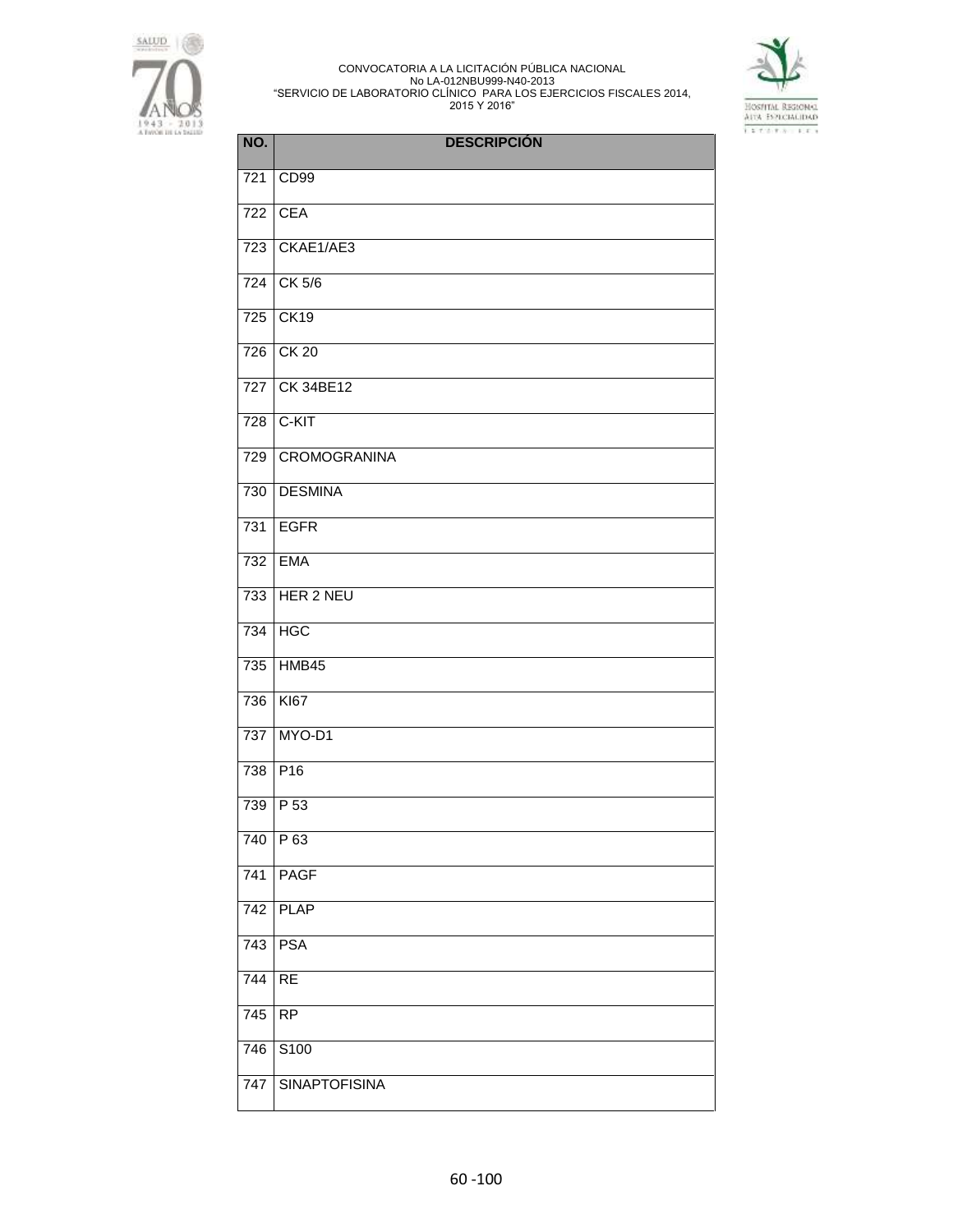



| NO. | <b>DESCRIPCIÓN</b>   |
|-----|----------------------|
| 748 | <b>TIROGLOBULINA</b> |
| 749 | TTF1                 |
| 750 | <b>VIMENTINA</b>     |
| 751 | WT1                  |
| 752 | <b>CK 14</b>         |
| 753 | $CK$ 18              |
| 754 | <b>ENOLASA</b>       |
| 755 | OCT 3/4              |

# **RECURSOS HUMANOS**

| <b>PERSONAL</b>                                                                | <b>REQUISITOS</b>                                                                                                                                                                                                                                                                                                                                                                                                                                                                                                                                                                                                                                                                 | <b>CANTIDAD</b> |
|--------------------------------------------------------------------------------|-----------------------------------------------------------------------------------------------------------------------------------------------------------------------------------------------------------------------------------------------------------------------------------------------------------------------------------------------------------------------------------------------------------------------------------------------------------------------------------------------------------------------------------------------------------------------------------------------------------------------------------------------------------------------------------|-----------------|
| <b>DIRECTOR</b><br><b>MÉDICO DEL</b><br><b>LABORATORIO</b><br><b>PROVEEDOR</b> | MÉDICO PATÓLOGO CON ESPECIALIDAD EN PATOLOGÍA<br>CLÍNICA.<br>EXPERIENCIA MÍNIMA DE 1 AÑO EN HOSPITALES, DEBERÁ<br>PRESENTAR COPIA DE LA CÉDULA PROFESIONAL Y<br>CURRÍCULUM VITAE O CONSTANCIAS LABORALES QUE<br>ACREDITEN SU EXPERIENCIA.<br>SE VERIFICARÁ LA VERACIDAD DE LOS DOCUMENTOS<br>PRESENTADOS.                                                                                                                                                                                                                                                                                                                                                                         | $\mathbf{1}$    |
| <b>RESPONSABLE</b><br>DEL.<br><b>LABORATORIO EN</b><br>EL HRAEI.               | MÉDICO PATÓLOGO CLÍNICO O QUÍMICO.<br>(MÍNIMO LICENCIATURA (TITULADO) O<br><b>POSGRADO</b><br>(TITULADO)<br>MÉDICO PATOLOGO SE REQUIERE<br>PARA EL<br>UNA<br>EXPERIENCIA MÍNIMA DE 6 MESES, PARA EL QUÍMICO<br>DEBERÁ CUMPLIR CON UNA EXPERIENCIA MINIMA DE TRES<br>AÑOS COMPROBABLE, EN EL MANEJO, COORDINACIÓN Y<br>SUPERVISIÓN DE LABORATORIOS CLÍNICOS EN HOSPITAL,<br>DEBERÁ PRESENTAR COPIA DE LA CÉDULA PROFESIONAL Y<br>CURRÍCULUM VITAE O CONSTANCIAS LABORALES QUE<br>ACREDITEN SU EXPERIENCIA.<br>SE VERIFICARÁ LA VERACIDAD DE LOS DOCUMENTOS<br>PRESENTADOS.                                                                                                         | $\mathbf{1}$    |
| PERSONAL DE<br>TOMA DE<br>MUESTRAS.<br>(MÍNIMO DOS POR<br>TURNO).              | QUÍMICO O TÉCNICO DE LABORATORIO (MÍNIMO CARRERA<br>TÉCNICA, CÉDULA PROFESIONAL)<br>EXPERIENCIA MÍNIMA DE 6 MESES DE TRABAJO EN EL ÁREA<br>INTRAHOSPITALARÍA, PARA LA TOMA DE MUESTRAS EN<br>PACIENTES ONCOLÓGICOS Y PEDIÁTRICOS, ADEMÁS DE<br>ESTUDIOS DE HISTOCOMPATIBILIDAD Y GENÉTICA, BIOLOGÍA<br>MOLECULAR, CITOPATOLOGÍA, QUÍMICA<br>CLINICA.<br>URIANÁLISIS, MICROBIOLOGÍA, PARASITOLOGÍA,<br>HEMATOLOGÍA Y COAGULACIÓN, INMUNOLOGÍA E<br>INMUNOQUÍMICA, ANATOMÍA PATOLÓGICA,<br><b>DEBERA</b><br>PRESENTAR COPIA DE LA CEDULA PROFESIONAL Y<br>CURRÍCULUM VITAE O CONSTANCIAS LABORALES QUE<br>ACREDITEN SU EXPERIENCIA.<br>SE VERIFICARÁ LA VERACIDAD DE LOS DOCUMENTOS | $6\phantom{a}$  |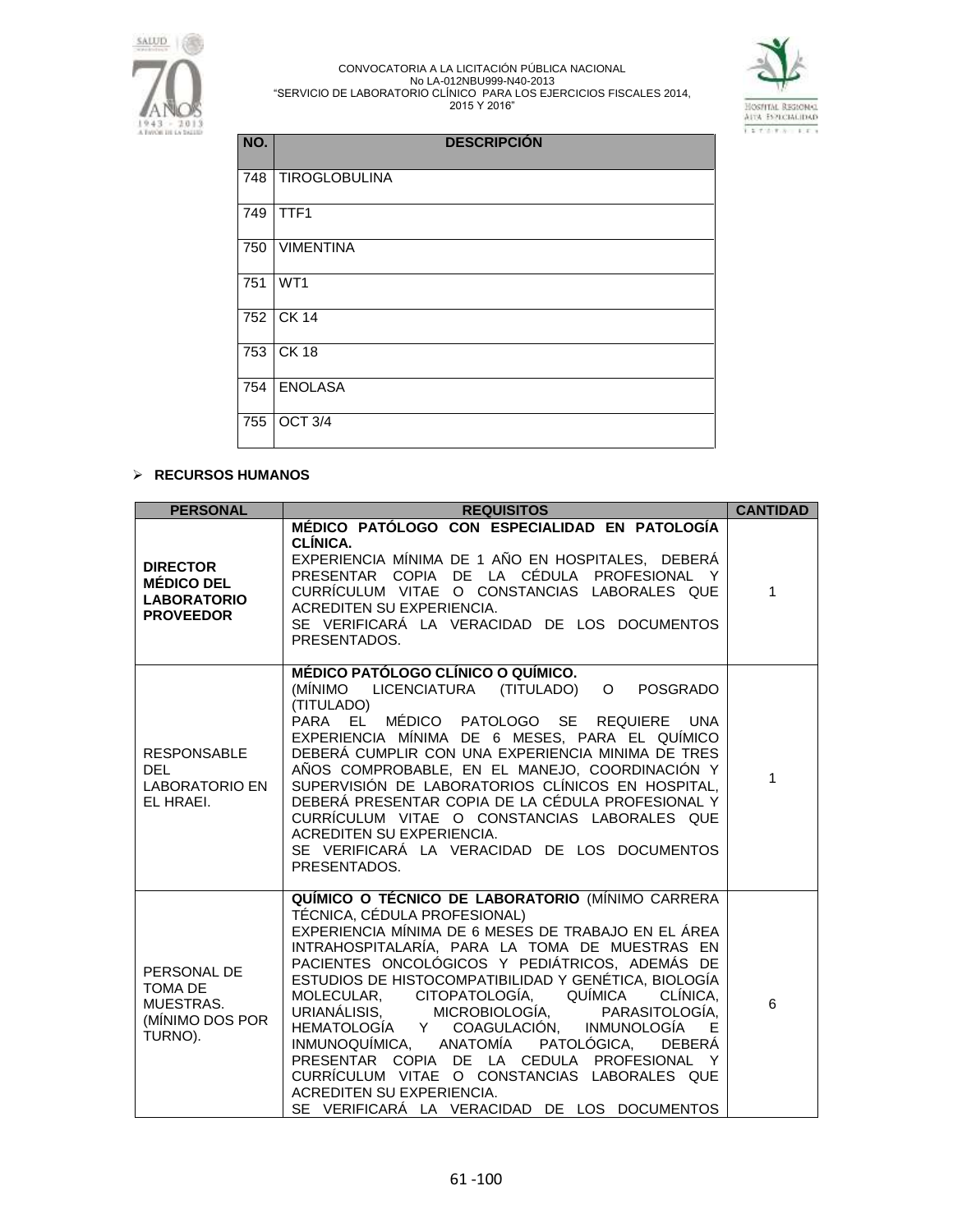

|                             | PRESENTADOS.                                                                                                                                                                                                                                                                                                                                                                                                                |  |
|-----------------------------|-----------------------------------------------------------------------------------------------------------------------------------------------------------------------------------------------------------------------------------------------------------------------------------------------------------------------------------------------------------------------------------------------------------------------------|--|
| PERSONAL<br>ADMINISTRATIVO. | LICENCIATURA, LICENCIATURA TRUNCA, CARRERA TÉCNICA.<br>EXPERIENCIA MÍNIMA DE UN AÑO EN ADMINISTRACIÓN.<br>CONCILIACIÓN DE CUENTAS POR COBRAR, SUPERVISIÓN Y<br>MANEJO DE SISTEMAS INFORMÁTICOS. DEBERÁ PRESENTAR<br>COPIA DE LA CÉDULA PROFESIONAL O CERTIFICADO DE<br>ESTUDIOS Y CURRICULUM VITAE O CONSTANCIAS<br>LABORALES QUE ACREDITEN SU EXPERIENCIA.<br>SE VERIFICARA LA VERACIDAD DE LOS DOCUMENTOS<br>PRESENTADOS. |  |

EL NÚMERO DEL PERSONAL ENUNCIADO TANTO PARA TOMA DE MUESTRAS, COMO PARA EL ÁREA DE PROCESO ES ENUNCIATIVO Y PODRÁ INCREMENTARSE DE ACUERDO A LAS NECESIDADES DEL HOSPITAL.

## **REQUERIMIENTOS DEL SERVICIO.**

EL LICITANTE DEBERÁ CONTAR CON EXPERIENCIA DE POR LO MENOS 1 AÑO EN EL MANEJO Y OPERACIÓN DE LABORATORIOS DENTRO DE HOSPITALES CON CAPACIDAD MÍNIMA DE 50 CAMAS.

EL LABORATORIO DENTRO DEL HOSPITAL, DEBERÁ SER DIRIGIDO POR UN MÉDICO PATÓLOGO O QUÍMICO Y PERMANENTEMENTE CONTAR CON QUÍMICOS, TÉCNICO DE LABORATORIO DICHO PERSONAL DEBERÁ ESTAR ASIGNADO EXCLUSIVAMENTE PARA DICHAS FUNCIONES Y NO REALIZAR TAREAS AJENAS TALES COMO DE TELEFONISTA, RECEPCIONISTA, LIMPIEZA, ENTRE OTRAS.

EL LICITANTE DEBERÁ CONTAR CON UN RESPONSABLE DE LABORATORIO DISPONIBLE EN EL SERVICIO CON EL CUAL EL COORDINADOR DEL LABORATORIO DEL HRAEI, PUEDA TRATAR CUESTIONES DERIVADAS DE ESTE SERVICIO.

EL LICITANTE DEBERÁ TENER SIEMPRE PERSONAL SUFICIENTE PARA LA TOMA Y PROCESAMIENTO DE LAS MUESTRAS Y EN CASO DE INASISTENCIA DE SU PERSONAL DEBERÁ DISPONER DE PERSONAL ALTERNATIVO CON LAS MISMAS CARACTERÍSTICAS, QUE EL ESTABLECIDO ANTERIORMENTE EN UN LAPSO MENOR A UNA HORA.

EL LICITANTE TENDRÁ EN EL HOSPITAL REGIONAL DE ALTA ESPECIALIDAD DE IXTAPALUCA (HRAEI) LOS INSUMOS SUFICIENTES Y ADECUADOS PARA LA TOMA DE MUESTRA, (AGUJAS DE DIFERENTES CALIBRES, JERINGAS, EQUIPO ALADO, TUBOS, RECIPIENTES ESTÉRILES, CONTENEDORES PARA MUESTRAS, MEDIOS DE TRANSPORTE PARA CULTIVOS, FRASCOS PARA HEMOCULTIVOS, TORUNDAS, CHAROLA DE TOMA DE MUESTRAS, TORUNDEROS, ALCOHOL, JABÓN ANTISÉPTICO, YODO, SOLUCIONES, REACTIVOS Y DEMÁS CONSUMIBLES NECESARIOS, PARA PRESTAR EL SERVICIO).

LOS REACTIVOS, QUE SE UTILICEN DEBERÁN ESTAR EN BUEN ESTADO, Y AQUELLOS EN LOS QUE SE UTILICE FECHA DE CADUCIDAD, DEBERÁN ESTAR VIGENTES.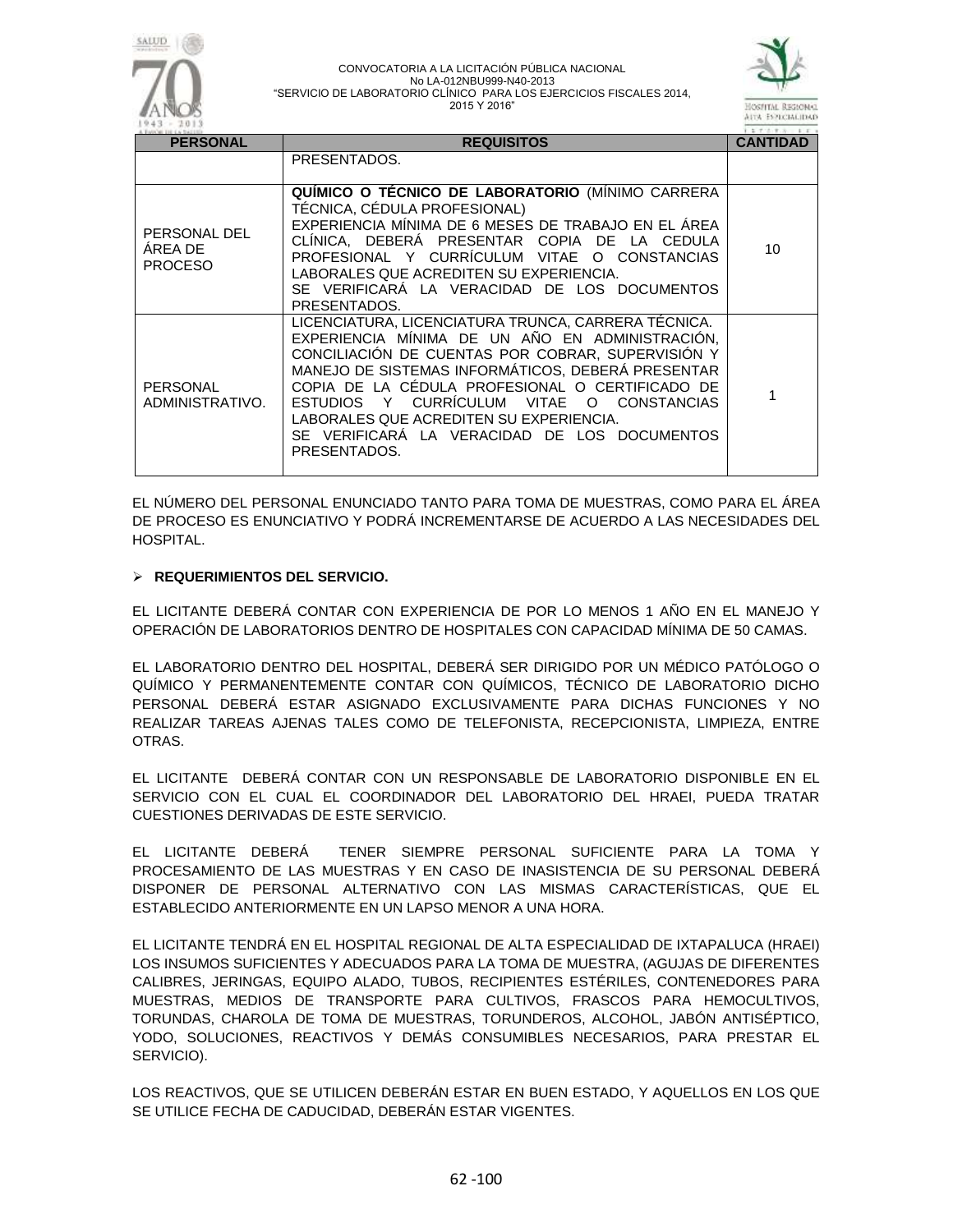



LOS MATERIALES Y/CONSUMIBLES QUE SE UTILICEN DEBERÁN SER DESECHABLES NUEVOS ESTÉRILES Y ESTAR DEBIDAMENTE SELLADOS SIN VIOLACIÓN EN LOS SELLOS DE GARANTÍA, Y DEBERÁN CONTAR CON SISTEMA AUTOMATIZADO PARA EL CONTROL DE MUESTRAS.

PARA LA TOMA DE MUESTRAS DE LOS PACIENTES DE CONSULTA EXTERNA DEBERÁN SER DE ATENDIDOS EN UN MÁXIMO DE 15 MINUTOS.

LAS MUESTRAS DE PACIENTES HOSPITALIZADOS Y EN UNIDAD DE CUIDADOS INTENSIVOS ADULTOS Y PEDIÁTRICOS; SE TOMARÁN EN LOS PRIMEROS 15 MINUTOS DESPUÉS DE QUE SE SOLICITAN A TRAVÉS DEL SISTEMA INFORMÁTICO.

EN LOS CASOS QUE EL PERSONAL DEL LICITANTE NO TOME LA MUESTRA ADECUADA Y SE REQUIERA TOMAR NUEVA MUESTRA, PARA PACIENTES FORÁNEOS Y DE LA CIUDAD, EL LICITANTE DEBERÁ RESPONSABILIZARSE DE LA NUEVA TOMA DE MUESTRA, EVITANDO QUE EL PACIENTE SE DESPLACE NUEVAMENTE AL HRAEI, Y LOS CANALIZARÁ A OTRO LABORATORIO, Y SERÁ SIN COSTO TANTO PARA EL PACIENTE COMO PARA EL **"HRAEI"**, Y NO DEBERÁ ALTERAR LOS TIEMPOS DE RESPUESTA.

PROCESAMIENTO DE LAS MUESTRAS ESPECIALES: DEBERÁ REALIZARSE DENTRO DE LAS PRIMERAS 24 HORAS TODOS LOS DÍAS DURANTE EL TIEMPO DEL CONTRATO, EN LOS HORARIOS Y LA FORMA QUE PERMITA A EL LICITANTE CUMPLIR LOS TIEMPOS DE RESPUESTA, PARA EL CASO DE MUESTRAS CUYAS DETERMINACIONES QUE SE REALICEN FUERA DE LAS INSTALACIONES DEL HRAEI, EXCEPTO AQUELLAS PRUEBAS QUE REQUIEREN UN PROCESO CALENDARIZADO.

EN CASO DE UNA INCONFORMIDAD CON EL RESULTADO, EL LICITANTE DEBERÁ CORROBORAR Y RATIFICAR ESTE SIN COSTO ALGUNO PARA EL HRAEI. EN CASO DE QUE PERSISTA LA INCONFORMIDAD CON EL RESULTADO DE ALGUNA DETERMINACIÓN, EL ADMINISTRADOR DEL CONTRATO DEL HRAEI SOLICITARÁ AL LICITANTE QUE ENVÍE LA PRUEBA A OTRO LABORATORIO Y LOS COSTOS Y EL ENVÍO SERÁN CUBIERTOS POR ÉSTE.

EL LICITANTE DEBERÁ CONSIDERAR QUE LOS EXÁMENES DE LABORATORIO SEAN ENUNCIATIVOS MÁS NO LIMITATIVOS, PERMITIENDO QUE SE PUEDA SOLICITAR PRUEBAS QUE NO SE ENCUENTREN CONSIDERADAS EN ESTE ANEXO TÉCNICO (ANEXO 1) Y/O EL CATÁLOGO, PREVIA AUTORIZACIÓN DEL ADMINISTRADOR DEL CONTRATO Y ACEPTACIÓN DEL LICITANTE, POR LO QUE EN EL CASO DE QUE SE REQUIERA ALGUNA DETERMINACIÓN NO SEÑALADA EN EL PRESENTE ANEXO PARA LOS PACIENTES DEL HRAEI, EL RESPONSABLE DEL LABORATORIO EN EL HRAEI SE COORDINARÁ CON EL LICITANTE PARA REALIZAR LA DETERMINACIÓN EN PARTICULAR Y ESTA SE CARGARÁ EN LA PARTIDA CORRESPONDIENTE. EL COSTO DE ESTAS SE DETERMINARÁ DE ACUERDO AL PRECIO AL PÚBLICO VIGENTE EN EL MERCADO MENOS EL 35% DE DESCUENTO PARA EFECTO DE PAGO POR EL HRAEI, ASÍ COMO DE LAS CANTIDADES ESPECIFICADAS EN LA PROPUESTA ECONÓMICA DEL LICITANTE.

EL COORDINADOR DEL LABORATORIO EN EL HRAEI, SOLICITARÁ AL RESPONSABLE DEL LICITANTE EN EL HRAEI, EL NÚMERO DE PRUEBAS MENSUAL POR ÁREA DE LABORATORIO EN LOS DÍAS DE CORTE ESTABLECIDOS POR EL HRAEI Y SOBRE ESTE REPORTE EL LICITANTE ELABORARÁ LA FACTURA DE COBRO. DICHO REPORTE DEBERÁ CONTENER LOS SIGUIENTES DATOS: FECHA DE LA REALIZACIÓN DE LA PRUEBA, NOMBRE DEL PACIENTE, NÚMERO DE EXPEDIENTE, TIPO DE PRUEBAS, NÚMERO DE FACTURA CON LA CUAL SE RELACIONA, NÚMERO DE FOLIO DE LA CARTA COMPROMISO, O NÚMERO DE EPISODIO EN EL CUAL SE CARGÓ LA PRUEBA.

EL 90% DE LAS PRUEBAS DE ALTA ESPECIALIDAD SOLICITADAS POR EL HRAEI, DEBERÁN SER PROCESADAS POR EL LICITANTE EN MÉXICO, CUMPLIENDO CON LOS ESTÁNDARES DE CALIDAD.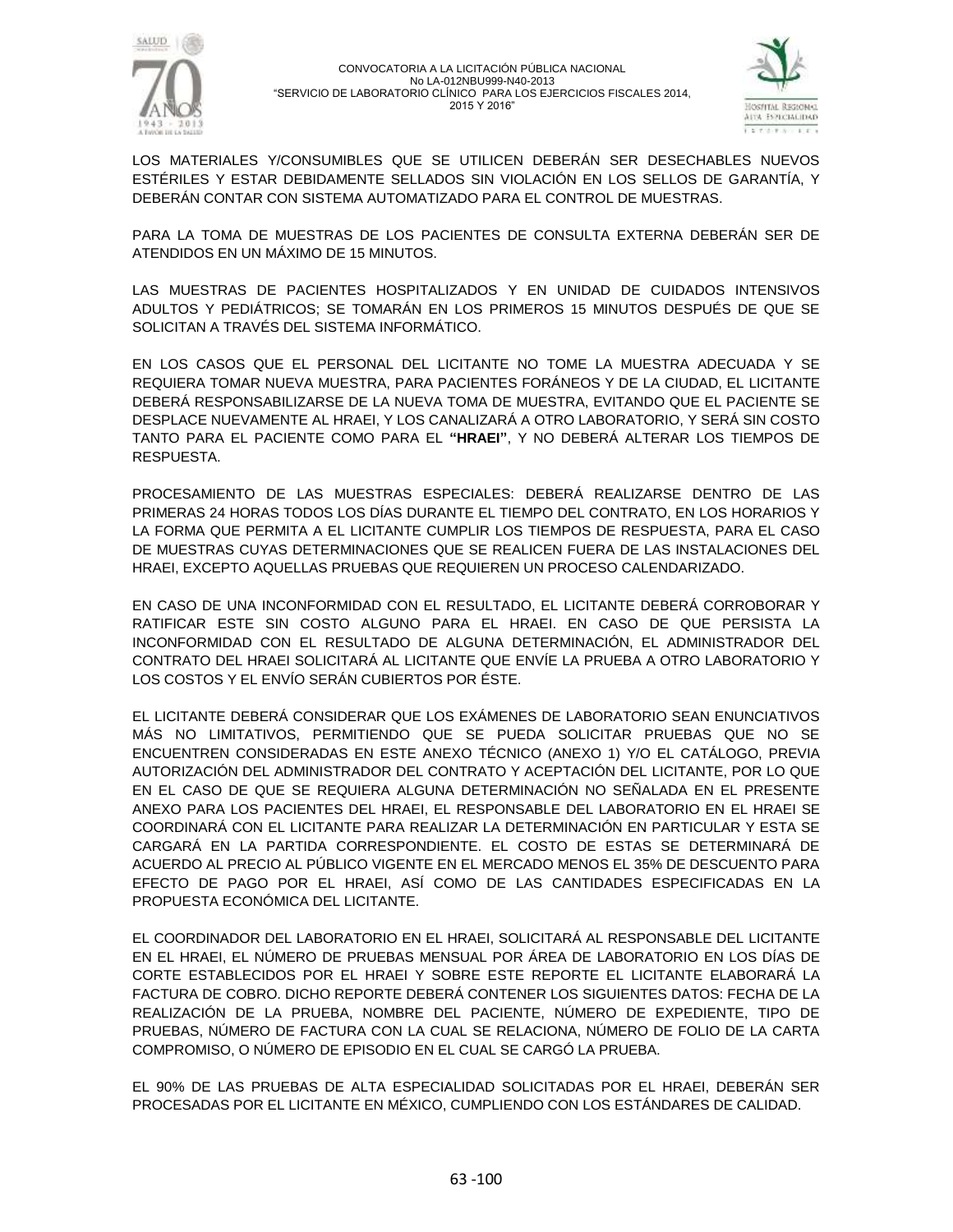



EL LICITANTE DEBERÁ CONTAR COMO MÍNIMO CON 2 CENTROS DE PROCESAMIENTO DE MUESTRAS DISTRIBUIDAS EL DISTRITO FEDERAL Y ÁREA METROPOLITANA, POR LO QUE DEBERÁ DE PREVER QUE LA LOGÍSTICA DEBERÁ SER INMEDIATA PARA CUBRIR CUALQUIER CONTINGENCIA PARA LA REALIZACIÓN DE ESTUDIOS A PACIENTES AMBULATORIOS, HOSPITALARIOS, ESTOS ESTUDIOS PODRÁN SER ELECTIVOS O DE URGENCIA, CUANDO ASÍ SE SOLICITE, EN CUALQUIERA DE LAS SIGUIENTES ÁREAS, ESTUDIOS DE HISTOCOMPATIBILIDAD Y GENÉTICA, BIOLOGÍA MOLECULAR, CITOPATOLOGÍA, QUÍMICA CLÍNICA, URIANÁLISIS, MICROBIOLOGÍA, PARASITOLOGÍA, HEMATOLOGÍA Y COAGULACIÓN, INMUNOLOGÍA E INMUNOQUÍMICA, ANATOMÍA PATOLÓGICA

EL PERSONAL DEL LICITANTE DEBERÁ USAR BATA BLANCA, DE MANGA LARGA Y TODOS AQUELLOS ACCESORIOS QUE SE REQUIERAN PARA ACATAR LAS DISPOSICIONES DE BIOSEGURIDAD SEÑALADAS EN CADA UNA DE LAS ÁREAS DEL HRAEI.

EL PERSONAL DEL LICITANTE SE APEGARÁ ESTRICTAMENTE A LA POLÍTICA DEL HRAEI CON RESPECTO AL ÁREA LIBRE DE TABACO, COMIDA CHATARRA Y CUALQUIER OTRA QUE EN SU MOMENTO SEA DISPUESTA.

EL PERSONAL DEL LICITANTE DEBERÁ ACATAR Y APEGARSE A LOS MANUALES DE PROCEDIMIENTOS VIGENTES DEL HRAEI, PARA SU FUNCIONAMIENTO EN CADA UNA DE LAS ÁREAS.

EL LICITANTE DEBERÁ RESGUARDAR LAS SOLICITUDES FÍSICAS, LAS BASES DE DATOS ELECTRÓNICAS Y LA DOCUMENTACIÓN QUE CON FINES DE LA OPERACIÓN DEL SERVICIO SE DERIVE POR LO MENOS UN PERIODO DE CINCO AÑOS Y SE OBLIGA A QUE TODA LA INFORMACIÓN QUE SE LE PROPORCIONE Y GENERE, SEA DE CARÁCTER CONFIDENCIAL, POR TAL RAZÓN QUEDA ESTRICTAMENTE PROHIBIDO QUE EL LICITANTE USE LÍNEAS TELEFÓNICAS O PERSONAL QUE NO SE ENCUENTRA EN LAS INSTALACIONES DEL HRAEI, PARA CONTACTAR A LOS PACIENTES.

EL LICITANTE DEBERÁ HACERSE CARGO DE LA LIMPIEZA DEL LUGAR QUE SEA ASIGNADO, ELIMINAR LOS RESIDUOS, TANTO MUNICIPALES COMO LOS RESIDUOS PELIGROSOS BIOLÓGICO INFECCIOSOS (RPBI) GENERADOS EN EL LABORATORIO.

EL LICITANTE SE OBLIGA, EN CASO DE RESULTAR ADJUDICADO, A LIBERAR AL HRAEI DE TODA RESPONSABILIDAD DE CARÁCTER CIVIL, MERCANTIL, PENAL O ADMINISTRATIVA QUE, EN SU CASO, SE OCASIONE.

| NO. | <b>AREA O</b><br><b>DEPARTAMENTO</b> | <b>NOMBRE</b>                                      | <b>MARCA</b>                     | <b>MODELO</b>   |
|-----|--------------------------------------|----------------------------------------------------|----------------------------------|-----------------|
|     | <b>HEMATOLOGIA</b>                   | ANALIZADOR AUTOMATIZADO PARA<br><b>HEMATOLOGIA</b> | <b>BECKMAN</b><br><b>COULTER</b> | LH 500          |
| 2   | QUIMICA CLINICA                      | ANALIZADOR AUTOMATIZADO PARA<br>QUIMICA CLI NICA   | <b>SIEMENS</b>                   | <b>FLEXOR E</b> |
| 3   | QUIMICA CLINICA                      | ANALIZADOR AUTOMATIZADO PARA<br>QUIMICA CLI NICA   | <b>SIEMENS</b>                   | RAPIDCHEM 744   |

# **EQUIPAMIENTO REQUERIDO**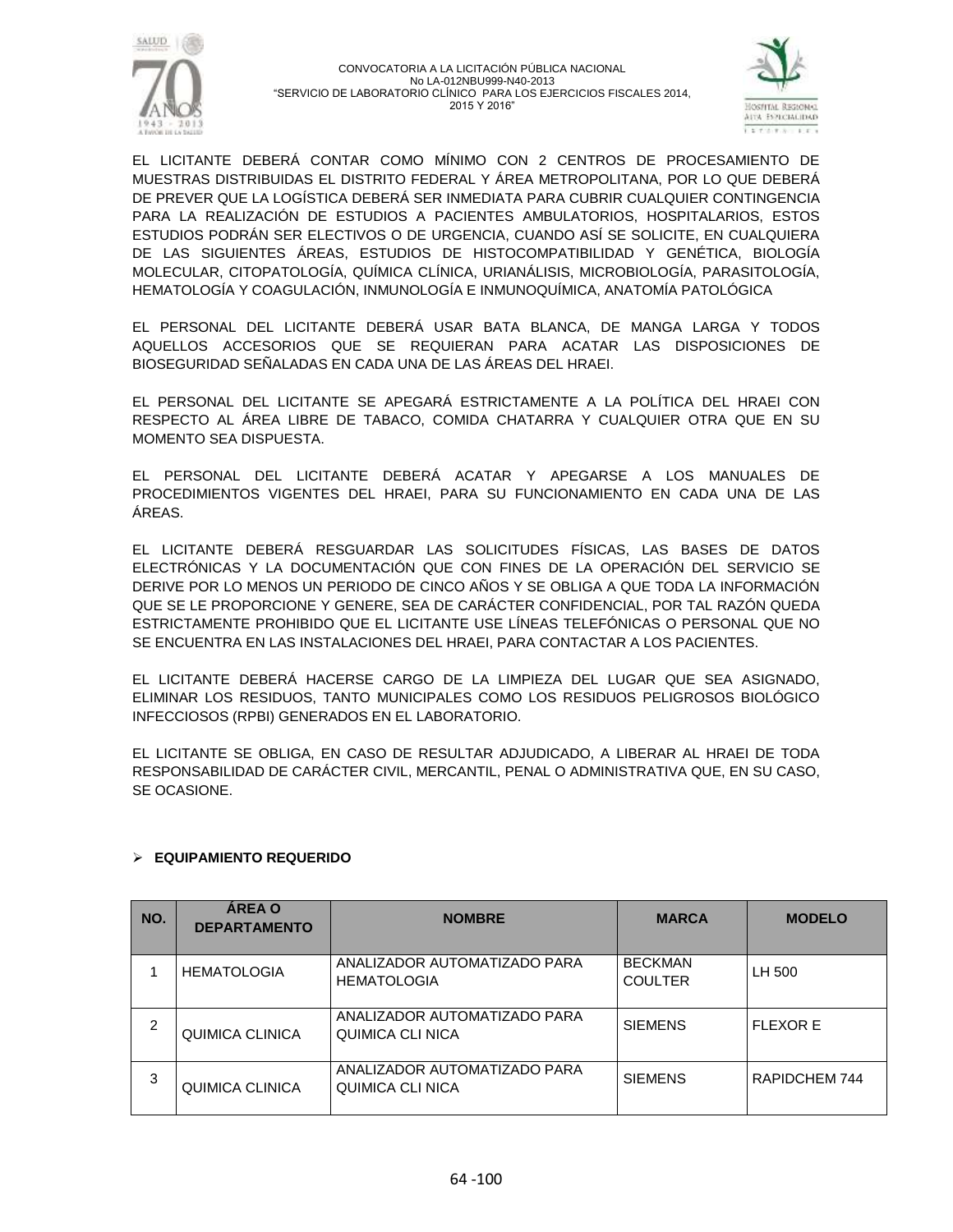



| NO.            | <b>ÁREA O</b><br><b>DEPARTAMENTO</b> | <b>NOMBRE</b>                                            | <b>MARCA</b>                     | <b>MODELO</b>                 |
|----------------|--------------------------------------|----------------------------------------------------------|----------------------------------|-------------------------------|
| $\overline{4}$ | <b>URIANALISIS</b>                   | ANALIZADOR SEMIAUTOMATIZADO<br><b>PARA URIANALISIS</b>   | <b>SIEMENS</b>                   | <b>CLINITEK STATUS</b><br>500 |
| 5              | <b>HEMATOLOGIA</b>                   | ANALIZADOR SEMIAUTOMATIZADO<br>PARA COAGULACIÓN          | <b>SIEMENS</b>                   | <b>BFT II</b>                 |
| 6              | INMUNOLOGIA                          | ANALIZADOR AUTOMATIZADO PARA<br><b>INMUNOLOGIA</b>       | <b>BIOMERIEUX</b>                | <b>MINI VIDAS BLUE</b>        |
| $\overline{7}$ | <b>HEMATOLOGIA</b>                   | CENTRIFUGA PARA 24 POSICIONES                            | <b>UNICO</b>                     | C8724                         |
| 8              | <b>HEMATOGIA</b>                     | <b>MICROSCOPIO</b>                                       | <b>OLYMPUS</b>                   | CX21FS1                       |
| 9              | <b>QUIMICA CLINICA</b>               | REFRIGERADOR DE 3 NIVELES                                | <b>TOR REY</b>                   | R <sub>16</sub>               |
| 10             | <b>INMUNOLOGIA</b>                   | <b>AGITADOR ORBITAL</b>                                  | <b>UNICO</b>                     | LRT30C                        |
| 11             | <b>INMUNOLOGIA</b>                   | PIPETA SEMIAUTOMATICA 5-50 UL                            | <b>BIOHIT</b>                    | 728040                        |
| 12             | QUIMICA CLINICA                      | PIPETA SEMIAUTOMATICA 100-1000 UL                        | <b>BIOHIT</b>                    | 728070                        |
| 13             | <b>HEMATOLOGIA</b>                   | PIPETA SEMIAUTOMATICA 10-100 UL                          | <b>BIOHIT</b>                    | 725050                        |
| 14             | <b>HEMATOLOGIA</b>                   | PIPETA SEMIAUTOMATICA 20-200 UL                          | <b>BIOHIT</b>                    | 725060                        |
| 15             | QUIMICA CLINICA                      | TERMOMETRO DE MERCURIO (RANGO<br>$-2$ A 80 $^{\circ}$ C) | <b>KESSLER</b>                   | ASTM 15C                      |
| 16             | <b>HEMATOLOGIA</b>                   | TERMOMETRO DE MERCURIO (RANGO -<br>2 A 80 °C             | <b>KESSLER</b>                   | ASTM 15C                      |
| 17             | <b>QUIMICA CLINICA</b>               | <b>TERMOHIGROMETRO</b>                                   | <b>CONTROL</b><br><b>COMPANY</b> | 4096                          |
| 18             | <b>HEMATOLOGIA</b>                   | MEZCLADOR DE MUESTRAS                                    | <b>UNICO</b>                     | L-TTR-200                     |
| 19             | <b>HEMATOLOGIA</b>                   | CRONOMETRO                                               | CONTROL<br><b>COMPANY</b>        | 5004                          |
| 20             | TOMA DE<br><b>MUESTRAS</b>           | <b>FRIGOBAR</b>                                          | <b>WHIRPOOL</b>                  | W55501D                       |
| 21             | <b>TOMA DE</b><br><b>MUESTRAS</b>    | TERMOMETRO DE MERCURIO (RANGO -<br>2 A 80 °C)            | <b>KESSLER</b>                   | ASTM 15C                      |
| 22             | TOMA DE<br><b>MUESTRAS</b>           | CENTRIFUGA PARA 24 POSICIONES                            | <b>UNICO</b>                     | C8624                         |
| 23             | <b>TOMA DE</b><br><b>MUESTRAS</b>    | <b>CRONOMETRO</b>                                        | <b>CONTROL</b><br><b>COMPANY</b> | 1045                          |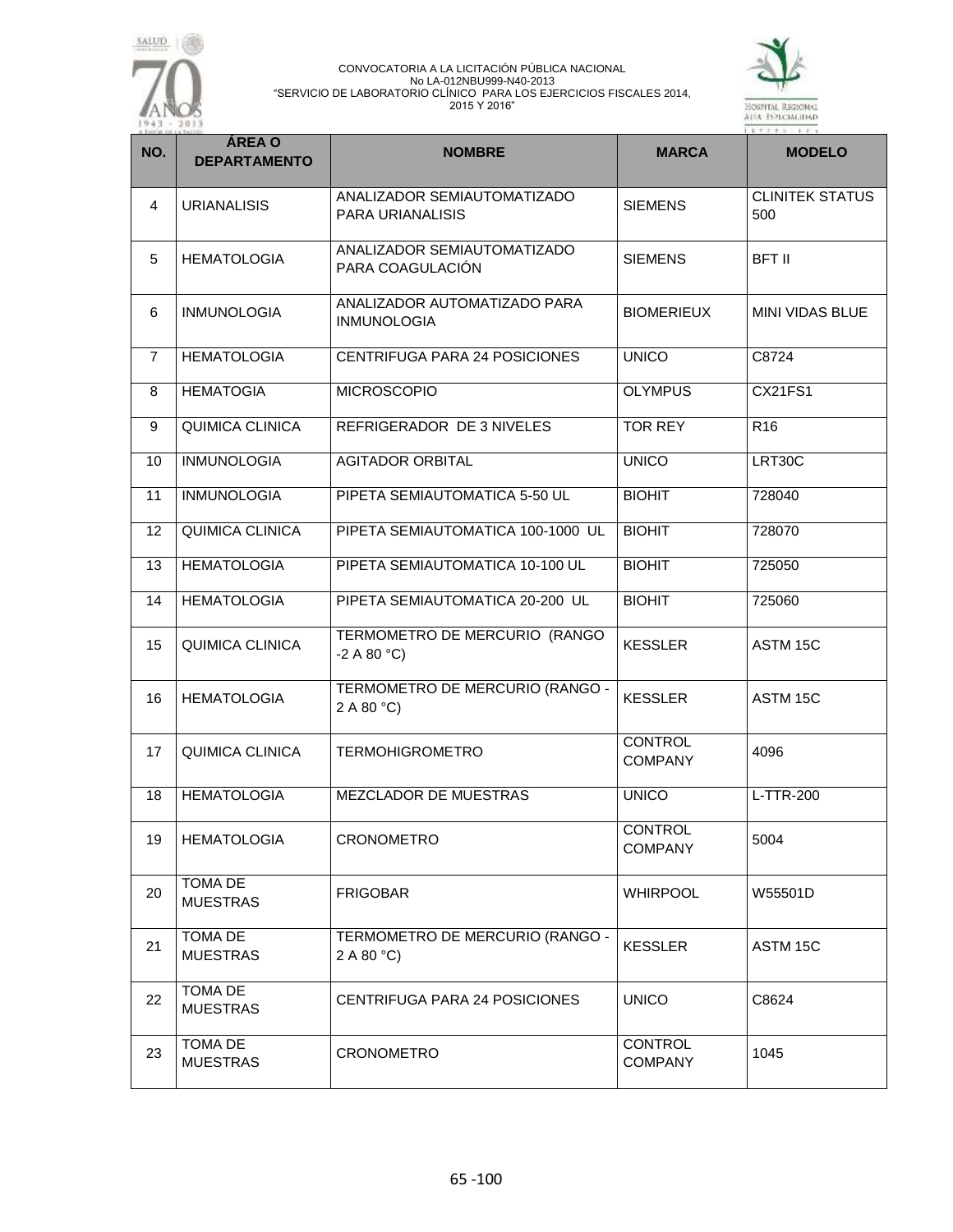



| NO. | <b>AREA O</b><br><b>DEPARTAMENTO</b> | <b>NOMBRE</b>             | <b>MARCA</b>                     | <b>MODELO</b>        |
|-----|--------------------------------------|---------------------------|----------------------------------|----------------------|
| 24  | <b>TOMA DE</b><br><b>MUESTRAS</b>    | <b>CRONOMETRO</b>         | <b>CONTROL</b><br><b>COMPANY</b> | 1045                 |
| 25  | <b>TOMA DE</b><br><b>MUESTRAS</b>    | <b>CRONOMETRO</b>         | <b>CONTROL</b><br><b>COMPANY</b> | 1045                 |
| 26  | <b>TOMA DE</b><br><b>MUESTRAS</b>    | <b>BASCULA</b>            | <b>BANE</b>                      | 425                  |
| 27  | <b>HEMATOLOGIA</b>                   | <b>BAÑO SECO</b>          | <b>FELISA</b>                    | FE-400               |
| 28  | <b>INMUNOLOGIA</b>                   | <b>VORTEX MEZCLADOR</b>   | <b>SCIENCE MED</b>               | MX-S                 |
| 29  | <b>HEMATOLOGIA</b>                   | <b>TERMOMETRO</b>         | LAUKA                            | SIN MODELO           |
| 30  | QUIMICA CLINICA                      | <b>CONGELADOR</b>         | <b>TORREY</b>                    | CVP <sub>15</sub> MO |
| 31  | <b>HEMATOLOGIA</b>                   | ANALIZADOR DE COAGULACION | <b>SIEMENS</b>                   | CA-560               |
| 32  | <b>TOMA DE</b><br><b>MUESTRAS</b>    | <b>ESCANER</b>            | <b>BECTON-</b><br><b>BICKSON</b> | AV400                |
| 33  | <b>QUIMICA CLINICA</b>               | <b>OSMOMETRO</b>          | <b>GONOTEC</b>                   | OSMOMAT030-D         |

LAS MARCAS Y MODELOS SON SOLO DE REFERENCIA YA QUE SE REQUIERE QUE SEAN DE CARACTERÍSTICAS IGUALES O SUPERIORES Y DEBERÁN DE PRESENTAR LOS FOLLETOS Y/O CATÁLOGOS ORIGINALES DE LOS EQUIPOS EN LOS QUE SE DESCRIBAN LAS ESPECIFICACIONES, EN IDIOMA ESPAÑOL O EN SU CASO ACOMPAÑADOS DE UNA TRADUCCIÓN SIMPLE, FIRMADA POR EL LICITANTE, COMO PARTE DE SU PROPUESTA TÉCNICA.

LOS EQUIPOS SERÁN DE TECNOLOGÍA DE PUNTA, EN ÓPTIMAS CONDICIONES, NO SERÁN EQUIPOS RECONSTRUIDOS, NI SALDOS O REMANENTES, DESCONTINUADOS O POR DESCONTINUARSE, O HAYAN SIDO MOTIVO DE ALERTAS MÉDICAS O SIN APROBACIÓN POR PARTE DE LAS AUTORIDADES SANITARIAS.

EL LICITANTE PROPORCIONARÁ EL SISTEMA ANALÍTICO (EQUIPO, INSUMOS, CONSUMIBLES, CONTROLES INTERNOS, CALIBRADORES RECOMENDADOS POR EL FABRICANTE) NECESARIO PARA PROPORCIONAR DENTRO DE LAS INSTALACIONES DEL HRAEI EL SERVICIO DE LABORATORIO CLÍNICO POR EL TIEMPO QUE DURE EL SERVICIO.

EL LICITANTE ENTREGARÁ, INSTALARÁ Y DEBERÁ PONER A PUNTO LOS EQUIPOS PARA LA REALIZACIÓN DE LAS PRUEBAS DE LABORATORIO EN EL HRAEI EN UN PLAZO NO MAYOR A 8 SEMANAS, A PARTIR DE LA NOTIFICACIÓN DEL FALLO, EN ESTE LAPSO DE TIEMPO PROVEERÁ EL SERVICIO EN UN LABORATORIO ALTERNO Y DEBERÁ DE RESPETAR LOS TIEMPOS DE RESPUESTA Y ENTREGA DE RESULTADOS SEÑALADOS EN EL PRESENTE ANEXO TÉCNICO.

EL LICITANTE DEBERÁ REALIZAR LAS ADECUACIONES, ACABADOS, INSTALACIONES ELÉCTRICAS, TUBERÍAS, REGISTROS Y MATERIALES NECESARIOS DIRECTAMENTE RELACIONADOS CON SUS EQUIPOS Y CONEXIONES ENTRE ELLOS Y LOS INSTITUCIONALES QUE GARANTICEN LA CONTINUIDAD DE LA OPERACIÓN DE SUS SERVICIOS, CON UN PLAN DE CONTINGENCIA Y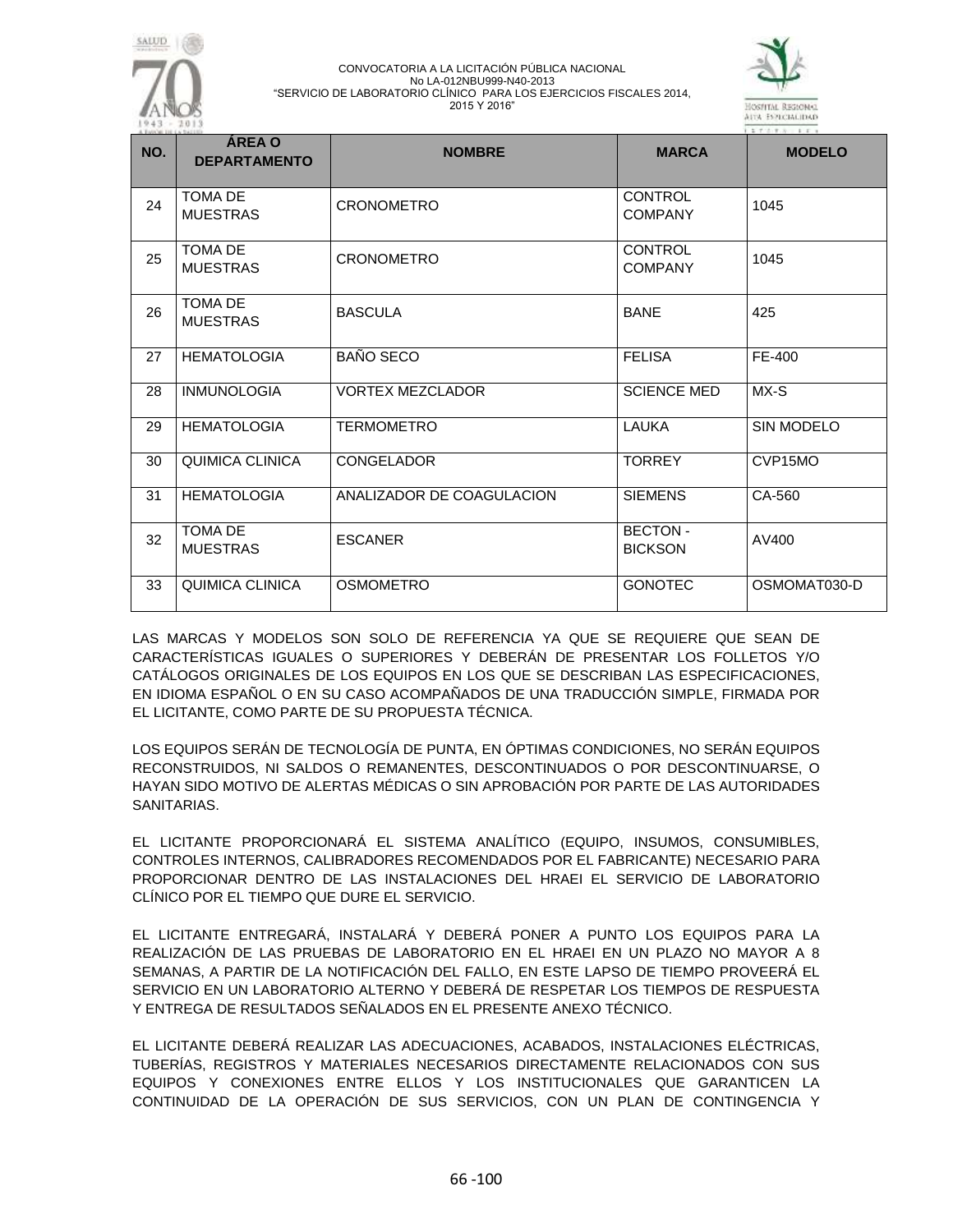



APEGÁNDOSE A LOS ESTÁNDARES INSTITUCIONALES APLICABLES Y SERÁN POR CUENTA DE ÉSTE.

EL LICITANTE ADEMÁS DE LA TOMA DE MUESTRA SERÁ EL RESPONSABLE DE LA CALIBRACIÓN, CONTROL DE CALIDAD, MANTENIMIENTO PREVENTIVO, CORRECTIVO, DE SUS EQUIPOS MENCIONADOS ANTERIORMENTE, DEL PROCESAMIENTO DE LA MUESTRA Y LA ENTREGA DE RESULTADOS.

EN CASO DE QUE EXISTA UNA FALLA EN LOS EQUIPOS DEL LABORATORIO, EL EQUIPO DE COAGULACIÓN, EL CONTADOR CELULAR, Y LOS MARCADORES CARDIACOS O DE CUALQUIER OTRO DE LOS EQUIPOS, EL LICITANTE LOS REEMPLAZARÁ EN UN PLAZO NO MAYOR DE 72 HORAS.

AL SER UNA CONTRATACIÓN PLURIANUAL EL LICITANTE DEBERÁ PROPORCIONAR EQUIPOS NUEVOS, NO REFAMANUFACTUADOS Y DE TECNOLOGÍA ACTUAL, EL ´LICITANTE DEBERÁ REALIZAR TODOS LOS TRABAJOS NECESARIOS QUE SE REQUIERAN PARA LA INSTALACIÓN DE LOS EQUIPOS QUE PROPORCIONE, ESTO SERÁ SIN COSTO ADICIONAL PARA EL HRAEI.

EL LICITANTE DEBERÁ CONTAR CON BITÁCORAS DE MANTENIMIENTO PREVENTIVO Y CORRECTIVO, PARA CADA UNO DE LOS EQUIPOS ANALIZADORES.

EL LICITANTE TENDRÁ POR LO MENOS DOS LABORATORIOS ALTERNATIVOS PARA EN EL CASO DE FALLA EN SUS EQUIPOS Y SERÁ RESPONSABLE DEL ENVIÓ DE LAS MUESTRAS A LOS LABORATORIOS ALTERNOS ASÍ COMO DE RECABAR SUS RESULTADOS, SIN COSTO ADICIONAL POR NINGÚN CONCEPTO A LOS PRECIOS DE SU PROPUESTA ECONÓMICA.

## **SISTEMA INFORMÁTICO**

CORRESPONDERÁ AL LICITANTE, LA ENTREGA, INSTALACIÓN Y PUESTA A PUNTO DE LA INTERFAZ DE LOS EQUIPOS DE LABORATORIO AUTOMATIZADOS, CON EL SISTEMA DE INFORMACIÓN PARA EL CONTROL DE LA PRODUCTIVIDAD ASÍ COMO PARA LA OBTENCIÓN EN LÍNEA DE LOS RESULTADOS, CON HL7 VERSION 2.6 PARA TEXTO Y DICOM PARA EL INTERCAMBIO DE IMÁGENES.

EL SISTEMA DE INFORMACIÓN PROPUESTO, DEBERÁ DESARROLLAR UN TRÁFICO ÁGIL DE INFORMACIÓN ENTRE LAS ÁREAS DE SERVICIO, MÓDULOS O COMPONENTES DE ACUERDO A LOS ESTÁNDARES ESTABLECIDOS POR EL HRAEI Y EN CASO DE QUE EL SOFTWARE PROPUESTO REQUIERA ESPECIFICACIONES TÉCNICAS MAYORES DE HARDWARE, EL LICITANTE PROPONDRÁ LOS EQUIPOS E INSTRUMENTOS IDÓNEOS, ASÍ COMO SI SE PRESENTAN PROBLEMAS O BAJO DESEMPEÑO EN EL DESARROLLO OPERATIVO DE LOS PROCESOS INFORMÁTICOS, DEBERÁ EFECTUAR LA ADECUACIÓN O ACTUALIZACIÓN DEL EQUIPO POR OTROS DE MAYOR CAPACIDAD Y VELOCIDAD.

EL EQUIPO DE CÓMPUTO A QUE SE HACE REFERENCIA EN EL PÁRRAFO ANTERIOR SERÁ USADO EXCLUSIVAMENTE PARA LA OPERACIÓN DEL SISTEMA MATERIA DE ESTAS ESPECIFICACIONES, Y POR EL PERSONAL DEBIDAMENTE CAPACITADO, MISMO QUE CONTARÁ CON CLAVES DE ACCESO AL SISTEMA; QUEDANDO PROHIBIDA LA INSTALACIÓN Y USO DE SOFTWARE DIFERENTES AL EMPLEADO PARA EL FUNCIONAMIENTO DEL SISTEMA INTEGRAL DE LABORATORIO Y/O SOFTWARE SIN LICENCIA DE USO.

LAS BASES DE DATOS RELACIONALES, DEBERÁN CUMPLIR CON LOS CRITERIOS QUE DETERMINE EL HRAEI Y DEBERÁN PODER OPERAR BAJO EL AMBIENTE DE LA PLATAFORMA INSTITUCIONAL. PARA PODER INTEGRAR LA INFORMACIÓN CON EL RESTO DEL EXPEDIENTE CLÍNICO ELECTRÓNICO.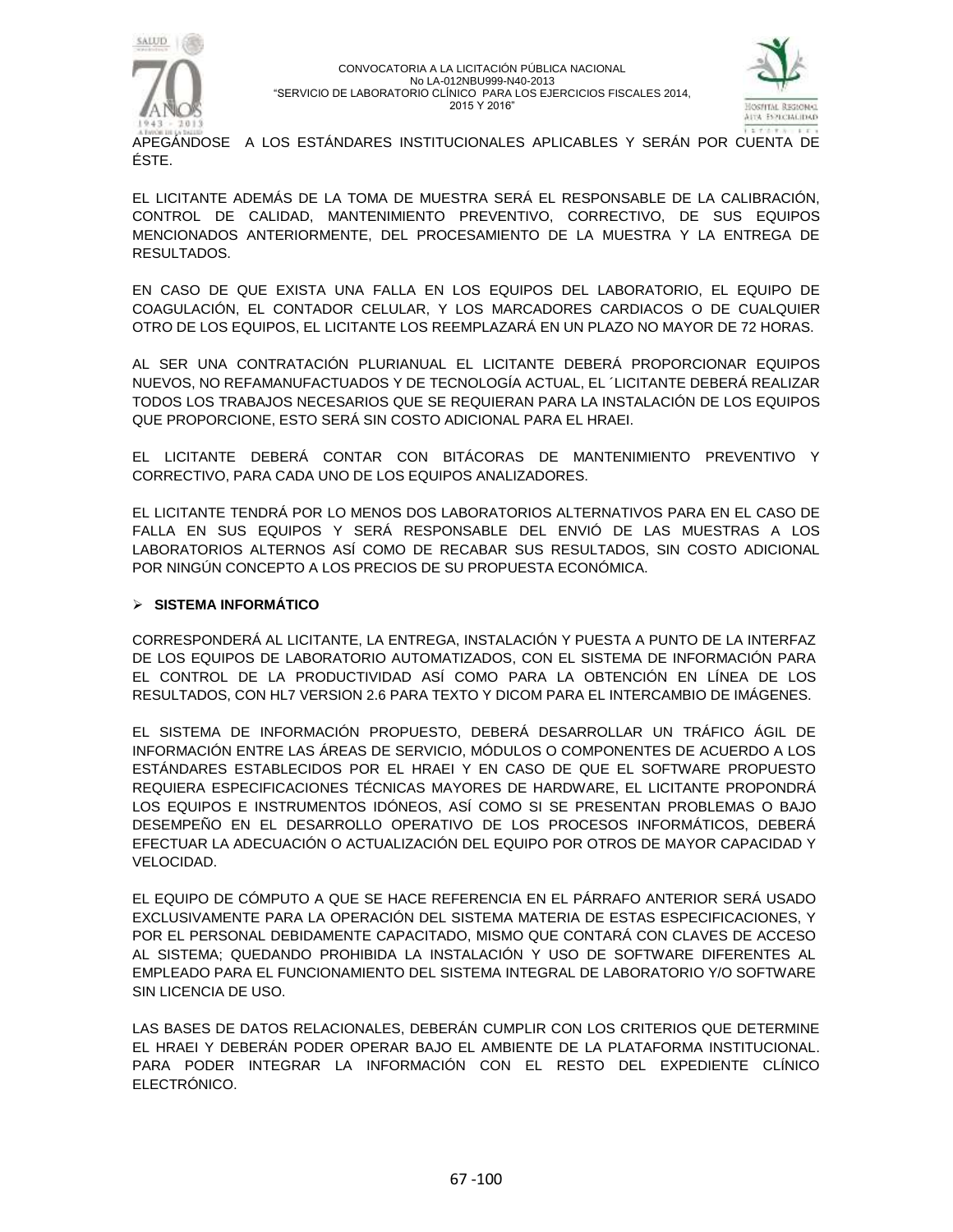



EL HRAEI PROVEERÁ EL DIRECCIONAMIENTO IP ESTÁTICO NECESARIO PARA LA INTEGRACIÓN DE LA SOLUCIÓN AL SEGUIMIENTO DE LA RED LOCAL DEL INMUEBLE.

TODA LA INFRAESTRUCTURA DE CONECTIVIDAD ASÍ COMO EL HARDWARE Y SOFTWARE QUE OFERTE O UTILICE EL LICITANTE DEBERÁ MANTENER LOS NIVELES DE SEGURIDAD.

EL LICITANTE DEBERÁ INSTALAR UN SISTEMA DE TURNOS ELECTRÓNICOS MEDIANTE PANTALLA DIGITAL, PARA LLAMADO DE PACIENTES.

### **NORMAS OFICIALES MEXICANAS, NORMAS MEXICANAS, NORMAS INTERNACIONALES Y/O CERTIFICACIONES.**

EL LICITANTE DEBERÁ CUMPLIR CON LA NOM-007-SSA3-201, PARA LA ORGANIZACIÓN Y FUNCIONAMIENTO DE LOS LABORATORIOS CLÍNICOS. EL LICITANTE DEBERÁ CONTAR CON SUS MANUALES Y PRESENTARLOS AL ADMINISTRADOR DEL CONTRATO PREVIO AL INICIO DE LA PRESTACIÓN DEL SERVICIO, SOLO PARA VERIFICACIÓN DE SU EXISTENCIA YA SEA EN PAPEL O EN MEDIO ELECTRÓNICO.

EL LICITANTE DEBERÁ ESTAR CERTIFICADO CON BASE A LOS REQUISITOS DE LA NORMA NMX-CC-9001-IMNC-2008/ISO 9001:2008.

EL LICITANTE ADEMÁS DE PERTENECER ACTUALMENTE A UN PROGRAMA DE CALIDAD EXTERNO Y/O DE TERCERA OPINIÓN, SEA NACIONAL O INTERNACIONAL, DEBERÁ PRESENTAR COPIA SIMPLE Y ORIGINAL (SOLO PARA COTEJAR) DE LOS CERTIFICADOS EXPEDIDOS POR LOS MISMOS DEL ÚLTIMO AÑO, COPIA DE HOJA DE REGISTRO Y DE LOS RESULTADOS EXPEDIDOS EN EL ÚLTIMO AÑO.

EL LICITANTE DEBERÁ DEMOSTRAR LA PARTICIPACIÓN EN PROGRAMAS EVALUACIÓN EXTERNA DE CALIDAD POR ENTIDADES COMO EL CAP (COLEGIO AMERICANO DE PATÓLOGOS).

EL LICITANTE DEBERÁ REALIZAR CONTROLES DE CALIDAD INTERNOS Y EXTERNOS EN SUS DETERMINACIONES Y MOSTRAR LOS CERTIFICADOS CORRESPONDIENTES, LOS CUALES DEBERÁN ESTAR DE ACUERDO A LAS ESPECIFICACIONES EN LA LEY DE METROLOGÍA Y NORMALIZACIÓN.

## **SUPERVISIÓN**

EL LICITANTE PERMITIRÁ AL ADMINISTRADOR DEL CONTRATO DEL HRAEI NO SOLO SUPERVISAR LA TOMA DE MUESTRAS Y EL MANEJO DE ESTAS, SINO TODO LO ESTIPULADO EN EL PRESENTE ANEXO TÉCNICO.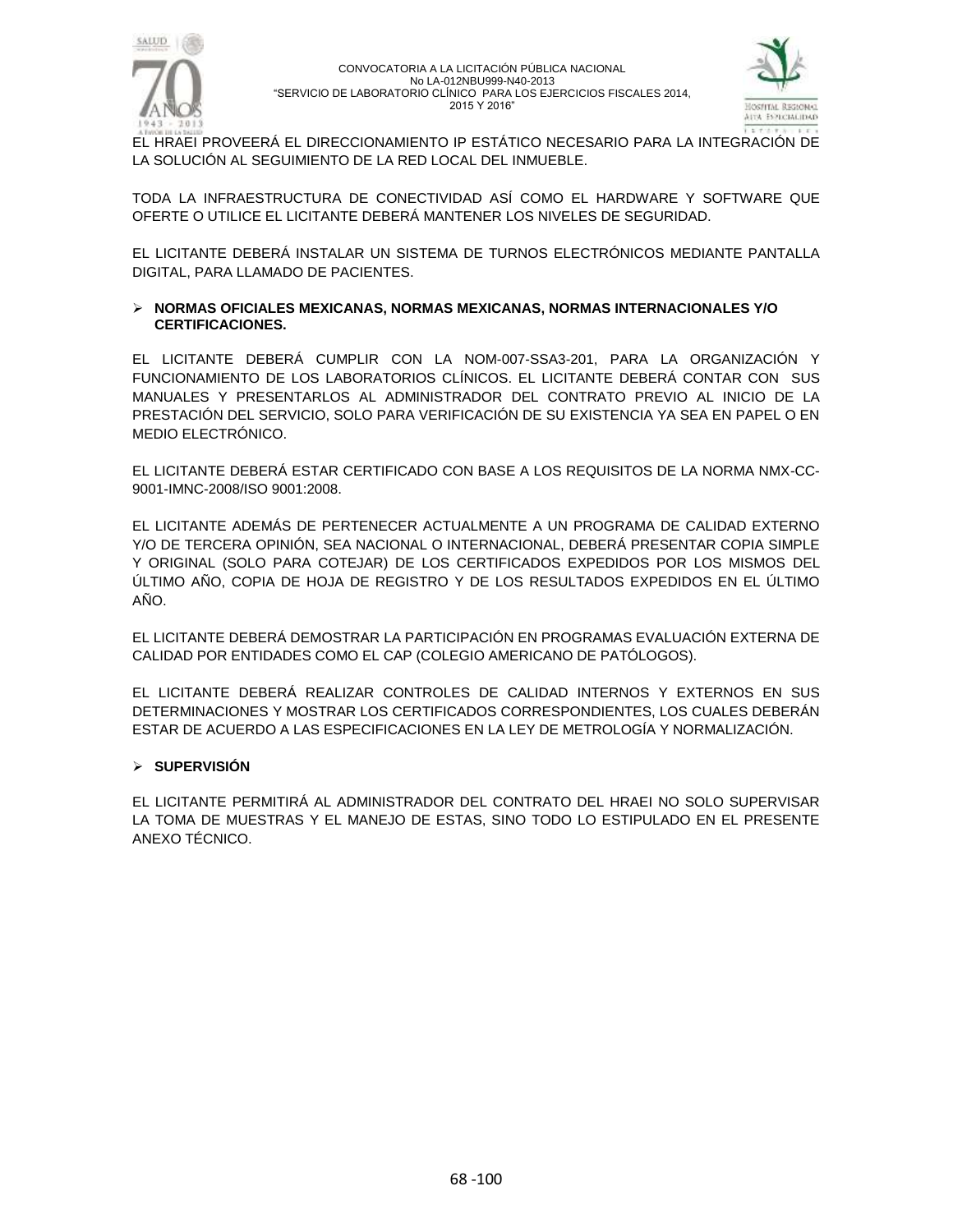



# **FORMATO No. 1 PROPUESTA TÉCNICA**

(PAPEL MEMBRETADO DEL LICITANTE)

## **HOSPITAL REGIONAL DE ALTA ESPECIALIDAD DE IXTAPALUCA** PRESENTE

\_\_\_\_\_\_\_\_\_\_\_\_\_\_\_\_\_\_\_\_\_\_\_\_\_\_\_\_\_\_\_\_\_\_\_\_\_\_\_\_\_\_\_\_\_\_\_\_\_\_\_\_\_\_\_\_\_

LICITACIÓN PÚBLICA NACIONAL PRESENCIAL No. \_\_\_\_\_\_\_\_\_\_ PARA LA ADQUISICIÓN DE:

PROPUESTA TÉCNICA PRESENTADA POR: (NOMBRE O RAZÓN SOCIAL DEL LICITANTE).

## **PARTIDA ÚNICA**

## **PRUEBAS REQUERIDAS.**

| No. | <b>DESCRIPCIÓN</b> |
|-----|--------------------|
|     |                    |
|     |                    |
|     |                    |
| 755 |                    |

# **RECURSOS HUMANOS**

- **… REQUERIMIENTOS DEL SERIVICIO.**
- **…**
- **EQUIPAMIENTO REQUERIDO**
- **… SISTEMA INFORMÁTICO**
- **… NORMAS OFICIALES MEXICANAS, NORMAS MEXICANAS, NORMAS INTERNACIONELES Y/O CERTIFICACIONES.**

### **… SUPERVISIÓN**

| <br>$MEXICO, D.F. A$ DE<br>DE 20 |  |
|----------------------------------|--|
| DATOS DEL REPRESENTANTE:         |  |
| DENOMINACIÓN DEL LICITANTE       |  |
| NOMBRE DEL REPRESENTANTE LEGAL   |  |
| FIRMA DEL REPRESENTANTE LEGAL    |  |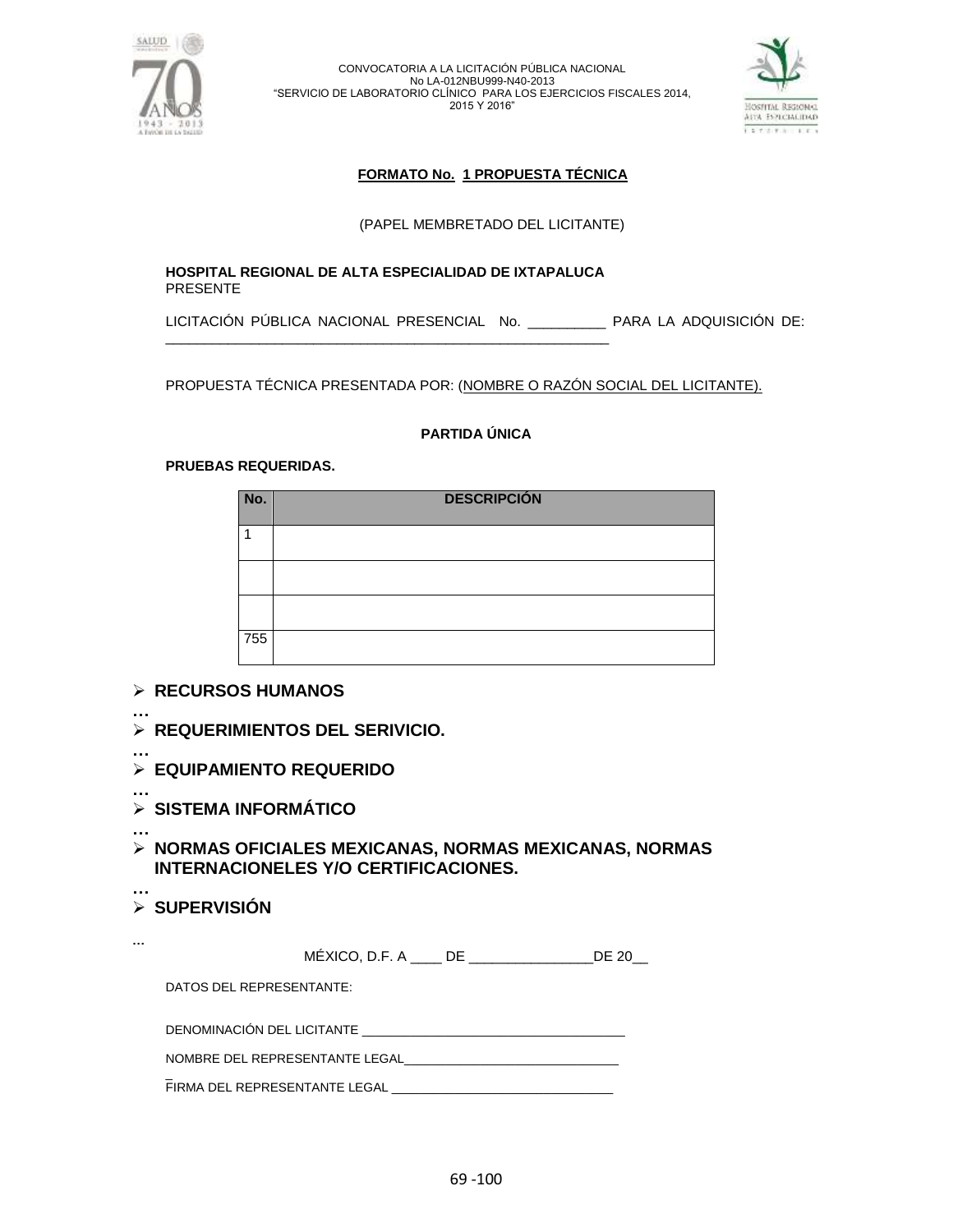



## **FORMATO No. 2 PROPUESTA ECONÓMICA**

(PAPEL MEMBRETADO DEL LICITANTE)

LICITACIÓN PÚBLICA NACIONAL PRESENCIAL No.\_\_\_\_\_\_\_\_\_\_\_ PARA LA ADQUISICIÓN DE: \_\_\_\_\_\_\_\_\_\_\_\_\_\_\_\_\_\_\_\_\_\_\_\_\_\_\_\_\_\_\_\_\_\_\_\_\_\_\_\_\_\_\_\_\_\_\_\_\_\_\_\_\_\_\_\_\_\_\_

PROPUESTA ECONÓMICA PRESENTADA POR: NOMBRE O RAZÓN SOCIAL, DOMICILIO Y R.F.C. DEL LICITANTE.

| <b>EJERCICIO FISCAL 2014</b>        | <b>EJERCICIO FISCAL 2015</b>    | <b>EJERCICIO FISCAL 2016</b>     |
|-------------------------------------|---------------------------------|----------------------------------|
| Monto mínimo                        | Monto mínimo                    | Monto mínimo                     |
| \$7´000,000.00                      | \$7´600,000.00                  | \$8'000,000.00                   |
| (Siete millones de pesos 00/100     | (Siete millones seiscientos mil | (Ocho millones de pesos 00/100   |
| M.N.)                               | pesos 00/100 M.N.)              | M.N.)                            |
|                                     |                                 |                                  |
| Monto máximo                        | Monto máximo                    | Monto máximo                     |
| \$17,500,000.00                     | \$19'000,000.00                 | \$20'000,000.00                  |
| (Diecisiete millones quinientos mil | (Diecinueve millones de pesos   | (Veinte millones de pesos 00/100 |
| pesos 00/100 M.N.)                  | 00/100 M.N.)                    | M.N.)                            |

### **PARTIDA ÚNICA**

| No. | <b>DESCRIPCIÓN</b> | <b>PRECIO</b><br><b>INITARIO</b> |
|-----|--------------------|----------------------------------|
|     |                    |                                  |
|     |                    |                                  |
|     |                    |                                  |
| 755 |                    |                                  |

SUMATORIA DE TODOS LOS PRECIO UNITARIOS

**IMPORTE TOTAL CON NÚMERO Y LETRA (\_\_\_\_\_\_\_\_\_\_\_\_\_\_\_PESOS 00/100 M.N.)**

LOS PRECIOS SEÑALADOS EN ESTA PROPUESTA ECONÓMICA SERÁN EN MONEDA NACIONAL, A DOS DECIMALES, FIJOS, Y ESTARÁN VIGENTES DURANTE TODA LA PRESTACIÓN DEL SERVICIO, HASTA EL TOTAL CUMPLIMIENTO DEL CONTRATO QUE DERIVE DE ESTA LICITACIÓN PÚBLICA NACIONAL PRESENCIAL.

MÉXICO, D.F. A DE DE 20

DATOS DEL REPRESENTANTE:

DENOMINACIÓN DEL LICITANTE \_\_\_\_\_\_\_\_\_\_\_\_\_\_\_\_\_\_\_\_\_\_\_\_\_\_\_\_\_\_\_\_\_\_\_\_\_\_

NOMBRE DEL REPRESENTANTE LEGAL\_\_\_

FIRMA DEL REPRESENTANTE LEGAL \_\_\_\_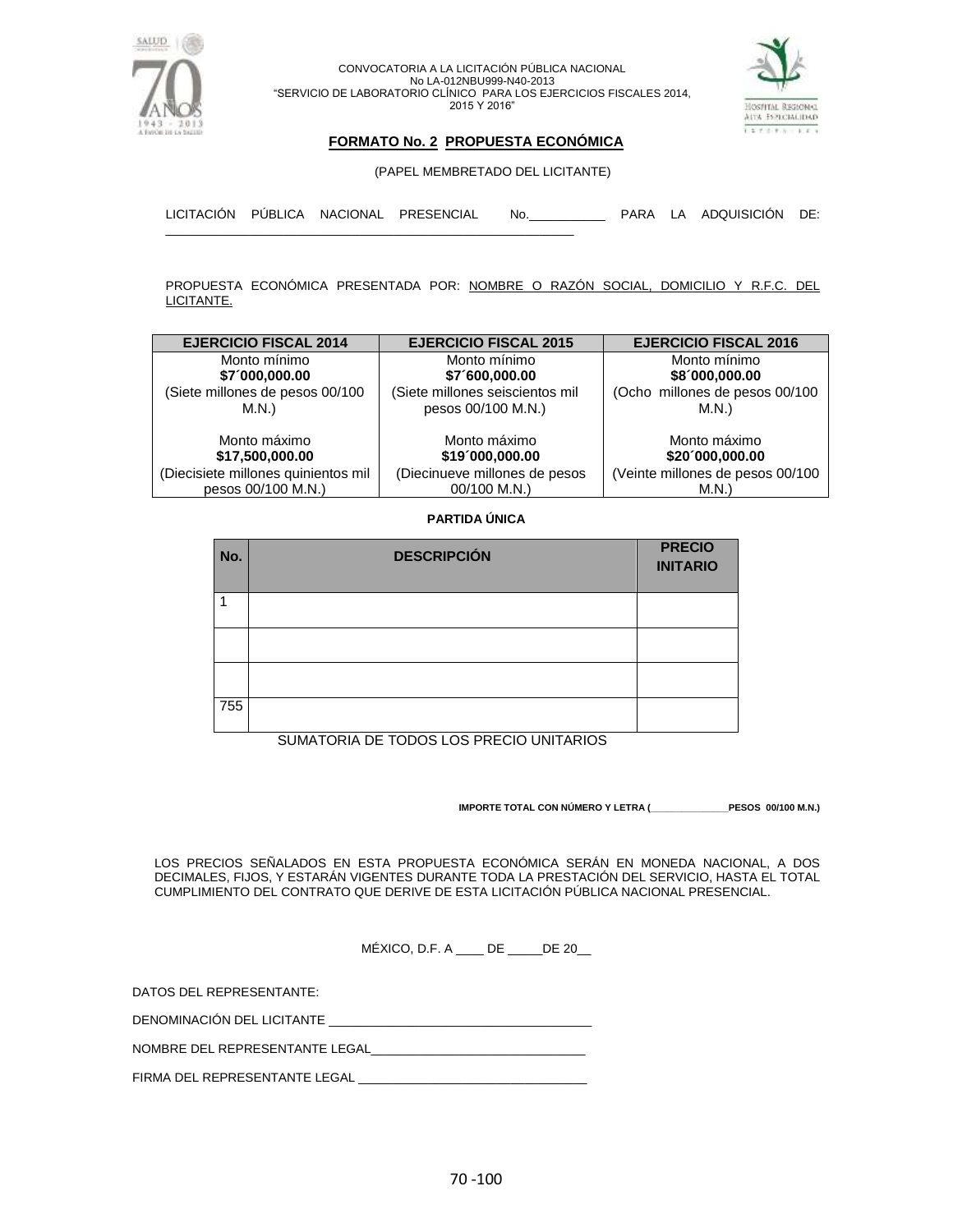

.

CONVOCATORIA A LA LICITACIÓN PÚBLICA NACIONAL No LA-012NBU999-N40-2013 "SERVICIO DE LABORATORIO CLÍNICO PARA LOS EJERCICIOS FISCALES 2014, 2015 Y 2016"



## **FORMATO No. 3 ESCRITO DE RESPONSABILIDAD SOBRE PATENTES**

## **(EN HOJA MEMBRETADA DE LA EMPRESA)**

MÉXICO, D.F., A \_\_\_\_\_\_\_\_ DE \_\_\_\_\_\_\_\_\_ DEL 2013

**HOSPITAL REGIONAL DE ALTA ESPECIALIDAD DE IXTAPALUCA PRESENTE**.

C. \_\_\_\_\_\_\_\_\_\_\_\_\_\_\_\_\_\_\_\_\_\_\_\_\_\_\_\_\_\_\_\_\_\_\_\_\_\_\_\_\_\_\_, MANIFIESTO, QUE ASUMIRÉ LA RESPONSABILIDAD TOTAL EN CASO DE QUE AL PROPORCIONAR EL SERVICIO **OBJETO DE LA PRESENTE LICITACIÓN**, **SE INFRINJAN PATENTES, MARCAS O DERECHOS DE AUTOR**, EXIMIENDO A LA CONVOCANTE DE CUALQUIER RESPONSABILIDAD.

# A T E N T A M E N T E

\_\_\_\_\_\_\_\_\_\_\_\_\_\_\_\_\_\_\_\_\_\_\_\_\_\_\_\_\_\_\_\_\_\_\_\_\_\_\_\_\_\_\_\_\_\_\_\_\_\_\_\_\_\_\_\_ (NOMBRE, CARGO Y FIRMA DEL REPRESENTANTE LEGAL)

(EN HOJA MEMBRETADA DE LA EMPRESA)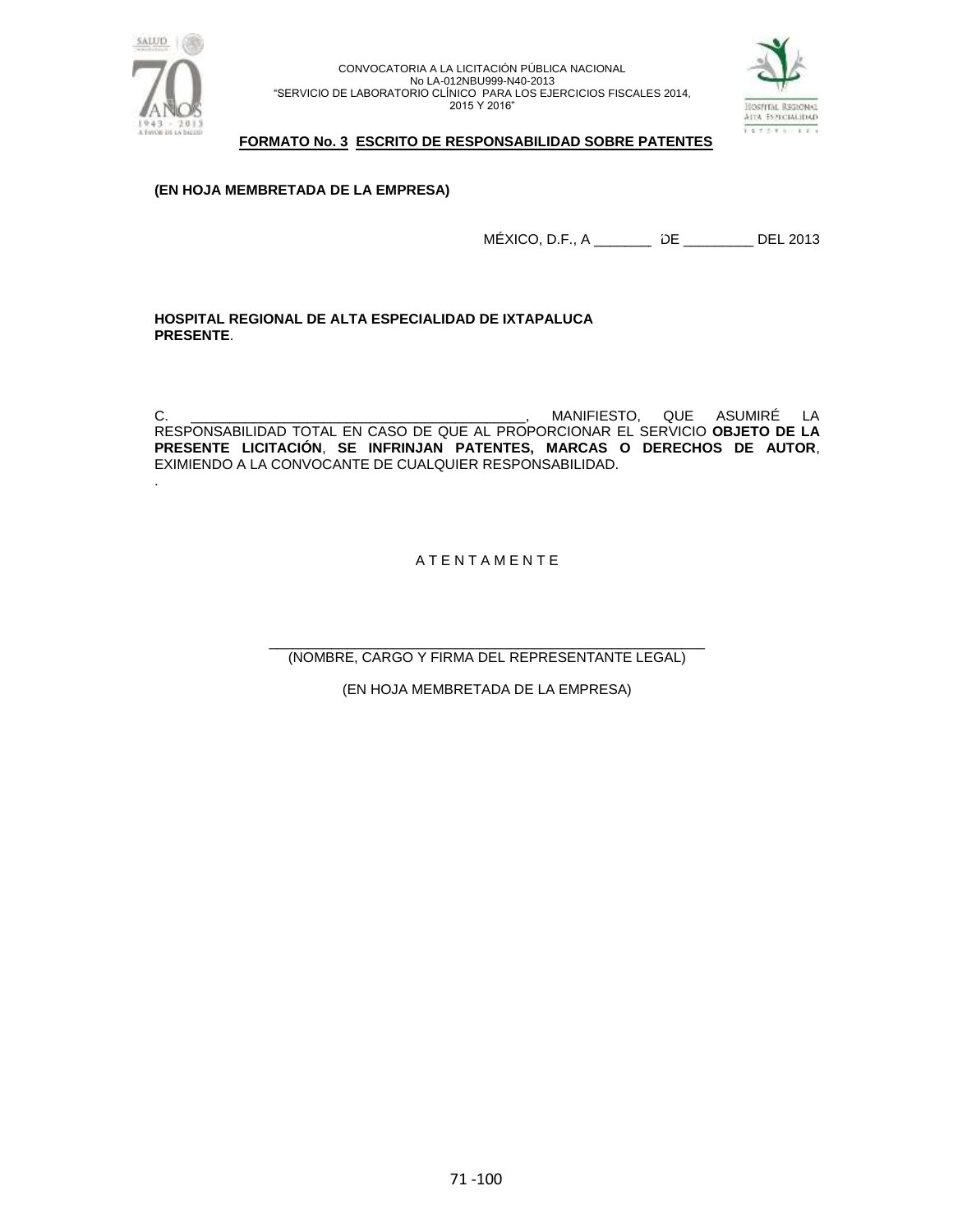



# **FORMATO Nº 4 CARTA PODER**

MÉXICO, D.F. A \_\_\_\_ DE \_\_\_\_\_DE 20\_\_

## **HOSPITAL REGIONAL DE ALTA ESPECIALIDAD DE IXTAPALUCA**

(NOMBRE DE QUIEN OTORGA EL PODER) BAJO PROTESTA DE DECIR VERDAD, EN MI CARÁCTER DE REPRESENTANTE LEGAL DE LA EMPRESA DENOMINADA (NOMBRE DE LA PERSONA MORAL), SEGÚN CONSTA EN EL TESTIMONIO NOTARIAL DE FECHA (FECHA DEL TESTIMONIO NOTARIAL) OTORGADO ANTE LA FE DEL NOTARIO PÚBLICO No. (NÚMERO DEL NOTARIO PÚBLICO), LIC. (NOMBRE DEL NOTARIO PÚBLICO) DE LA CIUDAD DE (CIUDAD EN QUE SE OTORGÓ EL TESTIMONIO REFERIDO) Y QUE SE ENCUENTRA REGISTRADO BAJO EL NUMERO (NÚMERO DE TESTIMONIO REFERIDO) DEL REGISTRO PÚBLICO DE LA PROPIEDAD Y DEL COMERCIO DE (LUGAR EN QUE SE EFECTÚO EL REGISTRO), POR ESTE CONDUCTO AUTORIZO A: (NOMBRE DE QUIEN RECIBE EL PODER) PARA QUE A NOMBRE DE MI REPRESENTADA SE ENCARGUE DE LAS SIGUIENTES GESTIONES:

ENTREGAR Y RECIBIR DOCUMENTACIÓN EN LA LICITACIÓN PÚBLICA NACIONAL PRESENCIAL Nº.  $\blacksquare$ 

\_\_\_\_\_\_\_\_\_\_\_\_\_\_\_\_\_\_\_\_\_\_\_\_\_\_\_\_\_\_\_\_\_\_\_\_\_ (NOMBRE, DOMICILIO Y FIRMA DE QUIEN OTORGA EL PODER

\_\_\_\_\_\_\_\_\_\_\_\_\_\_\_\_\_\_\_\_\_\_\_\_\_\_\_\_\_\_\_\_\_\_\_\_\_ (NOMBRE, DOMICILIO Y FIRMA DE QUIEN RECIBE)

**TESTIGOS**

\_\_\_\_\_\_\_\_\_\_\_\_\_\_\_\_\_\_\_\_\_\_\_\_\_\_\_\_\_\_\_\_\_\_\_\_\_\_\_ (NOMBRE, DOMICILIO Y FIRMA)

\_\_\_\_\_\_\_\_\_\_\_\_\_\_\_\_\_\_\_\_\_\_\_\_\_\_\_\_\_\_\_\_\_\_\_\_\_\_\_\_ (NOMBRE, DOMICILIO Y FIRMA)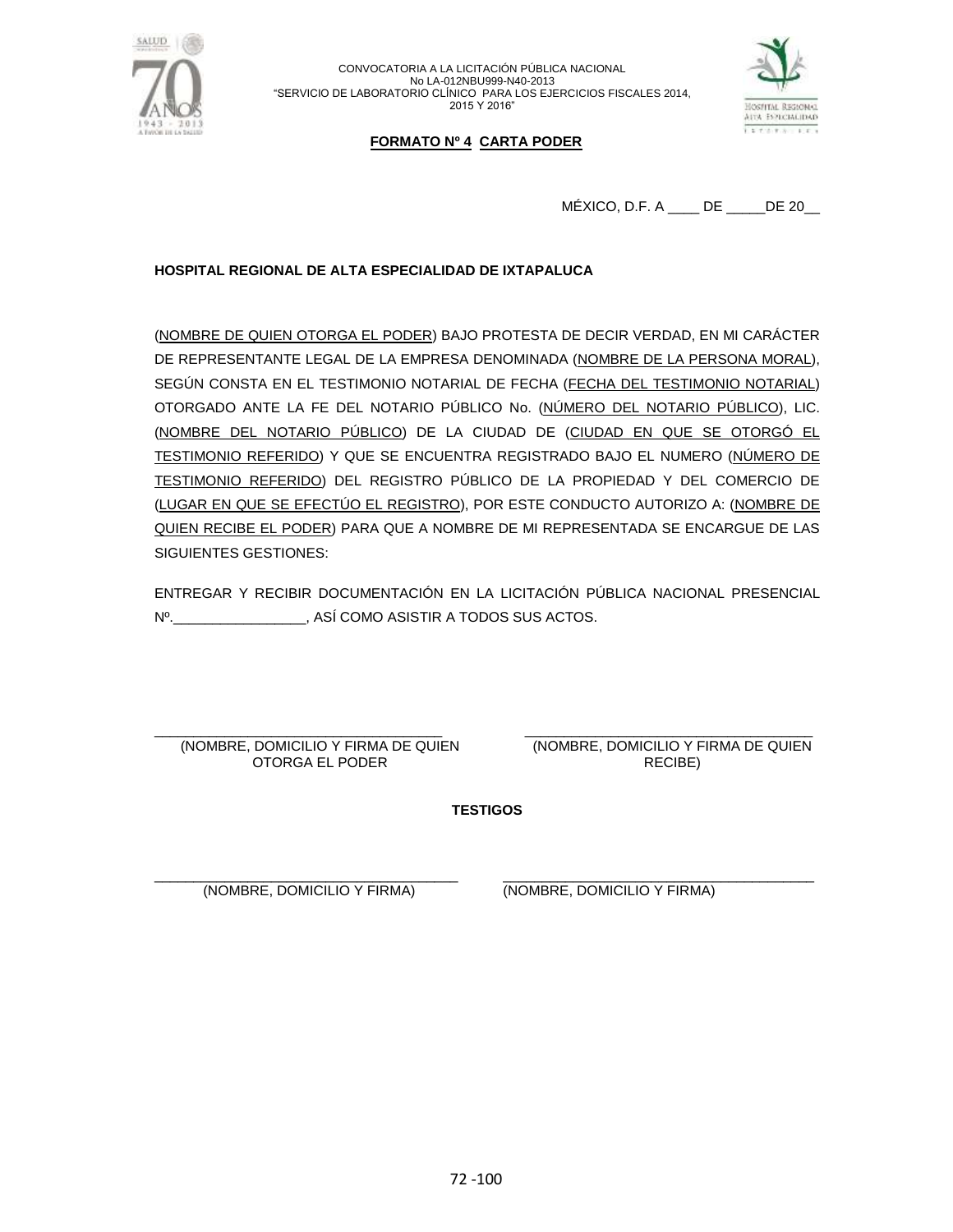



#### **FORMATO Nº 5 ESCRITO RELATIVO AL ARTÍCULO 50 Y 60 DE LA LEY DE ADQUISICIONES, ARRENDAMIENTOS Y SERVICIOS DEL SECTOR PÚBLICO**

**F E C H A**

#### **DIRECTOR DE ADMINISTRACIÓN Y FINANZAS O SUBDIRECTOR DE RECURSOS MATERIALES DEL HOSPITAL REGIONAL DE ALTA ESPECIALIDAD DE IXTAPALUCA P R E S E N T E.**

EN RELACIÓN A LA LICITACIÓN PÚBLICA NACIONAL PRESENCIAL (NÚMERO DE LA LICITACIÓN) PARA LA CONTRATACIÓN DEL (SERVICIO A ADQUIRIR), EL SUSCRITO (NOMBRE DEL REPRESENTANTE LEGAL DE LA EMPRESA LICITANTE), EN MI CALIDAD DE REPRESENTANTE LEGAL DE LA (NOMBRE DE LA EMPRESA), COMPAREZCO ANTE USTED, PARA DECLARAR BAJO PROTESTA DE DECIR VERDAD:

QUE NINGUNO DE LOS INTEGRANTES DE MI REPRESENTADA SE ENCUENTRA BAJO LOS SUPUESTOS QUE ESTABLECE EL ARTÍCULO **50** O DE NO HABER SIDO INHABILITADO POR ALGUNO DE LOS SUPUESTOS SEÑALADOS POR EL ARTÍCULO **60** DE LA LEY DE ADQUISICIONES, ARRENDAMIENTOS Y SERVICIOS DEL SECTOR PÚBLICO.

MI REPRESENTADA SE DA POR ENTERADA QUE EN CASO DE QUE LA INFORMACIÓN AQUÍ PROPORCIONADA RESULTASE FALSA, SERÁ CAUSA DE SANCIONES CONFORME A LA LEY DE ADQUISICIONES, ARRENDAMIENTOS Y SERVICIOS DEL SECTOR PÚBLICO.

### **A T E N T A M E N T E (NOMBRE O RAZÓN SOCIAL DEL LICITANTE)**

#### **\_\_\_\_\_\_\_\_\_\_\_\_\_\_\_\_\_\_\_\_\_\_\_\_\_\_\_\_\_\_\_\_\_\_\_\_\_\_\_\_\_\_\_\_\_\_\_\_ (NOMBRE Y FIRMA DEL REPRESENTANTE LEGAL)**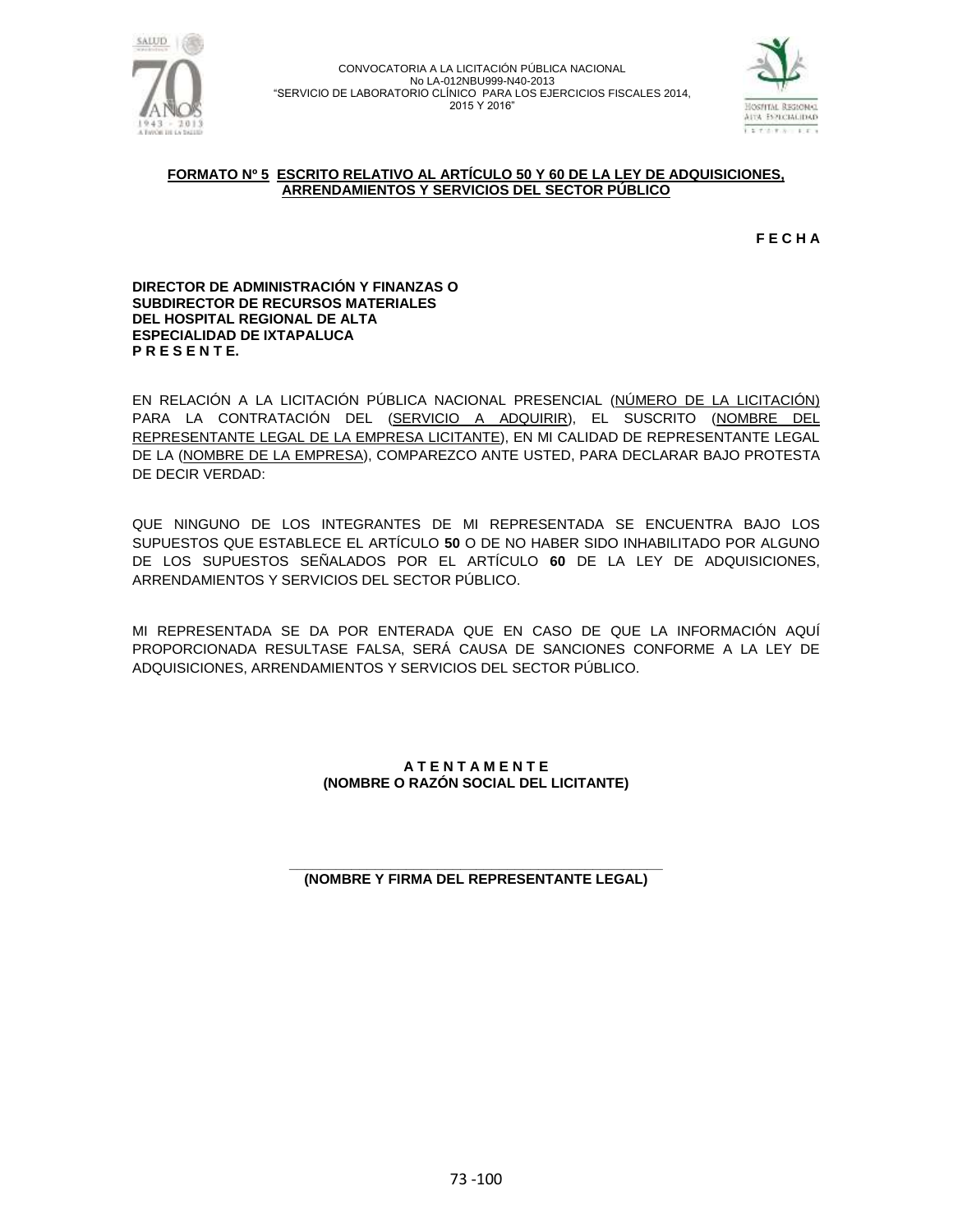



### **FORMATO Nº 6 ESCRITO RELATIVO A LOS SUPUESTOS DEL ARTÍCULO 8 FRACCIÓN XX DE LA LEY DE RESPONSABILIDADES ADMINISTRATIVAS Y LOS SERVIDORES PÚBLICOS**

**(EN HOJA MEMBRETADA DE LA EMPRESA)**

MÉXICO, D.F., A \_\_\_\_\_\_\_\_ DE \_\_\_\_\_\_\_\_\_ DEL 2013

**HOSPITAL REGIONAL DE ALTA ESPECIALIDAD DE IXTAPALUCA**

**PRESENTE.**

C. \_\_\_\_\_\_\_\_\_\_\_\_\_\_\_\_\_\_\_\_\_\_\_\_\_ REPRESENTANTE LEGAL DE LA EMPRESA\_\_\_\_\_\_\_\_\_\_\_, MANIFIESTO BAJO PROTESTA DE DECIR VERDAD QUE NI EL SUSCRITO, NI NINGUNO DE LOS SOCIOS INTEGRANTES DEL LICITANTE QUE REPRESENTO, SE ENCUENTRA EN LOS SUPUESTOS DEL ARTÍCULO 8 FRACCIÓN XX DE LA LEY FEDERAL DE RESPONSABILIDADES ADMINISTRATIVAS DE LOS SERVIDORES PÚBLICOS.

**A T E N T A M E N T E**

**\_\_\_\_\_\_\_\_\_\_\_\_\_\_\_\_\_\_\_\_\_\_\_\_\_\_\_\_\_\_\_\_\_\_\_\_\_\_\_\_\_\_\_\_\_\_\_\_ (NOMBRE, CARGO Y FIRMA DEL REPRESENTANTE LEGAL) (EN HOJA MEMBRETADA DE LA EMPRESA)**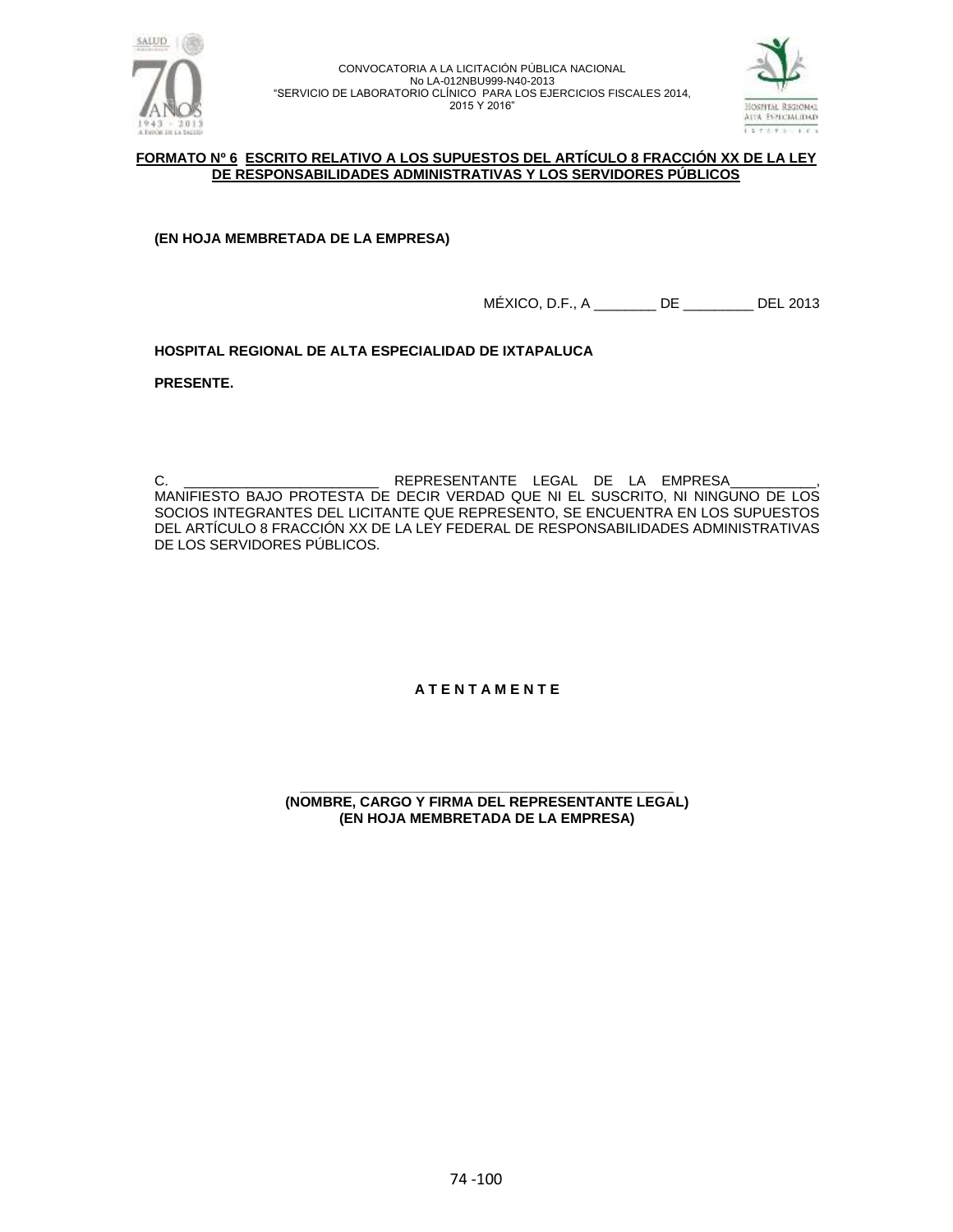



### **FORMATO Nº 7 PARA ACREDITAR LA EXISTENCIA LEGAL Y PERSONALIDAD**

### **JURÍDICA DE PERSONA FÍSICA O MORAL**

(NOMBRE) , MANIFIESTO BAJO PROTESTA DE DECIR VERDAD QUE LOS DATOS AQUÍ ASENTADOS, SON CIERTOS Y HAN SIDO DEBIDAMENTE VERIFICADOS, ASÍ COMO QUE CUENTO CON FACULTADES SUFICIENTES PARA SUSCRIBIR LA PROPUESTA A NOMBRE Y REPRESENTACIÓN DE: (PERSONA FÍSICA O MORAL).

### **No. DE LICITACIÓN:**

| NOMBRE O RAZÓN SOCIAL DE LA EMPRESA:                                                                                                                                                                                           |  |  |  |
|--------------------------------------------------------------------------------------------------------------------------------------------------------------------------------------------------------------------------------|--|--|--|
| REGISTRO FEDERAL DE CONTRIBUYENTES: ______________________                                                                                                                                                                     |  |  |  |
| REGISTRO PATRONAL DEL IMSS: UNITED AND THE REGISTRO                                                                                                                                                                            |  |  |  |
| NACIONALIDAD: NACIONALIDAD:                                                                                                                                                                                                    |  |  |  |
| DOMICILIO: (EN CASO DE QUE EL DOMICILIO PRINCIPAL DE SU EMPRESA SE ENCUENTRE FUERA DEL ÁREA                                                                                                                                    |  |  |  |
| METROPOLITANA, SE SOLICITA TAMBIÉN OTRO DOMICILIO DE SUCURSAL, OFICINA, BODEGA, ETC. UBICADO                                                                                                                                   |  |  |  |
|                                                                                                                                                                                                                                |  |  |  |
| CALLE Y NÚMERO: ____________                                                                                                                                                                                                   |  |  |  |
| COLONIA: _____________                                                                                                                                                                                                         |  |  |  |
| DELEGACIÓN: _________________                                                                                                                                                                                                  |  |  |  |
| CÓDIGO POSTAL:                                                                                                                                                                                                                 |  |  |  |
| ENTIDAD FEDERATIVA:                                                                                                                                                                                                            |  |  |  |
| TELÉFONO Y FAX: (EN CASO DE QUE EL TELÉFONO PRINCIPAL DE SU EMPRESA SE ENCUENTRE FUERA DEL<br>ÁREA METROPOLITANA, SE SOLICITA TAMBIÉN OTRO TELÉFONO DE SUCURSAL, OFICINA, BODEGA, ETC.                                         |  |  |  |
|                                                                                                                                                                                                                                |  |  |  |
| CORREO ELECTRÓNICO: ___________                                                                                                                                                                                                |  |  |  |
| No. DE ESCRITURA PÚBLICA EN LA QUE CONSTA SU ACTA CONSTITUTIVA: ________________                                                                                                                                               |  |  |  |
| <b>FECHA:</b>                                                                                                                                                                                                                  |  |  |  |
| NOMBRE, NÚMERO Y RESIDENCIA DEL NOTARIO PÚBLICO ANTE EL CUAL SE DIO FE DE LA MISMA:                                                                                                                                            |  |  |  |
|                                                                                                                                                                                                                                |  |  |  |
| FOLIO MERCANTIL: ________                                                                                                                                                                                                      |  |  |  |
| FECHA DE INSCRIPCIÓN EN EL FOLIO MERCANTIL: _______________                                                                                                                                                                    |  |  |  |
| REGISTRO PÚBLICO DE LA PROPIEDAD Y DEL COMERCIO:                                                                                                                                                                               |  |  |  |
|                                                                                                                                                                                                                                |  |  |  |
| RELACIÓN DE ACCIONISTAS:                                                                                                                                                                                                       |  |  |  |
| APELLIDO PATERNO: APELLIDO MATERNO: NOMBRE (S): R.F.C.<br>%                                                                                                                                                                    |  |  |  |
| DESCRIPCIÓN DEL OBJETO SOCIAL: __________________                                                                                                                                                                              |  |  |  |
| REFORMAS AL ACTA CONSTITUTIVA: _________                                                                                                                                                                                       |  |  |  |
| NOMBRE DE LA PERSONA FACULTADA Y CON PODER NOTARIAL PARA FIRMAR LAS PROPOSICIONES:                                                                                                                                             |  |  |  |
|                                                                                                                                                                                                                                |  |  |  |
| DOMICILIO DEL REPRESENTANTE:                                                                                                                                                                                                   |  |  |  |
| DATOS DEL DOCUMENTO MEDIANTE EL CUAL ACREDITA SU PERSONALIDAD Y FACULTADES:                                                                                                                                                    |  |  |  |
| ESCRITURA PÚBLICA NÚMERO:                                                                                                                                                                                                      |  |  |  |
| FECHA: The contract of the contract of the contract of the contract of the contract of the contract of the contract of the contract of the contract of the contract of the contract of the contract of the contract of the con |  |  |  |
| NOMBRE, NÚMERO Y RESIDENCIA DEL NOTARIO PÚBLICO ANTE EL CUAL SE OTORGÓ:                                                                                                                                                        |  |  |  |
|                                                                                                                                                                                                                                |  |  |  |
|                                                                                                                                                                                                                                |  |  |  |

LUGAR Y FECHA PROTESTO LO NECESARIO

\_\_\_\_\_\_\_\_\_\_\_\_\_\_\_\_\_\_\_\_\_\_\_\_\_\_\_\_\_\_\_\_ NOMBRE Y FIRMA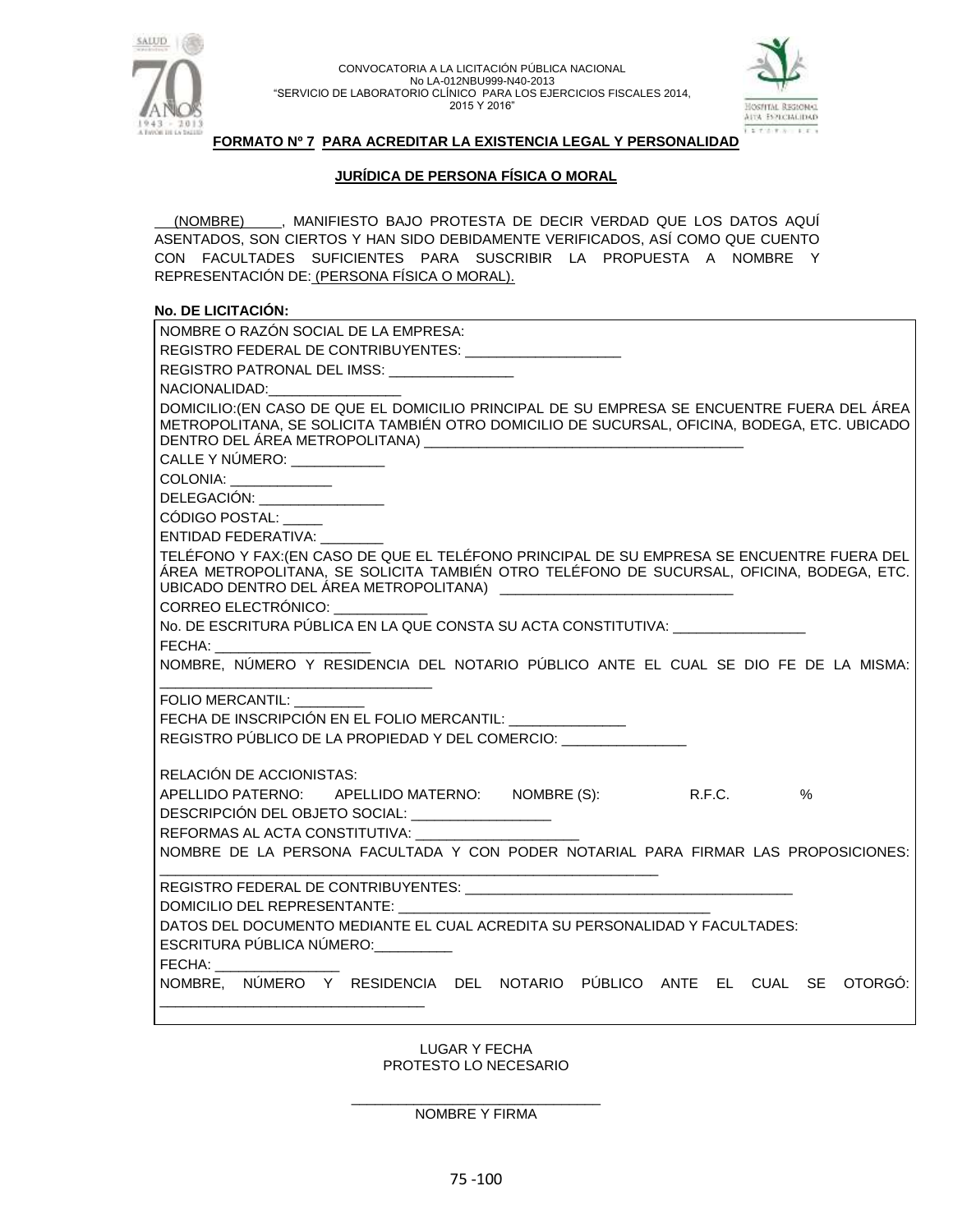



### **FORMATO Nº 8 DECLARACIÓN DE INTEGRIDAD**

\_\_\_\_\_\_\_\_\_\_DE \_\_\_\_\_\_\_\_\_\_ DE \_\_\_\_\_\_\_\_\_\_\_\_\_\_

### **HOSPITAL REGIONAL DE ALTA ESPECIALIDAD DE IXTAPALUCA**

### **PRESENTE**.

C.\_\_\_\_\_\_\_\_\_\_\_\_\_\_\_\_\_\_\_, REPRESENTANTE LEGAL DEL LICITANTE QUIÉN PARTICIPA EN EL PROCEDIMIENTO DE LICITACIÓN PÚBLICA NACIONAL PRESENCIAL No. \_\_\_\_\_\_\_\_\_\_\_\_\_\_\_\_\_\_, **MANIFIESTO BAJO PROTESTA DE DECIR VERDAD**, QUE POR MÍ O POR INTERPÓSITA PERSONA, NOS ABSTENDREMOS DE ADOPTAR CONDUCTAS, PARA QUE LOS SERVIDORES PÚBLICOS DEL **HOSPITAL REGIONAL DE ALTA ESPECIALIDAD DE IXTAPALUCA,** INDUZCAN O ALTEREN LAS EVALUACIONES DE LAS PROPOSICIONES, EL RESULTADO DEL PROCEDIMIENTO, U OTROS ASPECTOS QUE OTORGUEN CONDICIONES MÁS VENTAJOSAS CON RELACIÓN A LOS DEMÁS PARTICIPANTES.

### **ATENTAMENTE**

#### \_\_\_\_\_\_\_\_\_\_\_\_\_\_\_\_\_\_\_\_\_\_\_\_\_\_\_ **NOMBRE, CARGO Y FIRMA DEL REPRESENTANTE LEGAL**

**NOTA:** ESTE ESCRITO DEBERÁ SER PRESENTADO, PREFERENTEMENTE, EN PAPEL MEMBRETADO DE LICITANTE.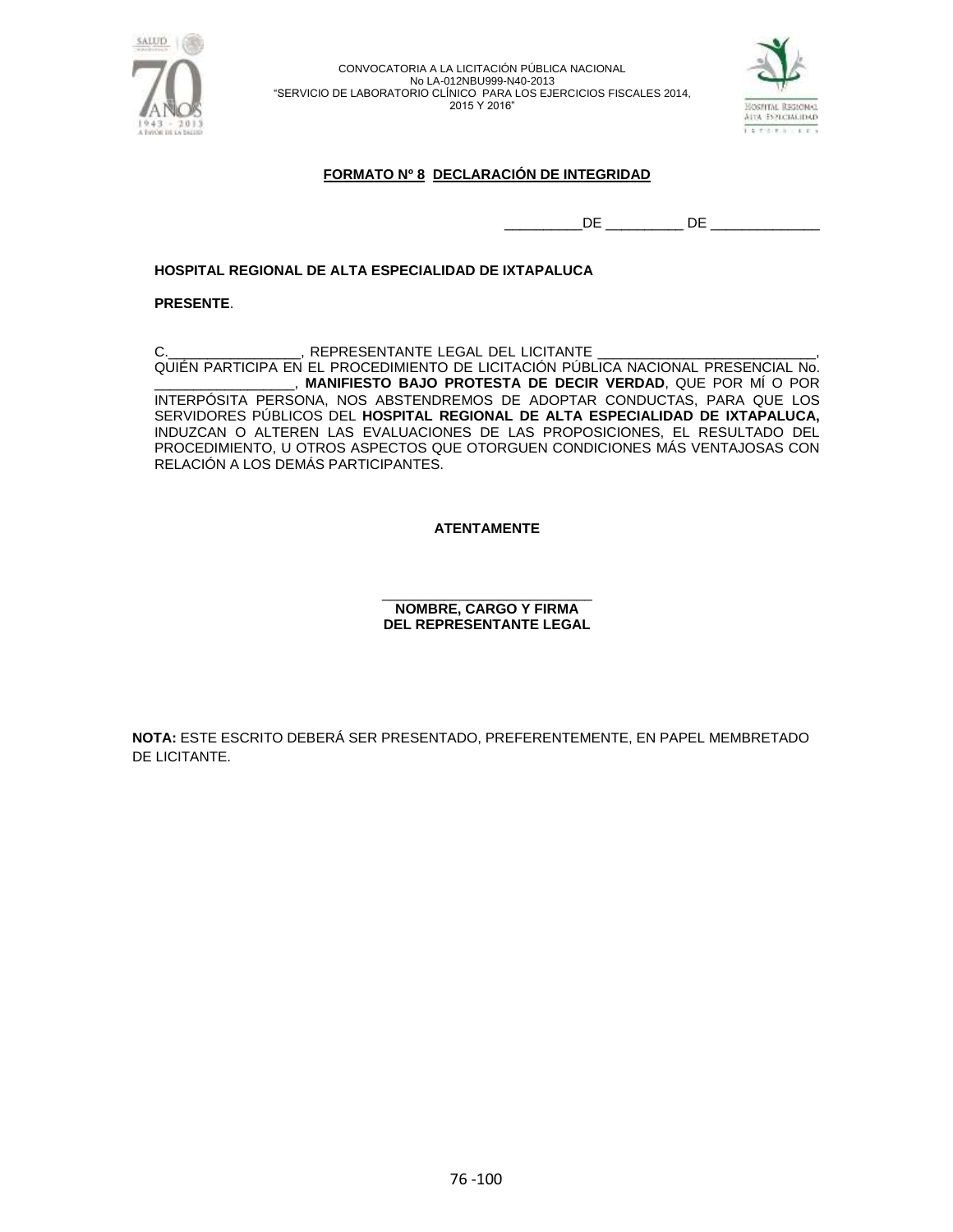



### **FORMATO Nº 9 DE MANIFESTACIÓN PARA LAS MIPYMES**

\_\_\_\_\_\_\_\_\_\_\_\_\_\_\_\_\_ de \_\_\_\_\_\_\_\_\_\_\_\_\_\_ de \_\_\_\_\_\_\_\_\_ (1)

\_\_\_\_\_\_\_\_\_\_\_\_\_\_\_\_\_\_\_\_\_\_\_\_\_\_ (2) P r e s e n t e.

Me refiero al procedimiento \_\_\_\_\_\_\_\_\_\_\_\_\_\_\_\_\_\_\_\_\_\_\_\_ (3) número. \_\_\_\_\_\_\_\_\_\_\_\_\_\_\_(4) en el que mi representada, la empresa \_\_\_\_\_\_\_\_\_\_\_\_\_\_\_\_\_\_\_\_\_\_\_\_\_\_\_\_\_\_(5) participa a través de la PROPUESTA que se contiene en el presente sobre.

Sobre el particular, y en los términos de lo previsto por los "lineamientos para fomentar la participación de las micro, pequeñas y medianas empresas en los procedimientos de adquisición y arrendamiento de bienes muebles, así como la contratación de servicios que realicen las dependencias y entidades de la administración pública federal", declaro bajo protesta de decir verdad, que mi representada pertenece al sector \_\_\_\_\_\_\_\_(6), cuenta con \_\_\_\_\_\_(7) empleados de planta registrados ante el IMSS y con \_\_\_\_\_\_\_(8) personas subcontratadas y que el monto de las ventas anuales de mi representada es de \_\_\_\_\_\_\_\_\_\_\_\_\_\_\_\_\_\_\_(9) obtenido en el ejercicio fiscal correspondiente a la última declaración anual de impuestos federales. Considerando lo anterior, mi representada se encuentra en el rango de una empresa \_\_\_\_\_\_\_(10), atendiendo a lo siguiente:

| Estratificación |                       |                                                   |                                                  |                           |
|-----------------|-----------------------|---------------------------------------------------|--------------------------------------------------|---------------------------|
| Tamaño<br>(19)  | Sector<br>(6)         | Rango de número<br>de trabajadores<br>$(7) + (8)$ | Rango de monto de ventas<br>anuales (MDP)<br>(9) | Tope máximo<br>combinado* |
| Micro           | Todas                 | Hasta 10                                          | Hasta \$4                                        | 4.6                       |
| Pequeña         | Comercio              | Desde 11 hasta 30                                 | Desde \$4.01 hasta \$100                         | 93                        |
|                 | Industria y servicios | Desde 11 hasta 50                                 | Desde \$4.01 hasta \$100                         | 95                        |
| Mediana         | Comercio              | -31<br>Desde<br>hasta<br>100                      | Desde 100.01 hasta \$250                         | 235                       |
|                 | Servicios             | 51<br>Desde<br>hasta<br>100                       |                                                  |                           |
|                 | Industria             | 51<br>Desde<br>hasta<br>250                       | Desde \$100.01 hasta \$250                       | 250                       |

 $*$  tope máximo combinado = (trabajadores) x 10% + (ventas anuales) x 90%.

- (7) (8) el número de trabajadores será el que resulte de la sumatoria de los puntos (7) y (8).
- (10) el tamaño de la empresa se determinará a partir del puntaje obtenido conforme a la siguiente fórmula: puntaje de la empresa = (número de trabajadores) x 10% + (monto de ventas anuales) x 90% el cual debe ser igual o menor al tope máximo combinado de su categoría.

Asimismo, manifiesto bajo protesta de decir verdad, que el registro federal de contribuyentes de mi representada es: \_\_\_\_\_\_\_\_\_\_\_\_\_\_\_\_\_\_\_\_\_\_\_\_(11); y que el registro federal de contribuyentes del(los) prestador(es) del servicio que integran mi oferta, es(son): \_\_\_\_\_\_\_\_\_\_\_\_\_\_\_\_\_\_\_\_\_\_\_\_\_\_\_\_(12).

### **A T E N T A M E N T E**

 $\overline{\phantom{a}2}$  (13)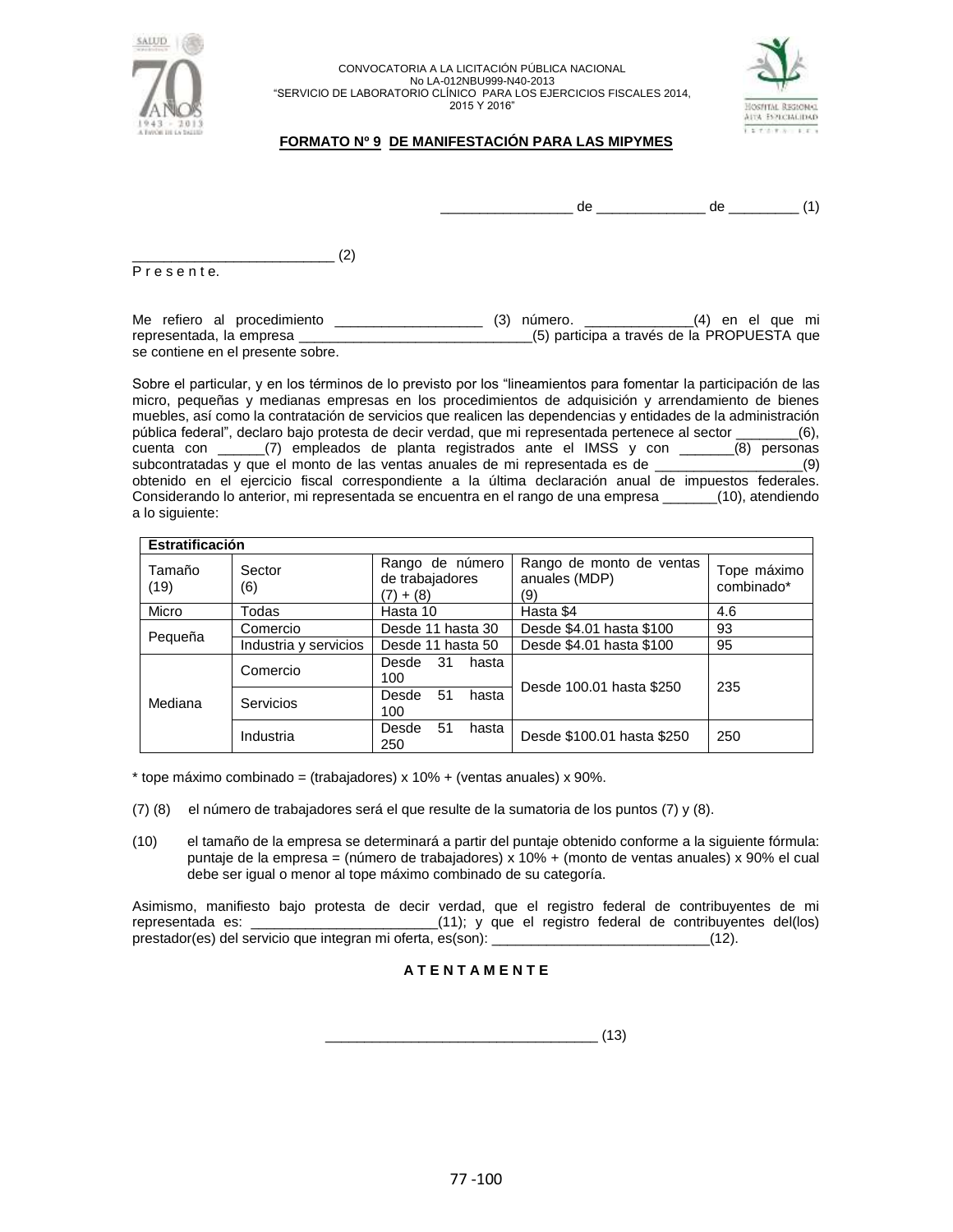



#### **INSTRUCTIVO**

Instructivo para el llenado del formato para la manifestación que deberán presentar los licitantes para dar cumplimiento a lo dispuesto en los lineamientos para fomentar la participación de las micro, pequeñas y medianas empresas en los procedimientos de adquisición y arrendamiento de bienes muebles, así como la contratación de servicios que realicen las dependencias y entidades de la Administración Pública Federal.

| <b>Número</b>     | <b>Descripción</b>                                                                                           |  |  |  |
|-------------------|--------------------------------------------------------------------------------------------------------------|--|--|--|
|                   | Señalar la fecha de suscripción del documento.                                                               |  |  |  |
| 2                 | Anotar el nombre de la dependencia o entidad convocante.                                                     |  |  |  |
| 3                 | Precisar el procedimiento de que se trate, Licitación pública, LICITACIÓN PÚBLICA o<br>adjudicación directa. |  |  |  |
| 4                 | Indicar el número respectivo del procedimiento.                                                              |  |  |  |
| 5                 | Citar el nombre o razón social o denominación de la empresa.                                                 |  |  |  |
| 6                 | Indicar con letra el sector al que pertenece (industria, comercio o servicios).                              |  |  |  |
| $\overline{7}$    | Anotar el número de trabajadores de planta inscritos en el IMSS.                                             |  |  |  |
| 8                 | En su caso, anotar el número de personas subcontratadas.                                                     |  |  |  |
| 9                 | Señalar el rango de monto de ventas anuales en millones de pesos (MDP), conforme al reporte                  |  |  |  |
|                   | de su ejercicio fiscal correspondiente a la última declaración anual de impuestos federales.                 |  |  |  |
| 10 <sup>1</sup>   | Señalar con letra el tamaño de la empresa (micro, pequeña o mediana), conforme a la fórmula                  |  |  |  |
|                   | anotada al pie del cuadro de estratificación.                                                                |  |  |  |
| 11                | Indicar el registro federal de contribuyentes del licitante.                                                 |  |  |  |
| $12 \overline{ }$ | Cuando el procedimiento tenga por objeto la adquisición de bienes y el licitante y fabricante                |  |  |  |
|                   | sean personas distintas, indicar el registro federal de contribuyentes del(los fabricante(s) de los          |  |  |  |
|                   | bienes que integran la oferta.                                                                               |  |  |  |
| 13                | Anotar el nombre y firma del representante de la empresa licitante.                                          |  |  |  |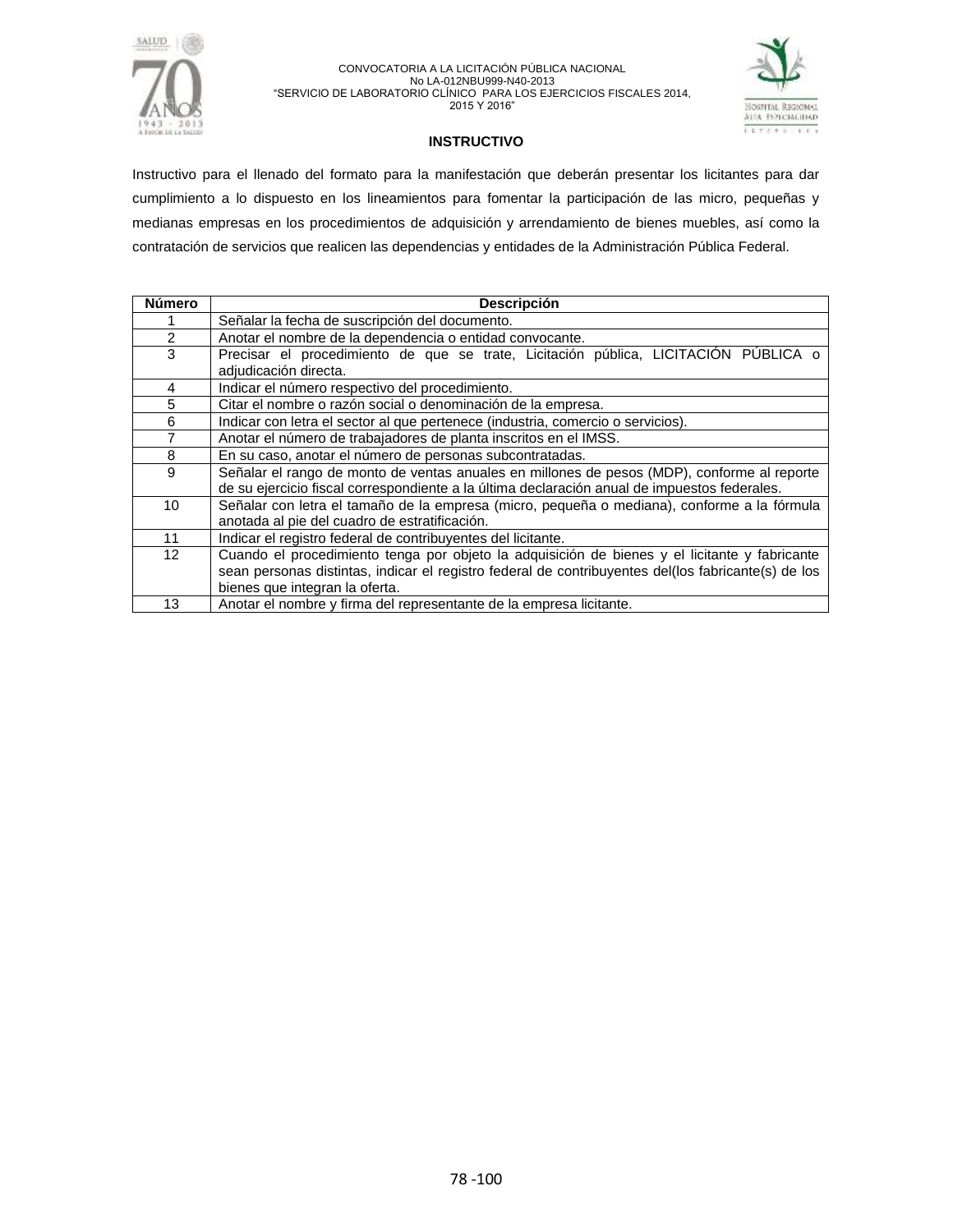



### **FORMATO Nº 10 DE CONSTANCIA DE RECEPCIÓN DE DOCUMENTOS**

NÚMERO DE LICITACIÓN: \_\_\_\_\_\_\_\_\_\_\_\_\_\_\_\_\_ NOMBRE DEL LICITANTE: \_\_\_\_\_\_\_\_\_\_\_\_\_\_\_\_\_

| <b>CONSTANCIA DE RECEPCIÓN DE DOCUMENTOS</b> |                                                                                                                                                                                                                                                                                                                                                                                                                                                                                                                                |  | NO O NO<br><b>APLICA</b> |
|----------------------------------------------|--------------------------------------------------------------------------------------------------------------------------------------------------------------------------------------------------------------------------------------------------------------------------------------------------------------------------------------------------------------------------------------------------------------------------------------------------------------------------------------------------------------------------------|--|--------------------------|
|                                              | <b>DOCUMENTOS LEGALES Y ADMINISTRATIVOS</b>                                                                                                                                                                                                                                                                                                                                                                                                                                                                                    |  |                          |
| A)                                           | ACREDITAMIENTO DE EXISTENCIA LEGAL Y PERSONALIDAD<br><b>JURÍDICA.</b> LOS LICITANTES QUE PARTICIPEN POR SI MISMOS O A<br>TRAVÉS DE UN REPRESENTANTE LEGAL, DEBERÁN ACREDITAR SU<br>PERSONALIDAD MANIFESTANDO EN UN ESCRITO "BAJO PROTESTA<br>DE DECIR VERDAD" (FORMATO 4) QUE CUENTAN CON FACULTADES<br>SUFICIENTES PARA COMPROMETERSE POR SÍ O POR SU<br><b>REPRESENTADA</b>                                                                                                                                                  |  |                          |
| B)                                           | EL LICITANTE DEBERÁ PROPORCIONAR POR ESCRITO SU CORREO<br>ELECTRÓNICO, EN CASO DE CONTAR CON EL MISMO.                                                                                                                                                                                                                                                                                                                                                                                                                         |  |                          |
| $\overline{c}$                               | FAVORABLE<br><b>EMITIDA</b><br>EL -<br><b>SERVICIO</b><br><b>DE</b><br><b>OPINION</b><br><b>POR</b><br>ADMINISTRACIÓN TRIBUTARIA RESPECTO DEL CUMPLIMIENTO DE<br>SUS OBLIGACIONES FISCALES, LA CUAL DEBERÁ ESTAR VIGENTE AL<br>MOMENTO DE SU PRESENTACIÓN, CONFORME LO DISPONE LA<br>REGLA I.2.1.15 DE LA RESOLUCIÓN MISCELÁNEA FISCAL PARA 2013,<br>PUBLICADA EN EL DIARIO OFICIAL DE LA FEDERACIÓN EL 28 DE<br>DICIEMBRE DE 2012, PARA LOS EFECTOS DE LO PREVISTO EN EL<br>ARTÍCULO 32-D DEL CÓDIGO FISCAL DE LA FEDERACIÓN. |  |                          |
| D)                                           | MANIFIESTO DE NO EXISTIR IMPEDIMENTO PARA PARTICIPAR.<br>DECLARACIÓN ESCRITA DEL LICITANTE EN EL QUE MANIFIESTE<br>"BAJO PROTESTA DE DECIR VERDAD", QUE NO SE ENCUENTRA EN<br>ALGUNO DE LOS SUPUESTOS DE LOS ARTÍCULOS 50 Y 60,<br>ANTEPENÚLTIMO PÁRRAFO DE LA LEY. (FORMATO 5).                                                                                                                                                                                                                                               |  |                          |
| E)                                           | MANIFIESTO DE NO EXISTIR IMPEDIMENTO PARA PARTICIPAR.<br>DECLARACIÓN ESCRITA DEL LICITANTE EN EL QUE MANIFIESTE<br>"BAJO PROTESTA DE DECIR VERDAD", QUE NO SE ENCUENTRA EN<br>ALGUNO DE LOS SUPUESTOS DEL ARTICULO 8 FRACCIÓN XX DE LA<br>LEY FEDERAL DE RESPONSABILIDADES ADMINISTRATIVAS DE LOS<br>SERVIDORES PÚBLICOS. (FORMATO 6).                                                                                                                                                                                         |  |                          |
| F)                                           | DECLARACIÓN DE INTEGRIDAD. ESCRITO DEL LICITANTE, EN DONDE<br>PROTESTA DE<br>MANIFIESTE " <b>BAJO</b><br><b>DECIR</b><br>VERDAD", LA<br>DECLARACIÓN DE INTEGRIDAD, DE ACUERDO A LO SEÑALADO EN EL<br>ARTÍCULO 29, FRACCIÓN IX, DE LA LEY Y 39, FRACCIÓN VI, INCISO<br>F), DEL REGLAMENTO                                                                                                                                                                                                                                       |  |                          |
| G)                                           | EN SU CASO, EL LICITANTE DEBERÁ PRESENTAR: COPIA DEL<br>DOCUMENTO EXPEDIDO POR AUTORIDAD COMPETENTE QUE<br>DETERMINE SU ESTRATIFICACIÓN COMO MICRO, PEQUEÑA O<br>MEDIANA EMPRESA, O BIEN, UN ESCRITO EN EL CUAL MANIFIESTE<br>"BAJO PROTESTA DE DECIR VERDAD", QUE CUENTA CON ESE<br>DE CONFORMIDAD CON EL ARTÍCULO 34 DEL<br>CARACTER,<br>REGLAMENTO. PUEDE PRESENTARSE EN ANEXO LIBRE O<br>CONFORME AL FORMATO 9.                                                                                                            |  |                          |
| H)                                           | ORIGINAL Y COPIA SIMPLE (PARA COTEJO) POR AMBOS LADOS DE<br>SU IDENTIFICACIÓN OFICIAL VIGENTE CON FOTOGRAFÍA DEL<br>LICITANTE, TRATÁNDOSE DE PERSONAS FÍSICAS Y, EN EL CASO DE<br>PERSONAS MORALES, DE LA PERSONA QUE FIRME LA PROPUESTA.<br>LA FIRMA DE LA IDENTIFICACIÓN DEBERÁ COINCIDIR CON LA FIRMA<br>DELA PROPUESTA.                                                                                                                                                                                                    |  |                          |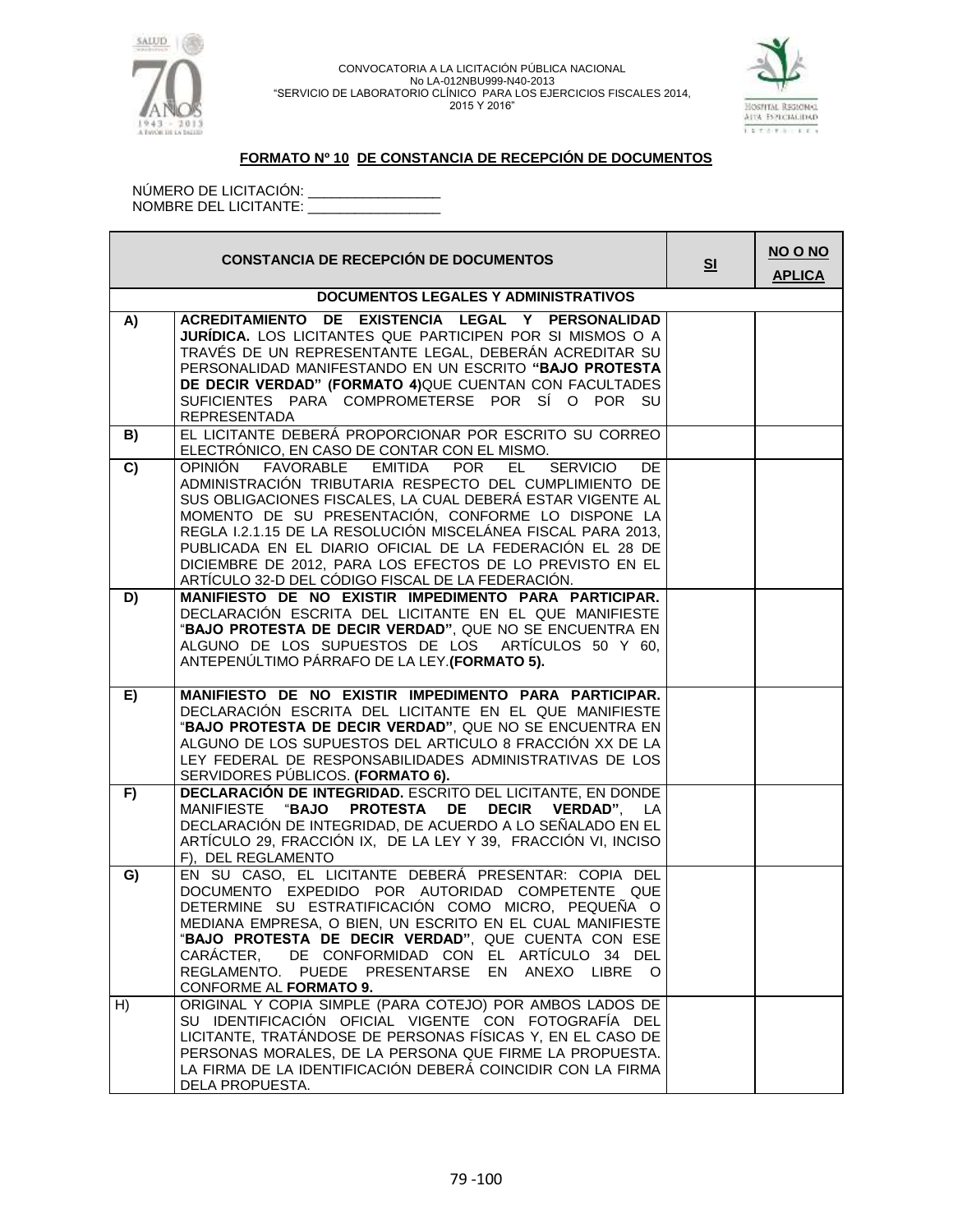



|         | <b>CONSTANCIA DE RECEPCIÓN DE DOCUMENTOS</b>                                                                                                                                                                                                                                                                                                                                                                                                                                                                                                                                                      | SI | <b>NO O NO</b><br><b>APLICA</b> |
|---------|---------------------------------------------------------------------------------------------------------------------------------------------------------------------------------------------------------------------------------------------------------------------------------------------------------------------------------------------------------------------------------------------------------------------------------------------------------------------------------------------------------------------------------------------------------------------------------------------------|----|---------------------------------|
| $\vert$ | ESCRITO EN EL QUE MANIFIESTE QUE DE RESULTAR ADJUDICADO,<br>QUE PREVIO A LA FIRMA DEL PEDIDO, EL LICITANTE DEBERÁ<br>PRESENTAR ORIGINAL O COPIA CERTIFICADA PARA SU COTEJO DE<br>LOS DOCUMENTOS CON LOS QUE SE ACREDITE SU EXISTENCIA<br>LEGAL Y LAS FACULTADES DE SU REPRESENTANTE PARA<br>SUSCRIBIR EL PEDIDO CORRESPONDIENTE. EN EL CASO DE QUE EL<br>LICITANTE SE ENCUENTRE INSCRITO EN EL REGISTRO ÚNICO DE<br>PROVEEDORES, BASTARÁ ÚNICAMENTE EXHIBIR LA CONSTANCIA DE<br>SU INSCRIPCIÓN EN EL COMPRANET Y QUE EN EL CITADO REGISTRO<br>LA INFORMACIÓN SE ENCUENTRE COMPLETA Y ACTUALIZADA. |    |                                 |
| J)      | ESCRITO EN EL QUE EXPRESEN SU INTERÉS EN PARTICIPAR EN LA<br>LICITACIÓN, POR SÍ O EN REPRESENTACIÓN DE UN TERCERO,<br>MANIFESTANDO EN TODOS LOS CASOS LOS DATOS GENERALES DEL<br>INTERESADO Y, EN SU CASO, DEL REPRESENTANTE, DE<br>CONFORMIDAD CON LO ESTABLECIDO EN EL ARTÍCULO 45, TERCER<br>PÁRRAFO DEL REGLAMENTO DE LA LEY.                                                                                                                                                                                                                                                                 |    |                                 |
|         |                                                                                                                                                                                                                                                                                                                                                                                                                                                                                                                                                                                                   |    |                                 |
|         | DOCUMENTOS QUE INTEGRAN EL SOBRE DE LA PROPOSICIÓN TÉCNICA Y ECONÓMICA                                                                                                                                                                                                                                                                                                                                                                                                                                                                                                                            |    |                                 |
| A)      | DESCRIPCIÓN DETALLADA DEL SERVICIO A OFERTAR DE ACUERDO<br>AL ANEXO 1, CUBRIENDO LAS ESPECIFICACIONES Y REQUISITOS<br>QUE SE INDICAN EN EL (FORMATO 1)                                                                                                                                                                                                                                                                                                                                                                                                                                            |    |                                 |
| B)      | ESCRITO DEL LICITANTE EN EL QUE MANIFIESTE QUE ASUMIRÁ LA<br>RESPONSABILIDAD TOTAL EN CASO DE QUE AL PROPORCIONAR EL<br>SERVICIO, SE INFRINJAN PATENTES, MARCAS O DERECHOS DE<br>AUTOR, EXIMIENDO A LA CONVOCANTE DE CUALQUIER<br><b>RESPONSABILIDAD</b>                                                                                                                                                                                                                                                                                                                                          |    |                                 |
| C)      | ESCRITO DEL LICITANTE EN EL QUE MANIFIESTE QUE OTORGARÁ<br>COMO MÍNIMO, LA GARANTÍA DEL SERVICIO CONFORME A LO<br>SOLICITADO EN EL NUMERAL XVI DE LA CONVOCATORIA                                                                                                                                                                                                                                                                                                                                                                                                                                 |    |                                 |
| D)      | ESCRITO BAJO PROTESTA DE DECIR VERDAD, EN EL QUE<br>MANIFIESTE QUE ES DE NACIONALIDAD MEXICANA Y/O QUE ESTA<br>CONSTITUIDA BAJO LAS LEYES NACIONALES (FORMATO 13)                                                                                                                                                                                                                                                                                                                                                                                                                                 |    |                                 |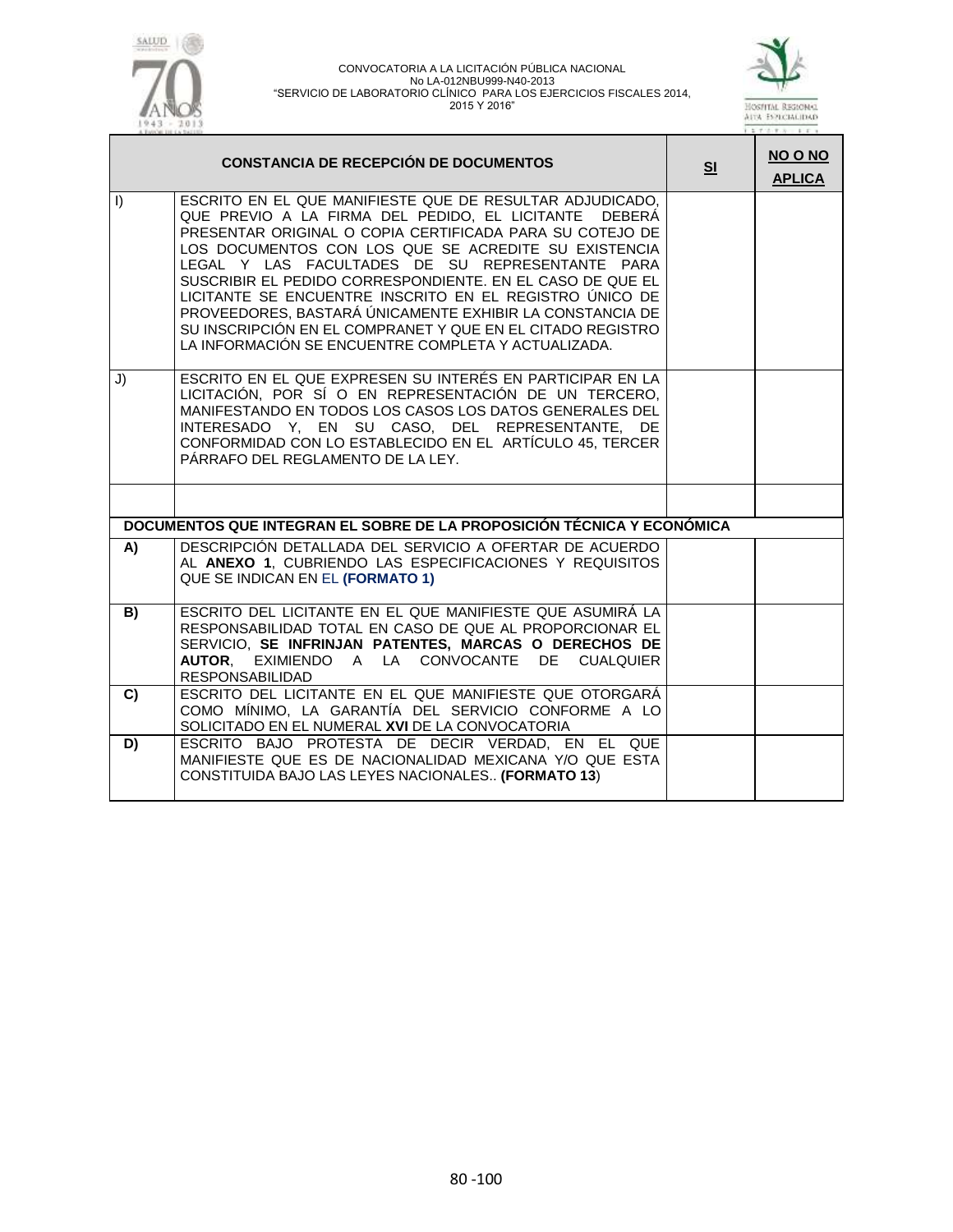



**FORMATO Nº 11 PRESENTACIÓN DE PREGUNTAS PARA LA JUNTA DE ACLARACIÓNES**

**DUDAS DE CARÁCTER TÉCNICO**

(PAPEL MEMBRETADO DEL PROVEEDOR)

MÉXICO, D.F. A \_\_ DE \_\_\_\_\_\_ DE 20\_\_.

**DIRECTOR DE ADMINISTRACIÓN Y FINANZAS Y/O SUBDIRECTOR DE RECURSOS MATERIALES DEL HOSPITAL REGIONAL DE ALTA ESPECIALIDAD DE IXTAPALUCA.** P R E S E N T E.

LICITACIÓN Nº: \_\_\_\_\_\_\_\_\_\_\_\_\_\_\_\_\_\_\_\_\_\_\_\_\_\_\_\_\_\_\_\_\_\_\_\_\_\_\_\_\_\_\_\_\_\_\_\_\_\_\_\_\_\_\_\_\_\_\_\_\_\_\_\_

No. DE PARTIDA: \_\_\_\_\_\_\_\_\_\_\_\_\_\_\_\_\_\_\_\_\_\_\_\_\_\_\_\_\_\_\_\_\_\_\_\_\_\_\_\_\_\_\_\_\_\_\_\_\_\_\_\_\_\_\_\_\_\_\_\_\_\_\_

DESCRIPCIÓN: \_\_\_\_\_

PREGUNTA:

RESPUESTA:

**ATENTAMENTE**

**\_\_\_\_\_\_\_\_\_\_\_\_\_\_\_\_\_\_\_\_\_\_\_\_\_\_\_\_\_\_\_\_\_\_\_\_\_\_\_\_\_\_\_\_ NOMBRE Y FIRMA DEL REPRESENTANTE LEGAL**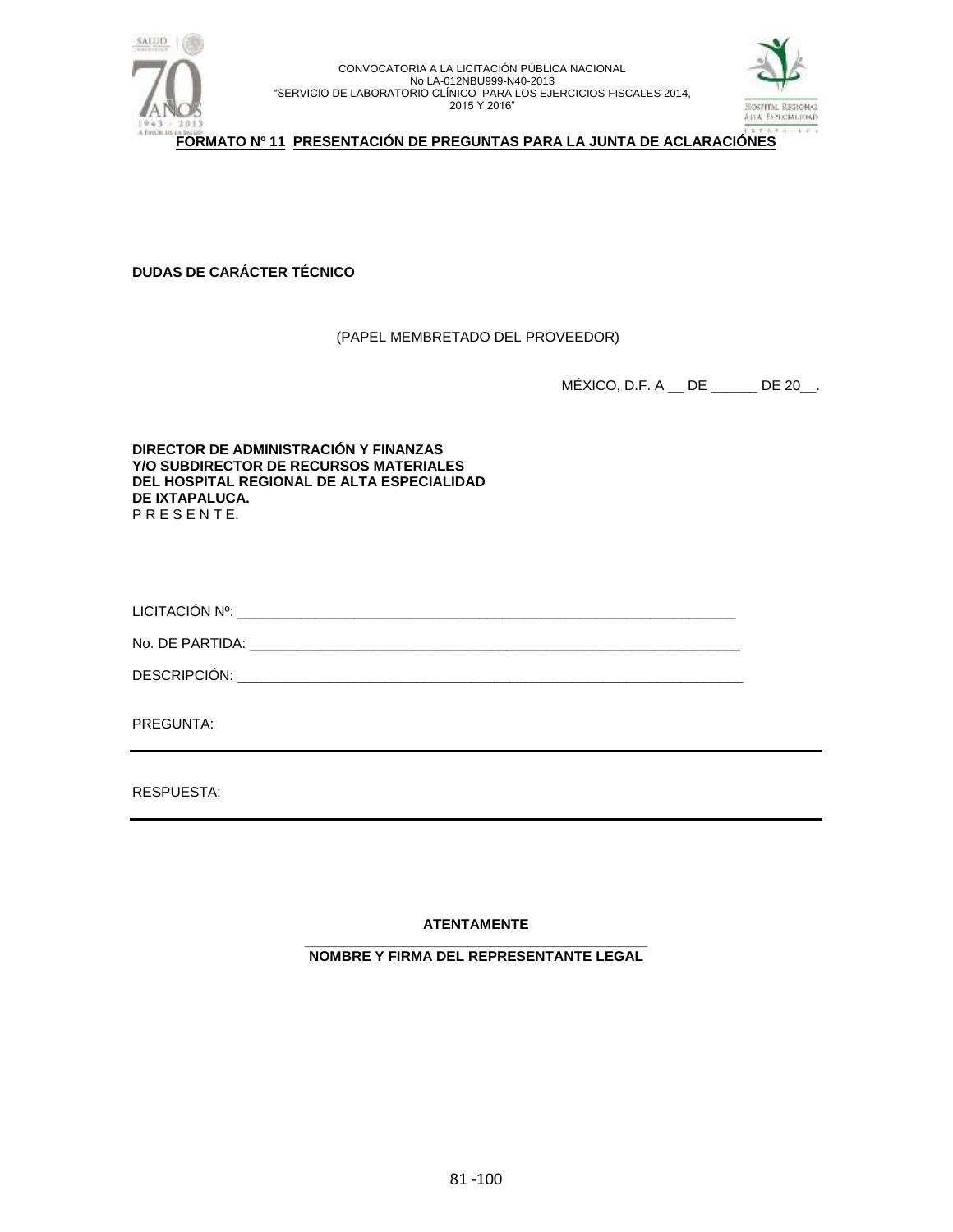



**FORMATO Nº 12 FIANZA PARA CUMPLIMIENTO DE CONTRATOS Y/O PEDIDOS**

# FORMATO DE FIANZA (OBLIGACIONES DIVISIBLES)

FIADO: (NOMBRE DE LA PERSONA FÍSICA O RAZON SOCIAL DE LA PERSONA MORAL CONTRATADA) BENEFICIARIO:

HOSPITAL REGIONAL DE ALTA ESPECIALIDAD DE IXTAPALUCA

ANTE: HOSPITAL REGIONAL DE ALTA ESPECIALIDAD DE IXTAPALUCA

| (NOMBRE DE LA PERSONA FÍSICA O RAZON SOCIAL DE LA PERSONA<br><b>PARA GARANTIZAR POR.</b>                                     |
|------------------------------------------------------------------------------------------------------------------------------|
| DOMICILIO EN <b>1999 - DOMICILIO EN 1999.</b><br>In CÓDIGO POSTAL<br>CONTRATADA),<br><b>NÚMERO</b><br><b>CON</b><br>MORAL    |
| <b>DELEGACIÓN</b><br><b>COLONIA</b><br>CON                                                                                   |
| O MORAL CONTRATADA)<br>R.F.C.<br><b>PERSONA</b><br><b>FISICA</b><br>EL<br>(DE)<br><b>FXACTO</b><br>FIEL Y                    |
| CUMPLIMIENTO DE TODAS Y CADA UNA DE LAS OBLIGACIONES A SU CARGO DERIVADAS DEL                                                |
| (SEÑALAR, EN SU CASO, SI ES ABIERTO)<br>NÚMERO.<br>CONTRATO-PEDIDO                                                           |
| SU ANEXO UNICO, DE FECHA (SEÑALAR FECHA DE FIRMA DEL CONTRATO-PEDIDO)                                                        |
| DE 2013, CON UNA VIGENCIA DEL<br>DE I<br>AL<br>DE<br><b>DE 2013, QUE</b>                                                     |
| ESPECIFICAR EL OBJETO DEL CONTRATO-PEDIDO<br><b>(SEÑALAR LOS</b><br>TIENE POR OBJETO                                         |
| BIENES A ADQUIRIR, O EL SERVICIO A CONTRATAR, O EL TIPO<br>DE ARRENDAMIENTO. O                                               |
| EN EL FORMATO<br>SEÑALADO<br>"Obieto<br>DE CONTRATO-PEDIDO.<br>FI.<br>CONCEPTO<br>FN                                         |
| CON LAS CARACTERISTICAS Y DEMÁS ESPECIFICACIONES QUE SE<br>Contratación")                                                    |
| ANEXO<br>ÚNICO: DERIVADO DE<br>(SEÑALAR<br>EN SU<br>EL.<br>DETALLAN                                                          |
| PROCEDIMIENTO DE CONTRATACIÓN)<br>, QUE CELEBRAN EL HOSPITAL REGIONAL DE AL                                                  |
| DE IXTAPALUCA, REPRESENTADO EN ESTE ACTO POR<br><b>NOMBRE</b>                                                                |
| FUNCIONARIO DEL HOSPITAL QUE FIRMA EL CONTRATO-PEDIDO I (HACER MENCIÓN ÚNICAMENTE                                            |
| DEL FUNCIONARIO DE MAYOR JERARQUIA ADMINISTRATIVA -EN PRIMER LUGAR EL DIRECT                                                 |
| , Y EN CASO DE NO FIRMARLO ÉSTE, SEÑALAR AL DIRECTOR                                                                         |
| (DIRECTOR GENERAL<br>, EN SU CARÁCTER DE<br><b>FINANZAS)</b>                                                                 |
| Y POR LA OTRA<br>ADMINISTRACIÓN Y<br><b>FINANZAS)</b><br>(RAZÓN SOCIAL                                                       |
| <b>INOMBRE DE LA PERSONA</b><br>REPRESENTADA POR<br><b>FISICA</b><br><b>FMPRFSA</b>                                          |
| REPRESENTANTE LEGAL DE LA EMPRESA QUE FIRMA EL CONTRATO-PEDIDO) EN SU CARÁCTER                                               |
| E LEGAL O ADMINISTRADOR ÚNICO O APODERADO.<br><b>DE REPRESENT</b><br>I FGAI<br><b>CON UN IMPORTE</b>                         |
| ÍHACER REFERENCIA. ÚNICAMENTE. A LA PALABRA  TOTAL O MÁXIMO EN CASO DE SER                                                   |
| (SEÑALAR EL IMPORTE TOTAL O MÁXIMO CON NÚMERO Y<br><b>CONTRATO ABIERTO)</b><br>DF                                            |
| <b>CONSTITUYENDOSE</b><br><b>LETRA)</b><br><b>ANTES</b><br>DEL<br>IVA.,<br>(NOMBRE<br>DF.                                    |
| AFIANZADORA)<br>EXAMPLE POR UN IMPORTE DEL 10% DEL MONTO TOTAL                                                               |
| MÁXIMO DEL CONTRATO-PEDIDO (CON NÚMERO Y LETRA) _____, QUE REPRESENTA EL 10% (DIEZ                                           |
| _____(INDICAR, ÚNICAMENTE, SI ES EL IMPORTE TOTAL<br>POR CIENTO) DEL IMPORTE<br>EL,<br>$\Omega$<br><b>CORRESPONDIENTE AL</b> |
| IMPORTE MÁXIMO DEL CONTRATO-PEDIDO NÚMERO                                                                                    |
| (AÑO DE VIGENCIA)<br>EJERCICIO FISCAL                                                                                        |

\_\_\_\_\_\_\_\_\_(NOMBRE DE LA AFIANZADORA)\_\_\_\_\_\_\_\_, EXPRESAMENTE DECLARA:

- A) QUE LA PRESENTE FIANZA SE OTORGA ATENDIENDO A TODAS LAS ESTIPULACIONES CONTENIDAS EN EL CONTRATO-PEDIDO NÚMERO \_\_\_\_\_\_\_\_\_\_\_ Y SU ANEXO ÚNICO;
- B) QUE LA FIANZA SE OTORGA DE CONFORMIDAD CON LO DISPUESTO POR LOS ARTÍCULOS 48, FRACCIÓN II Y ÚLTIMO PÁRRAFO, Y 49, FRACCIÓN II, DE LA LEY DE ADQUISICIONES, ARRENDAMIENTOS Y SERVICIOS DEL SECTOR PÚBLICO, Y DEMÁS NORMATIVIDAD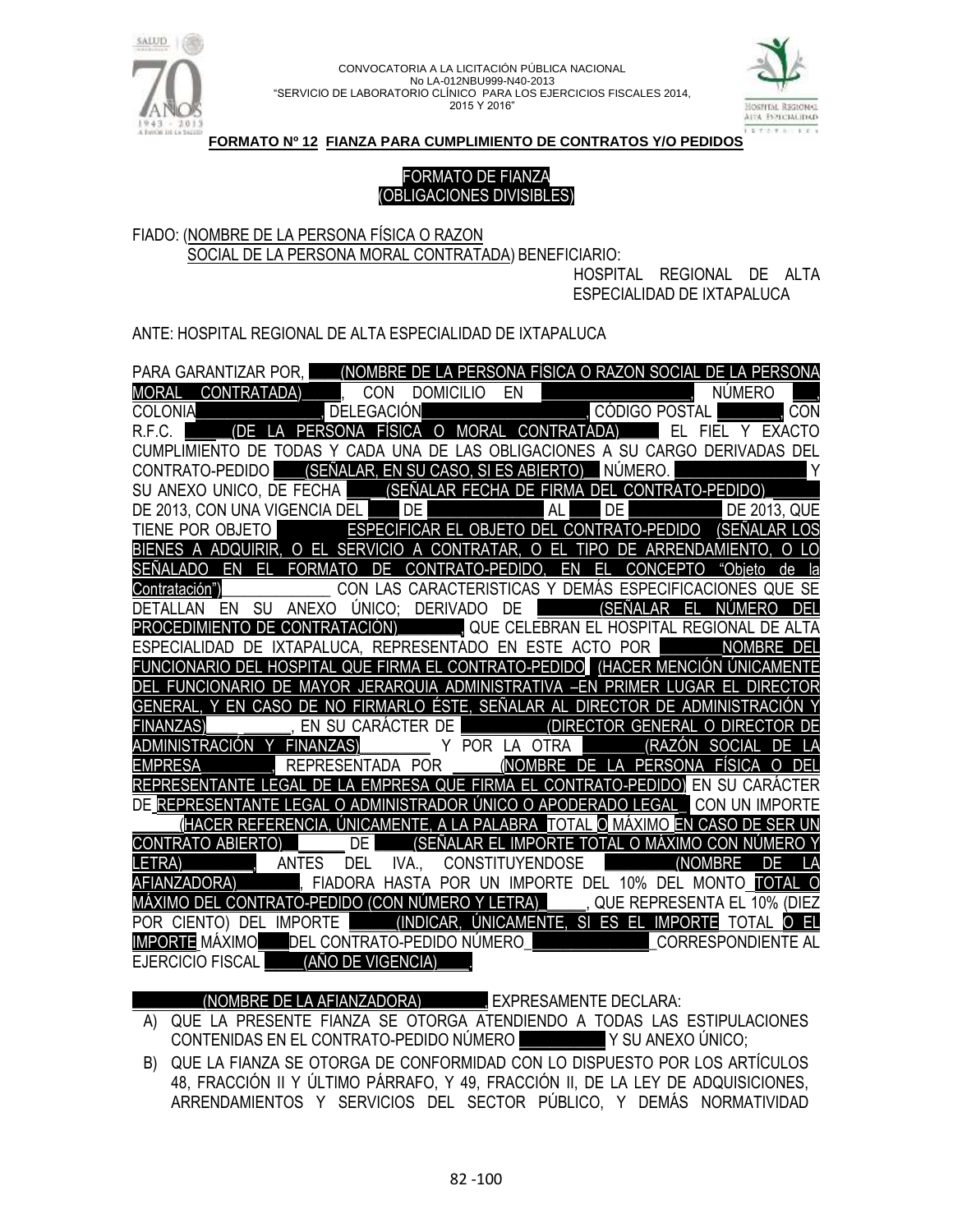



APLICABLE EN LOS TÉRMINOS DEL CONTRATO-PEDIDO NÚMERO \_\_\_\_\_\_\_\_\_\_\_ Y SU ANEXO ÚNICO Y SE HARÁ EFECTIVA DE MANERA PROPORCIONAL AL MONTO DE LAS OBLIGACIONES NO CUMPLIDAS CUANDO \_\_\_\_(NOMBRE DE LA EMPRESA O PERSONA MORAL)\_\_\_\_, NO CUMPLA CON LAS OBLIGACIONES ESTABLECIDAS EN EL CONTRATO-PEDIDO NÚMERO \_\_\_\_\_\_\_\_\_\_\_ Y SU ANEXO ÚNICO, O INCURRA EN ALGUNO DE LOS SUPUESTOS DE INCUMPLIMIENTO ESTABLECIDOS EN DICHO INSTRUMENTO JURÍDICO;

- C) EN CASO DE QUE ESTA FIANZA SE HAGA EXIGIBLE \_\_\_(NOMBRE DE LA AFIANZADORA) ACEPTA EXPRESAMENTE SOMETERSE AL PROCEDIMIENTO DE EJECUCIÓN ESTABLECIDO EN LOS ARTICULOS 93, 94 Y 118, DE LA LEY FEDERAL DE INSTITUCIONES DE FIANZAS EN VIGOR, PARA LA EFECTIVIDAD DE LA PRESENTE GARANTÍA, CON EXCLUSIÓN DE CUALQUIER OTRO PROCEDIMIENTO. TAMBIÉN SE SUJETARÁ PARA EL CASO DE COBRO DE INTERESES A LO QUE PREVÉ EL ARTÍCULO 95 BIS, DEL MISMO ORDENAMIENTO LEGAL, POR PAGO EXTEMPORÁNEO DEL IMPORTE DE LA OBLIGACIÓN;
- D) ESTA GARANTÍA ESTARÁ VIGENTE DURANTE LA SUBSTANCIACIÓN DE TODOS LOS RECURSOS LEGALES O JUICIOS QUE SE INTERPONGAN, HASTA QUE SE PRONUNCIE RESOLUCIÓN DEFINITIVA POR AUTORIDAD COMPETENTE, SALVO QUE LAS PARTES SE OTORGUEN FINIQUITO, DE FORMA TAL QUE SU VIGENCIA NO PODRÁ ACOTARSE EN RAZÓN DEL PLAZO DE EJECUCIÓN DEL CONTRATO-PEDIDO PRINCIPAL O FUENTE DE OBLIGACIONES, O CUALQUIER OTRA CIRCUNSTANCIA. ASÍ MISMO, ESTA FIANZA PERMANECERÁ EN VIGOR AÚN EN LOS CASOS EN QUE EL "HOSPITAL REGIONAL DE ALTA ESPECIALIDAD DE IXTAPALUCA", O EL SERVIDOR PÚBLICO QUE CUENTE CON FACULTADES PARA LA CANCELACIÓN DE FIANZAS, OTORGUE PRÓRROGA O ESPERAS A\_\_\_\_\_NOMBRE DE LA EMPRESA) PARA EL CUMPLIMIENTO DE SUS OBLIGACIONES, POR LO QUE \_\_(NOMBRE DE LA AFIANZADORA)\_\_\_\_, MANIFIESTA SU CONSENTIMIENTO, A TRAVÉS DE LA PRESENTE FIANZA.

EN CASO DE OTORGAMIENTO DE PRÓRROGAS O ESPERAS A \_\_\_\_\_ (NOMBRE DE LA EMPRESA)\_\_\_\_\_\_\_, PARA EL CUMPLIMIENTO DE SUS OBLIGACIONES, DERIVADAS DE LA FORMALIZACIÓN DE CONVENIOS MODIFICATORIOS DE AMPLIACIÓN AL MONTO O AL PLAZO DEL CONTRATO-PEDIDO, SE DEBERÁ OBTENER LA MODIFICACIÓN DE LA FIANZA;

- E) LA PRESENTE GARANTÍA DE CUMPLIMIENTO DE CONTRATO-PEDIDO, PODRÁ SER LIBERADA ÚNICAMENTE MEDIANTE ESCRITO EXPEDIDO Y FIRMADO POR EL SERVIDOR PÚBLICO QUE CUENTE CON FACULTADES PARA LA CANCELACIÓN DE FIANZAS, CUANDO \_\_\_\_\_ (NOMBRE DE LA EMPRESA)\_\_\_\_\_\_\_ HAYA CUMPLIDO TODAS LAS OBLIGACIONES QUE SE DERIVEN DEL CONTRATO-PEDIDO QUE GARANTIZA;
- F) QUE (NOMBRE DE LA AFIANZADORA) LOSE SOMETE EXPRESAMENTE A LA JURISDICCIÓN DE LOS TRIBUNALES CON SEDE EN EL DISTRITO FEDERAL, RENUNCIANDO A LA QUE PUDIERA CORRESPONDERLE POR RAZÓN DE SU DOMICILIO PRESENTE O FUTURO O POR CUALQUIER OTRA CAUSA.
- G) TODA ESTIPULACIÓN QUE APAREZCA IMPRESA POR FORMATO POR PARTE DE \_\_\_\_(NOMBRE DE LA AFIANZADORA)\_\_\_\_\_\_ QUE CONTRAVENGA LAS ESTIPULACIONES AQUÍ ASENTADAS LAS CUALES COMPRENDEN EL PROEMIO Y LOS INCISOS A) AL F), SE CONSIDERARÁN COMO NO PUESTAS.---- FIN DE TEXTO -----------------------------------------------

# NOTA: PARA LA REQUISITACIÓN DEL PRESENTE FORMATO, SERÁ NECESARIO ELIMINAR LAS INSTRUCCIONES DE LLENADO Y SUSTITUIRLAS CON LA INFORMACIÓN EN ELLAS SOLICITADA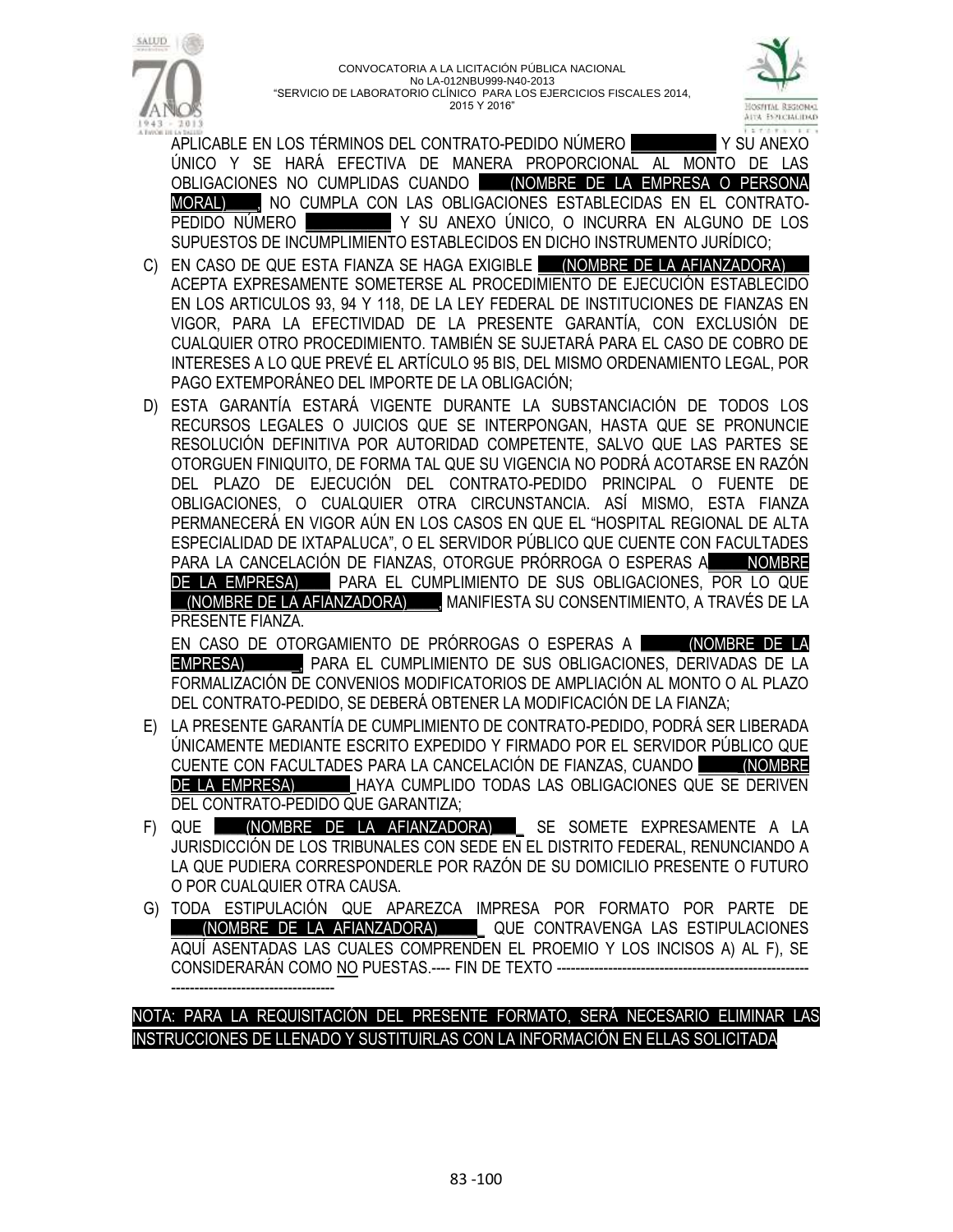



### **ANEXO No. 2**

### **MODELO DE CONTRATO**

CONTRATO ABIERTO PARA LA PRESTACIÓN DEL SERVICIO DE \_\_\_\_\_\_\_\_\_\_\_\_\_\_\_\_\_\_\_\_\_\_, EN ADELANTE **"LOS SERVICIOS"**, QUE CELEBRAN POR UNA PARTE, EL HOSPITAL REGIONAL DE ALTA ESPECIALIDAD DE IXTAPALUCA, A QUIEN EN LO SUCESIVO SE LE DENOMINARÁ **"EL HRAEI"**  REPRESENTADO EN ESTE ACTO POR EL \_\_\_\_\_\_\_\_\_\_\_\_\_\_\_\_\_\_\_\_\_\_\_\_\_\_\_\_\_\_\_\_\_\_\_, EN SU CARÁCTER DE DIRECTOR GENERAL DEL MISMO, ASISTIDO POR EL EN SU CARÁCTER DE TITULAR DEL ÁREA REQUIRENTE Y **ADMINISTRADOR DEL CONTRATO**, EL\_\_\_\_\_\_\_\_\_\_\_\_\_\_\_\_\_\_\_\_\_\_, EN SU CALDIAD DE ÁREA TÉCNICA Y POR LA OTRA, LA EMPRESA DENOMINADA \_\_\_\_\_\_\_\_\_\_\_\_\_\_\_\_\_\_\_\_\_\_\_\_\_\_\_\_\_\_\_\_\_\_, A LA QUE EN LO SUCESIVO SE LE DENOMINARÁ **"EL PROVEEDOR"**, REPRESENTADA EN ESTE ACTO POR EL C. \_\_\_\_\_\_\_\_\_\_\_\_\_\_\_\_\_\_\_\_\_\_\_\_\_\_\_\_\_\_\_\_\_\_\_\_\_\_\_, EN SU CARÁCTER DE APODERADO LEGAL, Y A QUIEN EN ADELANTE SE LE DENOMINARÁ **"REPRESENTANTE LEGAL"**, Y A QUIENES CONJUNTAMENTE Y EN LO SUCESIVO SE LES DENOMINARÁ **"LAS PARTES"**, MISMAS QUE MANIFIESTAN FORMALIZAR EL PRESENTE CONTRATO AL TENOR DE LOS SIGUIENTES ANTECEDENTES, DECLARACIONES Y CLÁUSULAS:

## **A N T E C E D E N T E S**

**1.** Que la misión de la Secretaría de Salud es contribuir a un desarrollo humano justo, incluyente y sustentable, mediante la promoción de la salud como objetivo social compartido y el acceso universal a servicios integrales y de alta calidad que satisfagan las necesidades y respondan a las expectativas de la población, para lo cual se auxiliará, entre otros del organismo descentralizado de la Administración Pública Federal, Hospital Regional de Alta Especialidad de Ixtapaluca, cuyo objetivo es proveer servicios médicos de alta especialidad con enfoque regional a través de unidades encargadas de la prestación de servicios médicos sustantivos, agrupando las actividades propias de la medicina especializada, cirugía, servicios paramédicos, de enseñanza e investigación entre otras.

## **D E C L A R A C I O N E S**

- **I. "EL HRAEI"** declara a través de sus representantes, que:
- **I.1.** La Secretaría de Salud forma parte de la Administración Pública Federal Centralizada, tal como lo establecen los artículos 90 de la Constitución Política de los Estados Unidos Mexicanos; 2, 26 y 39 de la Ley Orgánica de la Administración Pública Federal y 1° del Reglamento Interior de la Secretaría de Salud.
- **I.2.** El Hospital Regional de Alta Especialidad de Ixtapaluca, es un organismo descentralizado de la Administración Pública Federal, sectorizado a la Secretaría de Salud, con personalidad jurídica y patrimonio propios, con domicilio en el Estado de México y que tendrá por objeto proveer servicios médicos de alta especialidad con enfoque regional, de conformidad con lo dispuesto en el artículo 1 del Decreto por el que se crea el Hospital Regional de Alta Especialidad de Ixtapaluca, como un organismo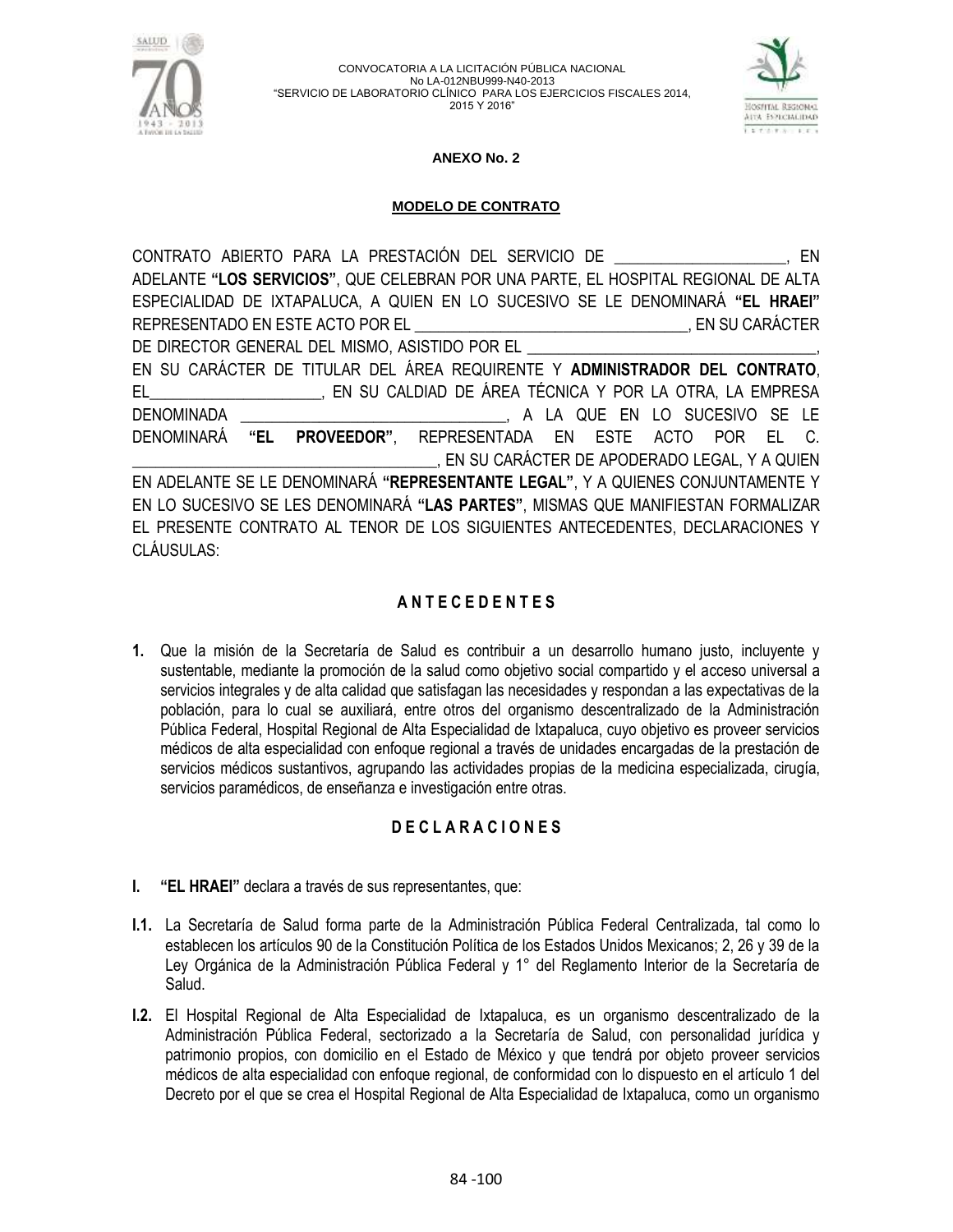



descentralizado de la Administración Pública Federal, en términos de lo establecido en los artículos 90 de la Constitución Política de los Estados Unidos Mexicanos, 1°, párrafo tercero y 45 de la Ley Orgánica de la Administración Pública Federal y 14, fracción II, de la Ley Federal de las Entidades Paraestatales.

- **I.3.** El titular de la Dirección General del Hospital Regional de Alta Especialidad de Ixtapaluca tiene facultades para celebrar y otorgar toda clase de actos y documentos inherentes al objeto del Hospital. Además, ejercer las facultades de dominio, administración, pleitos y cobranzas, de conformidad con lo dispuesto en el párrafo IV, del artículo 16 del Estatuto Orgánico del Hospital Regional de Alta Especialidad de Ixtapaluca.
- **I.4.** \_\_\_\_\_\_\_\_\_\_\_\_\_\_\_\_\_\_\_\_\_\_\_\_\_\_\_\_\_\_\_\_ dependiente de la Dirección General del Hospital Regional de Alta Especialidad de Ixtapaluca, o quien en su caso ocupe dicho cargo, será el servidor público responsable de administrar y vigilar el cumplimiento del presente contrato y su **"ANEXO ÚNICO"** en su calidad de **ADMINISTRADOR DEL CONTRATO**, de conformidad con lo señalado en los artículos del Estatuto Orgánico del Hospital Regional de Alta Especialidad de Ixtapaluca y en el artículo 84 del Reglamento de la Ley de Adquisiciones, Arrendamientos y Servicios del Sector Público, a través del servidor público que sea designado para tal efecto.
- **I.5.** El presente contrato se adjudicó mediante el procedimiento de Licitación Pública por la Dirección de Administración y Finanzas de conformidad con lo establecido en los artículos \_\_\_\_\_\_ \_\_\_\_\_de la Ley de Adquisiciones, Arrendamientos y Servicios del Sector Público; por lo que, en términos del artículo 45 de la misma Ley, el procedimiento de contratación, la convocatoria, la propuesta técnica y económica presentada por el **"PROVEEDOR"**, el presente contrato y su **"ANEXO ÚNICO"**, son los instrumentos que vinculan y determinan los derechos y obligaciones en la presente contratación.
- **I.6. "EL HRAEI"** cuenta con los recursos presupuestarios suficientes para cubrir las obligaciones derivadas del presente contrato en términos del oficio número \_\_\_\_\_\_\_\_\_\_\_\_ del \_\_\_\_\_\_\_\_\_\_\_\_, emitido por la Subdirección de Recursos Financieros, que refieren la partida \_\_\_\_\_\_\_\_\_\_\_\_\_\_\_, del Clasificador por Objeto del Gasto para la Administración Pública Federal.
- **I.7.** El Registro Federal de Contribuyentes de **"EL HRAEI"** es: HRA120609DQ4 y su domicilio fiscal es el ubicado en Carretera Federal México-Puebla Km. 34.5, Zoquiapan, Ixtapaluca, Estado de México, código postal 56530.
- **II. "EL PROVEEDOR"** declara bajo protesta de decir verdad a través de su **"REPRESENTANTE LEGAL"**, que:
- **II.1** Es una sociedad legalmente constituida conforme a las leyes mexicanas, con una duración de \_\_\_\_\_\_\_\_años y con domicilio en el \_\_\_\_\_\_\_\_\_\_\_\_, lo cual acredita con el testimonio de la escritura pública número \_\_\_\_\_\_\_ de fecha \_\_\_\_\_\_\_\_\_\_\_\_\_, otorgada ante la fe del Licenciado \_\_\_\_\_\_\_\_\_\_\_\_\_\_\_, Notario Público número \_\_\_\_\_\_ del \_\_\_\_\_\_\_\_\_\_\_, instrumento que quedó inscrito en el Registro Público de la Propiedad y de Comercio del Distrito Federal, bajo el folio mercantil número el día
- **II.2** Mediante la escritura pública descrita en la declaración que antecede, se acredita que tiene como objeto social,
- **II.3** Su **"REPRESENTANTE LEGAL"**, se identifica con credencial para votar número de folio \_\_\_\_\_\_\_\_\_\_\_\_y acredita la personalidad con la que se ostenta, mediante escritura pública número \_\_\_\_\_\_\_\_\_ de fecha \_\_\_\_\_\_\_\_\_\_\_\_\_\_\_\_, otorgada ante la fe del Notario Público mencionado en la declaración II.1., instrumento que quedó inscrito en el Registro Público de la Propiedad y de Comercio del Distrito Federal,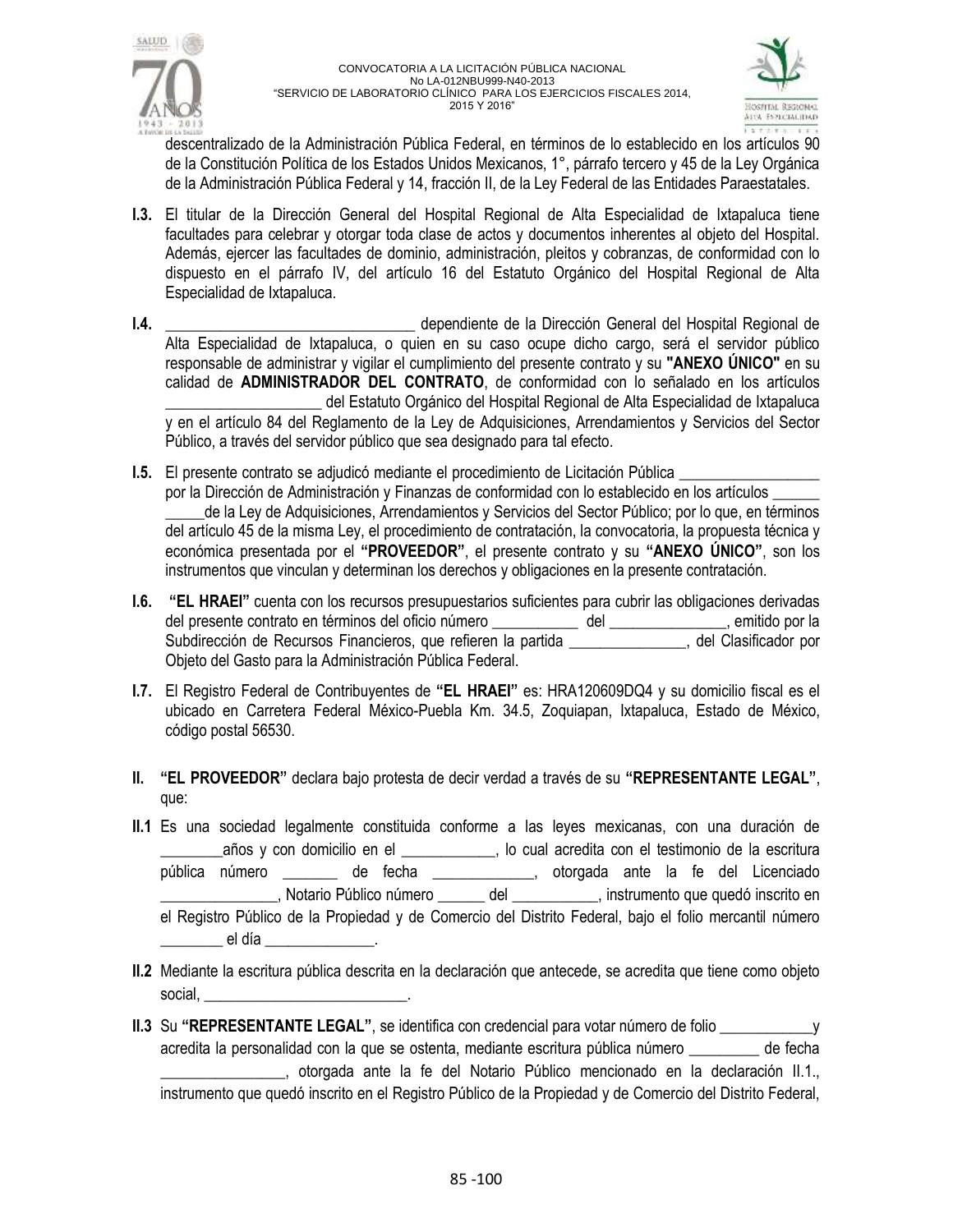



bajo el folio mercantil número \_\_\_\_\_\_\_\_\_\_\_\_\_\_\_\_\_ el día \_\_\_\_\_\_\_\_\_\_\_\_\_\_\_\_\_ y manifiesta que las facultades que le fueron conferidas, no le han sido modificadas, limitadas o en forma alguna revocadas, surtiendo plenos efectos para la celebración del presente contrato, por lo que **"EL PROVEEDOR"** notificará por escrito a **"EL HRAEI"** cualquier cambio de representante legal, apoderado y/o denominación o razón social, cualquier fusión o escisión que llegare a presentar la sociedad, dicha notificación deberá efectuarse dentro del plazo de 5 (cinco) días hábiles, contados a partir del día siguiente al que se lleve a cabo el supuesto correspondiente.

- **II.4** Se encuentra debidamente registrado ante la Secretaría de Hacienda y Crédito Público con clave de Registro Federal de Contribuyentes:
- **II.5** Cuenta con capacidad de respuesta inmediata, recursos técnicos, financieros, organización administrativa, personal calificado, equipo e instalaciones adecuadas; así como con capacidad jurídica y operativa, y las condiciones apropiadas para el cumplimiento del presente contrato y su **"ANEXO ÚNICO"**, debiendo responder ante **"EL HRAEI"** por cualquier reclamación en materia laboral efectuada por personal de **"EL PROVEEDOR"**, con motivo de la prestación de **"LOS SERVICIOS"** pactados en el presente contrato.
- **II.6** Formaliza este contrato con la seguridad de que ninguno de los socios o directivos que la integran, ni su **"REPRESENTANTE LEGAL"**, desempeñan un empleo, cargo o comisión en el servicio público o que están inhabilitados para desempeñarlo, como lo establece el artículo 8° fracción XX de la Ley Federal de Responsabilidades Administrativas de los Servidores Públicos, así como tampoco se encuentran en alguno de los supuestos previstos en los artículos 50 y 60 antepenúltimo párrafo de la Ley de Adquisiciones, Arrendamientos y Servicios del Sector Público.
- **II.7** Para los efectos de lo previsto en el artículo 32-D del Código Fiscal de la Federación, ha presentado la opinión favorable emitida por el Servicio de Administración Tributaria respecto del cumplimiento de sus obligaciones fiscales conforme lo dispone la Regla I.2.1.15 de la Resolución Miscelánea Fiscal para 2013, publicada en el Diario Oficial de la Federación el 28 de diciembre de 2012.
- **II.8** Es de nacionalidad mexicana y conviene que para el caso de llegar a cambiarla, se seguirá considerando como mexicana por cuanto a este contrato se refiere, por lo que no invocará la protección de ningún gobierno extranjero, bajo pena de perder en beneficio de la Nación Mexicana, todo derecho derivado del presente contrato.
- **II.9** Conoce y se sujeta plenamente a lo estipulado en el presente contrato y su **"ANEXO ÚNICO"**, el cual una vez firmado, forma parte integrante del mismo y se tiene aquí por reproducido como si a la letra se insertase.
- **II.10**Para todos los fines y efectos legales derivados del presente contrato y su **"ANEXO ÚNICO"** señala como su domicilio el ubicado en \_\_\_\_\_\_\_\_\_\_\_\_\_\_\_\_\_\_\_\_\_\_\_\_\_\_\_\_, obligándose a notificar a **"EL HRAEI"** por escrito, cualquier cambio en su domicilio, número telefónico, fax y/o correo electrónico, dentro de los 15 (quince) días naturales siguientes a que se realice el cambio.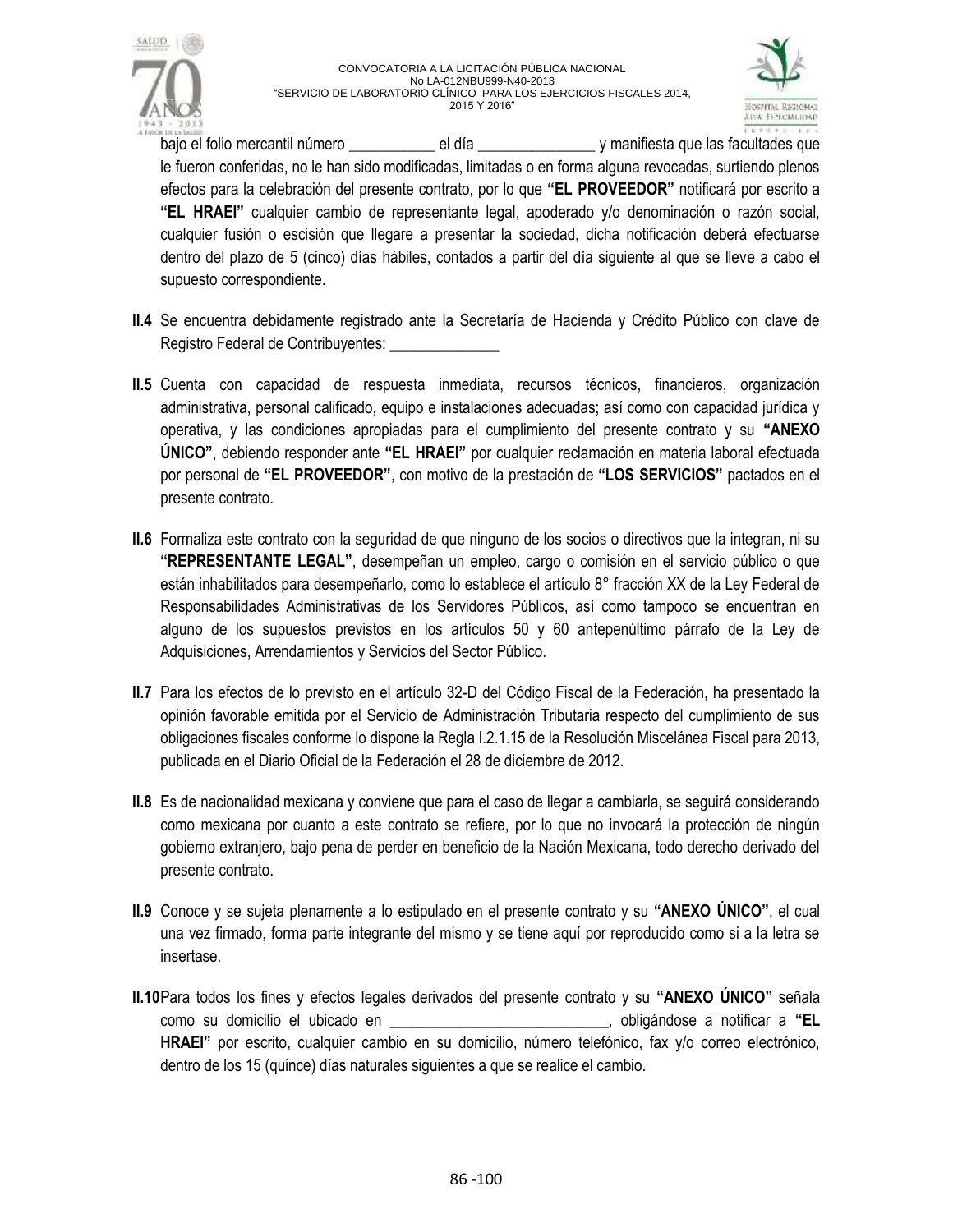



Expuesto lo anterior, **"LAS PARTES"** sujetan su compromiso a la forma y términos que se establecen en las siguientes:

# **C L Á U S U L A S**

## **OBJETO DEL CONTRATO**

**PRIMERA.-** El objeto del presente contrato es el servicio de \_\_\_\_\_\_\_\_\_\_\_\_\_\_\_\_\_\_\_\_\_\_\_\_\_\_, señalado en este contrato como **"LOS SERVICIOS"**, en los términos y condiciones que se describen en el mismo y en su **"ANEXO ÚNICO"**.

# **MONTO**, **FORMA Y LUGAR DE PAGO**

**SEGUNDA.- "EL PROVEEDOR"** acepta expresamente que este contrato se celebre en la modalidad de contrato abierto, en términos del artículo 47 de la Ley de Adquisiciones, Arrendamientos y Servicios del Sector Público y 85 de su Reglamento, estipulándose como monto mínimo la cantidad de \$ (\_\_\_\_\_\_\_\_\_\_\_\_\_\_\_\_PESOS 00/100 M.N.) y como monto máximo la cantidad de \$\_\_\_\_\_\_\_\_\_\_ PESOS 00/100 M.N.), más el Impuesto al Valor Agregado, por la prestación de **"LOS SERVICIOS"** objeto del presente contrato.

El desglose de los importes a ejercer en cada ejercicio fiscal es el siguiente:

Las cantidades a pagar por la prestación de este contrato, serán las señaladas en el párrafo que antecede durante su vigencia y hasta el total cumplimiento de **"LOS SERVICIOS"** y compensarán a **"EL PROVEEDOR"** por todos los gastos en que incurra para la prestación de **"LOS SERVICIOS"**, por lo que **"EL PROVEEDOR"** no podrá exigir mayor retribución por ningún otro concepto durante la vigencia del presente contrato.

Los precios unitarios de **"LOS SERVICIOS"** son los señalados en el **"ANEXO ÚNICO"** y serán fijos durante la vigencia del presente contrato.

El pago se realizará en moneda nacional, dentro de los 20 (veinte) días naturales contados a partir de la entrega de la factura correspondiente, previa prestación de **"LOS SERVICIOS"** a entera satisfacción del **ADMINISTRADOR DEL CONTRATO** a través del Sistema Integral de Administración Financiera Federal (SIAFF). Lo anterior, de conformidad con lo establecido en el artículo 51 de la Ley de Adquisiciones, Arrendamientos y Servicios del Sector Público. El pago quedará condicionado, al pago que en su caso **"EL PROVEEDOR"** deba efectuar por concepto de penas convencionales y/o deductivas.

La recepción, revisión y aceptación de la factura y documentación para trámite de pago, se realizará en las oficinas de **"EL HRAEI"**, ubicado en Carretera Federal México-Puebla Km. 34.5, Zoquiapan, Ixtapaluca, Estado de México, código postal 56530.

La factura deberá contener los siguientes datos fiscales Hospital Regional de Alta Especialidad de Ixtapaluca, Registro Federal de Contribuyentes: HRA120609DQ4, domicilio en Carretera Federal México-Puebla Km. 34.5, Zoquiapan, Ixtapaluca, Estado de México, código postal 56530.

En caso de que la factura presentada para su pago contenga errores o deficiencias, el **ADMINISTRADOR DEL CONTRATO** dentro de los 3 (tres) días hábiles siguientes al de su recepción, indicará por escrito a **"EL**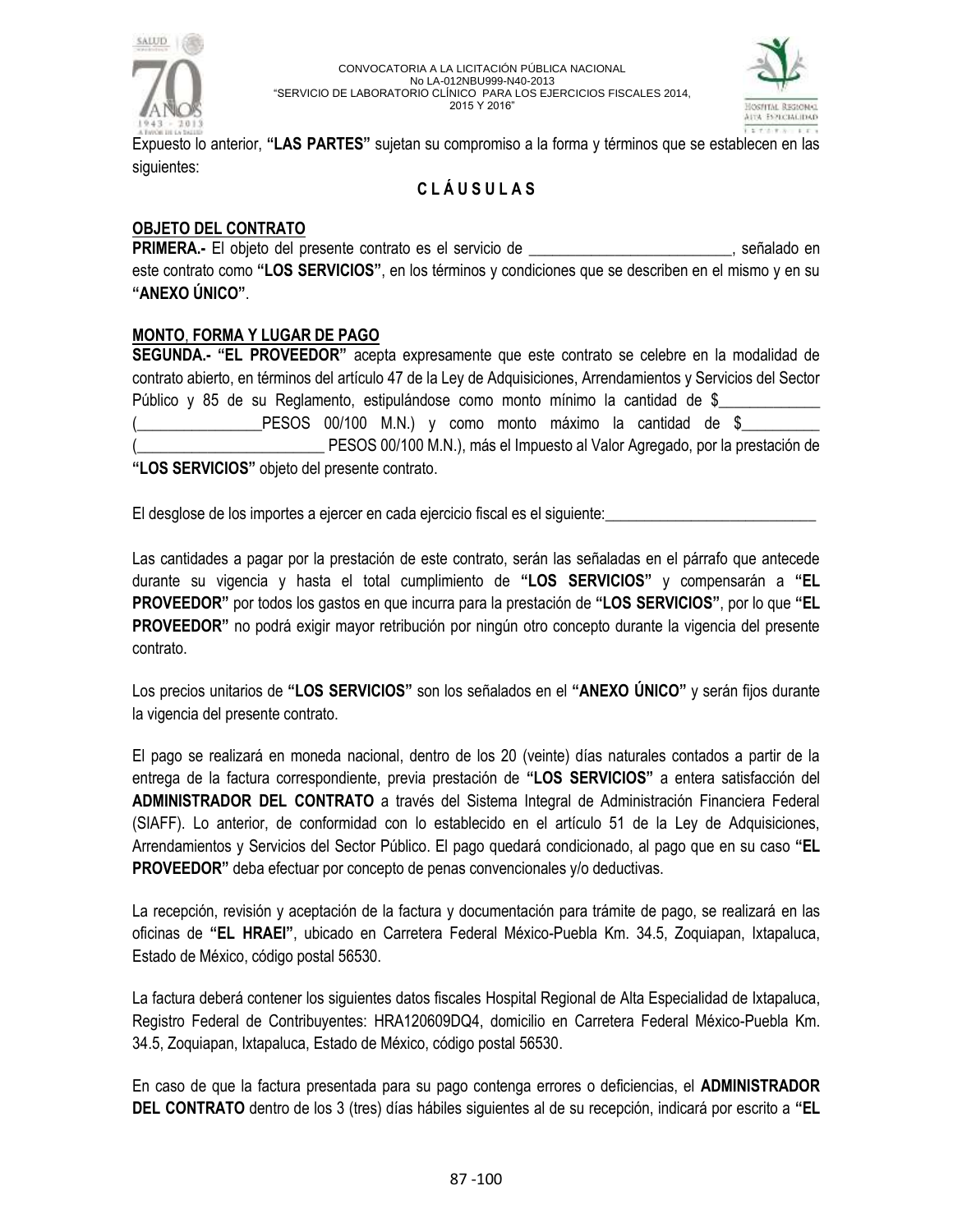



**PROVEEDOR"** las deficiencias que deberá corregir. El periodo que transcurra a partir de la entrega del citado escrito y hasta que se presenten las correcciones no se computará para efectos de realizar el pago.

Tratándose de pagos en exceso que haya recibido **"EL PROVEEDOR"**, éste deberá reintegrar las cantidades pagadas en exceso más los intereses correspondientes, conforme a la tasa que será igual a la establecida por la Ley de Ingresos de la Federación, como si se tratara del supuesto de prórroga para el pago de créditos fiscales. Los cargos se calcularán sobre las cantidades pagadas en exceso en cada caso y se computarán por días naturales, contados a partir de la fecha de pago hasta la fecha en que se pongan efectivamente las cantidades a disposición de **"EL HRAEI"** de conformidad con el artículo 51, párrafo tercero, de la Ley de Adquisiciones, Arrendamientos y Servicios del Sector Público.

## **VIGENCIA**

**TERCERA.- "LAS PARTES"** acuerdan que la vigencia del presente contrato será del \_\_\_\_\_\_\_\_\_\_\_ al \_\_\_\_\_\_\_\_\_\_\_\_\_\_\_\_\_\_\_, debiendo de concluirse la misma, precisamente el día señalado, sin necesidad de comunicado alguno o resolución en tal sentido.

## **OBLIGACIONES DE "EL PROVEEDOR"**

**CUARTA.- "EL PROVEEDOR"** se obliga de manera enunciativa más no limitativa conformidad con lo siguiente:

- **I.** Garantiza que **"LOS SERVICIOS"**, serán prestados con las características señaladas en el **"ANEXO ÚNICO"** de este contrato, a entera satisfacción de **"EL HRAEI"**, en los términos, en los lugares y dentro del período establecido para la prestación de **"LOS SERVICIOS",** por lo que será el único responsable por la ejecución y calidad de **"LOS SERVICIOS"**.
- **II.** Responderá de la totalidad de los daños y/o perjuicios causados a los bienes y/o personal de **"EL HRAEI"** a terceros, durante y con motivo de la prestación de **"LOS SERVICIOS"**.
- **III.** Los impuestos y derechos locales y federales que se generen con motivo de la prestación de **"LOS SERVICIOS"** objeto del presente contrato, serán cubiertos por **"EL PROVEEDOR"**. **"EL HRAEI"** únicamente pagará a **"EL PROVEEDOR"** el importe correspondiente al Impuesto al Valor Agregado.
- **IV.** No podrá ceder los derechos y obligaciones en forma parcial ni total a favor de cualquier otra persona física o moral, con excepción de los derechos de cobro, en cuyo caso se deberá contar con la conformidad previa y por escrito del **ADMINISTRADOR DEL CONTRATO**.

Para efectos de lo anterior, **"EL PROVEEDOR"** entregará al **ADMINISTRADOR DEL CONTRATO**, la solicitud y el contrato de transferencia de derechos de cobro, ratificado ante notario público, celebrado entre **"EL PROVEEDOR"** y la persona física o moral a quien se le cederán dichos derechos, así como la documentación que para tal efecto requiera **"EL HRAEI"**. El **ADMINISTRADOR DEL CONTRATO** gestionará se trámite el pago a la persona física o moral a quien le fue transferido el derecho de cobro referido. Lo anterior, no requerirá del convenio modificatorio que señala la **CLÁUSULA SÉPTIMA**.

Para el caso del Programa de Cadenas Productivas de Nacional Financiera, S.N.C., Institución de Banca de Desarrollo, **"EL HRAEI"** manifiesta su consentimiento a **"EL PROVEEDOR"**, para que éste ceda sus derechos de cobro a favor de un intermediario financiero mediante operaciones de factoraje o descuento electrónico en cadenas productivas, en términos del numeral 10 de las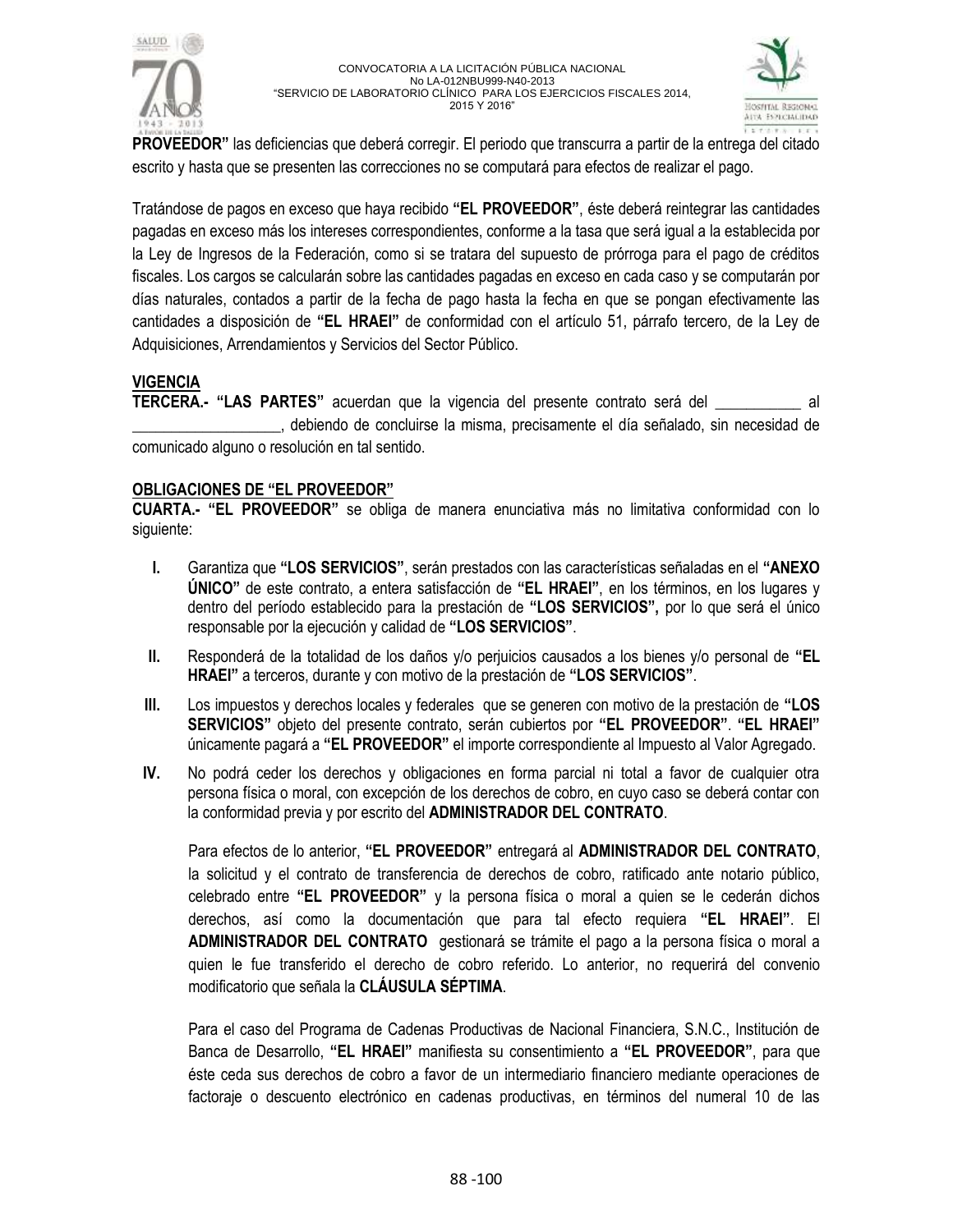



Disposiciones Generales a las que deberán sujetarse las Dependencias y Entidades de la Administración Pública Federal para su incorporación al Programa de Cadenas Productivas de Nacional Financiera S.N.C., Institución de Banca de Desarrollo.

- **V.** Mantendrá estricta confidencialidad sobre la información a la que tenga acceso durante y con motivo de la prestación de **"LOS SERVICIOS"**, misma que no podrá ser divulgada, responsabilizándose, en su caso, del mal uso o uso no autorizado que de ella se haga aún después de la terminación del presente contrato.
- **VI.** Reconoce que por la firma del presente contrato y su **"ANEXO ÚNICO"** no adquiere derecho alguno sobre los derechos de propiedad industrial e intelectual de **"EL HRAEI"**, sin que esto constituya limitación alguna. **"EL HRAEI"** en ningún caso será responsable por violaciones de derechos de propiedad industrial o derechos de autor cometidos por **"EL PROVEEDOR"**. En caso de que **"EL PROVEEDOR"** viole algún derecho de los antes especificados, se obliga a indemnizar y sacar en paz y a salvo a **"EL HRAEI"** de cualquier controversia o demanda que surja al respecto.

**"EL HRAEI"** dará aviso a las autoridades competentes y a **"EL PROVEEDOR",** en un plazo máximo de 3 (tres) días hábiles a partir de la fecha de recepción de la notificación de la violación.

En el caso de encontrarse en litigio como consecuencia de lo anterior, **"EL PROVEEDOR"** no podrá continuar prestando **"LOS SERVICIOS"**, por lo que **"EL HRAEI"** podrá dar por rescindido el presente contrato.

**"EL PROVEEDOR"** obtendrá de terceros todos los derechos y todas las licencias que sean necesarias para prestar **"LOS SERVICIOS"** y otorgará a **"EL HRAEI"** o hará que un tercero propietario de la tecnología otorgue a **"EL HRAEI"**, sin cargo adicional , las licencias y sublicencias necesarias para que éste último y sus representantes autorizados (incluidos los terceros prestadores de servicios), usen o reciban el beneficio del uso, por parte de **"EL PROVEEDOR"**, de esta tecnología en relación con **"LOS SERVICIOS"**

De igual forma, **"EL PROVEEDOR"** no podrá hacer uso de cualquier tipo de publicidad, incluyendo el nombre de **"EL HRAEI"**, sus marcas, diseños, o cualquier material de propiedad industrial o intelectual de ésta.

Todos los reportes e informes, que se deriven de la prestación de **"LOS SERVICIOS"** quedarán en beneficio de **"EL HRAEI"**, ya sea en propiedad o bajo la titularidad de los derechos que se deriven de éstos, por lo que **"EL PROVEEDOR"** en ningún momento podrá hacer uso de los mismos, ni proporcionarlos y/o comercializarlos a favor de terceros.

- **VII.** Asume toda la responsabilidad por las erogaciones y gastos directos e indirectos realizados, pago a su personal, adquisición de equipo y utensilios de trabajo, amortizaciones, mantenimientos, viáticos, uniformes de trabajo de su personal, primas y seguros, impuestos y cualquier otro concepto que se genere con motivo del cumplimiento del objeto del presente contrato, mismos que serán exclusivamente a su cargo.
- **VIII.** Queda expresamente estipulado que el personal que utilice **"EL PROVEEDOR"** para el cumplimiento de cualquiera de las obligaciones emanadas de este instrumento, estará bajo la responsabilidad única y directa de éste y por lo tanto, en ningún momento se considerará a **"EL**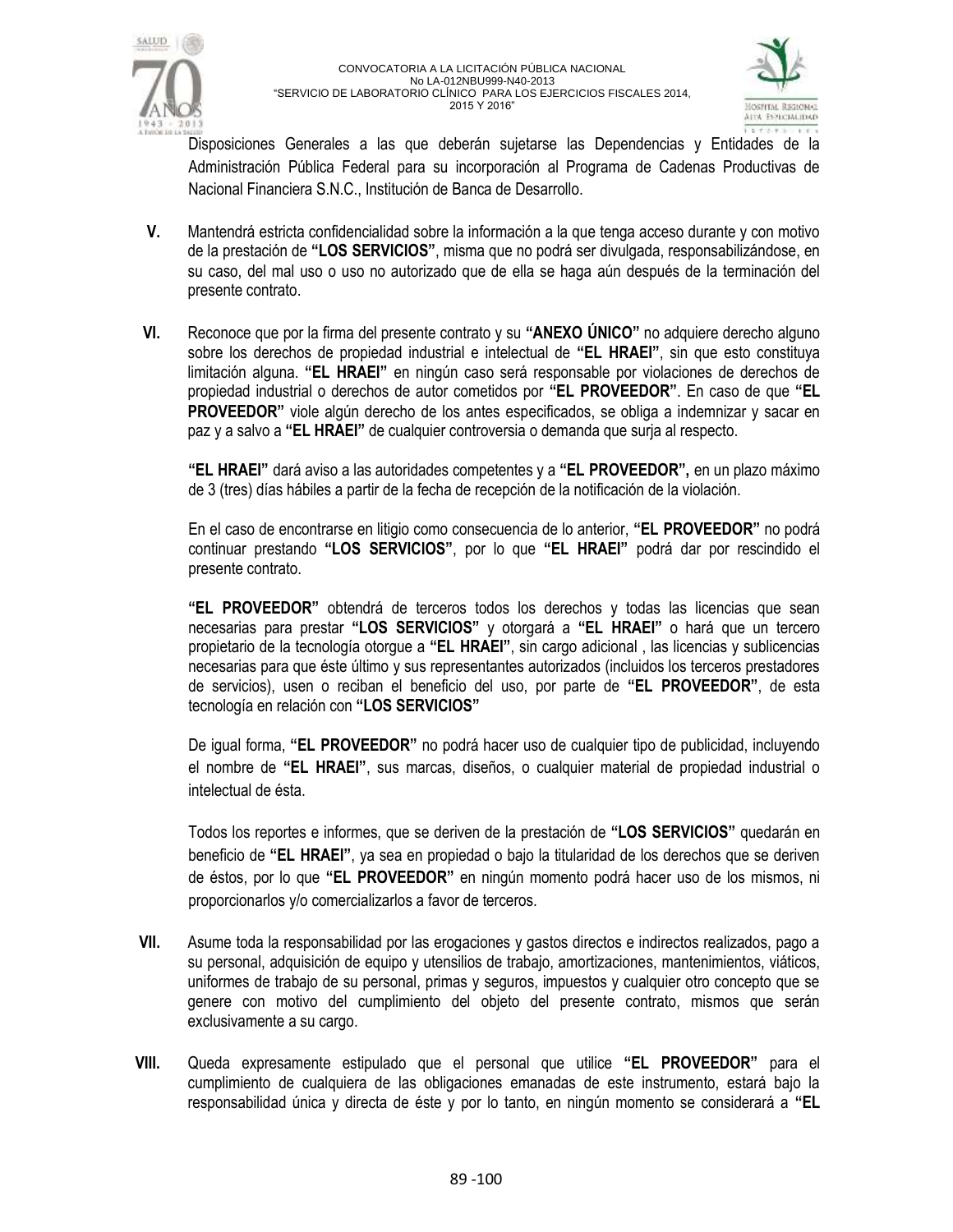



**HRAEI"** como patrón sustituto o solidario, ni tampoco a **"EL PROVEEDOR"** como intermediario, por lo que **"EL HRAEI"** no tendrá relación alguna de carácter laboral con dicho personal y consecuentemente queda liberada de cualquier responsabilidad laboral, fiscal o en materia de seguridad social, obligándose **"EL PROVEEDOR"** a responder de cualquier acción legal y/o reclamación que se pudiera presentar en contra de **"EL HRAEI"**.

De conformidad con el artículo 53 párrafo segundo de la Ley de Adquisiciones, Arrendamientos y Servicios del Sector Público y 95, segundo párrafo, de su Reglamento, **"EL PROVEEDOR"** se obliga ante **"EL HRAEI"** a responder de los defectos y vicios ocultos y por la calidad de **"LOS SERVICIOS"**, así como de cualquier otra responsabilidad en que hubiera incurrido, en los términos señalados en el presente contrato, en el Código Civil Federal y demás legislación aplicables.

**IX.** Para efectos del presente contrato, las obligaciones contractuales son divisibles, por lo que para garantizar a **"EL HRAEI"** el exacto cumplimiento de las obligaciones que **"EL PROVEEDOR"** contrae en virtud del presente contrato, éste se obliga a otorgar fianza a favor del Hospital Regional de Alta Especialidad de Ixtapaluca, equivalente al 10% (DIEZ POR CIENTO) del monto máximo señalado en la **CLÁUSULA SEGUNDA** del presente contrato, sin incluir el Impuesto al Valor Agregado, ante la Dirección de Administración y Finanzas de la Dirección General de **"EL HRAEI"**, dentro de los 10 (diez) días naturales siguientes a la firma del presente contrato, de conformidad con lo señalado en los artículos 48 y 49 fracción II de la Ley de Adquisiciones, Arrendamientos y Servicios del Sector Público. La garantía otorgada deberá ajustarse cuando se modifique, el monto, plazo o vigencia del contrato.

Cualquier omisión en la observancia de las obligaciones mencionadas en la presente cláusula, será considerada como incumplimiento a las condiciones pactadas.

## **ADMINISTRACIÓN DEL CONTRATO**

**QUINTA.-** El **ADMINISTRADOR DEL CONTRATO**, deberá recibir todos los reportes e informes, que se deriven de la prestación de **"LOS SERVICIOS"**, a fin de supervisar que cumplan los términos y condiciones establecidas en el presente contrato y su **"ANEXO ÚNICO"**.

El **ADMINISTRADOR DEL CONTRATO** emitirá por escrito, si así resulta procedente, su conformidad expresa con la prestación de **"LOS SERVICIOS"**, misma que deberá enviar a la Subdirección de Recursos Financieros de **"EL HRAEI"** para gestionar su pago. En dicho escrito se indicará con toda claridad que **"LOS SERVICIOS"** se prestaron en los términos convenidos y que procede el pago correspondiente.

**"LAS PARTES"** convienen en que si de la supervisión a que se refiere el primer párrafo de la presente cláusula, o de la notificación que hiciere **"EL HRAEI"** a **"EL PROVEEDOR"**, respecto a la prestación de **"LOS SERVICIOS"**, se desprendiera que éstos no cumplen con las características solicitadas, se entenderá que los mismos no fueron prestados a **"EL HRAEI"**; para tal efecto, **"EL PROVEEDOR"** podrá proponer una fecha a fin de reponerlos conforme a lo pactado en el presente contrato y su **"ANEXO ÚNICO"**. El incumplimiento de esta obligación quedará sujeto a lo establecido en la **CLÁUSULA OCTAVA** de este contrato.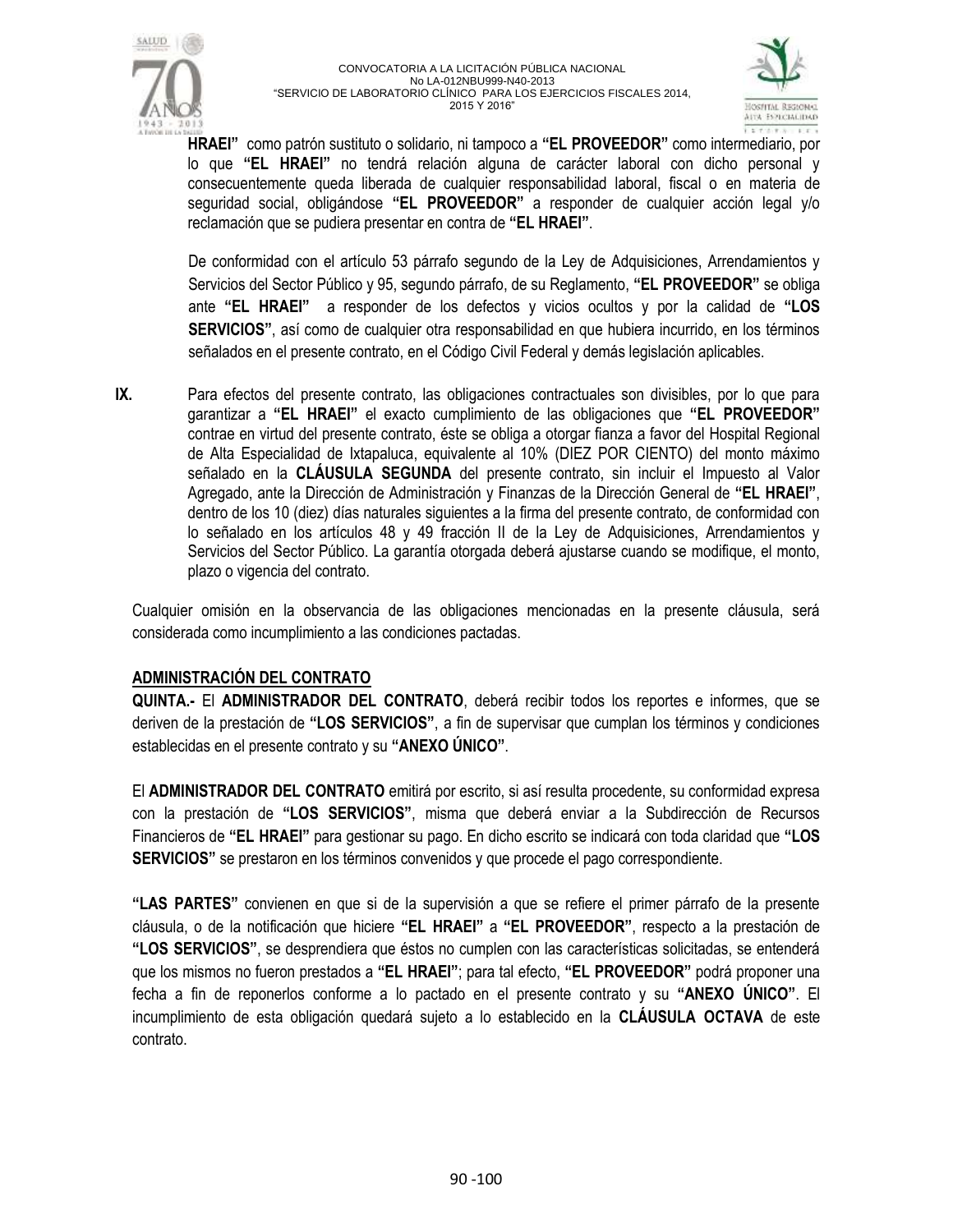



**"LAS PARTES"** convienen en que la notificación, a que hace referencia el párrafo anterior, deberá ser entregada a **"EL PROVEEDOR"** por el **ADMINISTRADOR DEL CONTRATO**, dentro de las 48 (cuarenta y ocho) horas siguientes a la fecha de detección de las deficiencias en la prestación de **"LOS SERVICIOS"**.

## **PENA CONVENCIONAL**

**SEXTA.- "EL PROVEEDOR"** se obliga a pagar a **"EL HRAEI"** una pena convencional del \_\_\_\_\_\_\_\_\_ (\_\_\_\_\_\_\_\_\_ POR CIENTO) por cada día natural de atraso sobre el monto de **"LOS SERVICIOS"** no prestados en los plazos establecidos en este contrato y su **"ANEXO ÚNICO"**. Lo anterior, de conformidad con lo establecido en el artículo 53 de la Ley de Adquisiciones, Arrendamientos y Servicios del Sector Público.

En el supuesto de que sea rescindido el contrato, no procederá el cobro de dichas penas, ni la contabilización de las mismas al hacer efectiva la garantía de cumplimiento, de acuerdo a lo establecido en el artículo 95 del Reglamento de la Ley de Adquisiciones, Arrendamientos y Servicios del Sector Público.

La acumulación de penas convencionales no excederá del 10% (DIEZ POR CIENTO) del monto de la garantía de cumplimiento, sin perjuicio del derecho de **"EL HRAEI"** para optar entre exigir el cumplimiento del contrato o rescindirlo.

El **ADMINISTRADOR DEL CONTRATO** determinará y calculará, en su caso, las penas convencionales correspondientes a la factura respectiva, debiendo **"EL PROVEEDOR"** pagar el importe de las mismas, mediante nota de crédito que acompañe a la factura correspondiente.

A la solicitud de trámite de pago que enviará la Subdirección de Recursos Materiales a la Subdirección de Recursos Financieros del **HRAEI,** se anexará la cédula de cálculo de dichas penas convencionales.

En ningún caso las penas convencionales podrán negociarse en especie.

### **MODIFICACIONES AL CONTRATO**

**SÉPTIMA.-** Las modificaciones que por razones fundadas pudieran realizarse al presente contrato, deberán invariablemente formalizarse a través de la Dirección de Administración y Finanzas de la Dirección General de **"EL HRAEI"** por escrito, mediante la celebración del convenio modificatorio respectivo, atendiendo según sea el caso, a lo previsto por los artículos 52, de la Ley de Adquisiciones, Arrendamientos y Servicios del Sector Público y 91 de su Reglamento, sin este requisito no será válido.

## **RESCISIÓN ADMINISTRATIVA DEL CONTRATO**

**OCTAVA.- "EL PROVEEDOR"** acepta en forma expresa que **"EL HRAEI"**, a través de la Dirección de Administración y Finanzas de la Dirección General de **"EL HRAEI",** a petición del área requirente quien aportará los elementos necesarios para encauzar el procedimiento, podrá solicitar la rescisión administrativa del presente contrato, por cualquiera de las causas que a continuación se señalan:

- **A.** Por incumplimiento de las obligaciones pactadas en este contrato y su **"ANEXO ÚNICO"**;
- **B.** Cuando la autoridad competente declare el concurso mercantil, o cualquier situación análoga o equivalente, que afecte el patrimonio de **"EL PROVEEDOR"**;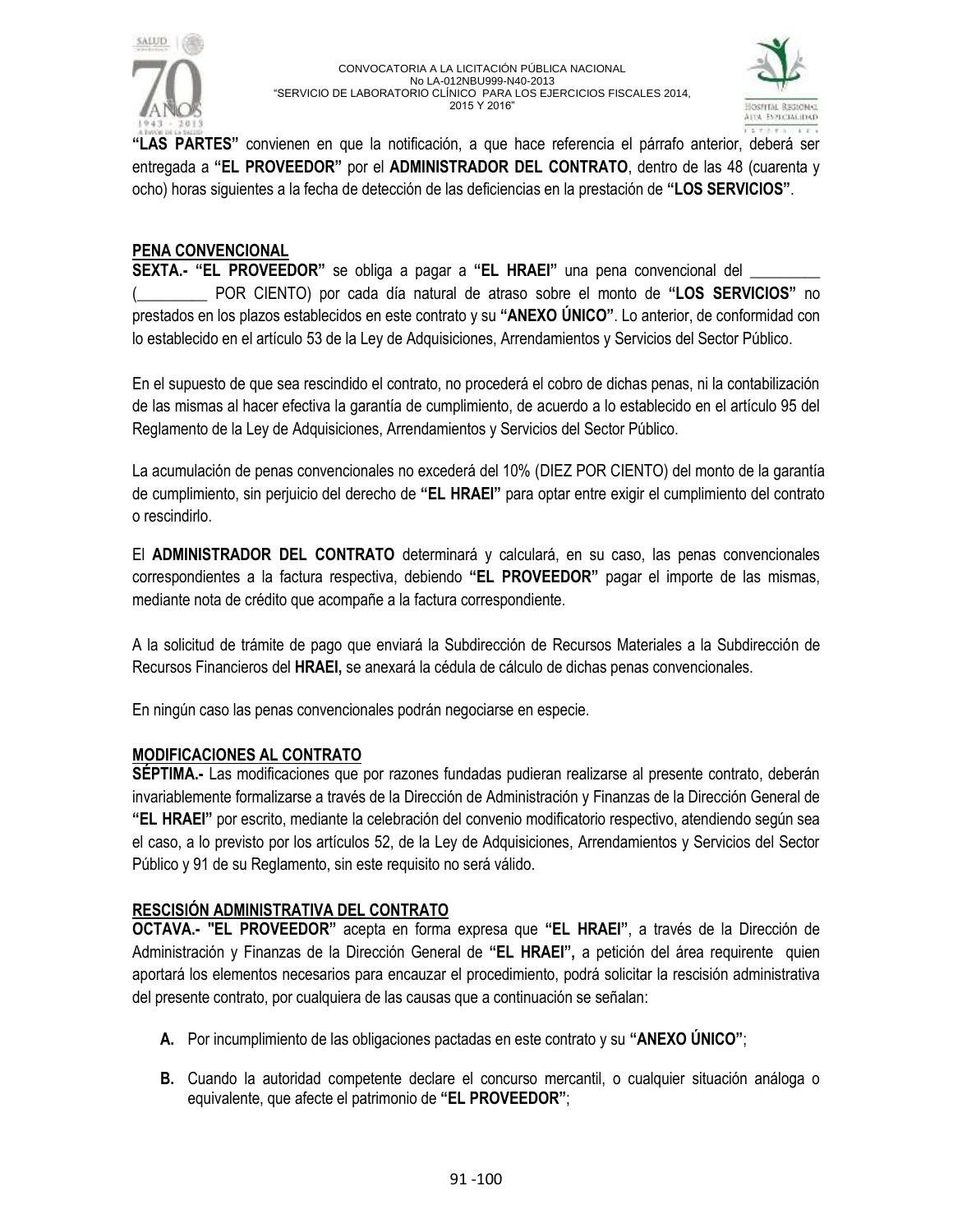



- **C.** Si no proporciona a **"EL HRAEI"** o a las dependencias que tengan facultades, los datos necesarios para la inspección, verificación y supervisión de **"LOS SERVICIOS"** objeto del presente contrato;
- **D.** Si se comprueba la falsedad de alguna manifestación contenida en los apartados de sus declaraciones;
- **E.** Por contravención de las disposiciones de la normatividad aplicable al caso;

El procedimiento de rescisión se ajustará a lo previsto por el artículo 54 de la Ley de Adquisiciones, Arrendamientos y Servicios del Sector Público.

## **PRÓRROGAS**

**NOVENA.-** Únicamente se otorgarán prórrogas por causas imputables a **"EL HRAEI"** y en casos fortuitos o de fuerza mayor debidamente justificados por el **ADMINISTRADOR DEL CONTRATO**, a petición del área requirente quien aportará los elementos necesarios, acreditándose jurídica y fehacientemente dichos casos; debiendo constar por escrito el plazo de prórroga concedido.

## **SUSPENSIÓN TEMPORAL DEL CONTRATO**

**DÉCIMA.-** Ninguna de **"LAS PARTES"** será responsable de cualquier retraso o incumplimiento del presente contrato que resulte directa o indirectamente de caso fortuito o fuerza mayor, cuando éstos sean debidamente justificados y demostrados por la parte correspondiente.

Cuando en la prestación de **"LOS SERVICIOS"** se presente caso fortuito o de fuerza mayor, **"EL HRAEI"**, a través del **ADMINISTRADOR DEL CONTRATO**, a petición del área requirente quien aportará los elementos necesarios, podrá suspender la prestación de **"LOS SERVICIOS"**, en cuyo caso únicamente se pagarán **"LOS SERVICIOS"** que hubiesen sido efectivamente prestados.

La suspensión del presente contrato se sustentará mediante dictamen emitido por el **ADMINISTRADOR DEL CONTRATO**, en el que se precisen las razones o las causas justificadas que dan origen a la misma.

A petición del **ADMINISTRADOR DEL CONTRATO** se podrá suspender temporalmente el contrato en todo o en parte, en cualquier momento, sin que ello signifique su terminación definitiva.

El **ADMINISTRADOR DEL CONTRATO** y **"EL PROVEEDOR"** pactarán el plazo de suspensión, a cuyo término, el presente contrato podrá continuar produciendo todos sus efectos legales, una vez que hayan desaparecido las causas que motivaron dicha suspensión o en su caso, iniciarse la terminación anticipada del mismo.

## **CAUSAS DE TERMINACIÓN ANTICIPADA**

**DÉCIMA PRIMERA.- "EL HRAEI"**, a través de su Dirección de Administración y Finanzas y a petición del área requirente, quién aportará los elementos necesarios, podrá sin que implique penalización alguna para la Federación, dar por terminado anticipadamente el contrato en cualquier momento, cuando concurran razones de interés general, o bien cuando, por causas justificadas se extinga la necesidad de requerir **"LOS SERVICIOS"** originalmente contratados y se demuestre que de continuar con el cumplimiento de las obligaciones pactadas, se ocasione algún daño o perjuicio al Estado.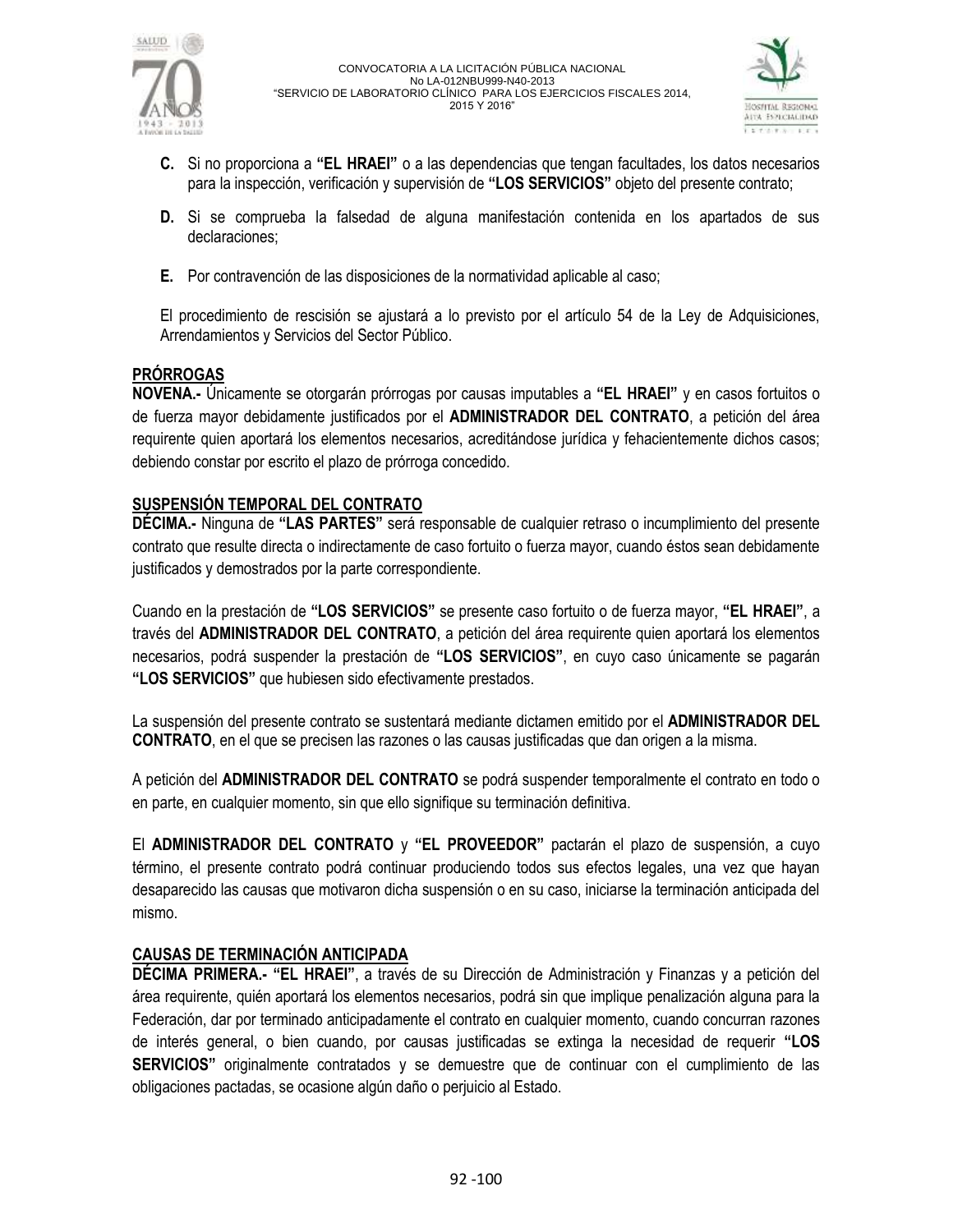



De igual forma, procederá la terminación anticipada del contrato cuando se determine la nulidad parcial o total de los actos que dieron origen al presente contrato, con motivo de la resolución de una inconformidad o intervención de oficio emitida por la Secretaría de la Función Pública, o bien, por mutuo acuerdo entre **"LAS PARTES"**.

La terminación anticipada del presente contrato se sustentará mediante dictamen que precise las razones o las causas justificadas que dan origen a la misma. En dicho supuesto, **"EL HRAEI"** procederá a pagar **"LOS SERVICIOS"** efectivamente prestados hasta la fecha de dicha terminación.

# **LEGISLACIÓN Y JURISDICCIÓN**

**DÉCIMA SEGUNDA.- "LAS PARTES"** se obligan a sujetarse estrictamente al objeto de este contrato, a todas y cada una de las declaraciones y cláusulas que lo integran y a su **"ANEXO ÚNICO"**, así como a los lineamientos, procedimientos y requisitos que establece la Ley de Adquisiciones, Arrendamientos y Servicios del Sector Público y su Reglamento; la Ley Federal de Presupuesto y Responsabilidad Hacendaria y su Reglamento; el Decreto de Presupuesto de Egresos de la Federación para el ejercicio fiscal correspondiente; la Ley Federal de Procedimiento Administrativo; el Código Civil Federal; el Código Federal de Procedimientos Civiles y las demás disposiciones vigentes que le sean aplicables.

Para la interpretación y cumplimiento del presente contrato, así como para todo aquello que no esté expresamente estipulado en el mismo, **"LAS PARTES"** se someterán a la jurisdicción de los Tribunales Federales con residencia en el Distrito Federal, por lo que **"EL PROVEEDOR"** renuncia al fuero que pudiera corresponderle por razón de su domicilio presente, futuro o por cualquier otra causa.

Leído por **"LAS PARTES"** y enteradas de su contenido y alcance legal, se firma el presente contrato y su **"ANEXO ÚNICO"**, por quintuplicado al calce y al margen en todas sus fojas útiles, por los que en él intervinieron como constancia de su aceptación, en Ixtapaluca, Estado de México, \_

**POR "EL HRAEI"**

\_\_\_\_\_\_\_\_\_\_\_\_\_\_\_\_\_\_\_\_\_\_\_\_\_\_\_\_\_\_\_\_\_\_\_

\_\_\_\_\_\_\_\_\_\_\_\_\_\_\_\_\_\_\_\_\_\_\_\_\_\_\_\_\_\_\_\_\_\_\_\_

**POR "EL PROVEEDOR"**

\_\_\_\_\_\_\_\_\_\_\_\_\_\_\_\_\_\_\_\_\_\_\_\_\_\_\_\_\_\_\_\_\_\_

Las firmas que anteceden, forman parte del contrato número **\_\_\_\_\_\_\_\_\_\_\_\_\_\_\_\_\_\_\_\_** celebrado entre **"EL HRAEI"** y la empresa **\_\_\_\_\_\_\_\_\_\_\_\_\_\_\_\_\_\_\_\_\_\_\_\_.**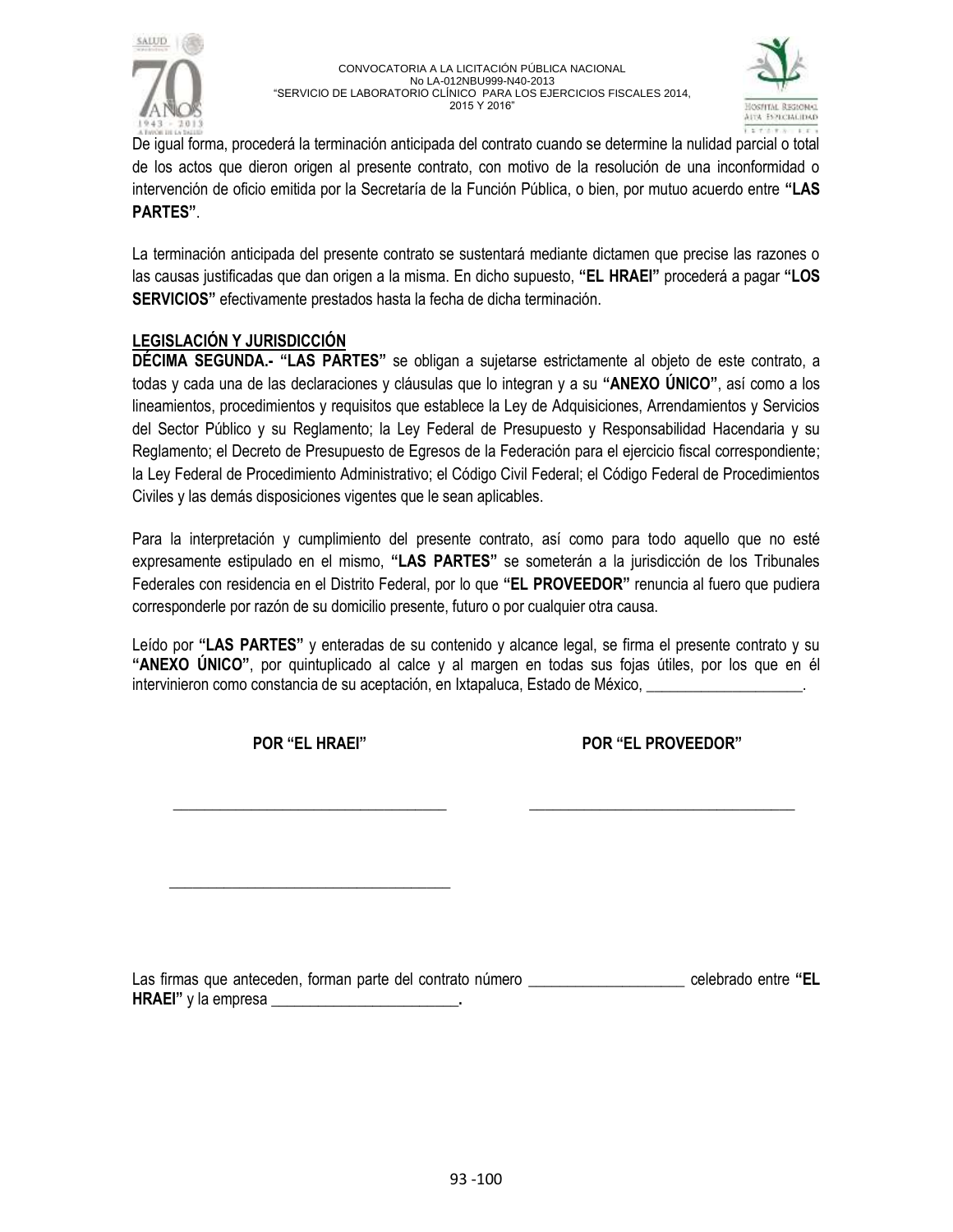



### **ANEXO No. 3**

### **PROGRAMA CADENAS PRODUCTIVAS**

### **LA CONFIANZA DE RECIBIR TUS PAGOS A TIEMPO**

¡TUS PAGOS EN SÓLO 5 DÍAS! TU CAPITAL DISPONIBLE CUANDO LO NECESITES.

¡COBRA DE INMEDIATO! NO DESPERDICIES MÁS TIEMPO NI RECURSOS. EL PROGRAMA CADENAS PRODUCTIVAS DE NAFINSA TE BRINDA LA LIQUIDEZ QUE TODO EMPRESARIO NECESITA PARA CRECER PORQUE YA NO TENDRÁS QUE ESPERAR LARGOS PLAZOS PARA RECIBIR TUS PAGOS. EL PASO PARA TENER EL CONTROL TOTAL DE TU DINERO.

#### ¿QUÉ ES?

ES UN PROGRAMA INTEGRAL PARA EL DESARROLLO DE PROVEEDORES DE GRANDES EMPRESAS, DEPENDENCIAS O ENTIDADES DEL GOBIERNO FEDERAL, GOBIERNOS ESTATALES Y MUNICIPALES, A TRAVÉS DEL CUAL, OBTIENEN LIQUIDEZ SOBRE SUS CUENTAS POR COBRAR, AL CONTAR CON LA POSIBILIDAD DE OPERARLOS EN FACTORAJE SIN NECESIDAD DE ESPERAR LA FECHA DE VENCIMIENTO DE LOS MISMOS, PERMITIÉNDOLES OBTENER MAYOR LIQUIDEZ PARA LA OPERACIÓN DE SU NEGOCIO, ADEMÁS TIENEN ACCESO A HERRAMIENTAS QUE LES PERMITEN INCREMENTAR SU COMPETITIVIDAD A TRAVÉS DE CURSOS DE CAPACITACIÓN Y ASISTENCIA TÉCNICA.

#### ¿PARA QUIÉN ES?

PARA LOS PROVEEDORES DE GRANDES EMPRESAS DEL SECTOR PRIVADO, DEL GOBIERNO FEDERAL, ESTATAL Y MUNICIPAL QUE FORMEN UNA CADENA PRODUCTIVA.

#### NUESTRA OFERTA:

OFRECER UNA SOLUCIÓN A LOS PROBLEMAS DE LIQUIDEZ PARA LA MICRO, PEQUEÑA Y MEDIANA EMPRESA AL ANTICIPAR MEDIANTE LA OPERACIÓN DE FACTORAJE, SUS CUENTAS POR COBRAR DE MANERA ELECTRÓNICA, A TRAVÉS DE LA RED DE INTERMEDIARIOS FINANCIEROS INCORPORADOS.

BENEFICIOS PARA EL PROVEEDOR:

- **OTORGA LIQUIDEZ INMEDIATA.**
- **REDUCE GASTOS DE COBRANZA.**
- **BRINDA CERTEZA EN EL FLUJO DE EFECTIVO SOBRE SUS DOCUMENTOS POR COBRAR.**
- **PERMITE CREAR UN HISTORIAL CREDITICIO, BRINDÁNDOLE LA POSIBILIDAD DE ACCEDER A OTRO TIPO DE FINANCIAMIENTO.**
- **ACCESO A CAPACITACIÓN Y ASISTENCIA TÉCNICA.**
- **PARTICIPA EN EL PROGRAMA COMPRAS DEL GOBIERNO**

BENEFICIOS PARA LAS EMPRESAS DE PRIMER ORDEN:

- **DESARROLLO DE SU RED DE PROVEEDORES AL OTORGALES LIQUIDEZ SOBRE SUS CUENTAS POR COBRAR.**
- **REDUCCIÓN DE COSTOS, RIESGOS Y TIEMPOS DE OPERACIÓN.**
- **POSIBILIDAD DE DESARROLLAR A SU RED DE DISTRIBUIDORES**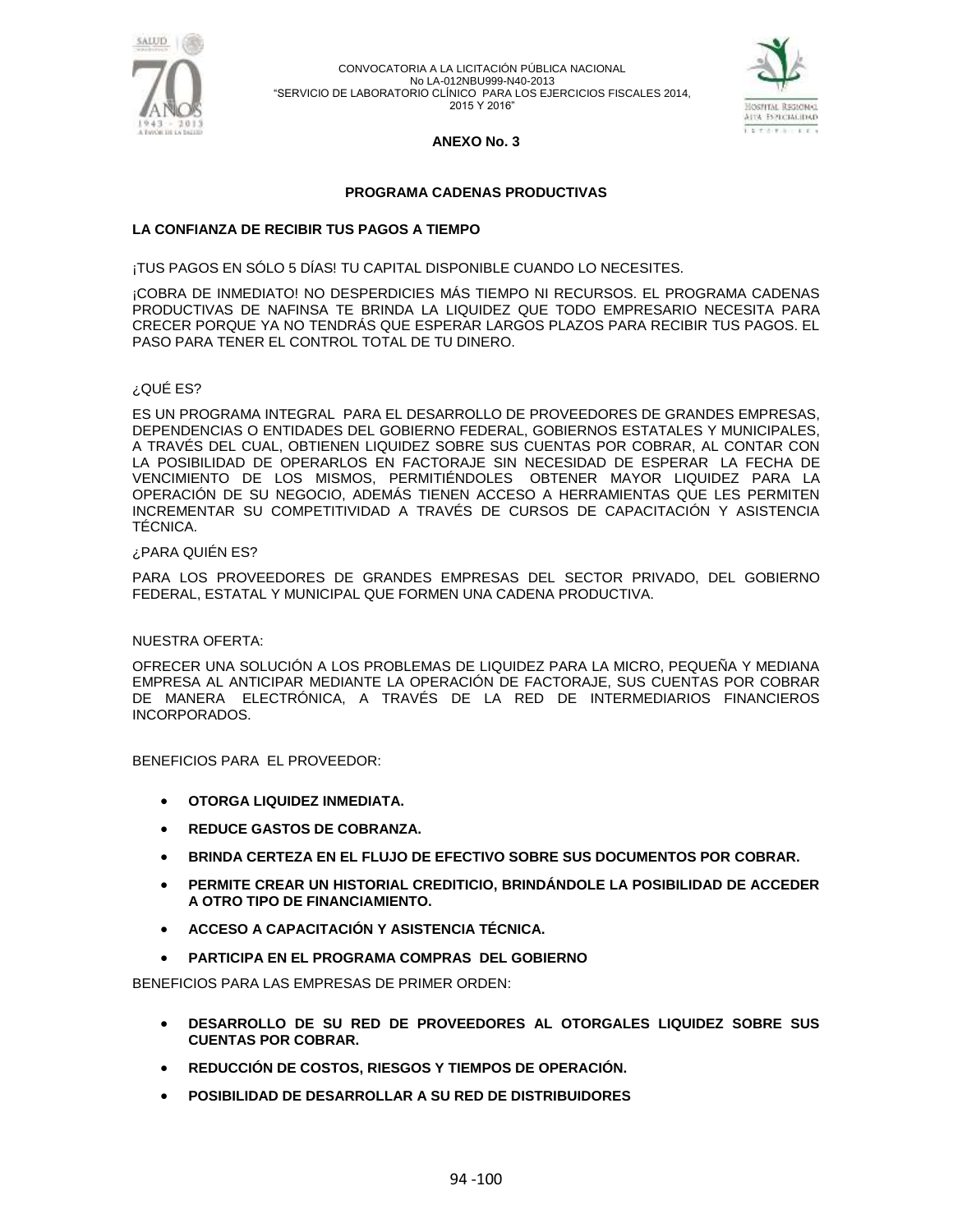



- **NEGOCIACIÓN DE MEJORES PLAZOS CON SUS PROVEEDORES.**
- **PERMITE UNA MEJOR ADMINISTRACIÓN DE PAGOS DE SU NEGOCIO.**
- **SIMPLIFICA SU OPERACIÓN BANCARIA AL CONTAR CON UN SOLO MECANISMO DE DISPERSIÓN DE FONDOS MULTIBANCO.**
- **TRABAJA CON EL INTERMEDIARIO FINANCIERO DE SU PREFERENCIA.**
- **OPTIMIZA RECURSOS EN SU FORMA DE OPERACIÓN.**

BENEFICIOS PARA LA DEPENDENCIA O ENTIDAD GUBERNAMENTAL:

- **EFICIENCIA EN LOS PROCESOS DE PAGO.**
- **DETONADOR DEL CRECIMIENTO ECONÓMICO SECTORIAL Y REGIONAL.**
- **FOMENTA EL GOBIERNO DIGITAL.**
- **PROPORCIONA MAYOR TRANSPARENCIA Y AGILIDAD EN LOS PAGOS PARA SUS PROVEEDORES.**
- **PERMITE EL DESARROLLO DE PROVEEDORES OTORGÁNDOLES LIQUIDEZ SOBRE SUS CUENTAS POR COBRAR.**
- **REDUCE COSTOS, RIESGOS Y TIEMPOS DE OPERACIÓN.**

CARACTERÍSTICAS DEL PROGRAMA:

- **OPERACIÓN DE FACTORAJE FINANCIERO SIN RECURSO.**
- **DESCUENTO HASTA POR EL 100% DEL IMPORTE DE LA CUENTA POR COBRAR.**
- **SIN COMISIONES.**
- **TASA DE INTERÉS FIJA**
- **EL PLAZO MÁXIMO DE LOS DOCUMENTOS QUE PODRÁ DESCONTAR PODRÁN SER DE HASTA 180 DÍAS TRATÁNDOSE DEL SECTOR PRIVADO Y PARA EL SECTOR PÚBLICO PODRÁ SER MENOR.**
- **EL FINANCIAMIENTO SE OTORGA A PARTIR DE LA OPERACIÓN EN FACTORAJE DE UN DOCUMENTO DADO DE ALTA EN LAS CADENAS PRODUCTIVAS.**
- **EL PAGO DE INTERESES ES POR ANTICIPADO LOS CUALES DESCUENTAN EL IMPORTE DE LA CUENTA POR COBRAR.**

REQUISITOS PARA LOS PROVEEDORES:

- **SER UNA EMPRESA O PERSONA FÍSICA CON ACTIVIDAD EMPRESARIAL LEGALMENTE CONSTITUIDA.**
- **SER LICITANTEDE UNA EMPRESA DE PRIMER ORDEN, DE UNA DEPENDENCIA O ENTIDAD GUBERNAMENTAL INCORPORADA AL PROGRAMA DE CADENAS PRODUCTIVAS ADEMÁS DEBERÁ SER REFERENCIADO POR SU COMPRADOR PARA SER INCORPORADO.**

REQUISITOS PARA LAS EMPRESAS DE PRIMER ORDEN Y LAS DEPENDENCIAS O ENTIDADES GUBERNAMENTALES:

PARA CONOCER LOS REQUISITOS DE INCORPORACIÓN SE DEBERÁ DE CANALIZAR AL PROSPECTO CON LA DIRECCIÓN DE CADENAS PRODUCTIVAS.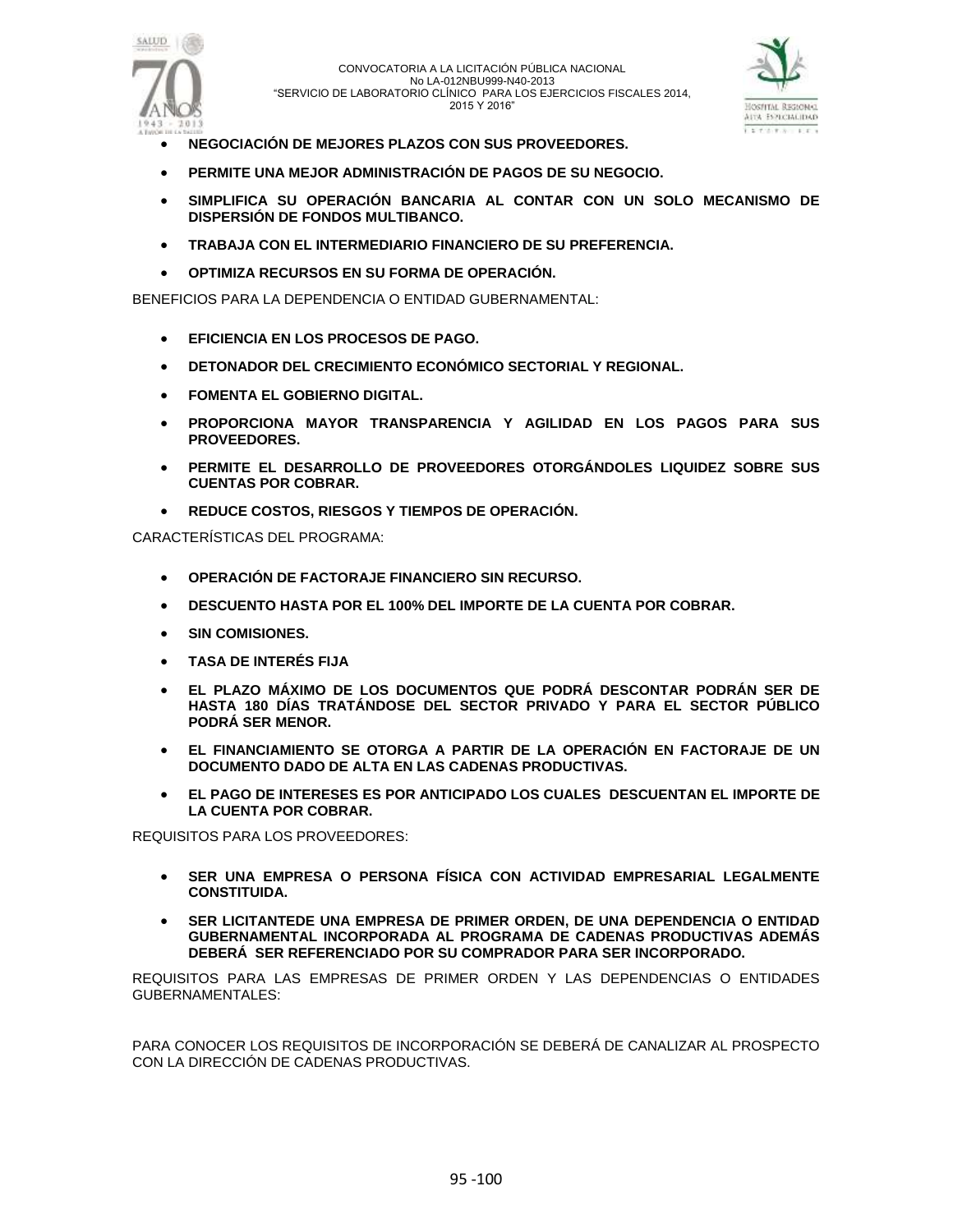



**DOCUMENTACIÓN**

*PARA PROVEEDORES QUE SON PERSONAS FÍSICAS:*

- **COMPROBANTE DE DOMICILIO FISCAL.**
- **VIGENCIA NO MAYOR A 2 MESES.**
- **COMPROBANTE DE DOMICILIO OFICIAL (RECIBO DE AGUA, LUZ, TELÉFONO FIJO, PREDIO).**
- **DEBE ESTAR A NOMBRE DE LA EMPRESA, EN CASO DE NO SER ASÍ, ADJUNTAR CONTRATO DE ARRENDAMIENTO, COMODATO.**
- **IDENTIFICACIÓN OFICIAL VIGENTE DEL (LOS) REPRESENTANTE(ES) LEGAL(ES), CON ACTOS DE DOMINIO.**
- **CREDENCIAL DE ELECTOR; PASAPORTE VIGENTE Ó FM2 (PARA EXTRANJEROS).**
- **LA FIRMA DEBERÁ COINCIDIR CON LA DEL CONVENIO.**
- **ALTA EN HACIENDA Y SUS MODIFICACIONES.**
- **FORMATO R-1 Ó R-2 EN CASO DE HABER CAMBIOS DE SITUACIÓN FISCAL (RAZÓN SOCIAL O DOMICILIO FISCAL).**
- **EN CASO DE NO TENER LAS ACTUALIZACIONES, PONDRÁN OBTENERLAS DE LA PÁGINA DEL SAT.**
- **ALTA EN HACIENDA Y SUS MODIFICACIONES.**
- **FORMATO R-1 Ó R-2 EN CASO DE HABER CAMBIOS DE SITUACIÓN FISCAL (RAZÓN SOCIAL O DOMICILIO FISCAL).**
- **EN CASO DE NO TENER LAS ACTUALIZACIONES, PONDRÁN OBTENERLAS DE LA PÁGINA DEL SAT.**

*PARA PROVEEDORES QUE SON PERSONAS MORALES:*

- **COPIA SIMPLE DEL ACTA CONSTITUTIVA (ESCRITURA CON LA QUE SE CONSTITUYE O CREA LA EMPRESA).**
- **ESTA ESCRITURA DEBE ESTAR DEBIDAMENTE INSCRITA EN EL REGISTRO PÚBLICO DE LA PROPIEDAD Y DE COMERCIO.**
- **DEBE ANEXARSE COMPLETA Y LEGIBLE EN TODAS LAS HOJAS.**
- **COPIA SIMPLE DE LA ESCRITURA DE REFORMAS (MODIFICACIONES A LOS ESTATUTOS DE LA EMPRESA)**
- **CAMBIOS DE RAZÓN SOCIAL, FUSIONES, CAMBIOS DE ADMINISTRACIÓN, ETC.**
- **ESTAR DEBIDAMENTE INSCRITA EN EL REGISTRO PÚBLICO DE LA PROPIEDAD Y DEL COMERCIO.**
- **COMPLETA Y LEGIBLE EN TODAS LAS HOJAS.**
- **COPIA SIMPLE DE LA ESCRITURA PÚBLICA DE LOS PODERES Y FACULTADES DEL REPRESENTANTE LEGAL PARA ACTOS DE DOMINIO.**
- **LA ESCRITURA DEBE ESTAR INSCRITA EN EL REGISTRO PÚBLICO DE LA PROPIEDAD Y DE COMERCIO.**
- **DEBE ANEXARSE COMPLETA Y LEGIBLE EN TODAS LAS HOJAS.**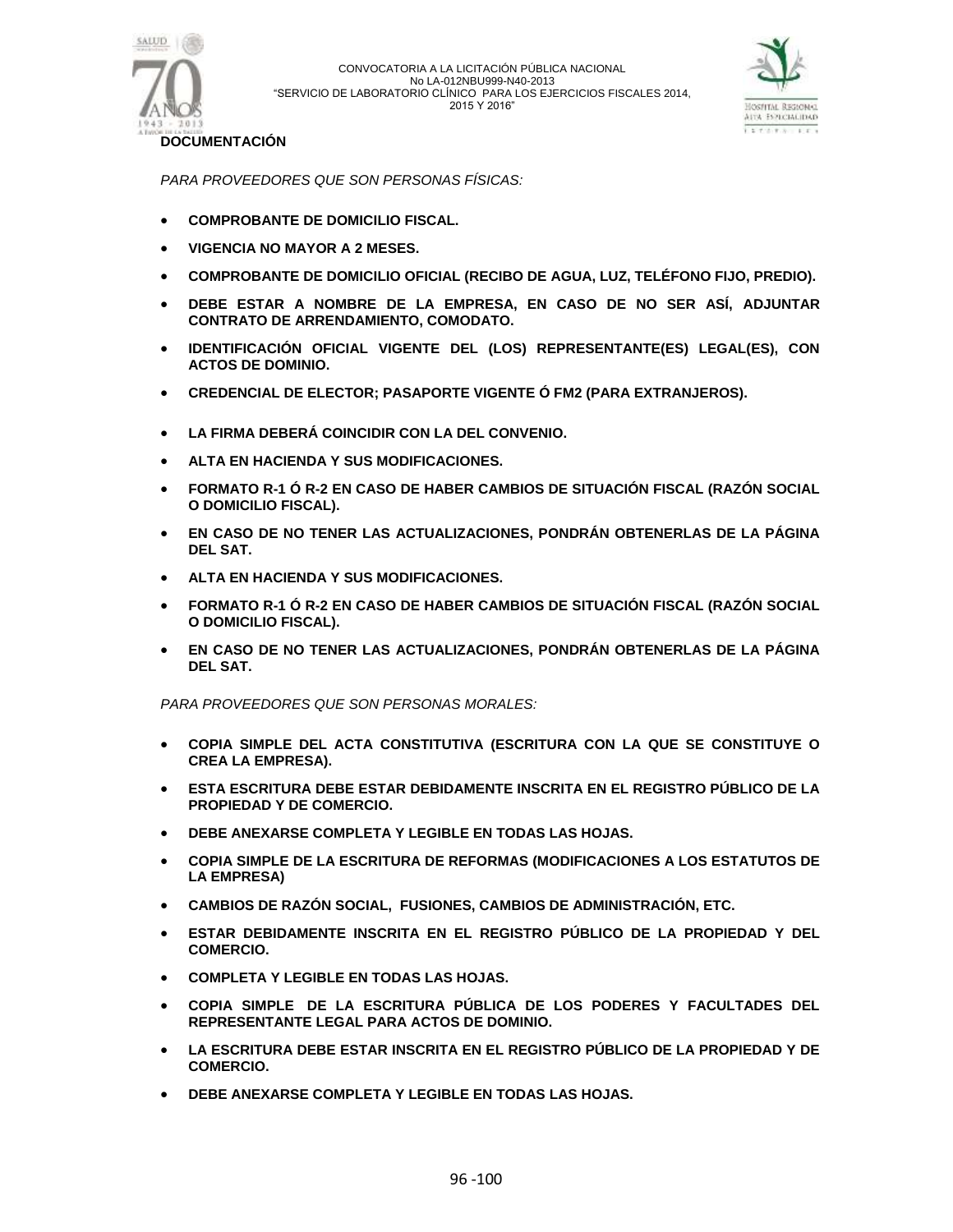



- **COMPROBANTE DE DOMICILIO FISCAL.**
- **VIGENCIA NO MAYOR A 2 MESES.**
- **COMPROBANTE DE DOMICILIO OFICIAL (RECIBO DE AGUA, LUZ, TELÉFONO FIJO, PREDIO)**
- **DEBE ESTAR A NOMBRE DE LA EMPRESA, EN CASO DE NO SER ASÍ, ADJUNTAR CONTRATO DE ARRENDAMIENTO, COMODATO.**
- **IDENTIFICACIÓN OFICIAL VIGENTE DEL (LOS) REPRESENTANTE(ES) LEGAL(ES), CON ACTOS DE DOMINIO.**
- **CREDENCIAL DE ELECTOR; PASAPORTE VIGENTE Ó FM2 (PARA EXTRANJEROS).**
- **LA FIRMA DEBERÁ COINCIDIR CON LA DEL CONVENIO.**
- **ALTA EN HACIENDA Y SUS MODIFICACIONES.**
- **FORMATO R-1 Ó R-2 EN CASO DE HABER CAMBIOS DE SITUACIÓN FISCAL (RAZÓN SOCIAL O DOMICILIO FISCAL).**
- **EN CASO DE NO TENER LAS ACTUALIZACIONES, PONDRÁN OBTENERLAS DE LA PÁGINA DEL SAT.**
- **CÉDULA DEL REGISTRO FEDERAL DE CONTRIBUYENTES (RFC, HOJA AZUL).**
- **ESTADO DE CUENTA BANCARIO DONDE SE DEPOSITARAN LOS RECURSOS.**
- **SUCURSAL, PLAZA, CLABE INTERBANCARIA.**
- **VIGENCIA NO MAYOR A 2 MESES.**
- **ESTADO DE CUENTA QUE EMITE LA INSTITUCIÓN FINANCIERA Y LLEGA SU DOMICILIO.**

¿CÓMO AFILIARTE A CADENAS PRODUCTIVAS SI ERES PROVEEDOR?

LA EMPRESA DE PRIMER ORDEN O DEPENDENCIA GUBERNAMENTAL PROPORCIONAN A NAFINSA SU BASE DE PROVEEDORES SUSCEPTIBLES DE DESCUENTO ELECTRÓNICO.

NAFINSA REGISTRA LA BASE DE PROVEEDORES RECIBIDA EN CADENAS PRODUCTIVAS E INICIA LA CAMPAÑA DE AFILIACIÓN.

EL LICITANTE FIRMA EL CONVENIO DE ADHESIÓN A CADENAS PRODUCTIVAS Y ENTREGA A NAFINSA INFORMACIÓN DE AFILIACIÓN PARA DESCUENTO ELECTRÓNICO.

NAFINSA AFILIA AL LICITANTEPARA OTORGARLE SU CLAVE DE ACCESO Y CONTRASEÑA PARA REALIZAR OPERACIONES DE DESCUENTO ELECTRÓNICO.

DOCUMENTACIÓN PARA LA EMPRESA DE PRIMER ORDEN O DEPENDENCIA GUBERNAMENTAL.

PARA CONOCER LOS DOCUMENTOS PARA LA INCORPORACIÓN A CADENAS PRODUCTIVAS SE DEBERÁ DE CANALIZAR AL PROSPECTO CON LA DIRECCIÓN DE CADENAS PRODUCTIVAS.

### CONTRATACIÓN:

PARA MÁS INFORMACIÓN Y FORMA DE CONTRATACIÓN DE ESTE PROGRAMA VISÍTANOS EN NAFINSA.COM O LLÁMANOS AL 5089 6107 EN EL D.F. O DEL INTERIOR, SIN COSTO, AL 01800 NAFINSA (623 4672). DE LUNES A VIERNES DE 08:00 A 19:00 HORAS.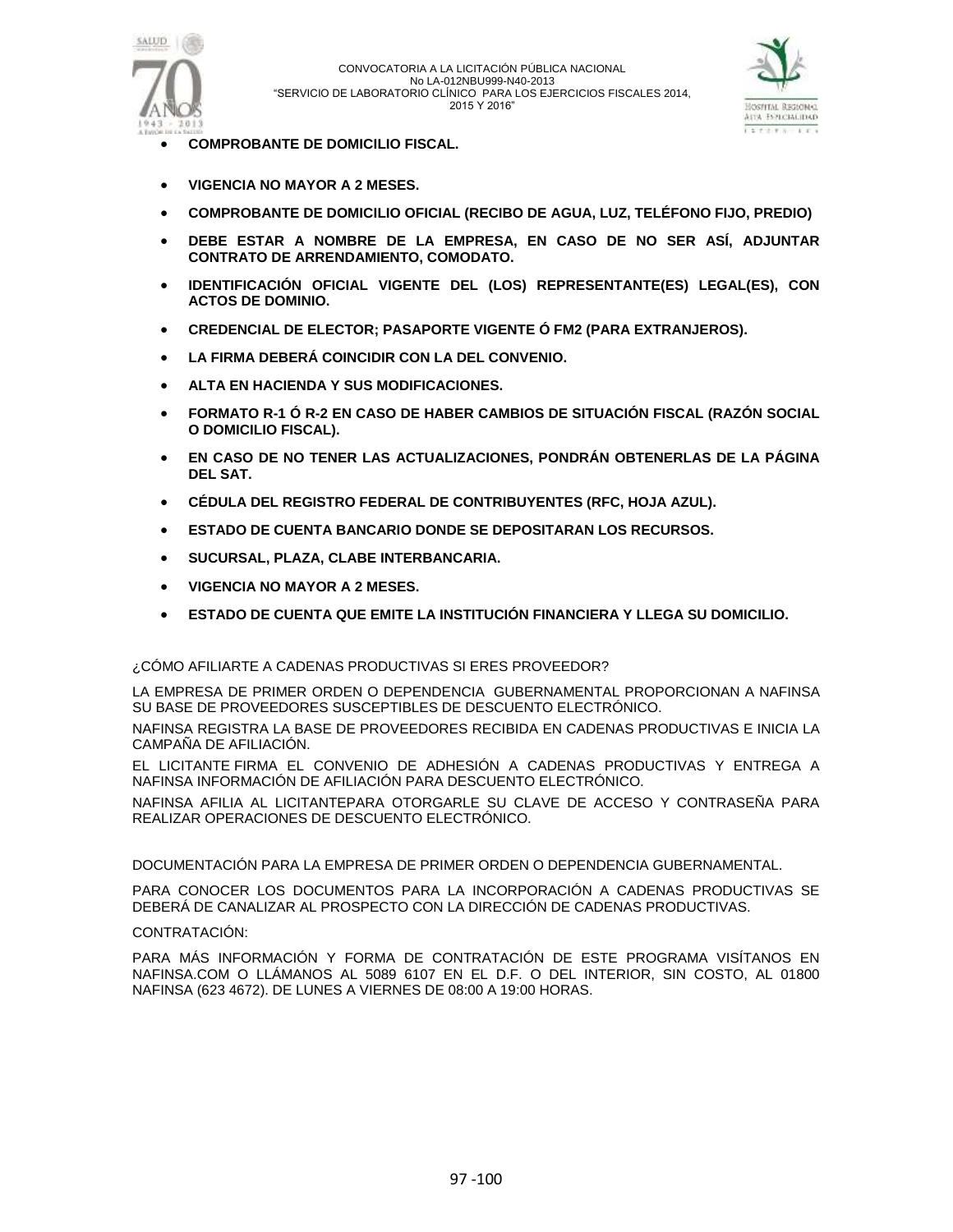



## *INFORMACIÓN SUJETA A CAMBIOS SIN PREVIO AVISO* **GUÍA PARA LLENADO DE SOLICITUD DE PROVEEDORES AL PROGRAMA CADENAS PRODUCTIVAS**

| NO.                     | <b>CAMPO</b>        | <b>LONGIT</b>   | <b>TIPO</b>        | <b>CONSIDERACIONES</b>                                                                        |
|-------------------------|---------------------|-----------------|--------------------|-----------------------------------------------------------------------------------------------|
|                         |                     | UD.<br>DE.      |                    |                                                                                               |
|                         |                     | CARÁCT          |                    |                                                                                               |
|                         |                     | ER              |                    |                                                                                               |
| $\mathbf{1}$            | <b>NÚMERO</b><br>DE | 25              | <b>OBLIGATORIO</b> | Cada Dependencia y/o Entidad, definió en la                                                   |
|                         | <b>PROVEEDOR</b>    |                 |                    | implementación de la Cadena Productiva el dato                                                |
|                         |                     |                 |                    | que se usaría como numero de proveedor, ya sea                                                |
|                         |                     |                 |                    | un número asignado por la EPO o el RFC del<br>proveedor, por lo que es necesario enviar en el |
|                         |                     |                 |                    | archivo solo el dato que les corresponda a cada                                               |
|                         |                     |                 |                    | registro.                                                                                     |
| $\overline{\mathbf{c}}$ | <b>RFC</b>          | 20              | <b>OBLIGATORIO</b> | Capturar sin guiones ni espacios.                                                             |
| $\overline{3}$          | <b>APELLIDO</b>     | 25              | <b>OBLIGATORIO</b> | Se captura el apellido paterno de proveedores                                                 |
|                         | <b>PATERNO</b>      |                 |                    | que sean personas Físicas. No se captura los                                                  |
|                         |                     |                 |                    | datos de representantes de una persona Moral                                                  |
|                         |                     |                 |                    | cuyo caso el espacio se dejará vació.                                                         |
| 4                       | <b>APELLIDO</b>     | 25              | <b>OBLIGATORIO</b> | Se captura el apellido materno de proveedores                                                 |
|                         | <b>MATERNO</b>      |                 |                    | que sean Personas Físicas. No se captura los                                                  |
|                         |                     |                 |                    | datos de representantes de una persona Moral                                                  |
|                         |                     |                 |                    | en cuyo caso el espacio se dejará vació.                                                      |
| 5                       | <b>NOMBRE</b>       | 80              | <b>OBLIGATORIO</b> | Se captura el nombre de proveedores que sean                                                  |
|                         |                     |                 |                    | Personas Físicas. No se captura los datos de                                                  |
|                         |                     |                 |                    | representantes de una persona moral en cuyo                                                   |
|                         |                     |                 |                    | caso el espacio se dejará vació.                                                              |
| 6                       | <b>RAZÓN</b>        | 50              | <b>OBLIGATORIO</b> | Nombre de la Persona Moral seguido de la                                                      |
|                         | <b>SOCIAL</b>       |                 |                    | abreviación del tipo de entidad p. ej. (S.A., S.A.                                            |
|                         | <b>CALLE</b><br>NO. |                 | <b>OBLIGATORIO</b> | de C.V., S.de R.L., S.C., A.C., etc.)                                                         |
| $\overline{7}$          | EXT.<br>Y<br>NO.    | 80              |                    | En una sola celda y completa.                                                                 |
|                         | INT.                |                 |                    |                                                                                               |
| 8                       | <b>COLONIA</b>      | 60              | <b>OBLIGATORIO</b> | En una sola celda y completa.                                                                 |
| 9                       | <b>ESTADO</b>       | 60              | <b>OBLIGATORIO</b> | En una sola celda y completa.                                                                 |
| 10                      | <b>PAIS</b>         | 60              | <b>OBLIGATORIO</b> | En una sola celda y completa.                                                                 |
| 11                      | <b>DELEGACIÓN</b>   | 60              | <b>OBLIGATORIO</b> | En una sola celda y completa.                                                                 |
|                         | O MUNICIPIO         |                 |                    |                                                                                               |
| 12                      | <b>CODIGO</b>       | 5               | <b>OBLIGATORIO</b> | En una sola celda y completa.                                                                 |
|                         | <b>POSTAL</b>       |                 |                    |                                                                                               |
| 13                      | <b>TELEFONO</b>     | 20              | <b>OBLIGATORIO</b> | En una sola celda y completa.                                                                 |
| $\overline{14}$         | <b>FAX</b>          | $\overline{20}$ | <b>OPCIONAL</b>    | En una sola celda y completa.                                                                 |
| 15                      | <b>CORREO</b>       | $\overline{30}$ | <b>OPCIONAL</b>    | En una sola celda y completa.                                                                 |
|                         | <b>ELECTRONICO</b>  |                 |                    |                                                                                               |
| 16                      | <b>DATOS</b><br>DEL | 25/25/80/       | OBLIGATORIO/       | Bajo las mismas consideraciones que los datos                                                 |
|                         | CONTACTO O          | 20/20/30        | <b>OPCIONAL</b>    | del proveedor.                                                                                |
|                         | <b>REPRESENTA</b>   |                 |                    |                                                                                               |
|                         | <b>NTE</b>          |                 |                    |                                                                                               |
| 17                      | <b>TIPO</b>         | N/A             | N/A                | Siempre será el número "1"                                                                    |
| $\overline{18}$         | <b>SUSCEPTIBLE</b>  | N/A             | N/A                | Siempre será la letra "S"                                                                     |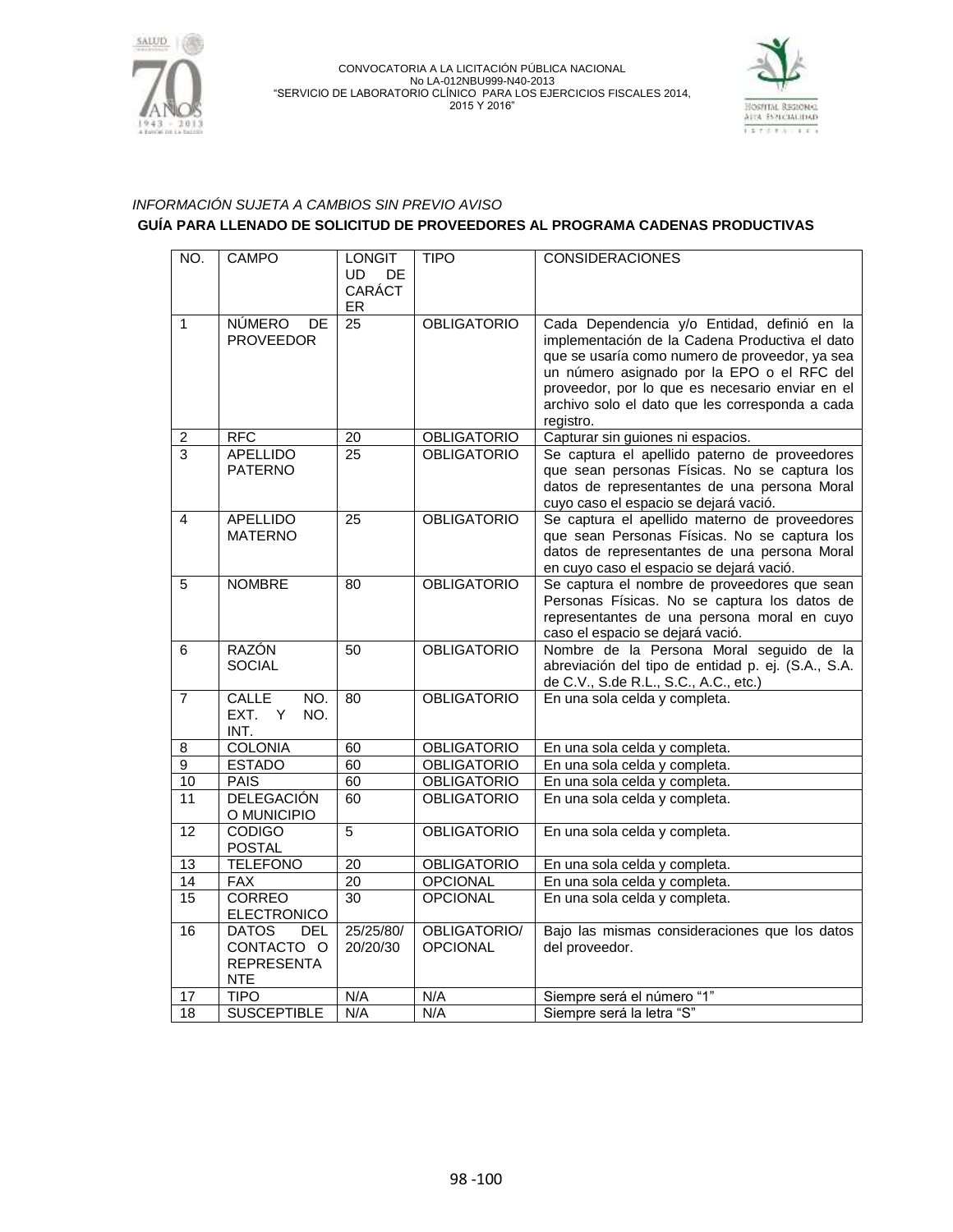



### **LISTA DE DOCUMENTOS PARA LA INTEGRACIÓN DEL EXPEDIENTE DE AFILIACIÓN AL PROGRAMA DE CADENAS PRODUCTIVAS**

- 1.- CARTA REQUERIMIENTO DE AFILIACIÓN.
- DEBIDAMENTE FIRMADA POR EL ÁREA USUARIA COMPRADORA
- 2.- \*\*COPIA SIMPLE DEL ACTA CONSTITUTIVA (ESCRITURA CON LA QUE SE CONSTITUYE O CREA LA EMPRESA).
- ESTA ESCRITURA DEBE ESTAR DEBIDAMENTE INSCRITA EN EL REGISTRO PÚBLICO DE LA PROPIEDAD Y DE COMERCIO.
- DEBE ANEXARSE COMPLETA Y LEGIBLE EN TODAS LAS HOJAS.
- 3.- \*\*COPIA SIMPLE DE LA ESCRITURA DE REFORMAS (MODIFICACIONES A LOS ESTATUTOS DE LA EMPRESA)
- CAMBIOS DE RAZÓN SOCIAL, FUSIONES, CAMBIOS DE ADMINISTRACIÓN, ETC.,
- ESTAR DEBIDAMENTE INSCRITA EN EL REGISTRO PÚBLICO DE LA PROPIEDAD Y DEL COMERCIO.
- COMPLETA Y LEGIBLE EN TODAS LAS HOJAS.
- 4.- \*\*COPIA SIMPLE DE LA ESCRITURA PÚBLICA MEDIANTE LA CUAL SE HAGA CONSTAR LOS PODERES Y FACULTADES DEL REPRESENTANTE LEGAL PARA ACTOS DE DOMINIO.
- ESTA ESCRITURA DEBE ESTAR DEBIDAMENTE INSCRITA EN EL REGISTRO PÚBLICO DE LA PROPIEDAD Y DE COMERCIO.
- DEBE ANEXARSE COMPLETA Y LEGIBLE EN TODAS LAS HOJAS.
- 5.- COMPROBANTE DE DOMICILIO FISCAL
- VIGENCIA NO MAYOR A 2 MESES
- COMPROBANTE DE DOMICILIO OFICIAL (RECIBO DE AGUA, LUZ, TELÉFONO FIJO, PREDIO)
- DEBE ESTAR A NOMBRE DE LA EMPRESA, EN CASO DE NO SER ASÍ, ADJUNTAR PEDIDO DE ARRENDAMIENTO, COMODATO.
- 6.- IDENTIFICACIÓN OFICIAL VIGENTE DEL (LOS) REPRESENTANTE(ES) LEGAL(ES), CON ACTOS DE DOMINIO
- CREDENCIAL DE ELECTOR; PASAPORTE VIGENTE Ó FM2 (PARA EXTRANJEROS)
- LA FIRMA DEBERÁ COINCIDIR CON LA DEL CONVENIO
- 7.- ALTA EN HACIENDA Y SUS MODIFICACIONES
- ANEXO R-1 Ó R-2 EN CASO DE HABER CAMBIOS DE SITUACIÓN FISCAL (RAZÓN SOCIAL O DOMICILIO FISCAL)
- EN CASO DE NO TENER LAS ACTUALIZACIONES, PONDRÁN OBTENERLAS DE LA PÁGINA DEL SAT.
- 8.- CÉDULA DEL REGISTRO FEDERAL DE CONTRIBUYENTES (RFC, HOJA AZUL)
- 9.- ESTADO DE CUENTA BANCARIO DONDE SE DEPOSITARAN LOS RECURSOS
- SUCURSAL, PLAZA, CLABE INTERBANCARIA
- VIGENCIA NO MAYOR A 2 MESES
- ESTADO DE CUENTA QUE EMITE LA INSTITUCIÓN FINANCIERA Y LLEGA SU DOMICILIO.